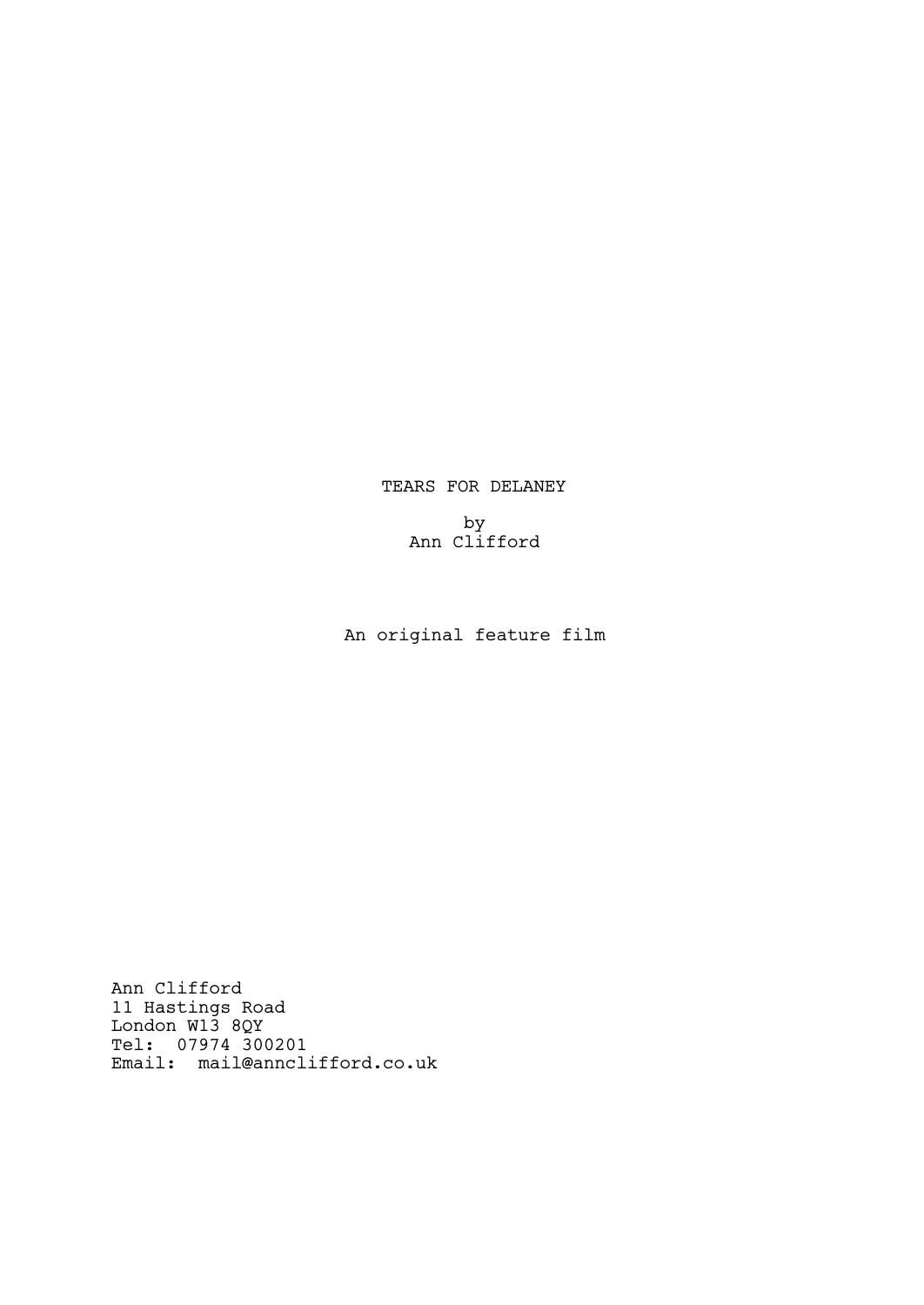1 EXT SEA OFF ISLE OF MULL EVENING

A small motor cruiser is tossed on an angry sea. The wind whips fiercely. Visibility is bad.

Tom Blake (35) his wife DELANEY (32) and their their sons JONATHAN (13) and JACK (12) and a large Alsation dog are getting wet.

Tom steers the boat and catches Delaney's worried look.

Jonathan stands at the prow cheering as each large wave crashes against the boat.

JONATHAN

YES!

Jack his brother sits white faced holding on.

DELANEY (frightened) Jonathan sit down. SIT DOWN!

They are heading towards Mull, to a cottage near the water's edge.

> JONATHAN (to Jack) There's the cottage. I saw it first.

A huge crack of thunder spooks the dog who suddenly takes off into the water.

> JONATHAN (CONT'D) (yells) BJ. Come back. Dad he can't swim very well.

Accidentally he rocks the boat.

TOM Sit down. NOW! The dog will be fine.

Jonathan frantically takes off his boots. His mother sees.

> DELANEY What are you doing? No Jonathan... Tom, stop him. He's...the dog...No...NO!

Without warning Jonathan launches himself into the water.

DELANEY (CONT'D) JONATHAN! Tom save him.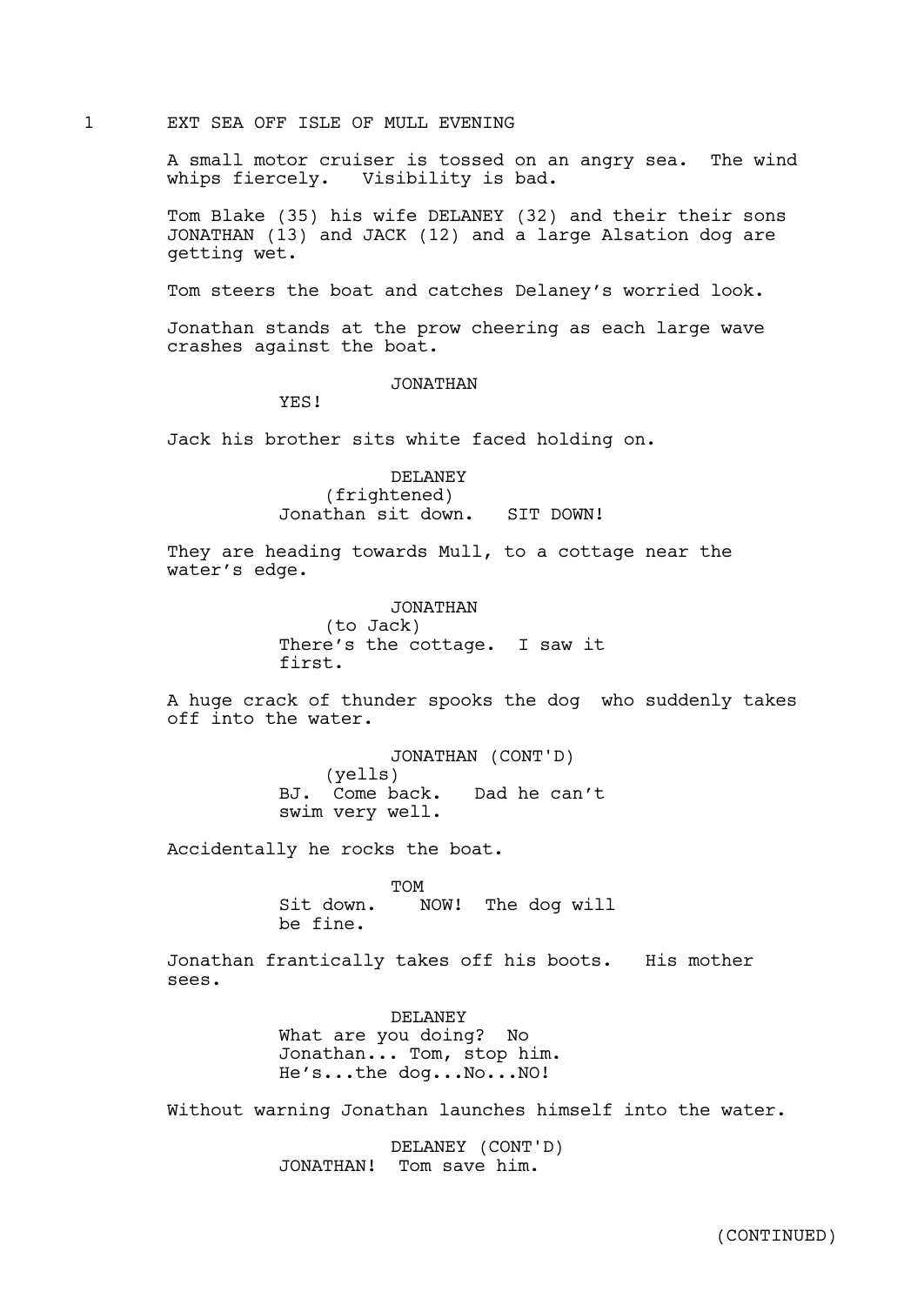But Jonathan swims on.

# JONATHAN

```
BJ.....BJ...
```
Delaney struggles to take off her boots.

TOM

I'll get him. Stay in the boat.

He manoeuvres the boat in the direction of Jonathan. Delaney throws off her jacket.

> DELANEY I can't see him. Tom I can't...

> > **TOM**

Shit!

He starts to pull off his boots, his jacket.

She starts to go over the side. Hands grab her.

JACK (crying clings to her) Mum. MUM. No. Don't leave me.

DELANEY Your brother...

Tom dives in. He screams with the cold.

DELANEY (CONT'D) JONATHAN. JONATHAN. I can't see him. I can't see him.

Tom swims in Jonathan's direction. He can't see a thing.

TOM I can't see him! JONATHAN.

JONATHAN DAD. Daaad.

TOM WHERE ARE YOU?

JONATHAN

Here.

Tom swims frantically towards the sound.

DELANEY It's too cold. He'll freeze.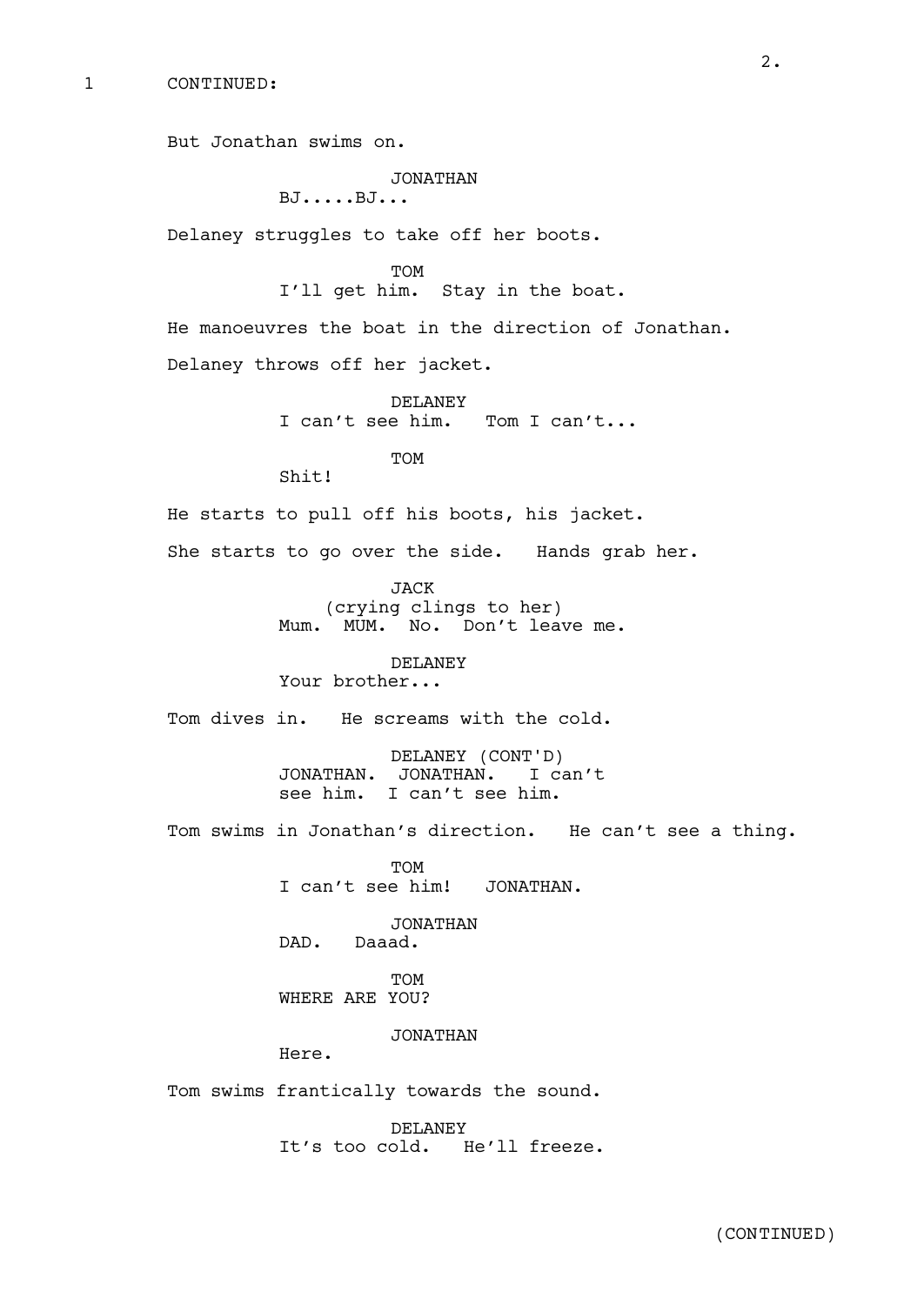Jack hangs onto his mother for dear life as she hangs out over the boat.

Another crack of thunder. The heavens open.

Tom, beside himself, thrashes, swims.

# TOM

JONATHAN!

No sound. Nothing. Blackness.

DELANEY (O.S.) Have you got him.

Tom is distraught. He swims frantically.

Suddenly ahead he sees the overturned body of his son.

He swims to him. Turns him over immediately. Tries to give him mouth to mouth in the water. Unsuccessful.

He begins to tow him back to the boat which he can't see.

TOM Delaney where are you?

DELANEY Here.. Over here. Have you got him?

TOM Yes. Keep shouting.

DELANEY Thank God. Here.....here.... Here.

Tom's at the side of the boat. She sees her son.

DELANEY (CONT'D) Oh God. Save him Tom. Save him. You have to save him.

JACK and she heave the boy on board.

Tom clambers on.

Obviously a professional he works on the child.

DELANEY (CONT'D) Is he breathing.

JACK Is he going to be alright?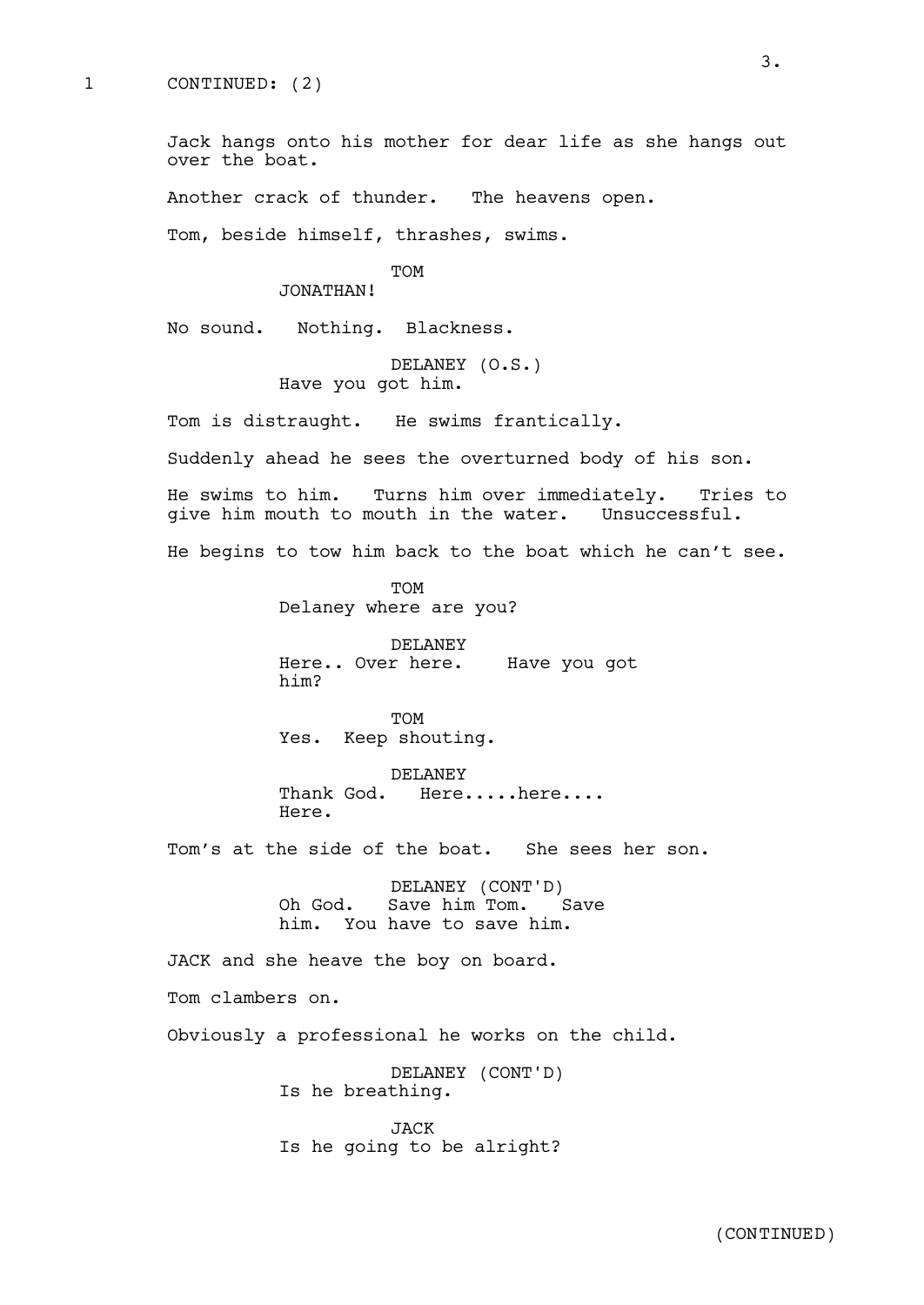TOM Turn round. Get back to harbour. Go woman.

He works the body of his child.

Delaney throws off a distraught Jack and turns the boat heading back where they came.

JACK

Dad!

But Tom doesn't respond to him as he does mouth to mouth.

JACK in shock curls up in a ball in the bottom of the boat and watches as his father tries to save his brother.

> DELANEY You promised me! Do you hear me? You promised.

Tom hears but doesn't stop.

2 EXT SCOTTISH CROFTERS COTTAGE BY A CLIFF - DAY

The sound of metal as it hits rock; sea breaks against cliffs; wind, seagulls.

Sight of a large metal spade.

Two damaged hands, clutch the bloodied handle.

Thunder. Rain.

Tom works tirelessly, entrenched in his pain and the weather, digging.

Water glistens on his stubbled face.

He fills a grave on the cliff overlooking Iona.

A crofters cottage with outhouses nestles 500 metres from the sea edge hiding from the violent fury.

Gradually he becomes a pitifully small, lost and anguished figure in a vast, angry overpowering land/sea/sky space.

FLASH FORWARD 15 YEARS

3 EXT CREMATORIUM - DAY

A MAN digs a grave as a limousine sweeps up to the chapel.

Tom watches him out of the rain spattered window as if he has tears on his own face, but he doesn't.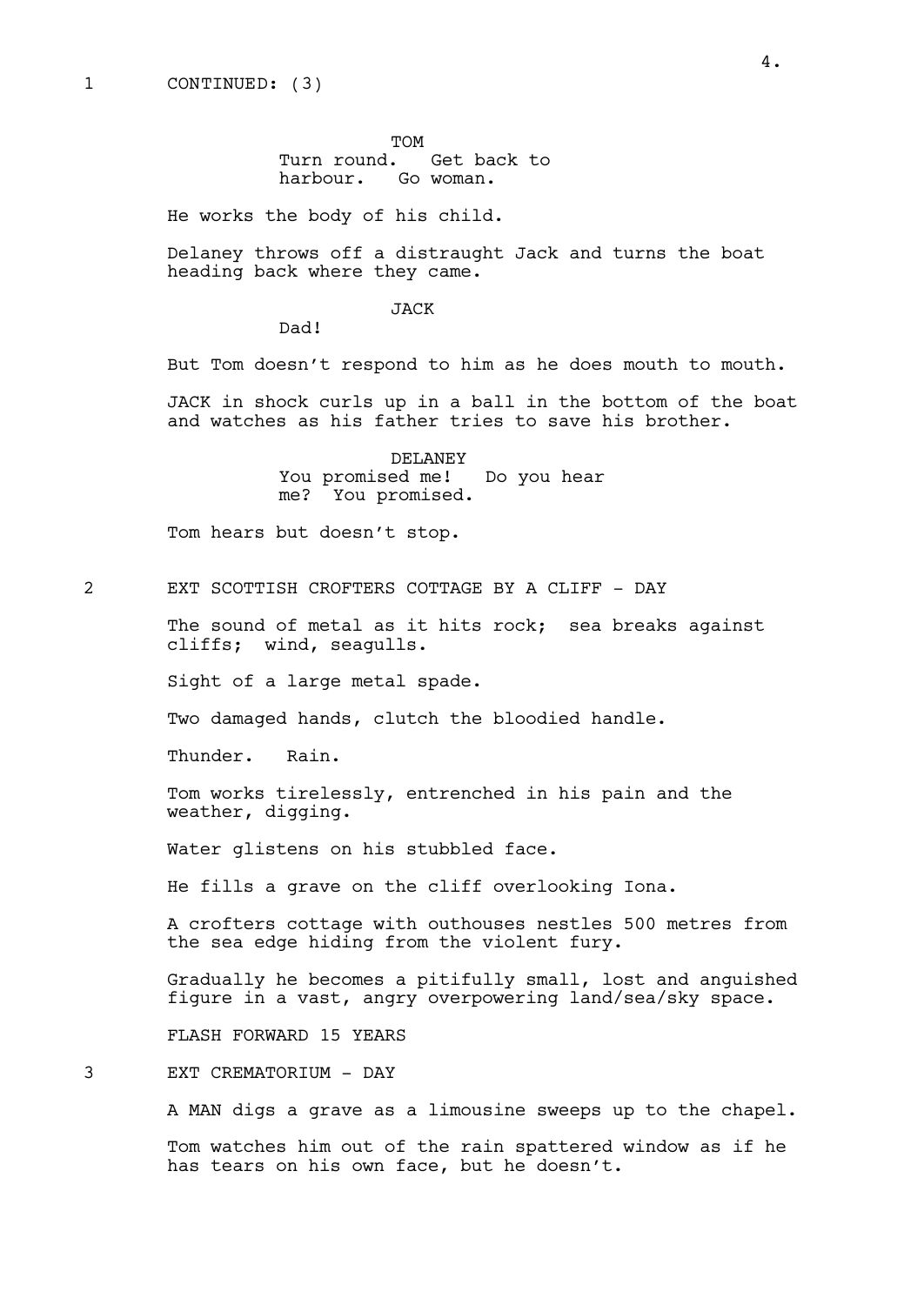4 INT FUNERAL LIMOUSINE - DAY

Tom, immaculately turned out, his face masking the depth of his pain, sits alone in the car and waits.

The car stops.

The driver opens the door. Tom steps out.

He walks up the path to the chapel. He stumbles slightly.

Rain falls on him until the chapel swallows him.

5 INT CREMATORIUM CHAPEL - DAY

Tom walks into the chapel, jacket glistening, and is stunned that it is crammed.

The black male MINISTER approaches him.

MINISTER Mr Blake I'm the Rev. Taylor.

TOM Are all these people for Delaney?

MINISTER She was obviously well loved. Would you like to take your seat?

Tom looks at the coffin.

MEG (65) cheaply dressed, overweight, approaches nervously.

MEG I'm Meg from the Day Centre. I'm very sorry. She was a wonderful person. We are all very sorry.

Tom can't respond.

MINISTER (protective) Thank you.

MEG returns to her group.

The MINISTER shows Tom his seat.

TOM This is wrong.

MINISTER Life isn't fair.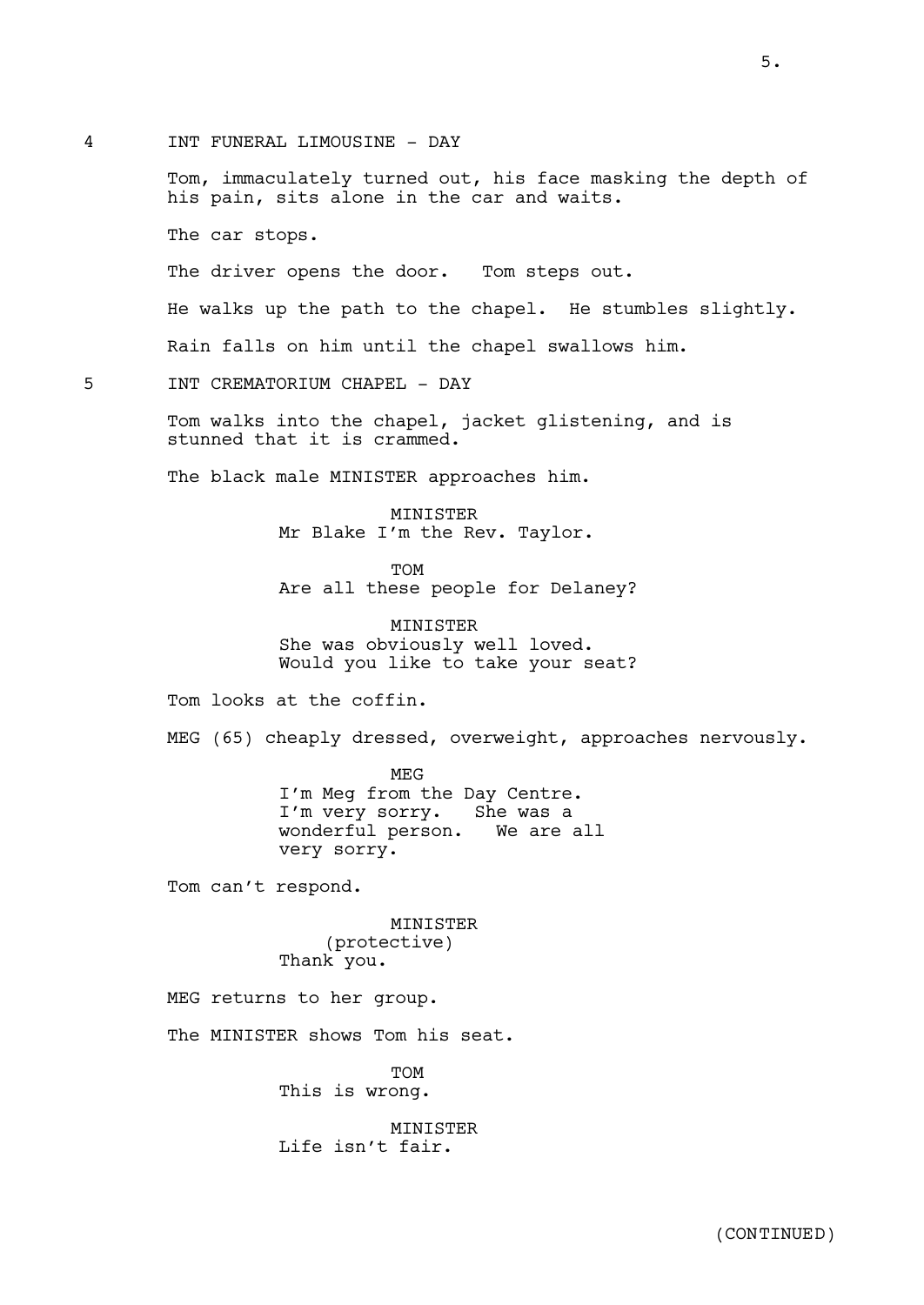TOM I thought God was meant to be.

MINISTER He only promised love.

MINISTER stands in front of the congregation.

MINISTER (CONT'D) Please stand. Jesus said I am the resurrection...

Tom can only see the coffin.

6 EXT GRAVEYARD - DAY

JACK (27), dreadlocks, wet, looking like an undernourished homeless dropout, walks up towards the chapel.

He stands outside the door, opens it slightly and listens.

7 INT CHAPEL - DAY

All sit listening.

MINISTER ...Delaney was a vital and well loved part of the community. A loving wife and mother, she used her time as a volunteer in many community projects. She will be missed by all.

Tom remains stony faced eyes fixed on the coffin.

Unseen and unnoticed Jack slips inside the chapel.

MINISTER (CONT'D) Let us stand.

The coffin begins to move. JACK fixes his eyes on Tom.

Tom sees Jack out of the corner of his eye. His face lights up. He gets up abruptly.

Jack sees and leaves.

The Minister looks at Tom questioningly.

MINISTER (CONT'D) We have entrusted Delaney to God's merciful keeping and we now commit her body to be cremated in sure and...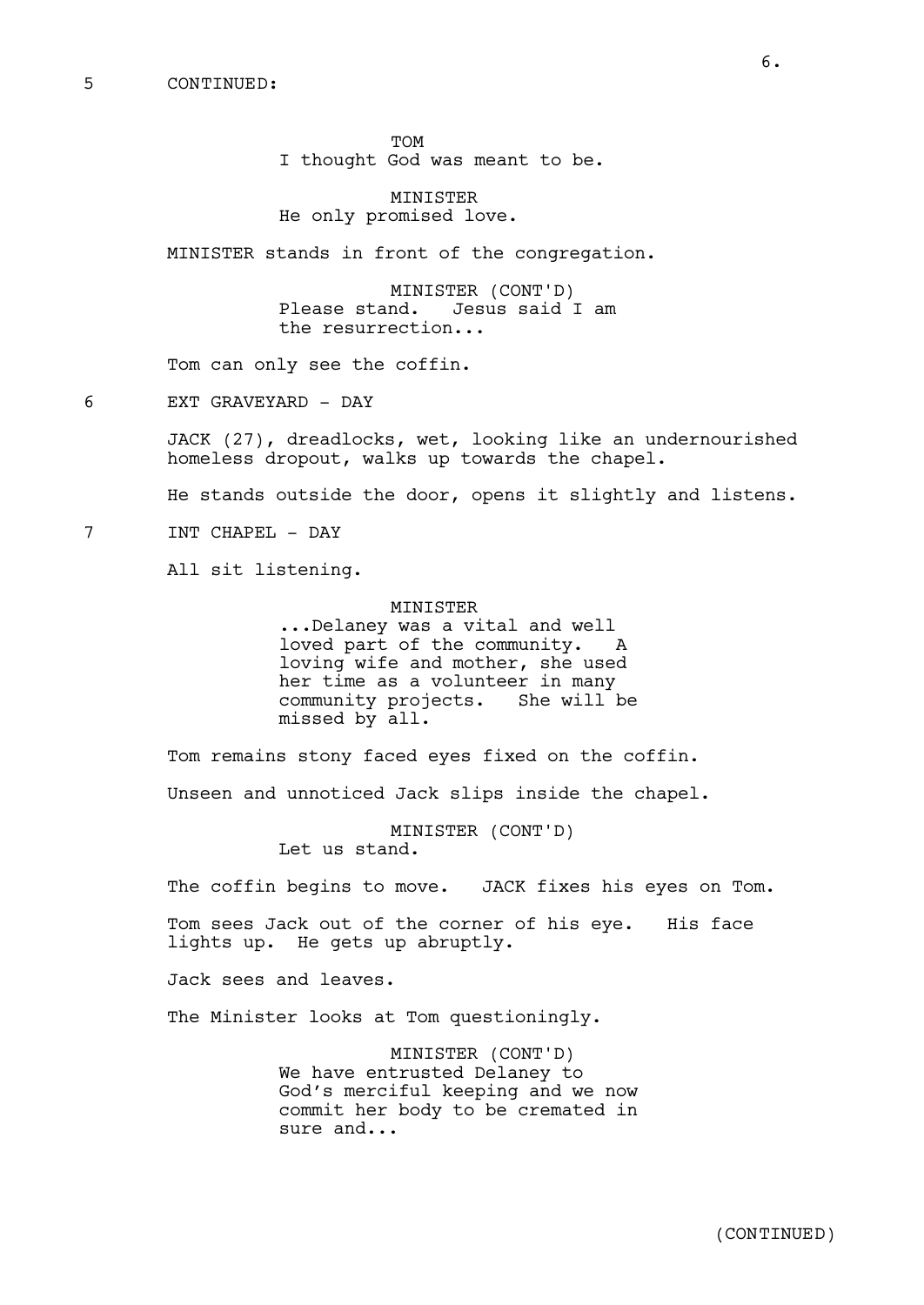#### 7 CONTINUED:

Tom leaves abruptly, to the consternation of the congregation.

> MINISTER (O.S.) (CONT'D) ..certain hope of the resurrection to eternal life through our Lord Jesus Christ, who died, was buried, and rose again for us. To him be glory for ever and ever.

8 EXT CREMATORIUM CHAPEL - DAY

Tom looks around for Jack. He can't see him

Tom's attention is suddenly caught by the large amount of flowers laid out. Rain falling on them.

> LABELS To Delaney - We love you and we'll miss you - Meg and all at the day Centre.

God bless you Delaney - Gina

From the Meals on Wheels Team

A hugely expensive tribute signed 'Jack' next to an enormous one signed 'Tom'

A simple bunch of primroses is placed on the ground beside the flashy one.

Tom turns abruptly.

TOM (pleased) Jack. (a beat) You look a state.

JACK She liked primroses. She liked things simple.

TOM I didn't know where you were.

JACK Mum always knew where I was.

TOM It was you she was coming to see wasn't it?

JACK So now it's my fault.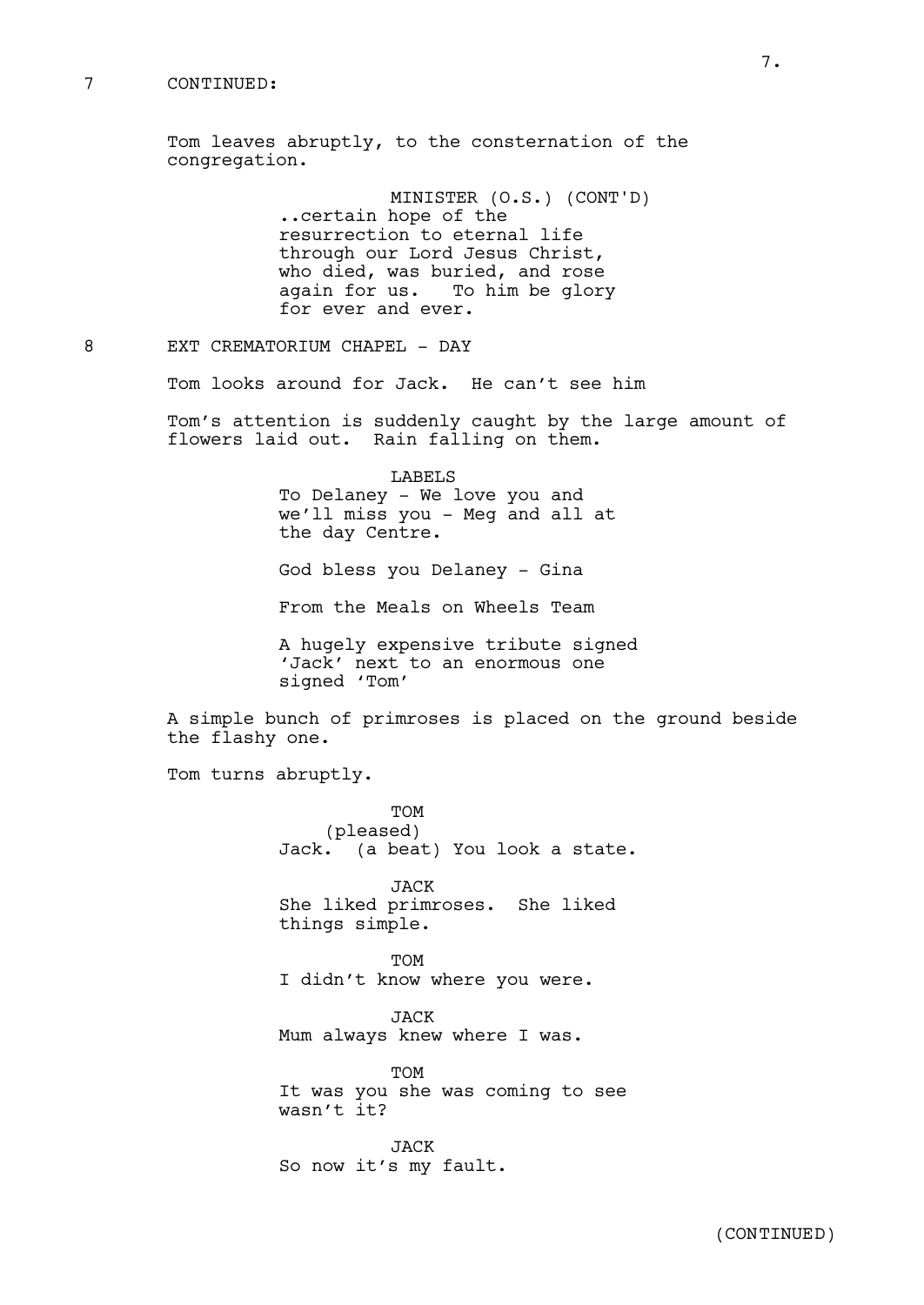TOM

No.

JACK And you wonder why I left?

TOM She missed you.

JACK She should have left years ago.

People suddenly appear out of the chapel.

JACK (CONT'D) Have a nice life.

He turns and walks away.

DENNIS (52) a colleague with umbrella comes up to Tom and shakes his hand.

> DENNIS If there's anything I can do.

TOM (uncomfortable) Thank you.

Tom looks up to watch the receding back of his son.

9 EXT GARAGE - DAY

It's raining. Tom transfixed, watches the mechanic as the fixed chains start to pull a severely damaged Aston Martin onto the back of his flashing breakdown lorry.

> TOM What do you think?

MECHANIC Looks salvageable.

TOM The Aston Martin. First built 1937. A superb piece of machinery.

MECHANIC Do you know what caused the accident?

TOM Car pulled out in front of her.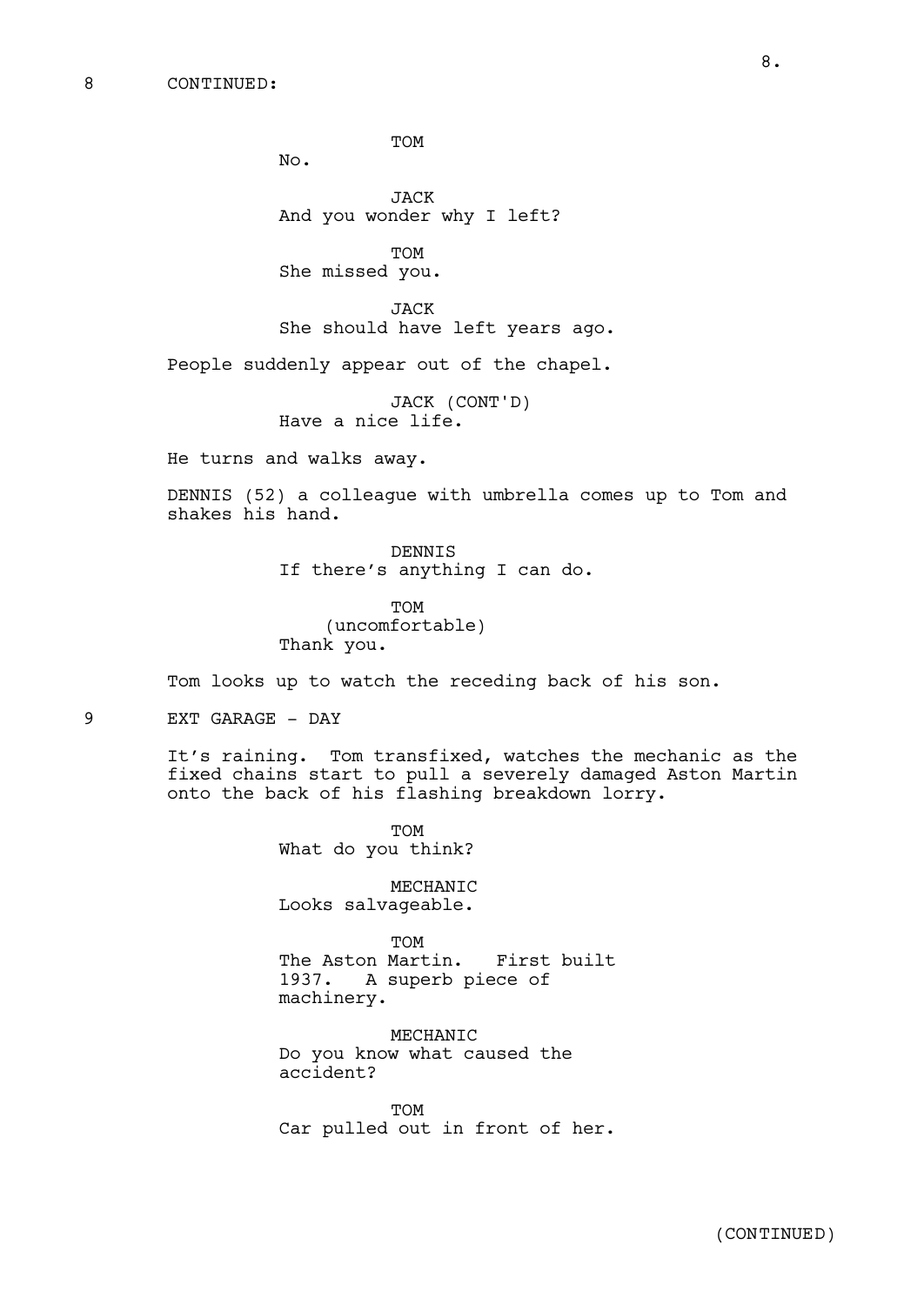MECHANIC It'll cost you. Nothing's cheap for this kind of car.

TOM Whatever it takes. Just so long as I have her back as she was.

He caresses the car wiping away the flowing raindrops.

MECHANIC Don't worry. She'll be good as new.

Mechanic drives off.

TOM I've always hated taking that car out in the rain.

10 EXT TOM'S HOUSE - LATE AFTERNOON

Tom drives up in series 3 BMW and parks in front of his large detached North London house.

He walks in the front door.

11 INT TOM'S HOUSE - LATE AFTERNOON

The alarm pings. He switches it off and turns on the light in a large hall. Everything echoes.

He picks up the post.

He walks into the kitchen.

12 INT KITCHEN - LATE AFTERNOON

He switches on the light. It is pristine and perfect.

He opens the fridge and takes out a beer.

He opens the beer and his hand shakes slightly.

He holds onto his hand and stops it.

The phone goes. It makes him jump.

**TOM** Blake! Thanks Dennis. No I'll be in tomorrow. It's the only thing that keeps me sane! What's on the list? Excellent.

He puts the phone down.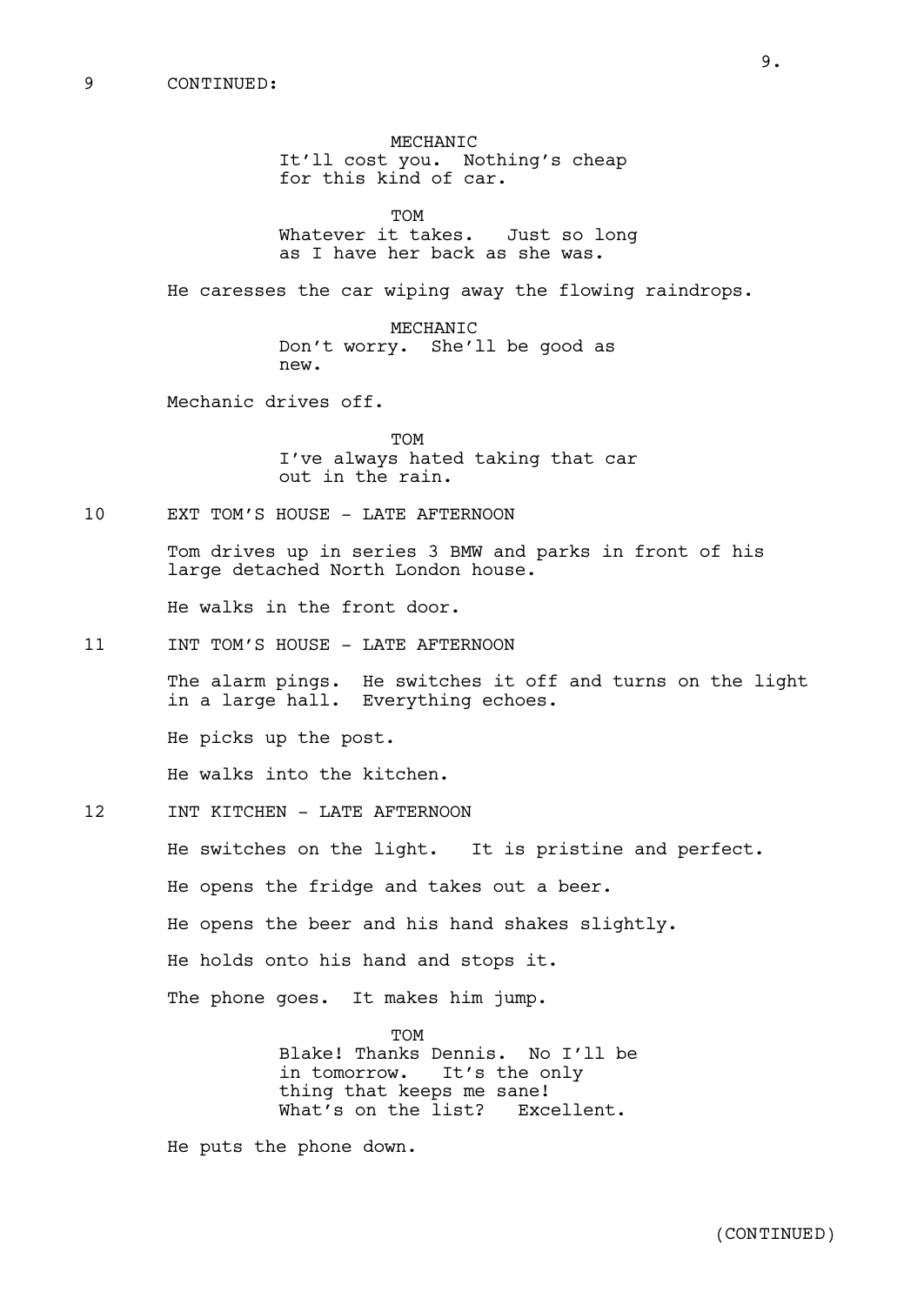# 12 CONTINUED:

10.

13 INT LOUNGE - LATE AFTERNOON He walks into the vast lounge. He pours himself a large whiskey. Sits and puts on the television. Football. Football on screen. 14 INT LOUNGE - NIGHT He jerks awake in the lounge. Looks at his watch 12 midnight. Suddenly he hears a noise. He jumps up knocking his glass over. TOM Shit. He goes to the door, opens it. Another noise, up the stairs. He thinks then goes to the fireplace and picks up a large poker. He moves silently out of the room. 15 INT HALL - NIGHT Slowly he climbs the staircase his adrenaline racing. 16 INT LANDING - NIGHT He pushes open the first bedroom door. Nothing. A noise! He stands outside another bedroom door. Sweat breaks out on his forehead, but he is determined. He flings it open. 17 INT TOM'S BEDROOM - NIGHT There is the movement of a figure. Tom lunges for the figure swinging the poker. (CONTINUED)

He looks at the post. Lots of obvious condolence cards.

He puts the cards in the bin without opening the letters.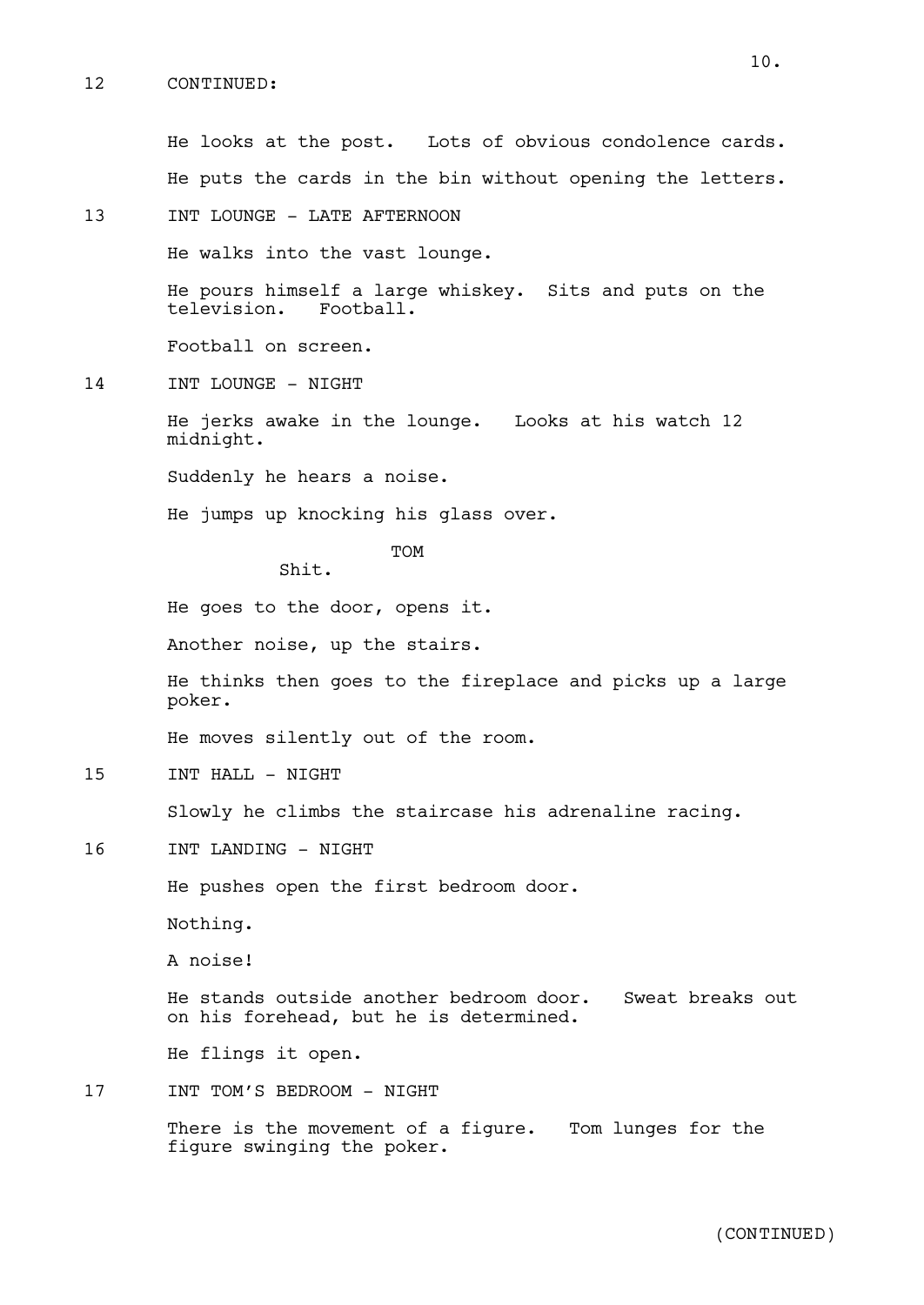He makes a connection.

**TOM** 

Bastard.

JACK

Aarg.

A lamp smashes on the floor as the figure crashes to the ground.

Tom switches on the light.

He goes over to the figure arm raised to strike again. He is so angry and pumped he thrashes his arm down again.

> JACK (CONT'D) Dad. It's me. Stop

Tom comes to himself as Jack's angry eyes meet his.

**TOM** 

Jack?

Jack picks up some green stones he dropped on the carpet.

He gets to his feet.

His face is cut and he reaches to hold his injured arm.

TOM (CONT'D) What the hell are you doing here?

JACK

Collecting something.

Suddenly Tom notices that a jewellery box is open on the bed with pieces of jewellery strewn around.

TOM

What?

JACK (he holds out the stones) These and...

Jack deftly picks out a silver chain and wooden cross.

JACK (CONT'D) ...This. Remember this. Always round her neck.

Tom determined suppresses his pain.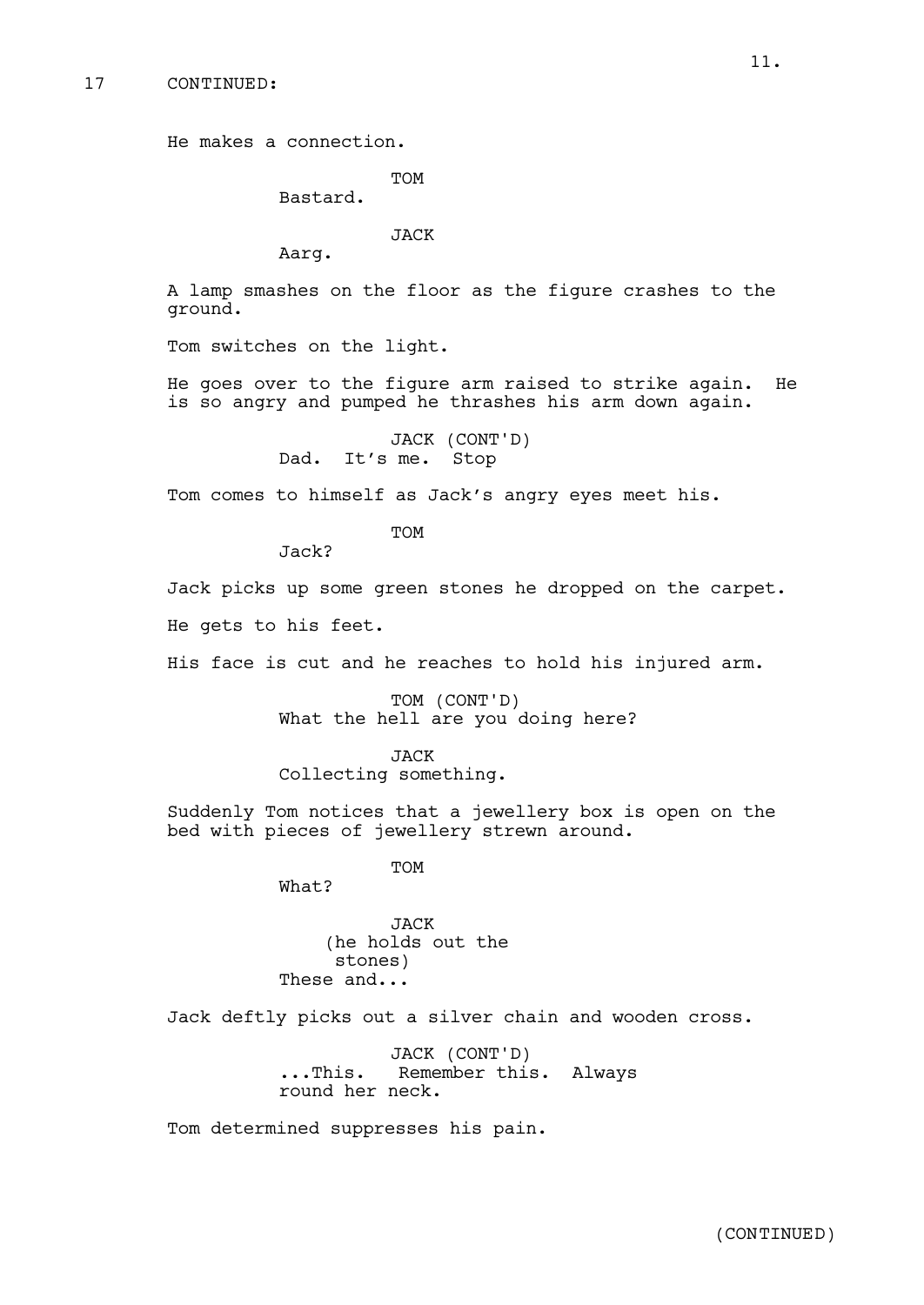TOM Keep it. That arm could be broken.

JACK Don't you touch me.

Jack starts to back away towards the bedroom door.

Tom realises he is still threatening with the poker.

TOM I'm not going to hit you again. I promise. Look!

He throws it on the bed.

JACK Promises, promises. What would have happened if you'd kept the one that really mattered?

And Jack is gone.

Tom stands staring at the door.

He looks around the bedroom.

He stuffs the jewellery back into the jewellery box and turns and places it back onto the dressing table.

He looks at the dressing table. Dead flowers in a vase. Next to it a small group of green stones in a shell. "Eternity" perfume next to a photograph of 2 young boys.

Picture of a teenage Jack with short dreadlocks in a sarong standing in front of a crofter's cottage.

He picks up the perfume and smells it. Drinks it in.

Suddenly he rummages inside the cupboard.

He grabs a bag and sweeps all the things, including the jewellery box, on the dressing table into the bag and shoves it into the wardrobe.

He marches out of the room and slams the door.

18 INT LANDING - NIGHT

He runs downstairs, through the kitchen.

19 INT KITCHEN - NIGHT

His hand shakes as he unlocks the backdoor.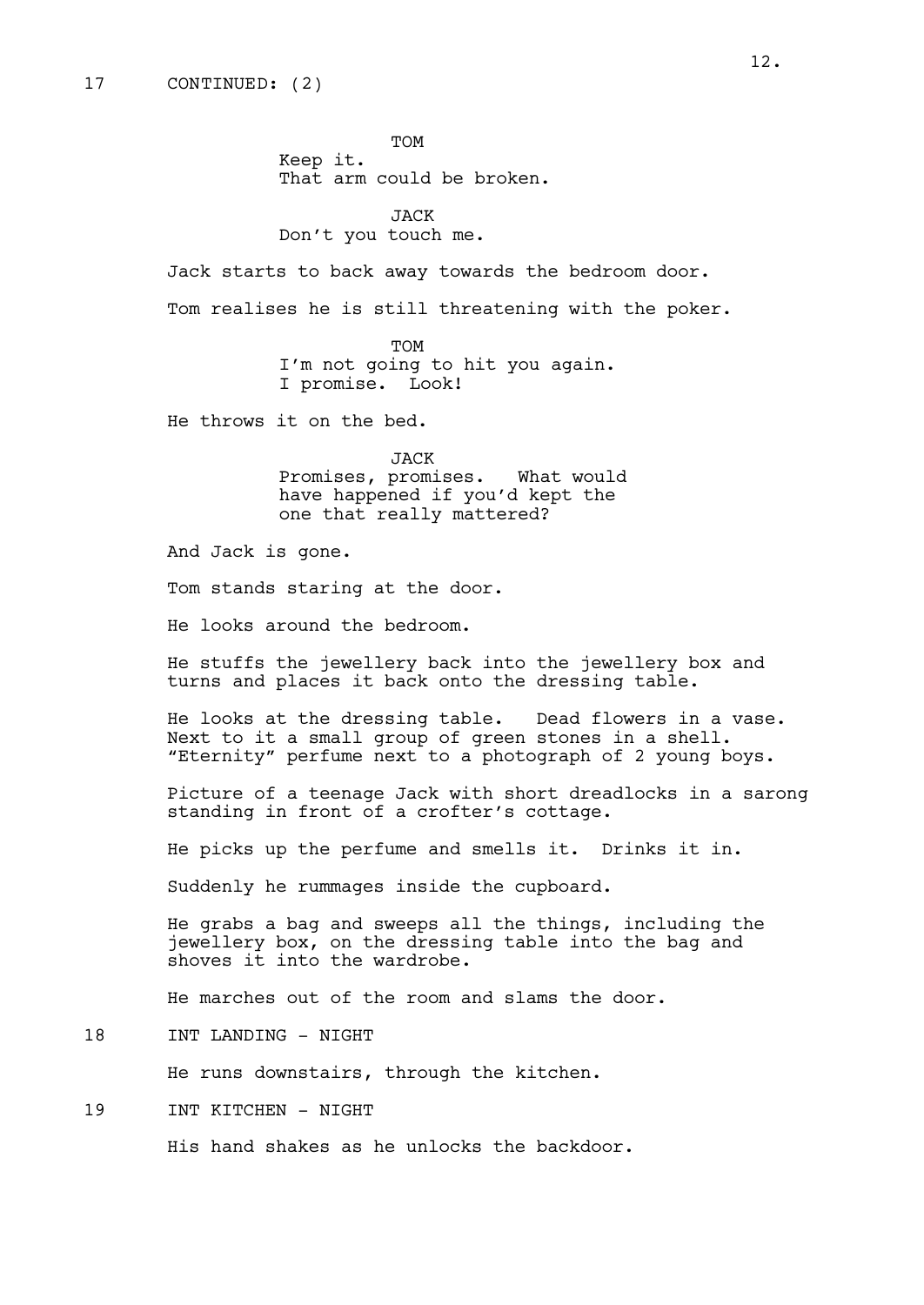He switches on the light to an empty garage. Tools perfectly in place. The home of a treasured Aston Martin.

He stands in the middle of the empty space - lost

# 21 INT OPERATING THEATRE - DAY

Tom stands dressed as a surgeon. A patient is ready to be operated on.

> TOM (to anaesthetist) She ready John.

JOHN Whenever you are.

TOM (nods) Good.

JOHN It's good to have you back.

TOM (awkward) Alright everyone?

They all look at him. Tom can't stand the sympathy in the eyes.

He looks at his hands. Slight tremor.

He hesitates. They still watch him.

Dr Esther Williams (30), assists.

ESTHER Is everything okay Mr Blake?

TOM Of course. A simple appendectomy.

He holds out his hand and a scalpel appears.

His hand is over the patient's lower abdomen.

Tom sees it shake again and so does Esther who is now worried.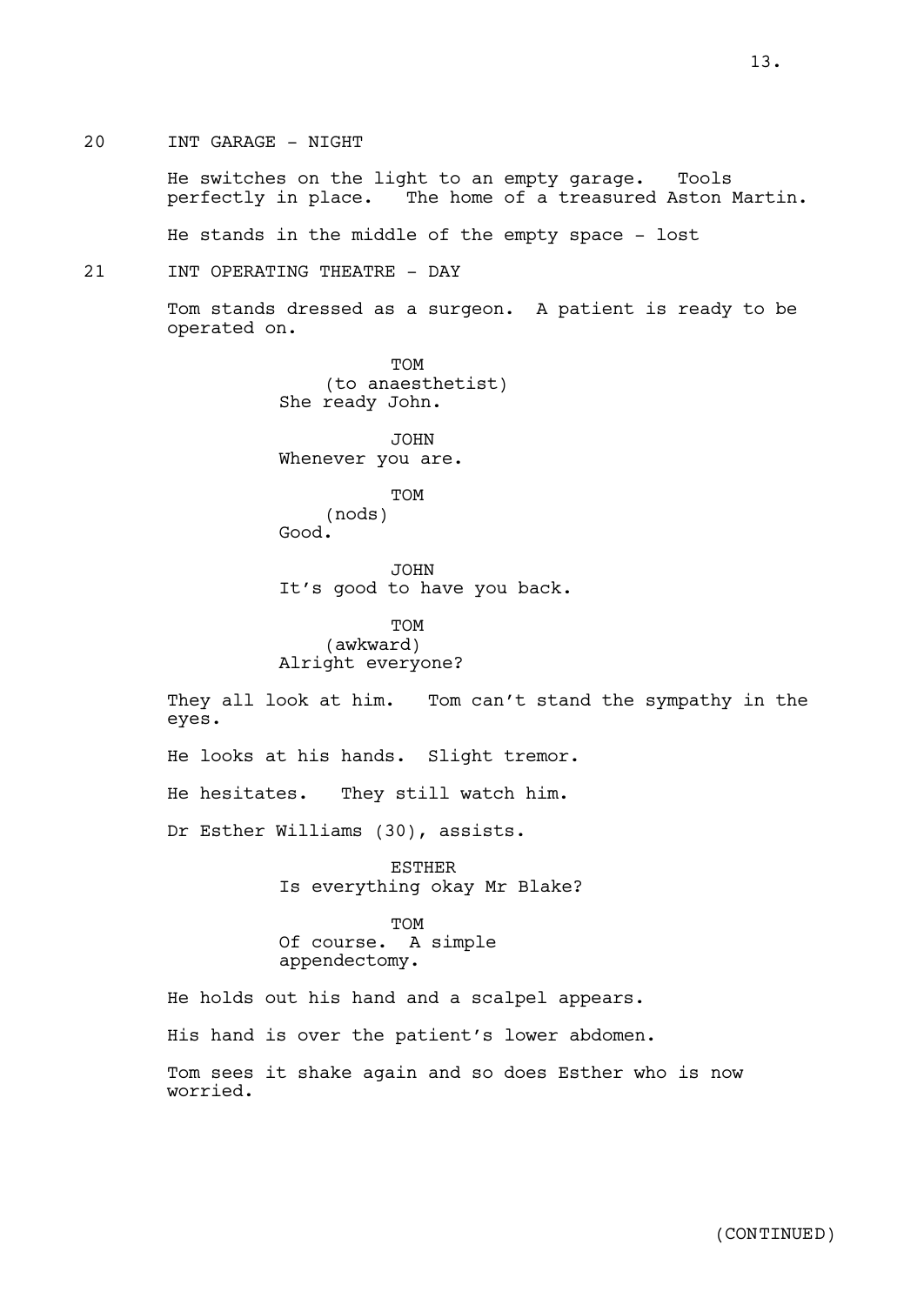TOM (CONT'D) Call Mr Olson. Tell him he has to stand in for me now. Wait for him Esther.

A nurse picks up the phone and dials. Everyone watches him their pity unbearable. Tom walks out of the operating theatre.

# 22 INT OPERATING CHANGING ROOM

Tom dresses.

TOM I can't work Dennis. What do I do if I can't work? Look.

He holds out his hands that are shaking badly now.

DENNIS My dear chap. You just need some time.

TOM I don't want time.

DENNIS Talk to me.

TOM

And say what precisely? Hundreds of men lose their wives, but they can still work!

He sits and holds his hands under his arms.

**DENNIS** You know the principle, go back to the pain, resolve things and then you can move on.

TOM (angrily) I don't need an overpaid psychiatrist to tell me that.

DENNIS Or an overpaid consultant!

Dennis's beeper goes.

DENNIS (CONT'D) Your job will still be here for you.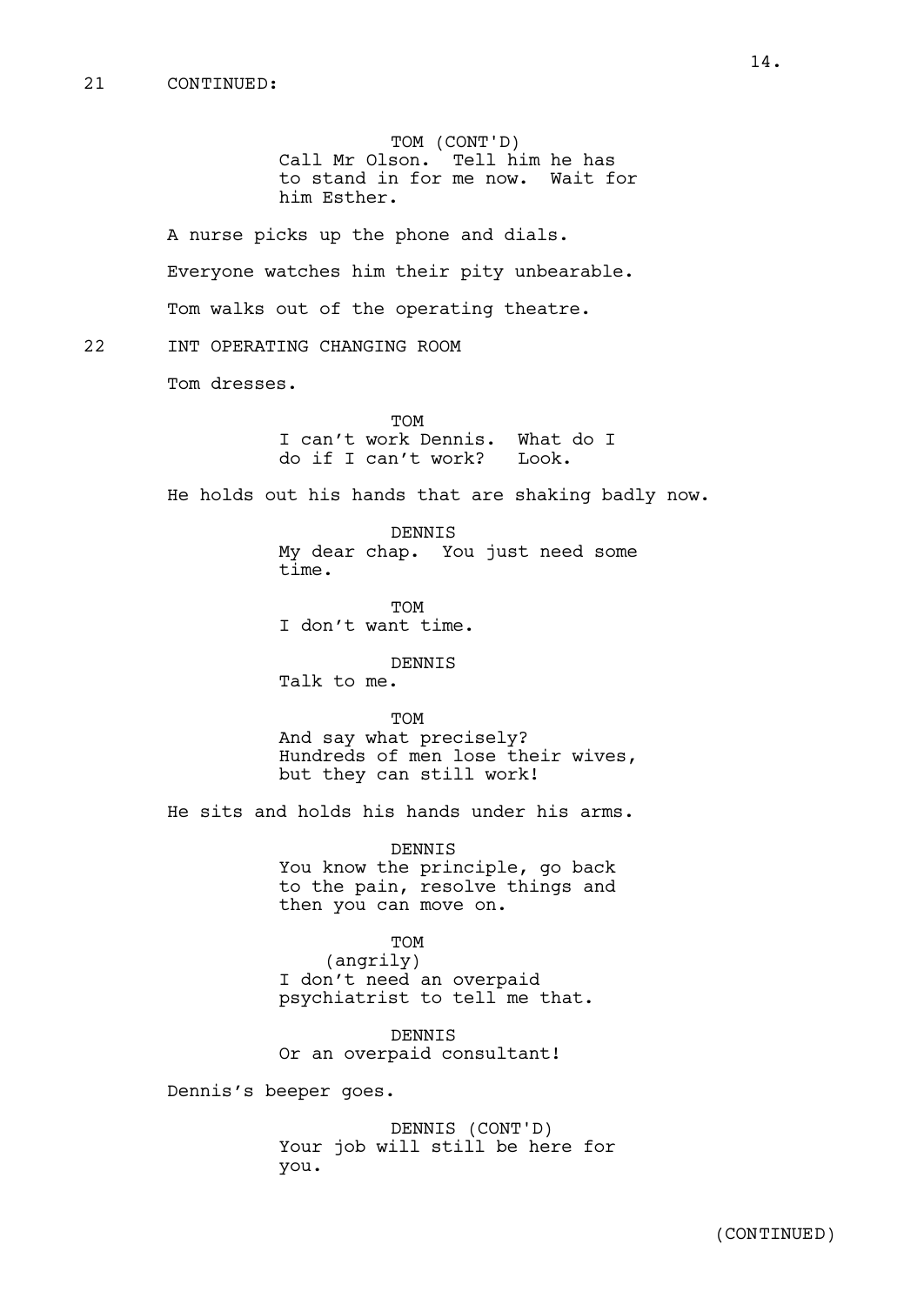He looks at Tom apologetically.

TOM

Go. Go.

23 EXT HOSPITAL DAY

Tom walks out of the hospital past the ambulance bay where an ambulance worker waits for his colleague.

He watches Tom stop and act very strangely on the newly laid tarmac which he seems to be inspecting.

Tom gets down on his knees.

AMBULANCE WORKER Mr Blake, can I help you? Have you lost something?

TOM How long has this been down?

AMBULANCE WORKER Excuse me?

TOM How old is the tarmac?

AMBULANCE WORKER It's fairly new. A few months I think.

**TOM** Good foundations. Good camber and soak-away. Solid tarmac.

AMBULANCE WORKER You'll ruin your trousers!

Tom gets to his feet.

TOM How deep did they dig the foundations?

The bemused Ambulance worker looks at him and shrugs.

TOM (CONT'D) Have to make sure you use the right weedkiller. Otherwise disaster!

AMBULANCE WORKER I'm sure you're right.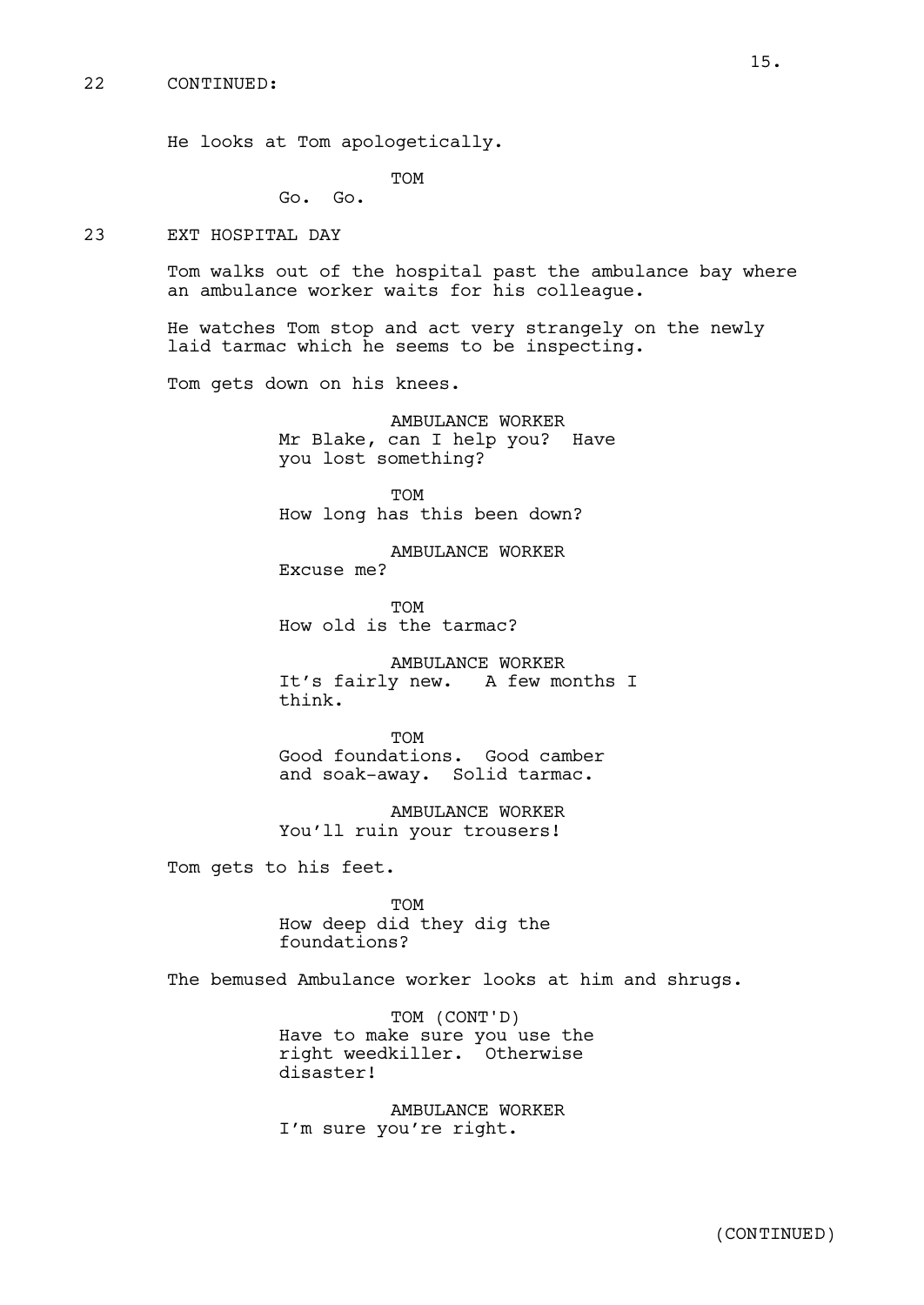## 23 CONTINUED:

The Ambulance Worker, bemused watches as Tom walks towards the car park.

24 EXT CREMATORIUM - DUSK

Tom walks through the graveyard and stops by a grave. There are two stones. A smaller older one 'Jonathan Blake, beloved son of Tom and Delaney'. A new one 'Delaney Blake - 1954 - 2005'.

He stands lost in thought.

FLASHBACK

25 INT BEDROOM - NIGHT

Tom gets into bed next to Delaney, who wears the gold chain and cross, and turns away from her.

She cuddles up to him.

DELANEY Tom talk to me. Please.

TOM I haven't got anything to say.

DELANEY You have. You talked to everybody else quite happily tonight.

TOM I just said words.

DELANEY Let me help.

TOM What's done is done. It's over.

DELANEY Our life has happened to me as well. I love you. Need me.

TOM

I can't.

DELANEY

Why?

She tries to touch him. He won't let her.

TOM It's me. It has nothing to do with you.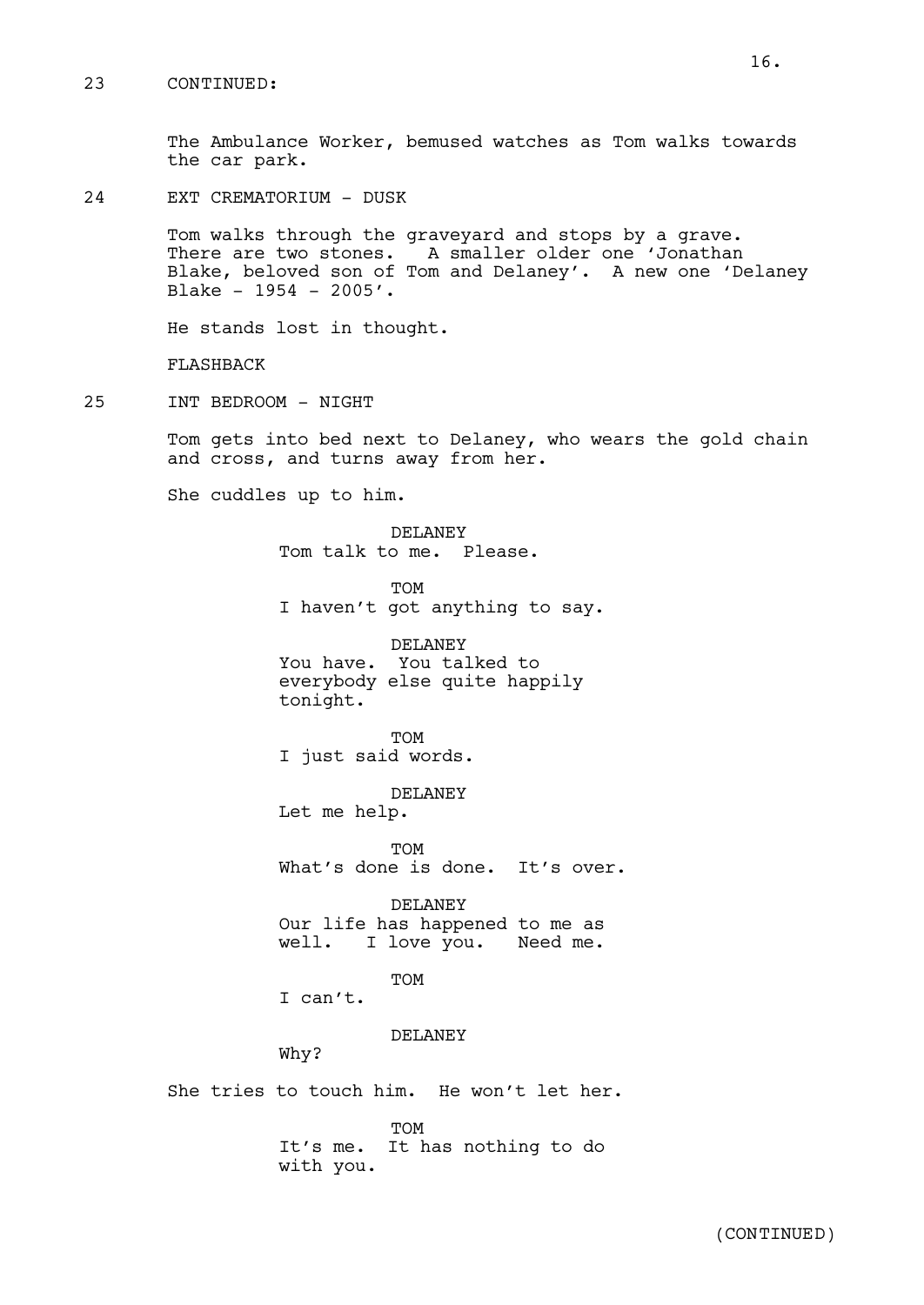DELANEY But I want it to be something to do with me.

She looks at his inert unresponsive body angrily. Flings off the covers. Puts on her shoes and walks out.

Tom closes his eyes. A tear escapes.

The sound of the Aston revving and driving off at speed.

END OF FLASHBACK

Sound of a deafening bang. Two fast intercity trains pass each other at speed.

Tom's eyes flash open.

TOM I never meant to hurt you.

Seated on an intercity train he stares out of the window transfixed watching the road under construction, that runs alongside the track.

26 EXT BOAT - DAY

Tom steers a boat, a suitcase inside, with an outboard motor over the water towards the crofter's cottage in the opening scene.

He moors the boat, lifts up the suitcase and walks purposefully towards the cottage.

27 EXT COTTAGE - DAY

He reaches an outhouse which has a new lock.

Surprised he tries his keys, but nothing fits.

He looks in through the window and sees an orderly workshop with tools, equipment and pieces of wood.

He walks to the cottage.

Outside the cottage is neat and orderly with logs split and piled.

He puts the key in the lock, opens the door and walks inside.

28 INT COTTAGE - DAY

Inside the cottage is delightful with unusual hand-made pieces of furniture.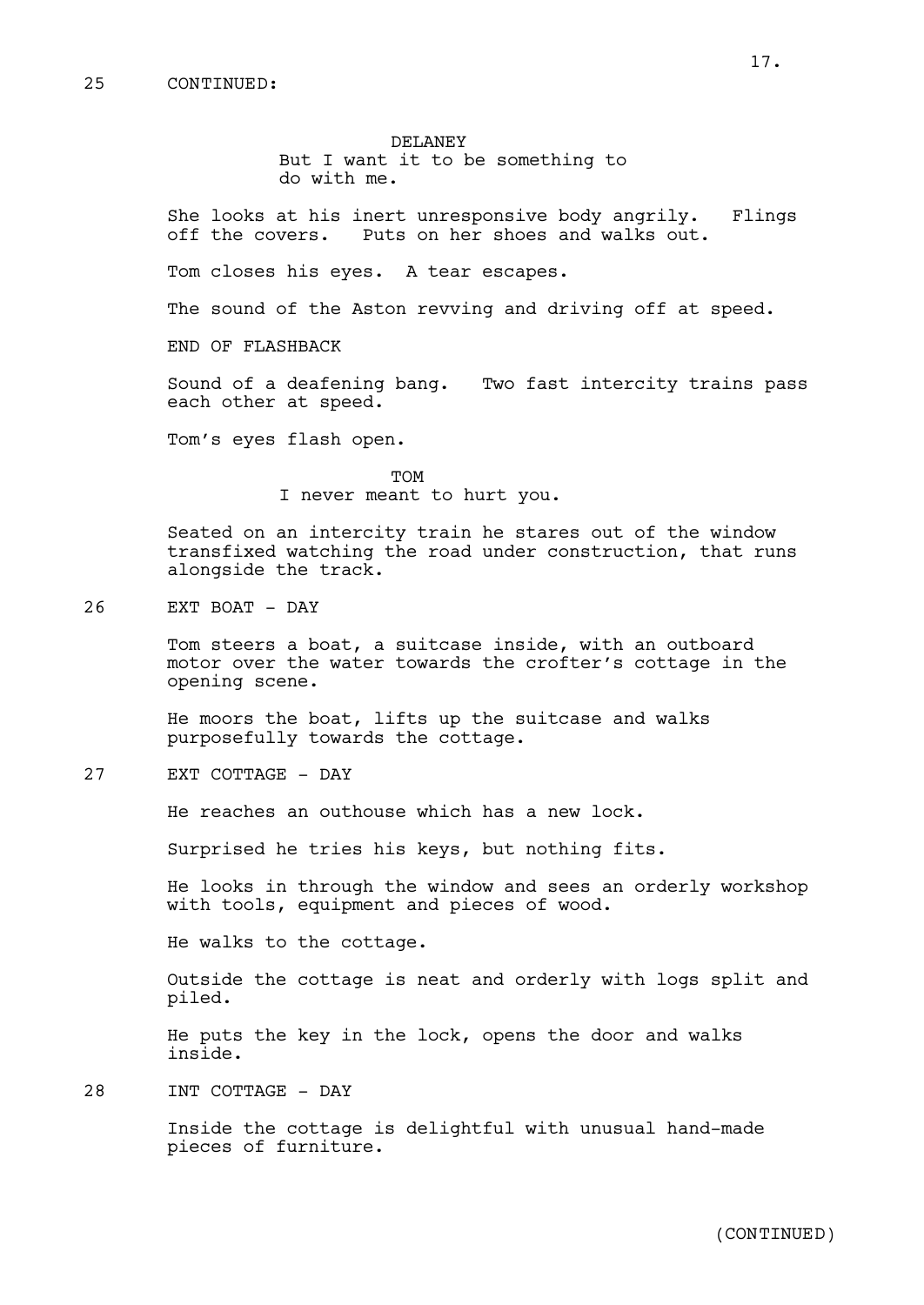#### 28 CONTINUED:

A hand-made table with chairs.

The hearth is laid for a fire. Tom looks at it all surprised.

A picture of Delaney is on the mantelpiece.

He walks to a bedroom.

29 INT BEDROOM - DAY

The bed is inviting.

He opens the wardrobe and it is empty except for a waterproof - the same as Delaney wears in the opening scene. He shuts it quickly.

He throws his suitcase on the bed, opens it and takes out a bottle of whisky.

30 EXT SCOTTISH CROFTERS COTTAGE - LATE AFTERNOON

Tom, soaked to the skin, smashes rocks. The rain has stopped.

A woman stands at the top of the cliffs.

Unnoticed MAGGIE (49) understated and interesting watches him. She whistles and holds out her arms. She whistles and holds out her arms.

Startled Tom stops and looks up. He sees her. Caught in an ember of dusk light she looks larger than life with an ethereal glow.

# TOM

Delaney!

He throws down his tools and starts up towards her.

TOM (CONT'D)

Del!

Maggie whistles again.

Tom starts to run towards her.

SPIDER the Irish Wolfhound belts towards Maggie's open arms arriving at speed.

Maggie walks swiftly away out of sight.

Tom stops. It is not Delaney. The light moves and darkness shrouds the hill.

He shivers.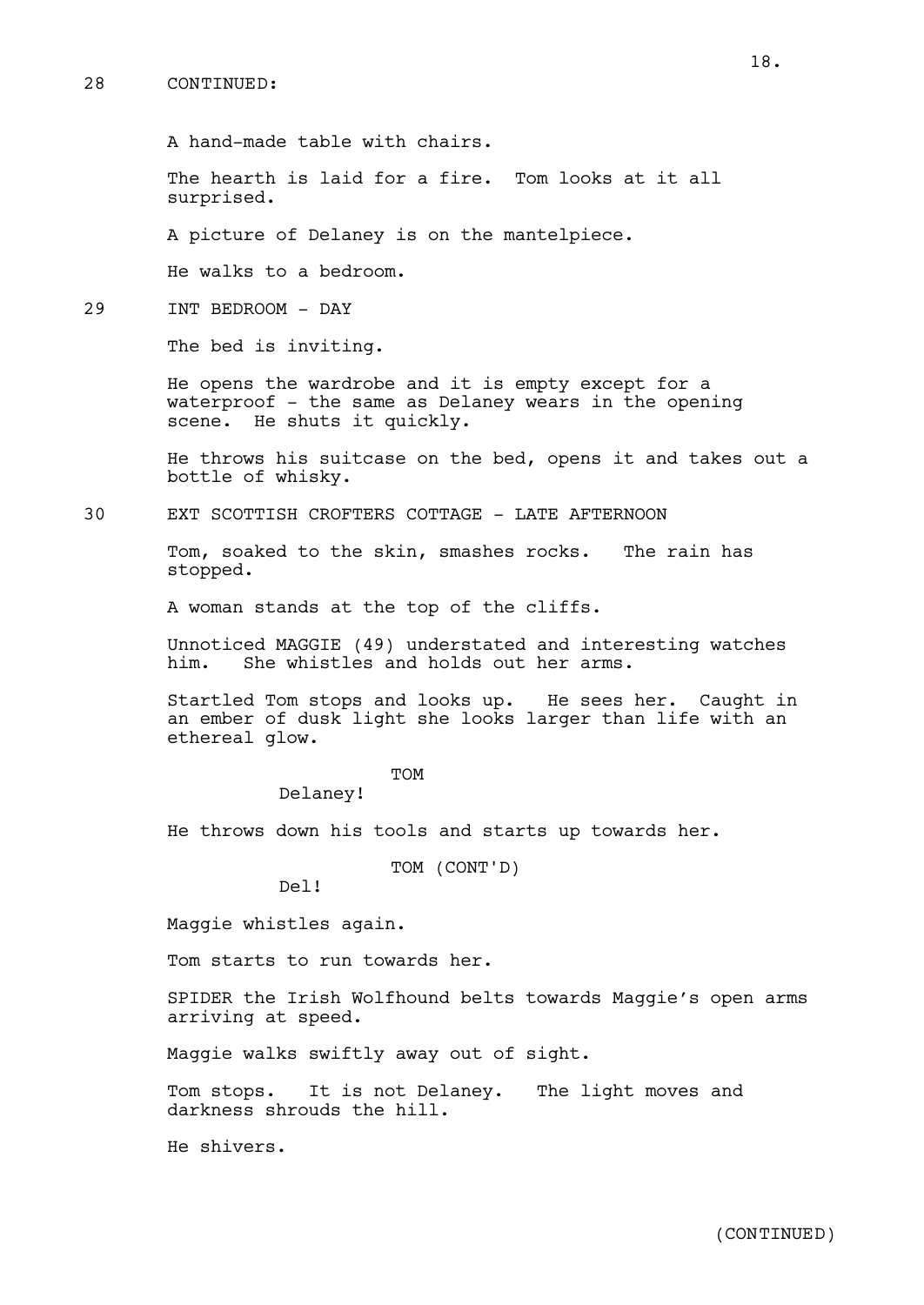#### 30 CONTINUED:

He picks up his tools and walks towards the cottage.

He puts the tools in the porch. Then he notices a cardboard box left in the porch.

#### 31 INT COTTAGE - LATE AFTERNOON

Tom throws open the door carrying the box.

On the table technical books on road building. A state of the art lap top computer. A few pots and plates unwashed.

He puts the box on the table.

Tom goes to the sink winces with pain as the blood washes from his hands.

He opens the box. It is a food parcel with an assortment of well thought out nourishing goods.

He sets the fire using the driftwood and lights it.

The flames belch and spit and Tom stands as if in a furnace lit with flames.

He reaches for the whisky bottle. Empty.

32 EXT LOCAL INN - EARLY EVENING

Tom, washed, neat, unshaven gets out of the small motor boat which is moored in a boathouse come garage, alongside another small motor boat and stands in the giant space of a magnificent overwhelming starlit sky to which he, a tiny form, is oblivious.

He climbs into his waiting car.

A dog barks in deafening silence. He drives off.

33 INT LOCAL INN - EARLY EVENING

Tom walks into the local watering hole. Hit by noise he falters.

The atmosphere is alive and welcoming with a lively group of people gathered in the adjoining bar by an open coal fire in front of which lies Spider the dog.

Tom not wanting company, seats himself at the nearer bar.

KATIE (19), dark and pretty sees him.

KATIE What'll it be?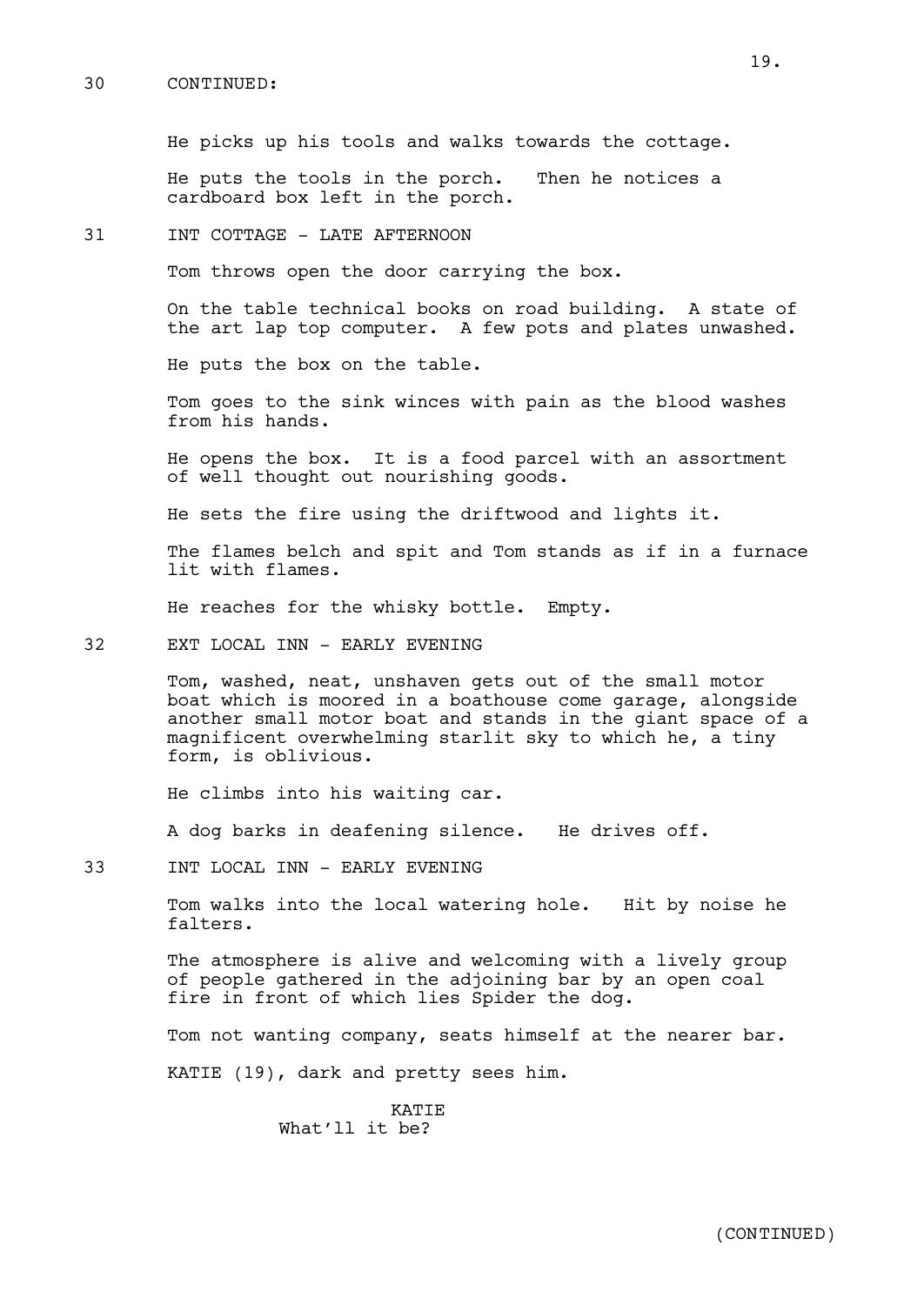TOM

# Laphroaigh.

She gets it. A laugh goes up from the other bar. Katie distracted puts ice in the whisky.

> TOM (CONT'D) That's not what I ordered.

KATIE You wanted whisky.

Maggie, the owner of the inn recognises Tom. She looks over.

> TOM Without ice. Some barmaid you are.

Katie removes the ice.

MAGGIE Apologise to Mr Blake.

TOM Do I know you?

MAGGIE

No.

Katie looks daggers at Tom.

KATIE

Sorry.

TOM I'll have a bottle.

Maggie nods and Katie returns to the other bar.

Maggie picks up the bottle, places a little more whisky in the glass and places both firmly in front of Tom.

He puts the money on the counter.

MAGGIE Don't speak to one of my staff like that again. It was a mistake. Any problems you speak to me Mr. Blake.

She picks up the money and returns to the gathering.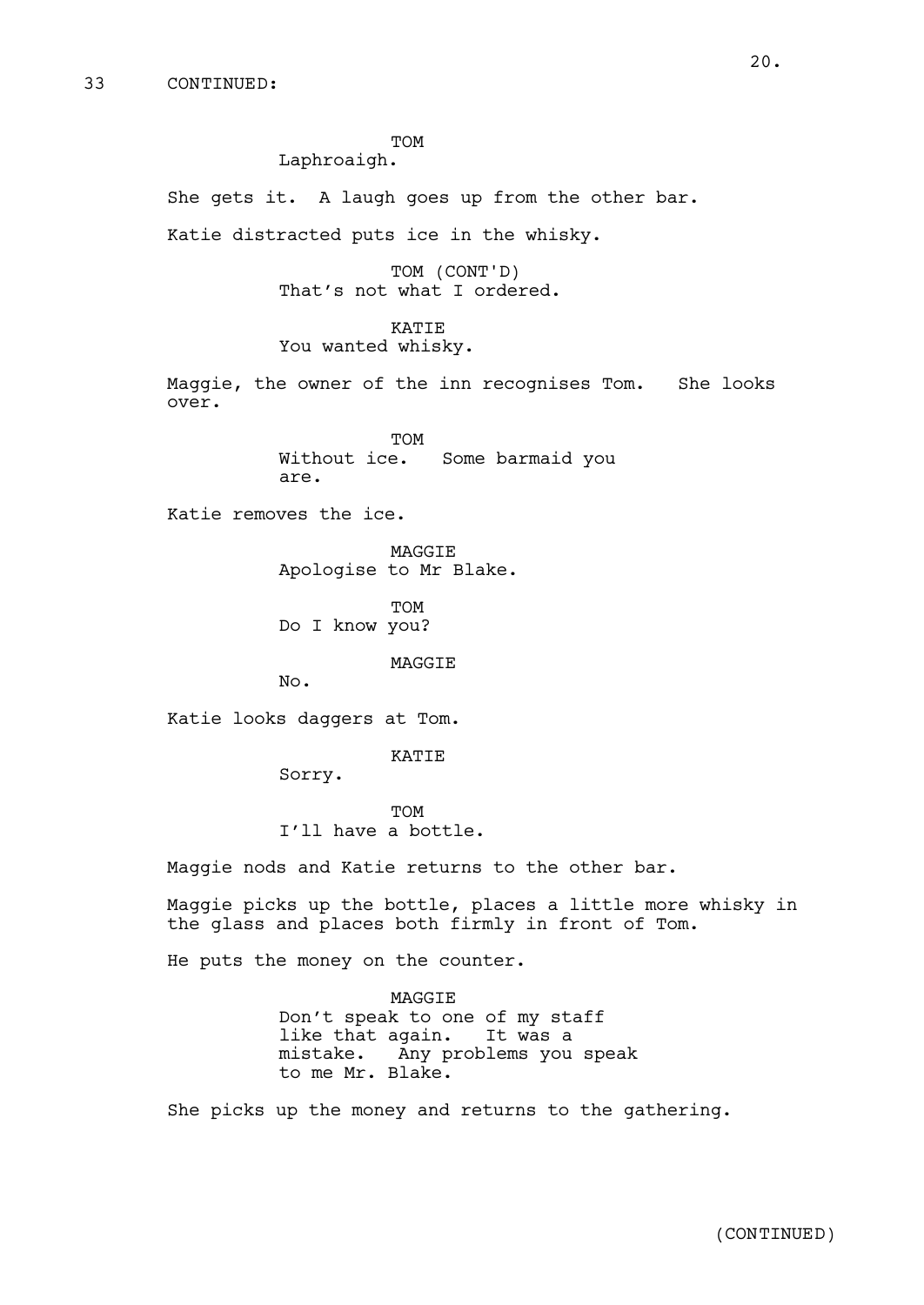### 33 CONTINUED: (2)

Katie is keeping a proprietary eye on CAMERON (28) cocky, wiry and weathered, the local gamekeeper and the local catch.

In the group is also FINLAY (36) lean, fit and dark (like Tom Cruise) 'jack of all trades' married to JANET (33) buxom and blooming who runs the local shop.

Also enjoying her drink is YVONNE (65) Janet's mum, a large bosomed, sad-eyed lady in incongruous red.

LYLE (45) an overweight Englishman, lovelorn lecturer and church warden sits up at the bar watching Maggie's every move.

WEE JOCK (70) agile and fine-looking and RORY (68) his brother, Janet's father, bald and portly.

> WEE JOCK Now tell me Finlay. If you could choose someone to see from yer past like This is Your Life, who would it be?

FINLAY I know who Janet would choose.

JANET

(smiling) He does that.

FINLAY Tom Cruise isna that right love?

YVONNE But he's nay in yer past?

JANET In my past dreams! (softly to Finlay) But I've got my own Tom Cruise now!

They laugh.

LYLE For myself I'd choose Maggie.

MAGGIE But I'm not in yer past yet! Yer big lump!

LYLE But I'd want you there for my future.

Maggie laughs. She likes the attention.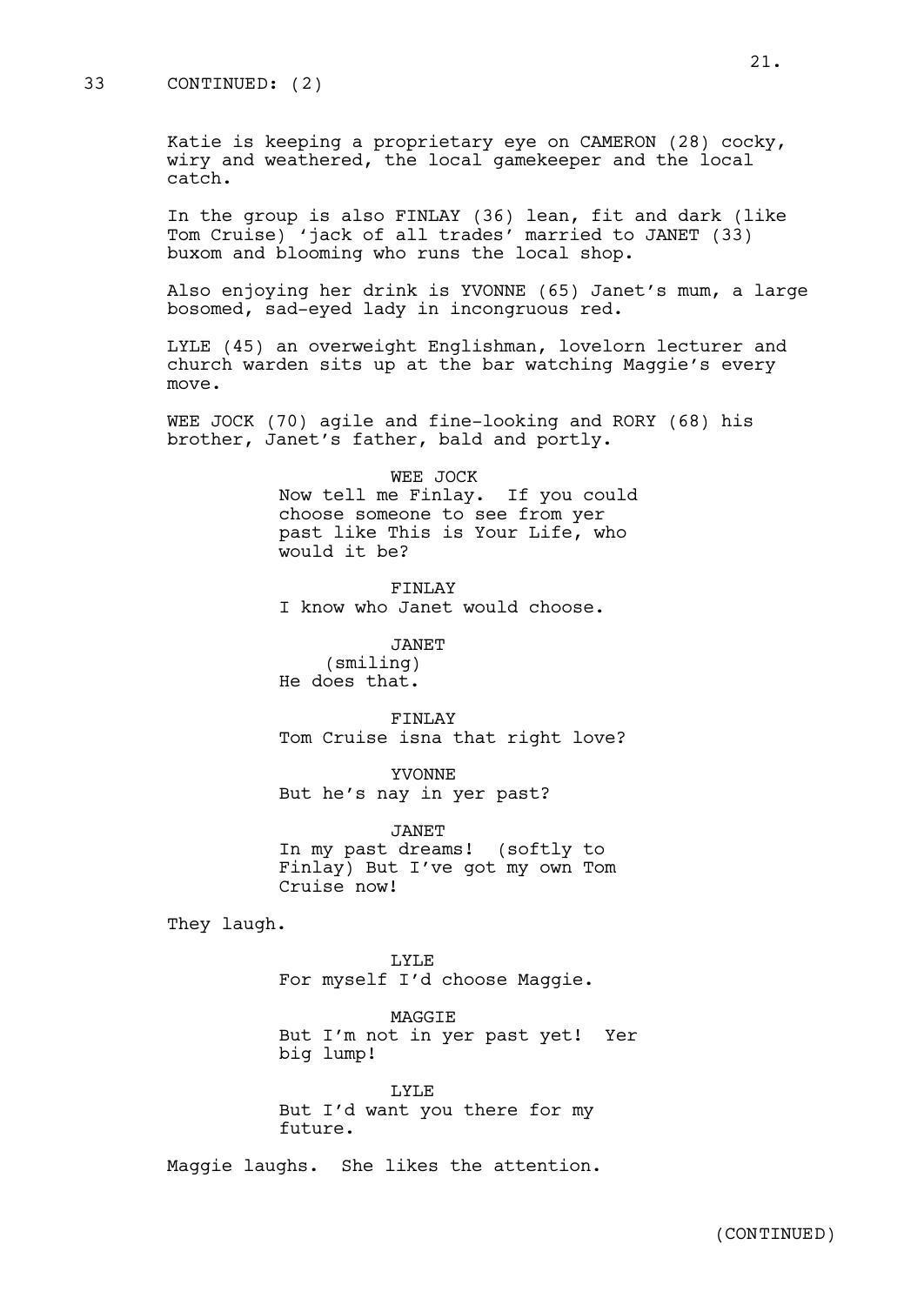WEE JOCK Nay all of you be quiet. I asked Finlay. FINLAY Ian McCulloch. WEE JOCK I know that name... YVONNE He was a postie. FINLAY Aye he was the first postie I ever remembered. He used to let me help him. CAMERON Well for meself I'd have to go with Janet. KATIE Tom Cruise? CAMERON No you daft girl. It'd have to be the girl of my dreams. (He takes a long wicked pause) You! Katie blushes furiously, so pleased, doesn't know where to put herself. Laughter. KATIE It's Maggie's turn.

Maggie's face changes imperceptibly.

WEE JOCK (understanding) Yvonne!

Rory looks on with mournful eyes.

YVONNE Chris de Burgh. (gets up, sings and gyrates) 'The lady in red is dancing with me, cheek to cheek etc'

They clap. Yvonne does this all for Rory who appears to take no notice.

Janet looks on embarrassed. Finlay gives her a hug.

Everyone claps.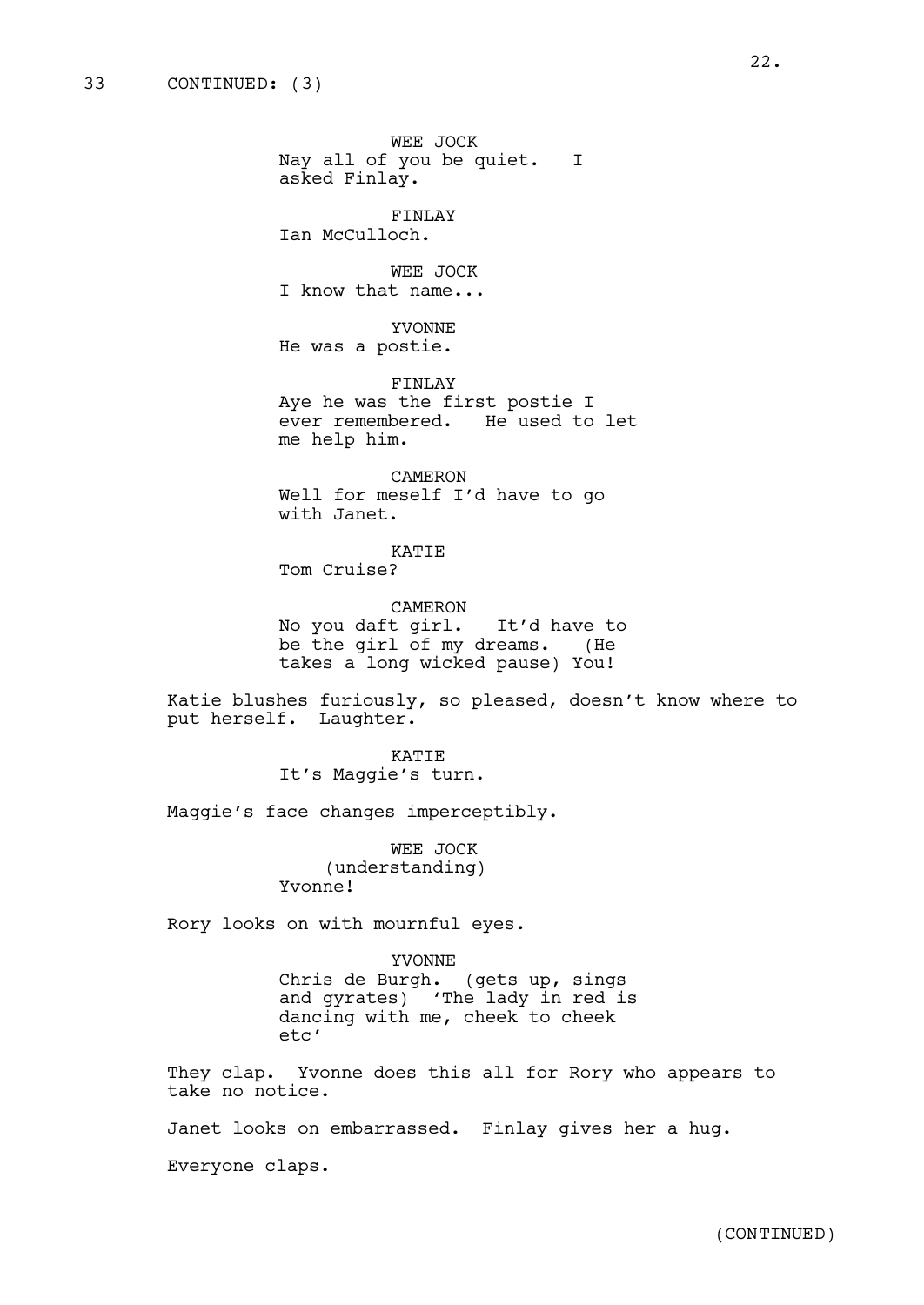Maggie looks back to Tom at the other bar.

WEE JOCK What's the gen on him?

LYLE Maggie'll know.

MAGGIE Thank you Lyle.

WEE JOCK She doesne know it all.

YVONNE Ah well she knows about you and Stella a few years back.

WEE JOCK (mock shock) Couldney have.

YVONNE

How not?

WEE JOCK Nowt to tell.

YVONNE You've been telling your brother porkies.

WEE JOCK Only so's you'd open your big mooth ti Maggie.

LYLE

And me.

YVONNE I'll not forget that in a hurry. Come on Rory. Drink up. I'll not stay here to be laughed at.

Rory doesn't move. Yvonne looks at him sadly and gets up.

WEE JOCK Och get off your high horse woman an' sit back on yer arse.

MAGGIE He's Delaney's husband.

A sense of animosity towards Tom descends.

Tom beckons Maggie who goes to him.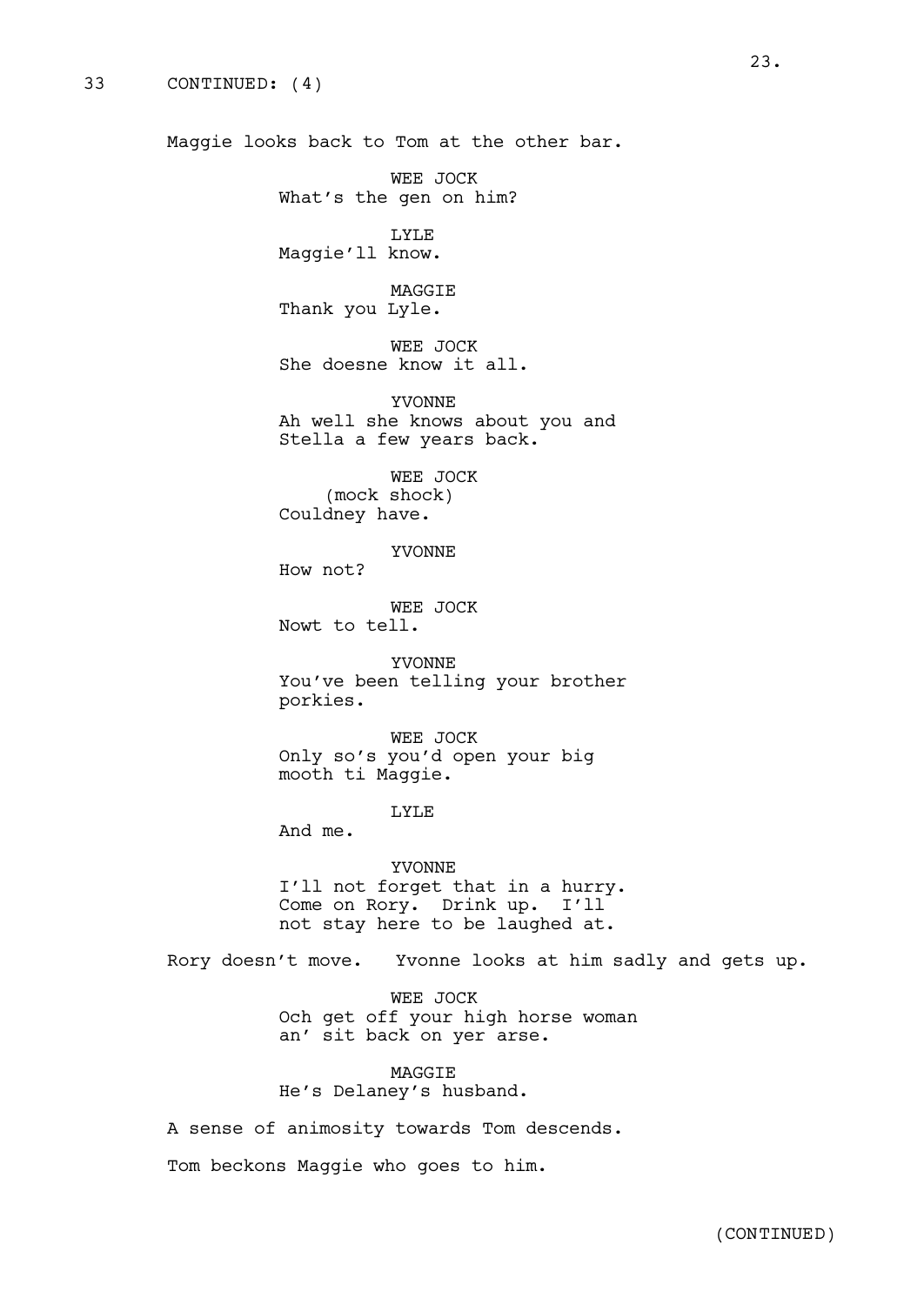Tom puts a sheet in front of her.

**TOM** I need to find an engineer.

MAGGIE You building?

TOM (ignores her) Is there somewhere this can be advertised?

MAGGIE Finlay'll do it for you.

She takes the sheet.

Tom nods, picks up his bottle and leaves.

34 EXT VILLAGE MAIN STREET - DAY

CHARLOTTE SCOTT (31) steps off the bus in the main street with a backpack and a smart leather case with laptop. A tall, fit Australian, long hair severely tied back and attitude. She is dressed in a sober trouser suit, very professional and no nonsense. No jewellery, little makeup. She looks round, unsure.

35 INT POST OFFICE - DAY

Cameron looks up and stares appreciatively.

He steps outside.

36 EXT MAIN STREET - DAY

Charlotte spies Finlay working on a car by the petrol pumps.

CHARLOTTE

Excuse me.

Finlay turns around abruptly, his mouth full. He swallows sheepishly.

> FINLAY (surprised) Hello.

CHARLOTTE (smiles puts out her hand)<br>Charlie Scott. I'm looking for Mr Tom Blake.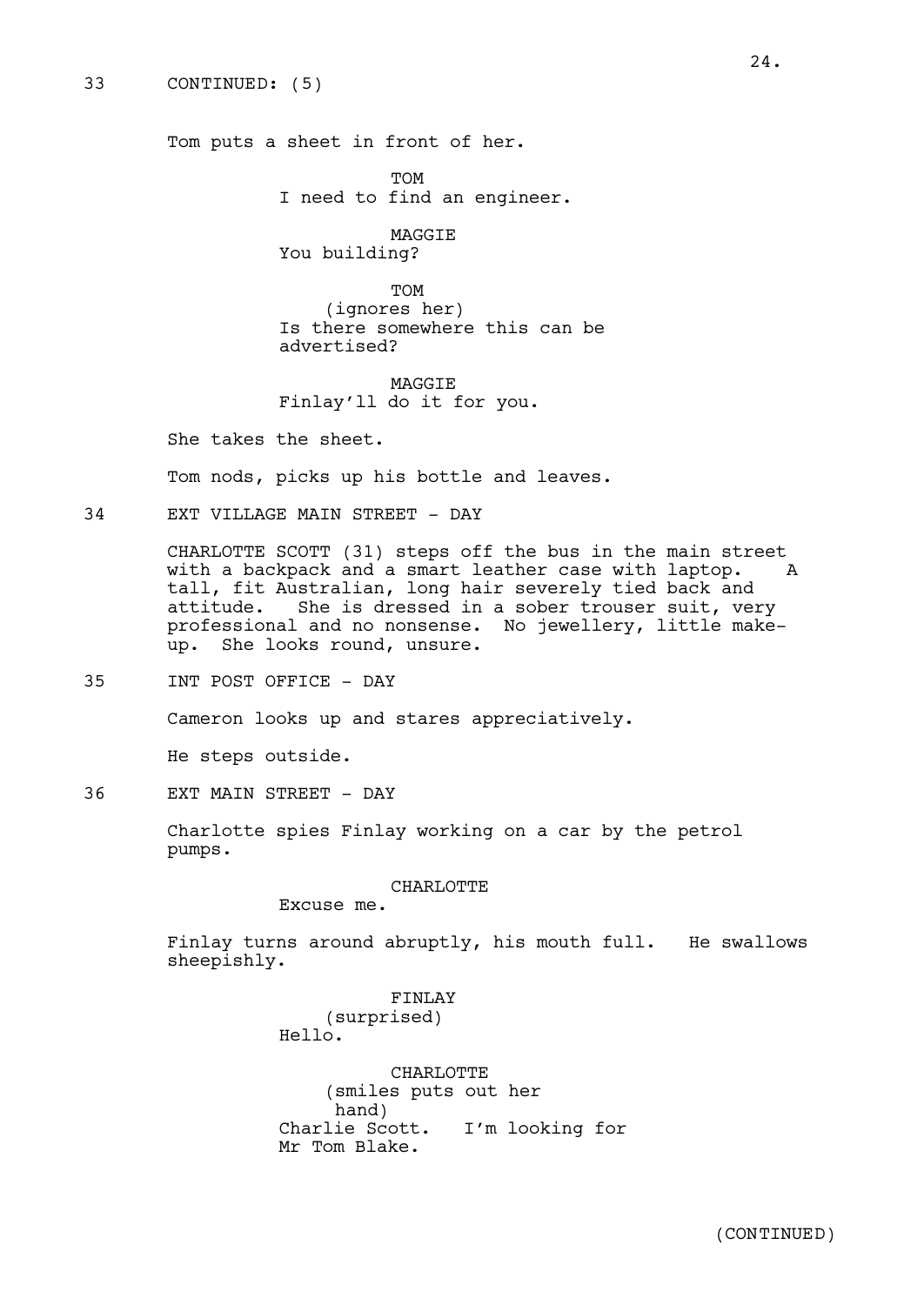FINLAY Aye. You best get to his place by boat, it's the easiest way.

CHARLOTTE

Great.

CAMERON Are you going to introduce us Finlay?

FINLAY

Miss Scott..

CHARLOTTE

Charlie.

FINLAY Charlie this is Cameron.

CAMERON And don't you look fine this morning!

FINLAY She needs a boat to Mr Blake's.

CAMERON You need look no further Charlie.

CHARLOTTE (indicating back pack) Can I leave this here Finlay?

CAMERON As long as it's not your worldly goods.

CHARLOTTE

Almost.

FINLAY

Aye lass.

He picks it up.

FINLAY (CONT'D) I'll put it inside fer you.

CHARLOTTE

Thank you.

37 EXT BOAT - DAY

Charlie is stunned by the scenery as she sits at the front of the boat.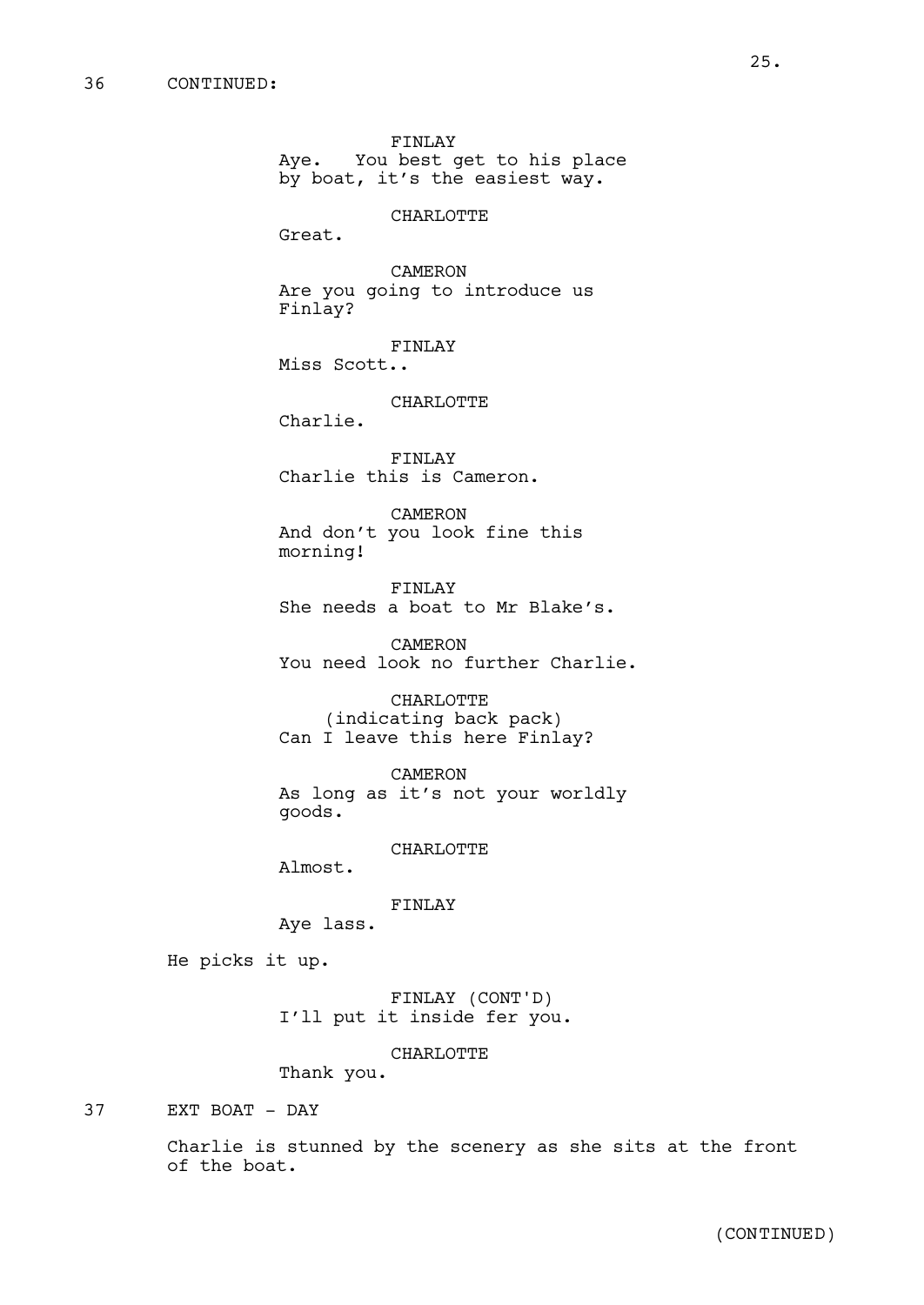Cameron guides her into the beach next to Tom's boat.

CAMERON Do you want me to wait?

#### CHARLOTTE

Yes please.

Cameron smiles to himself.

She grabs her laptop and starts to walk up the beach. Cameron watches.

Tom sees her and walks down towards her.

CHARLOTTE (CONT'D) Mr Blake?

TOM Who are you?

CHARLOTTE Charlotte Scott, Charlie. You advertised for a highway contractor.

TOM You're not quite what I expected.

CHARLOTTE (pleasantly) Guys always say that. Be nice to me I could be the answer to your prayers.

TOM I don't pray. Come on.

He walks off.

CHARLOTTE (to herself) Wombat.

She follows Tom to the cottage where the ground has started to be torn up.

There is a roughly marked scar leading from the cottage towards a single track road in the distance.

> TOM I want to build a road from the cottage to the main road up there.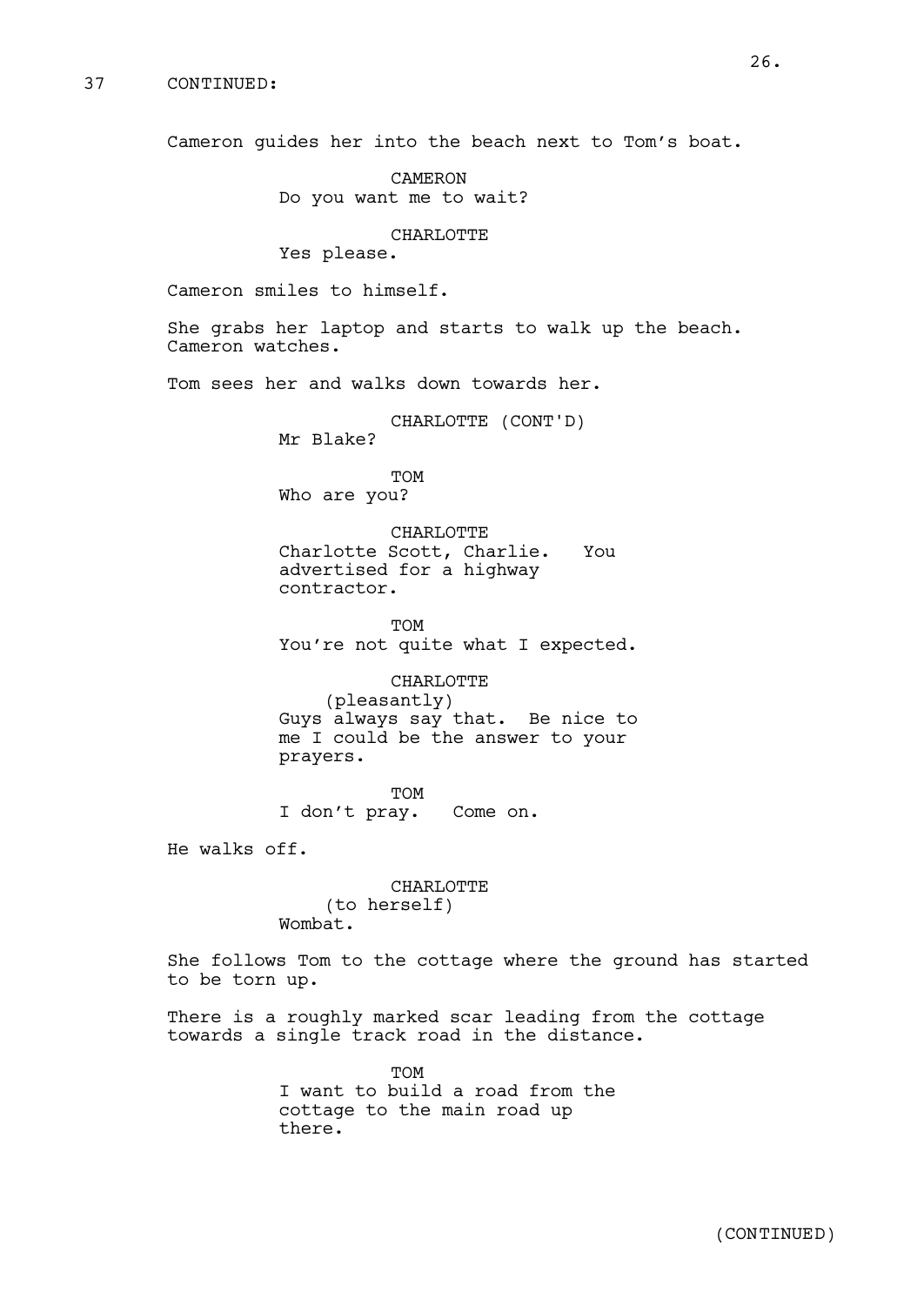CHARLOTTE

Okay.

TOM I need someone who can design it and help me build it.

CHARLOTTE Why don't you get a company in?

TOM I want to build it myself.

CHARLOTTE (looks at him) It's hard work.

TOM (rudely) To be frank Miss Scott, are you sure that even if you can design it you could actually help me build it?

CHARLOTTE (sighs) A few questions before you decide I am completely incapable.

She starts to walk towards the site of the road.

CHARLOTTE (CONT'D) What do you want the road for?

TOM

To drive on!

Angered she turns around and starts to walk back to Cameron.

> CHARLOTTE I don't have to put up with this.

TOM (shouts after her) Miss Scott!

Charlotte doesn't stop. Tom scrambles after her.

TOM (CONT'D)

Damn woman.

He catches up and to stop her stands in front of her.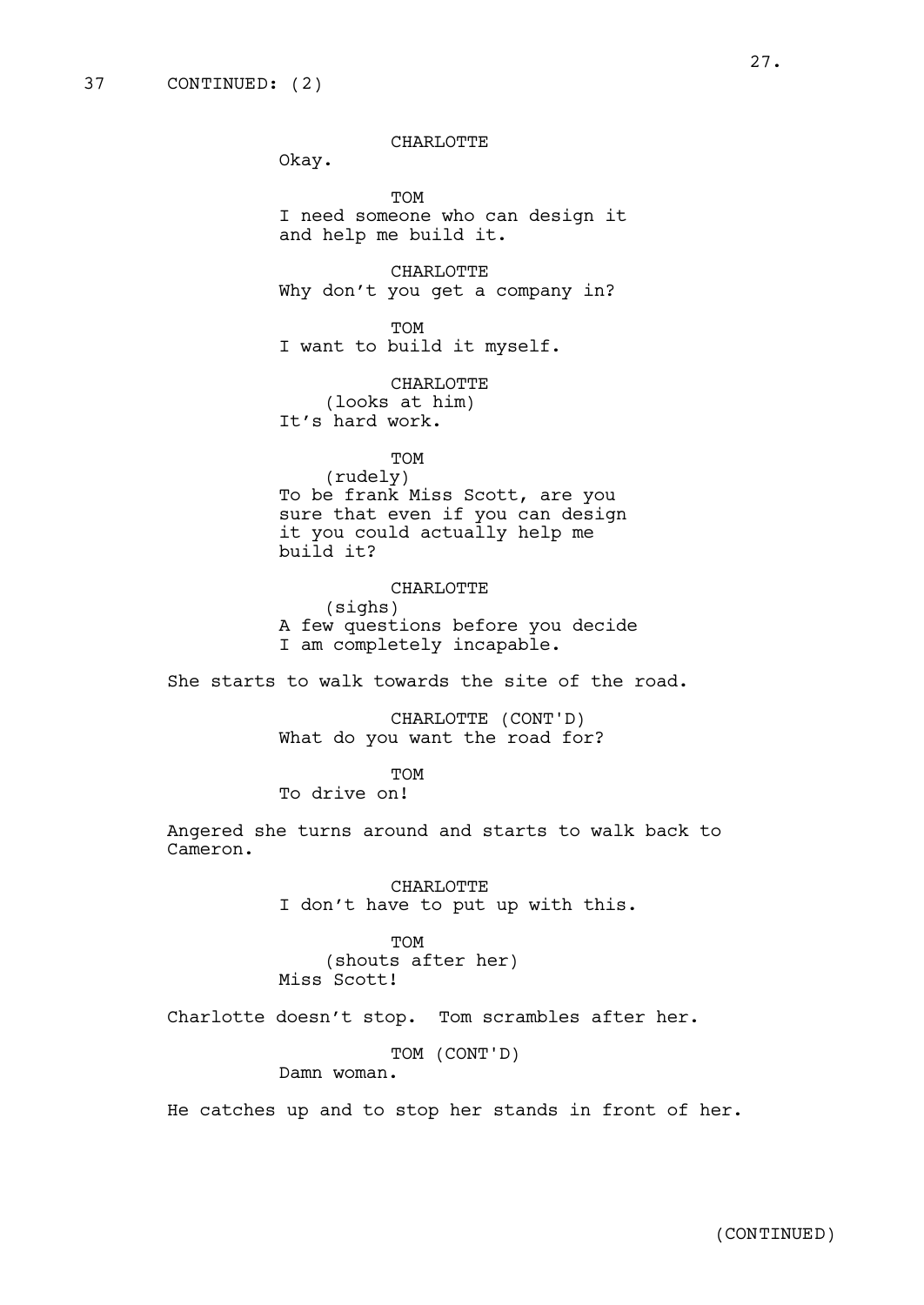TOM (CONT'D) Simple question Miss Scott, can

you or can you not do the job?

## CHARLOTTE

I require you to treat me civilly and with respect. If you can't do that then that question is irrelevant.

# TOM

(hugely frustrated but contains himself) Miss Scott, your opinion on the road, please.

#### CHARLOTTE

(nods) Is it for personal access only, holiday traffic if you let the cottage, or any heavy goods?

TOM

Personal.

### CHARLOTTE

Do you want a 2 way road in which case we're talking 7 metres or single track with a bay halfway along in case of meeting an oncoming vehicle?

TOM

Single track.

#### CHARLOTTE

Now you can't have it in a straight line because a) its unaesthetic and b) with snow and ice it would become unusable. Therefore we will need to contour the road. How you contour will depend on how the land lies, the landscape and the drainage which I guess (she turns to look at the line to the sea) would be channelled into the sea. Do you know what the terrain is?

Tom shakes his head.

CHARLOTTE (CONT'D) If it's marsh that a bugger as is peat. Let's hope we get lucky and its rock and sandstone. (MORE)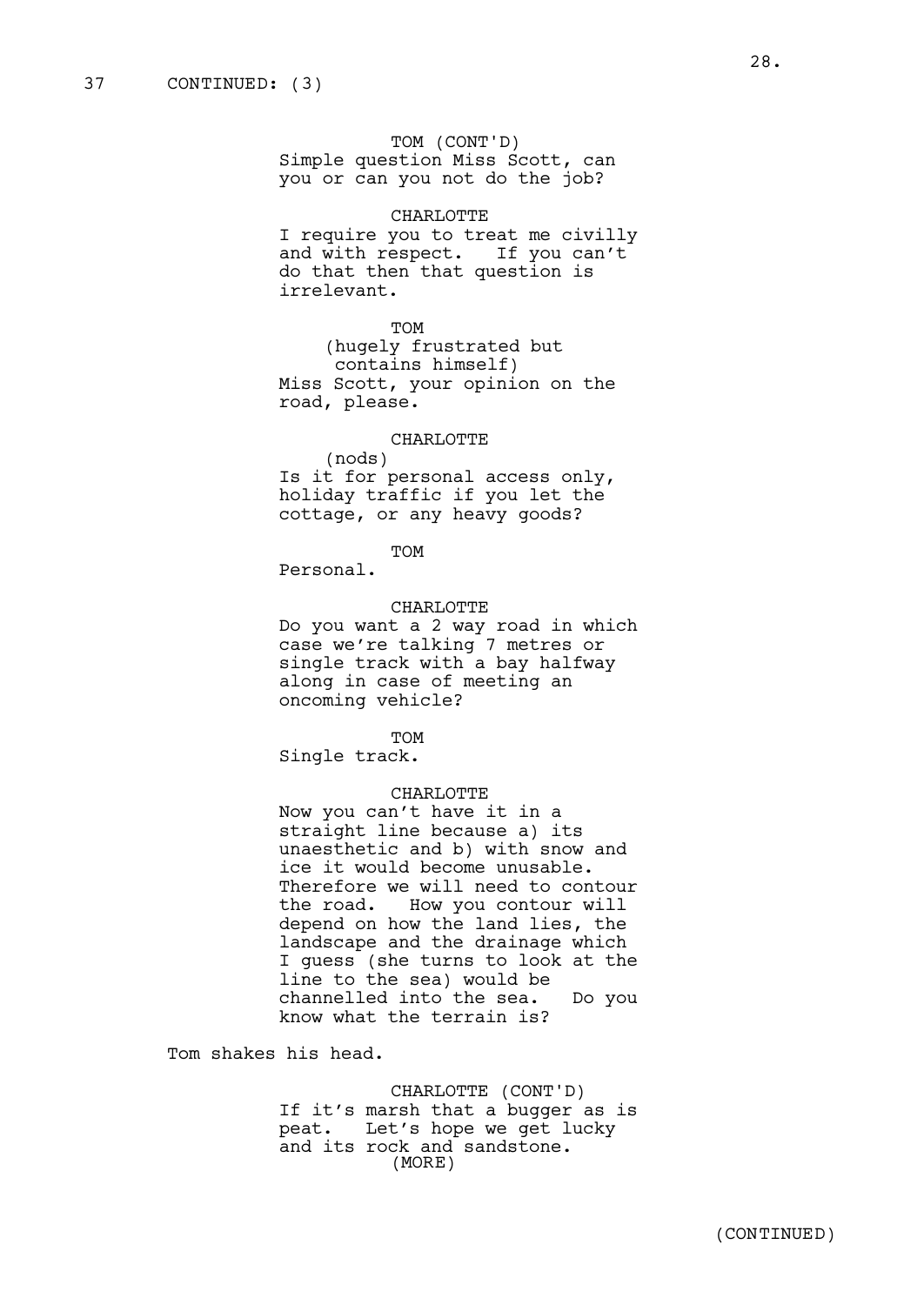Tom shakes his head again, reproached into silence.

CHARLOTTE (CONT'D) That we should be able to purchase off the internet. Strictly speaking I would always have a topographical survey done, but with the map and maybe some measurements I could probably do it. Is this a site of special scientific interest or national heritage?

TOM

No.

### CHARLOTTE

You could have a concrete surface which is initially more expensive but harder wearing long term. Tarmac is possible but will need maintenance or, and this I would recommend you could have an all weather terrain gravel track.

TOM

I want tarmac.

CHARLOTTE I wouldn't recommend it.

TOM

Tarmac.

She nods.

#### CHARLOTTE

It's difficult as you have to get it down quick. We're going to need a JCB, a roller and access to aggregate. Have you got planning permission?

TOM

It's a drive.

#### CHARLOTTE

Bloody big one. Okay Mr Blake, You have in front of you a fully qualified highway engineer who can not only design your road but also build it. So, do you want me or not?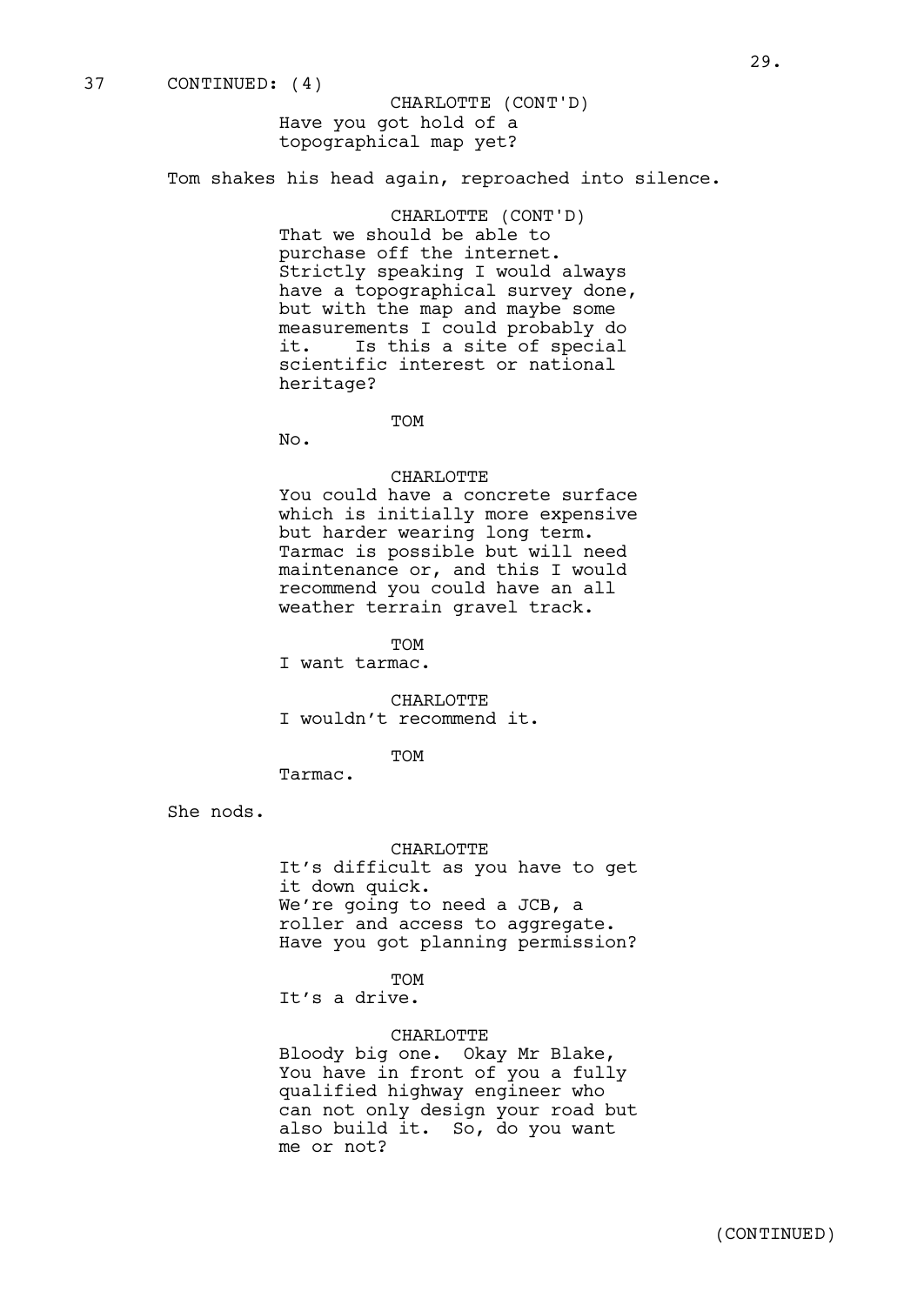TOM How long will it take? CHARLOTTE Roughly, without the survey, assuming no great problems, hmm 4 weeks. TOM ..£400 A week CHARLOTTE What? £800 TOM ..£500 CHARLOTTE ...£700 TOM ...£600 CHARLOTTE £650 and we're done. And may I say for a bargain price. TOM When can you start. CHARLOTTE Now, after I've found somewhere to stay. She turns away back to the beach. CHARLOTTE (CONT'D) See you tomorrow. But Tom has gone. 38 EXT BOAT - DAY Charlotte climbs back in the boat where Cameron waits. CHARLOTTE That is one mean spirited man. CAMERON You look like you'll cope.

CHARLOTTE Men don't bother me.

CAMERON You'll find me a pussy cat.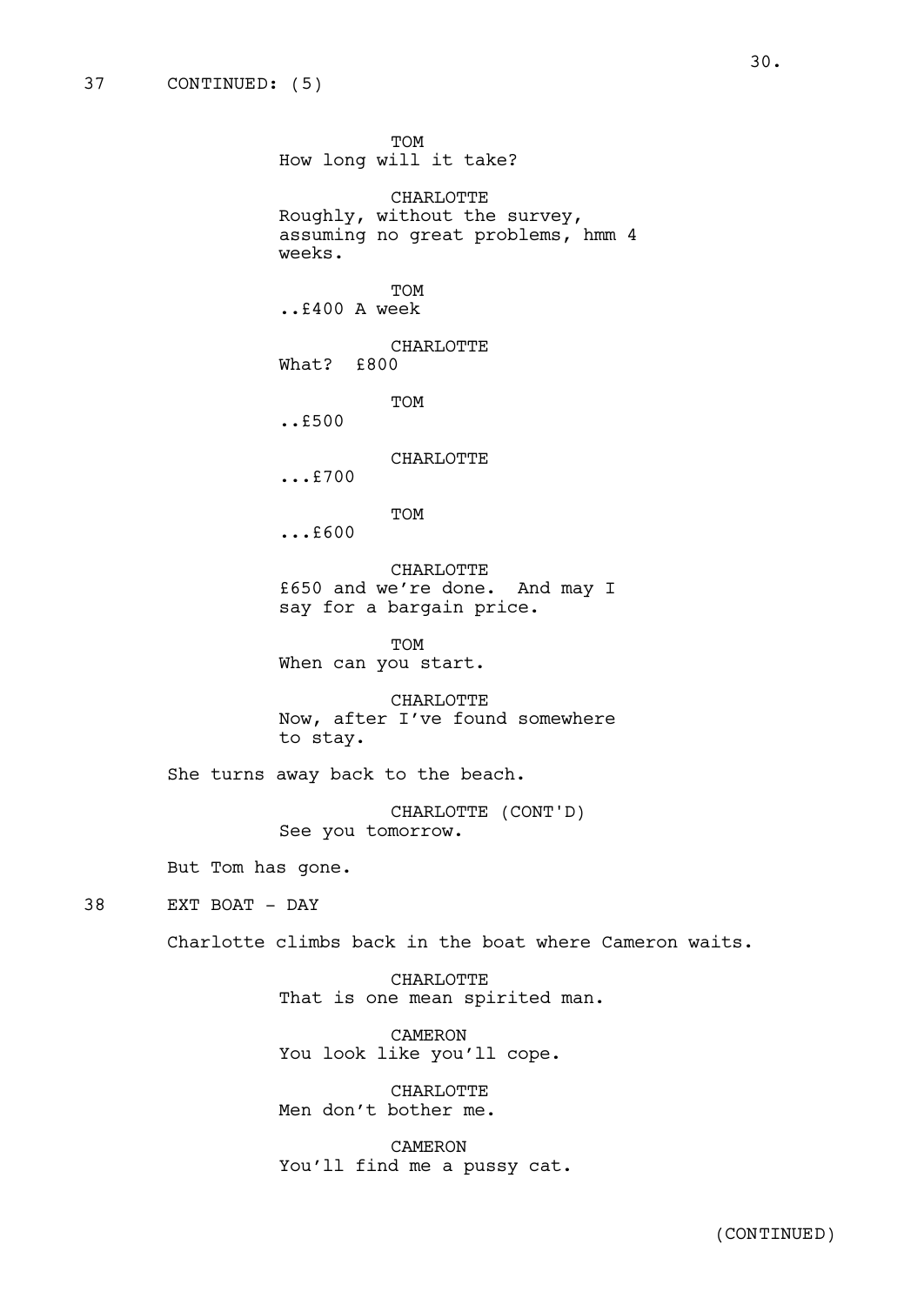CHARLOTTE I hate cats. How much do I owe you?

CAMERON How about a drink tonight.

CHARLOTTE A drink I can just about manage!

39 INT LOCAL INN - DAY

Maggie looks at the young woman incongruous in suit with backpack.

> CHARLOTTE Maggie have you got somewhere I could stay?

MAGGIE I've some rooms.

CHARLOTTE (makes a face) I don't like being hemmed in.

Maggie looks at her.

**MAGGTE** I've a caravan out back. It'll need a clean though.

CHARLOTTE Perfect. I'll sort it out.

MAGGIE Follow me then.

Charlotte does so out into the kitchen.

40 INT INN KITCHEN - DAY

Maggie grabs a bucket with cleaning equipment and thrusts it into Charlotte's hands.

> MAGGIE Is Mr Blake at the cottage on his own?

They walk out the back door.

41 EXT BACK OF INN - DAY

A neat caravan sits in the pretty garden setting. There is a fantastic view over the sea.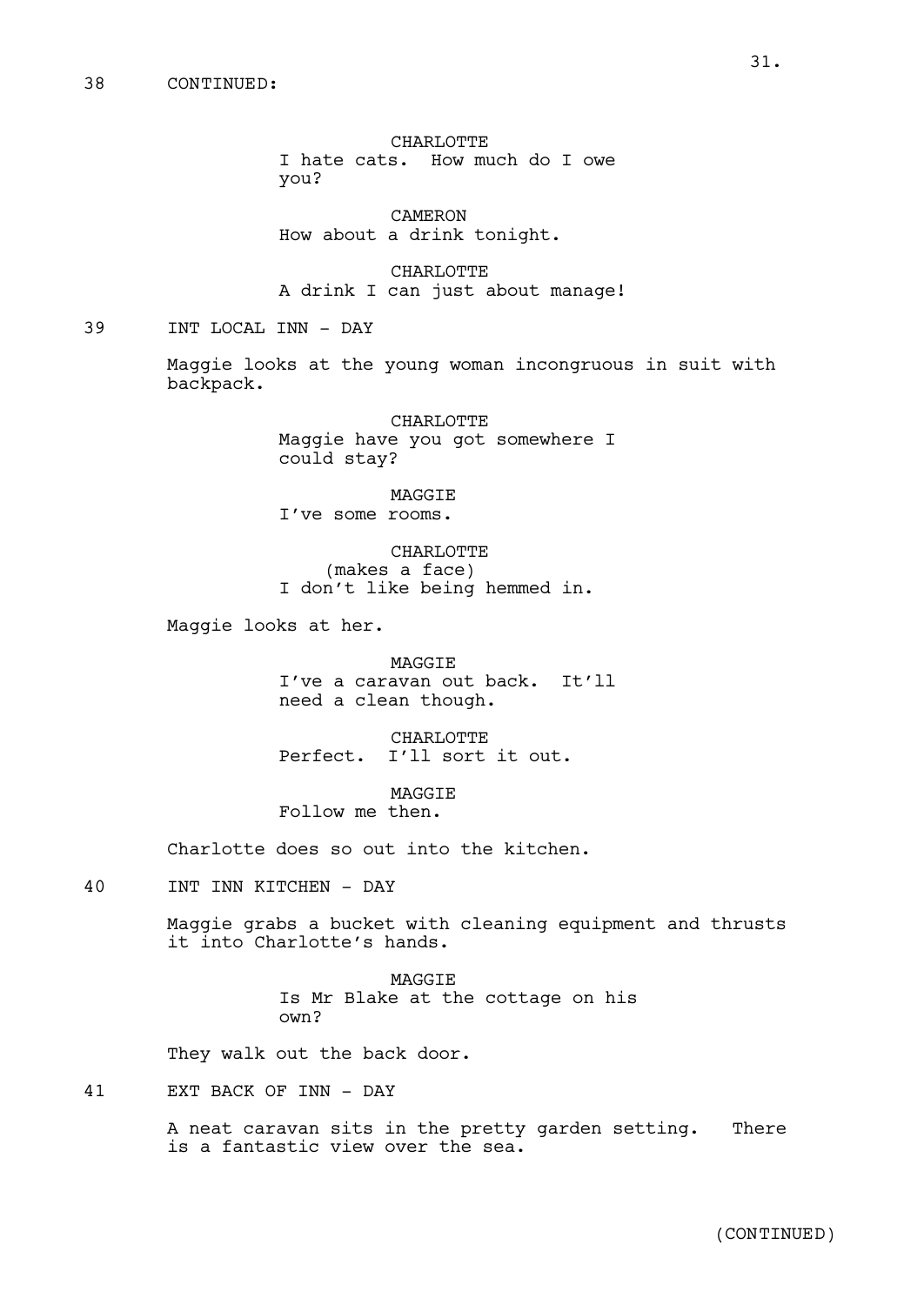CHARLOTTE (looks at view) This is fab. Didn't see anyone else. Why?

Maggie opens the door.

MAGGIE His wife usually comes.

Charlotte steps in.

CHARLOTTE

Looks great.

Maggie connects the electricity.

Charlotte turns on the light. She is pleased.

Maggie looks thoughtful.

MAGGIE Haven't used this for a long time.

Spider the dog steps up to the door.

Charlotte is delighted. Pets him. The dog responds.

CHARLOTTE Hello handsome. What's his name?

MAGGIE

Spider.

CHARLOTTE Always wanted a dog.

MAGGIE You can walk him if you want.

CHARLOTTE Thank you.

MAGGIE

I'll be back to my work then.

CHARLOTTE Do you want a deposit?

MAGGIE No. You'll be fine.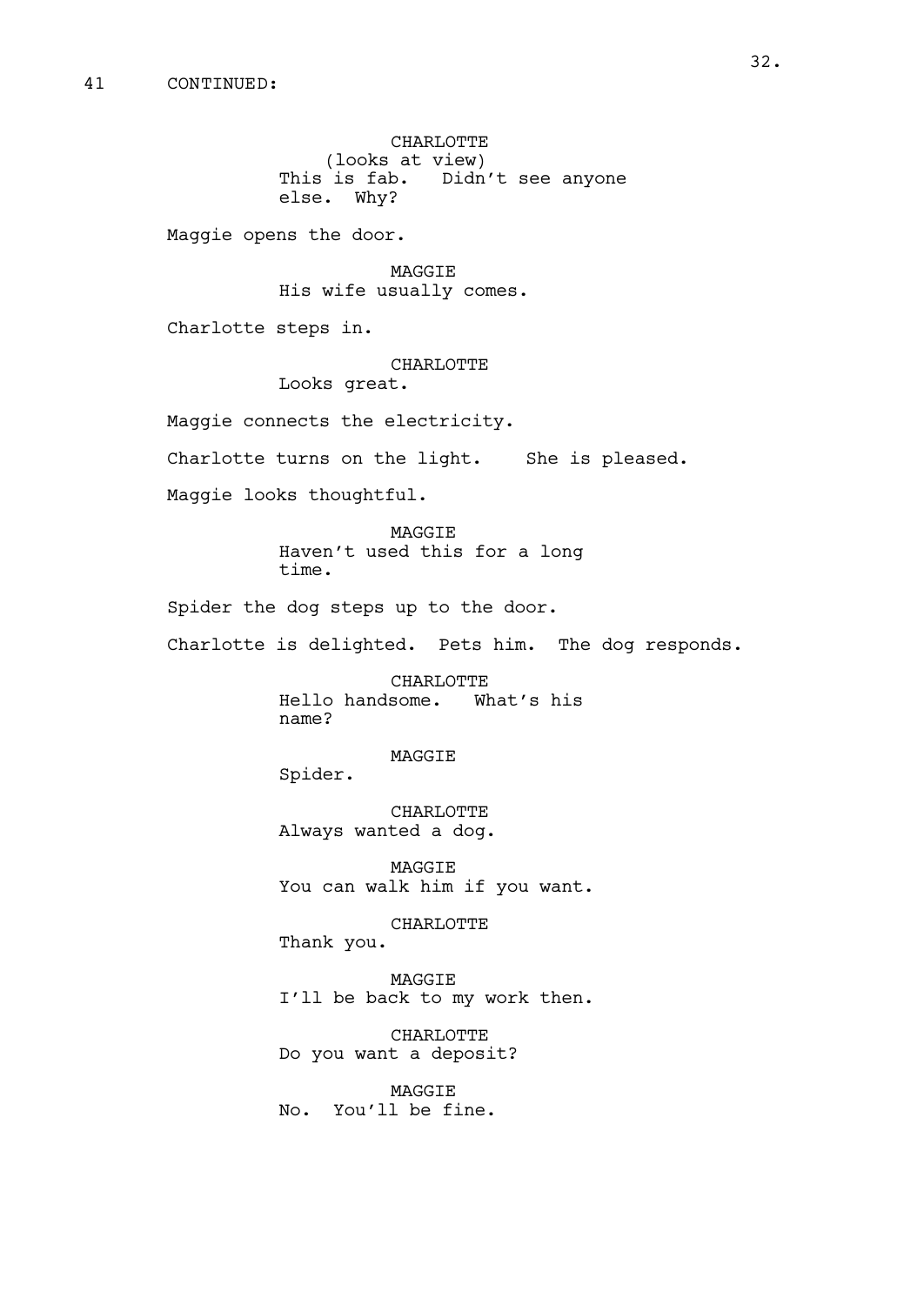# 42 INT CARAVAN - DAY

Charlotte turns round in the caravan.

She looks out of the window to a beautiful view of fields.

The dog nuzzles. She flings her arms round him.

CHARLOTTE Things are looking up Spider.

43 EXT LARGE BRIDGE IN GLASGOW - DAY

Jack, stoned, stands on the tiny parapet of a high bridge over a fierce river with a group of unkempt young people.

A YOUNG POLICEMAN is trying to maintain order. He is genuinely worried.

> POLICEMAN Enough is enough.

He takes a step towards him.

JACK (shows empty pockets) I've nothing left.

Jack balances precariously on the edge.

The policeman begins to climb towards him.

POLICEMAN

Come down.

Jack looks at him strangely.

JACK Time to go home I think!

The policeman tries to grab him. Misses.

Jack suddenly teeters over the edge and falls off the bridge in slow motion his arms outstretched.

The policeman is horrified.

The small group, including the policeman, rush to the edge.

As Jack reaches almost to the botTom it is clear that he is bungee jumping.

The group applaud.

Jack is elated. He is flying. Light and spray jump onto his face.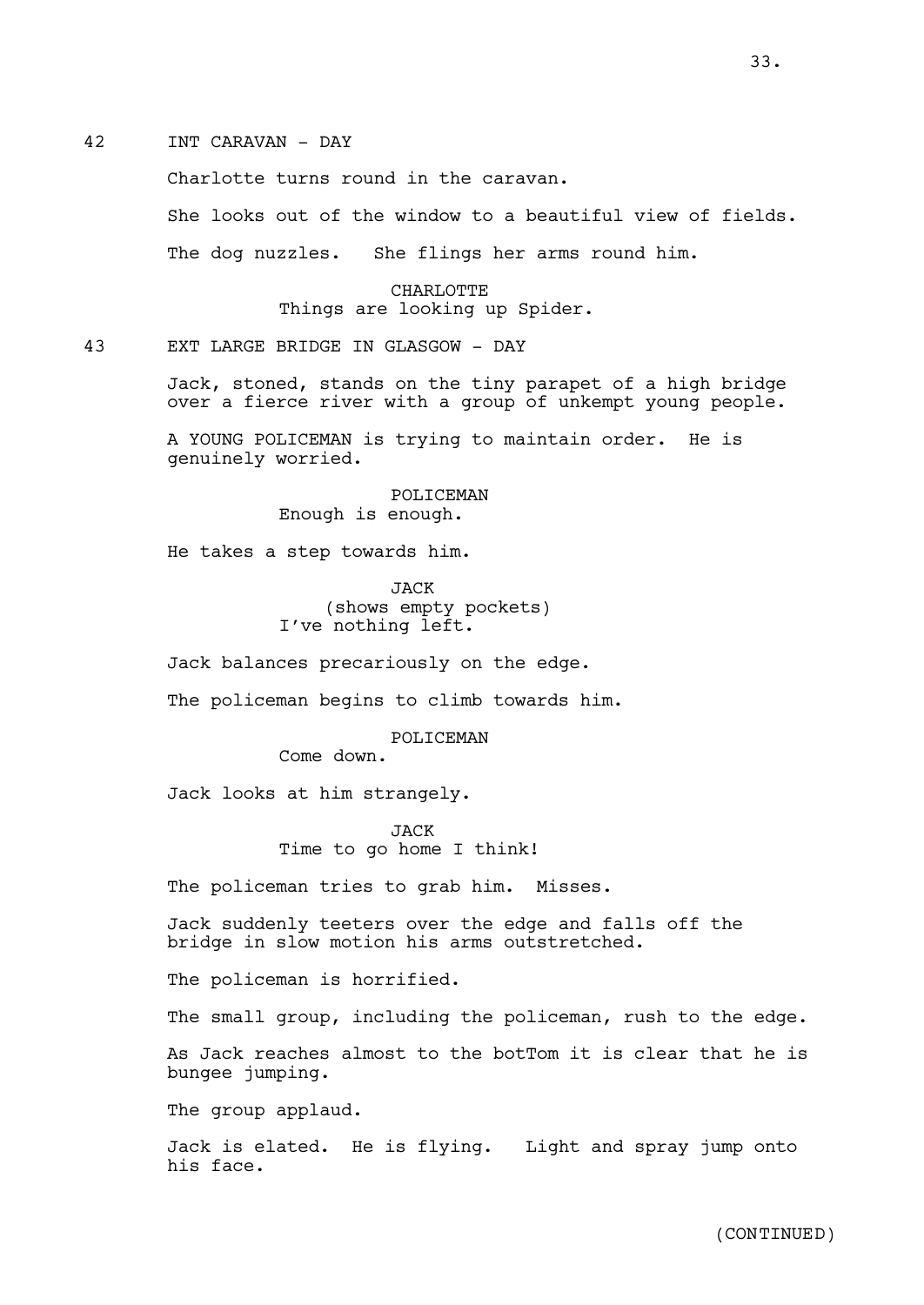# 43 CONTINUED:

The policeman is furious at having been made a fool of.

44 INT CARAVAN - 2AM

Charlotte, dressed in pyjamas, works at her satellite laptop, designing the road with businesslike intensity.

Suddenly she yawns, stretches and smiles.

CHARLOTTE You are a lucky man Mr Blake. Rock and sandstone. Easy.

She shuts her laptop, turns off the light and lies back on her bed the curtains open.

She looks out of the window at the magnificent sky.

45 EXT ROAD - DAY

Tom's car waits in the distance on a long expanse of undulating Scottish road.

Tom walks alone.

At the sound of a vehicle he sticks out his thumb.

A Land Rover shoots by at breakneck speed. He jumps smartly out of the way.

> **TOM** Bloody driver!

Suddenly the Land Rover screeches to a halt. It reverses at speed towards him.

#### CHARLOTTE

G'day.

He tries to open the door. It's locked. Charlotte is now in jeans and shirt.

> CHARLOTTE (CONT'D) Problems Mr Blake?

TOM Damn car's broken down. Need a lift into the village.

CHARLOTTE (smiles charmingly) The walk would probably do you good.

34.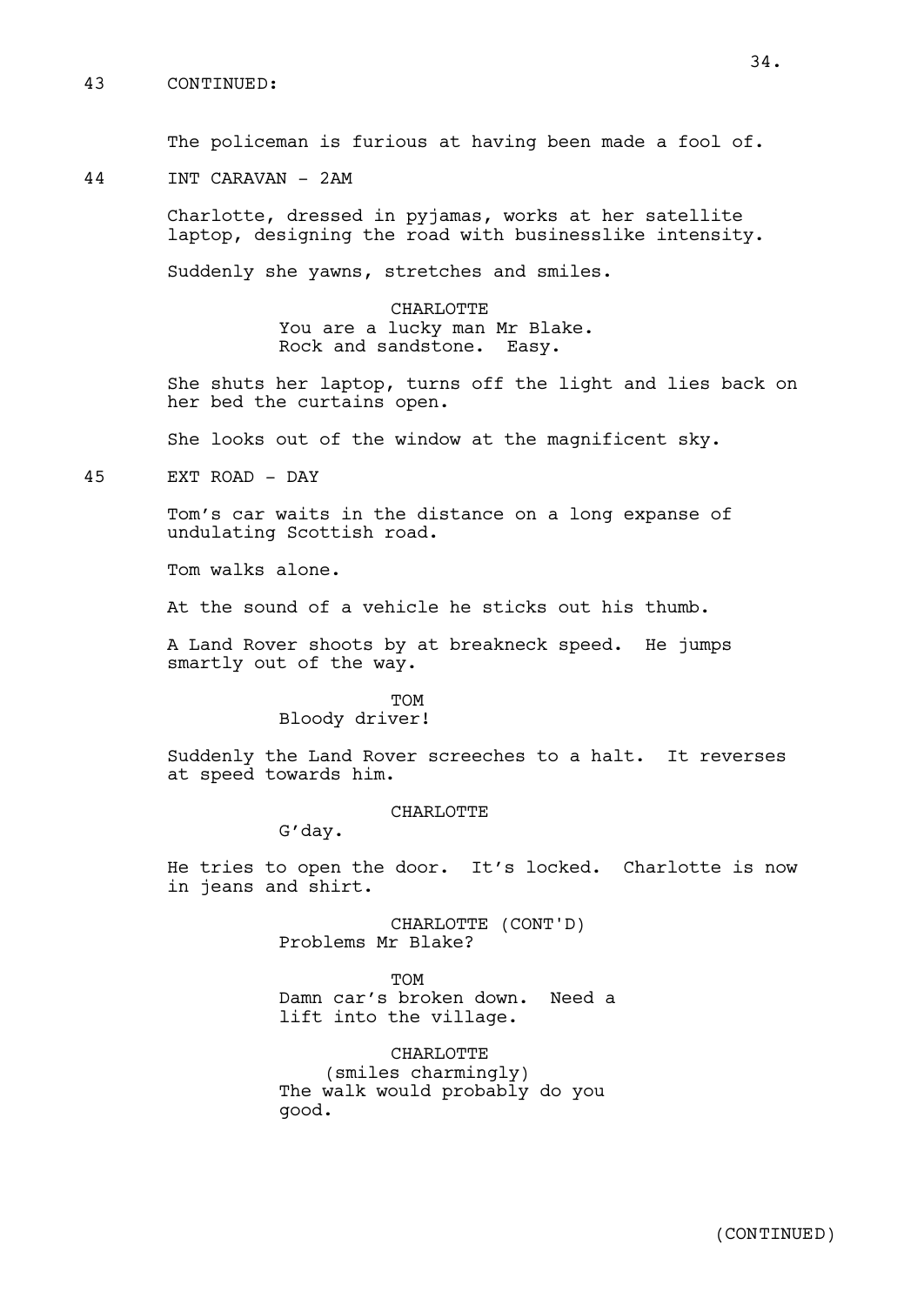TOM (reluctantly smiles) No doubt!

She unlocks the door. Spider sits beside her.

Tom gets in. He views the dog with distaste. She drives off at speed.

> TOM (CONT'D) Are you always so direct?

> > CHARLOTTE

Always.

She stops beside the car and gets out. Spider jumps out. She puts her head under the open bonnet.

> CHARLOTTE (CONT'D) Start it up.

She listens attentively as the engine turns over but fails to catch.

CHARLOTTE (CONT'D)

Stop.

She puts her hand in and adjusts something.

CHARLOTTE (CONT'D) Try again.

He does so and the engine bursts to life.

She reappears from under the bonnet.

```
CHARLOTTE (CONT'D)
    (energetically)
Yes!
```
TOM

Very impressive.

She bows delightedly. She beckons to him to join her.

CHARLOTTE Look... That comes loose occasionally and you just have to shove it back and tighten it in place.

She steps back and closes the bonnet triumphantly.

CHARLOTTE (CONT'D) There you go Tom. Easy!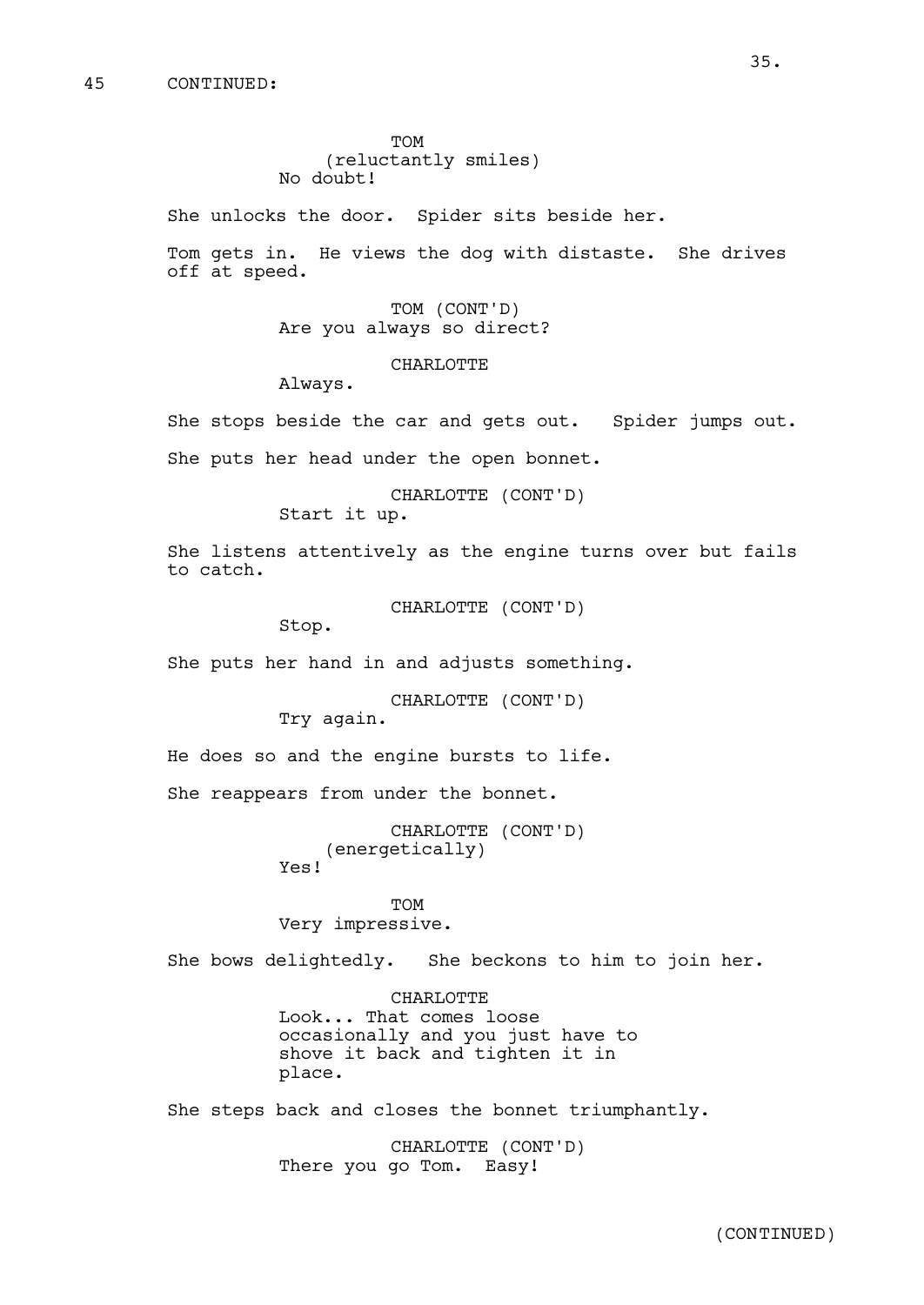She points to the stuff in the back of the Land Rover. Ropes, pegs, weedkiller etc.

> CHARLOTTE (CONT'D) Started organising. The JCB's coming later today and we can start removing the top soil. We'll work from the main road down.

TOM (nods) Who's Land Rover is that?

CHARLOTTE Maggie's. She runs the inn.

**TOM** I know she does.

CHARLOTTE Good. So's the dog.

TOM Seen it before. I hate dogs.

CHARLOTTE He's not too impressed with you either.

She whistles. Spider jumps back in the Land Rover.

TOM How can you tell?

CHARLOTTE He hasn't wagged his tail at you.

**TOM** And if he had?

CHARLOTTE (gravely) It would indicate you were not as you present.

TOM

Which is?

CHARLOTTE Aggravating in the extreme!

She drives off.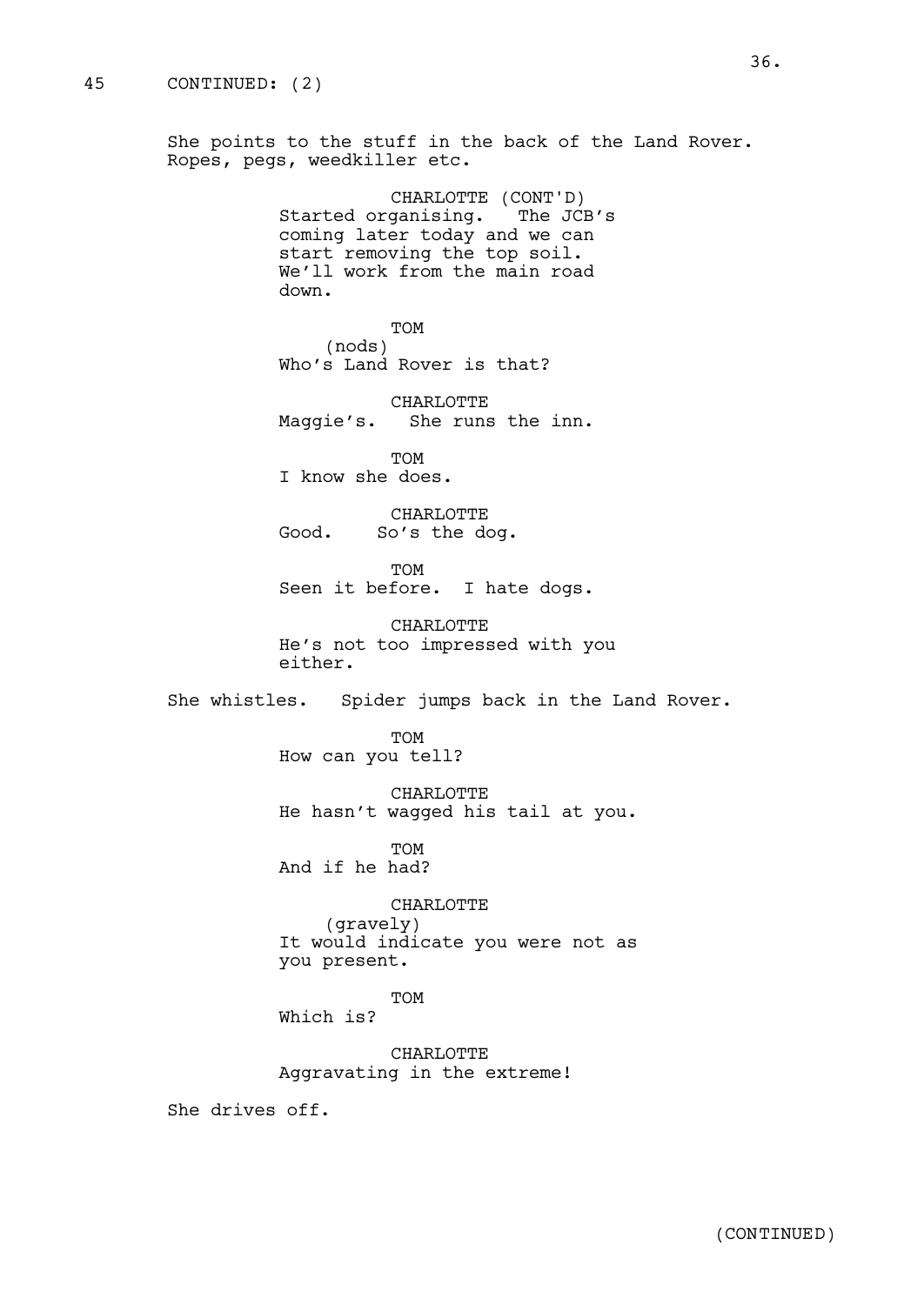TOM Aggravating in the... (laughs for the first time)

46 EXT COTTAGE - DAY

The JCB, driven by Charlotte, finishes off digging by the cottage and stops.

The road is now a pegged and excavated scar bordered by piles of topsoil.

Charlotte looks up at a sound and watches a kestrel circle and hover before it falls to the ground for the kill.

An empty lorry makes its way towards them down the scar.

A whistle pierces the air.

47 INT COTTAGE - DAY

Tom looks out of the window and sees Charlotte wave to Cameron.

48 INT LORRY - DAY

PETER Katie's brother drives.

CAMERON There she is.

PETER What about Katie?

CAMERON You just keep yer big mooth shut to yer sister.

Peter looks glum.

CAMERON (CONT'D) Get loading.

Cameron gets out.

49 EXT COTTAGE - DAY

Tom walks out of the cottage.

50 EXT COTTAGE - DAY

Charlotte walks up to the visitors.

The lorry starts to load the topsoil.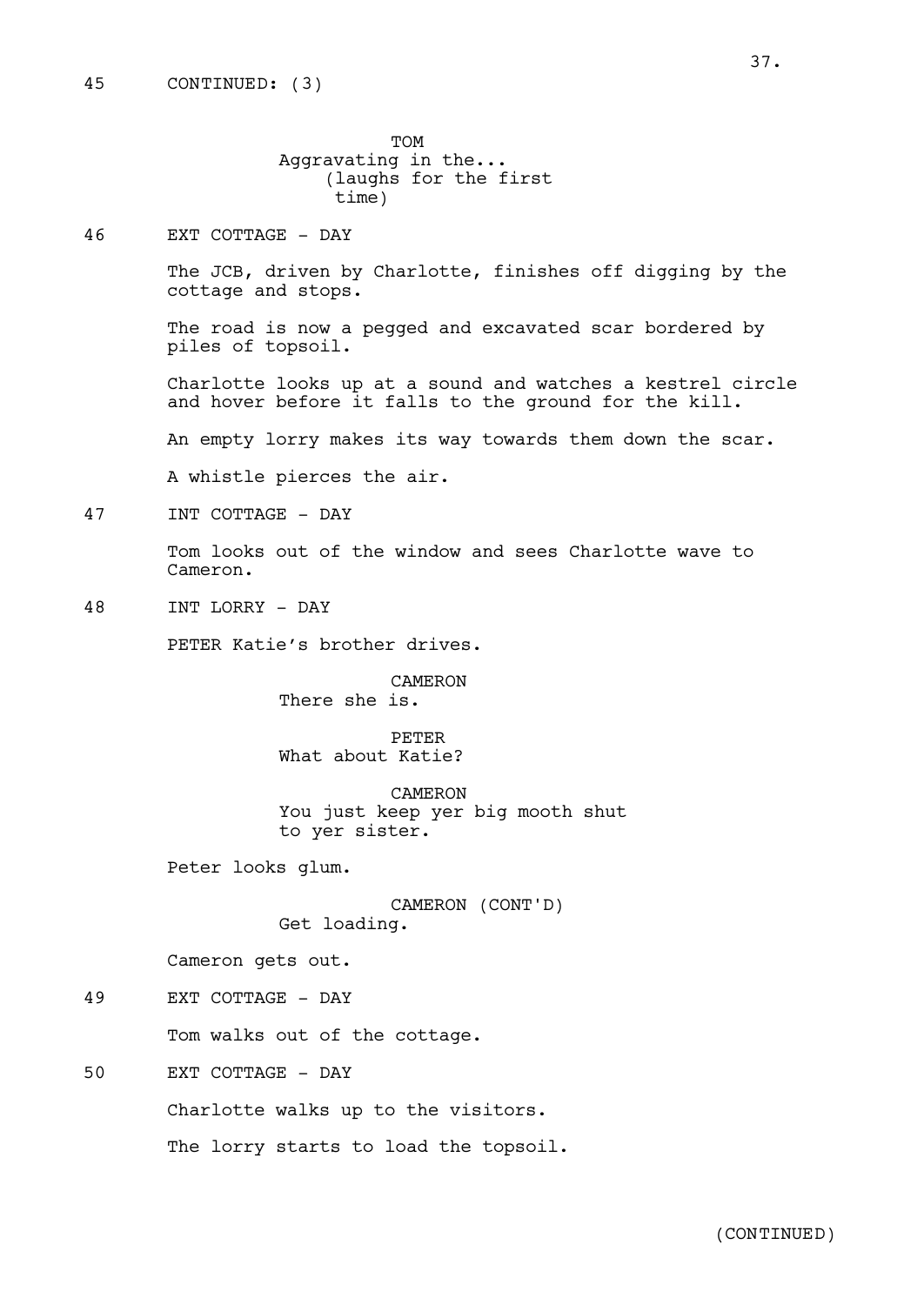Tom watches Cameron eyeing her up.

CAMERON Aye, you've dressed for it then.

Charlotte waves to Peter.

CAMERON (CONT'D) (admiring her) Cracking.

She acknowledges the compliment as Tom joins them.

CHARLOTTE I bet you've always got a line.

CAMERON You need to get some fresh air.

TOM Plenty here.

There's a strange noise coming from the lorry.

Charlotte looks over.

CHARLOTTE Peter needs some help.

Cameron saunters towards the lorry.

CAMERON Needs a wee bit of attention. Just a wee delicate touch.

CHARLOTTE And you're just the man for it.

He climbs into the lorry.

CAMERON

Aye I am.

TOM You shouldn't encourage him?

CHARLOTTE And you're suddenly my father!

TOM

NO! No.

The sound of the lorry changes.

Cameron puts his head out of the lorry.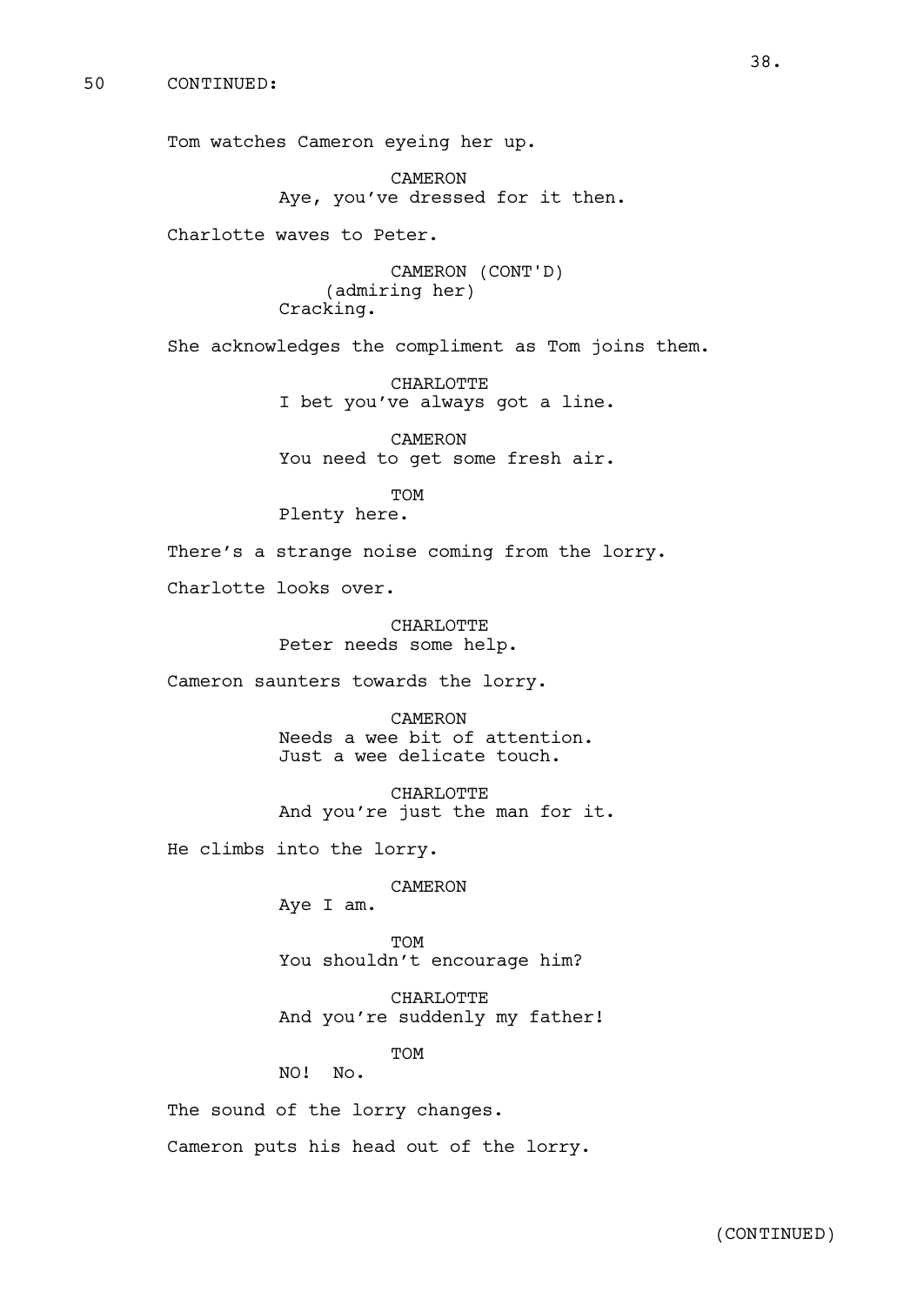CAMERON (shouts) How about shooting Saturday first thing? CHARLOTTE Okay. But then I want to go to Iona. TOM I'll take you. Charlotte turns in surprise. CAMERON I'll take you after. TOM I'm taking her. The two men look at each other. CHARLOTTE After we've shot? Tom nods. Walks away to continue spraying. CHARLOTTE (CONT'D) You can't be grumpy if you take me. I don't want you ruining my day! TOM (annoyed) When am I ever grumpy. CHARLOTTE I rest my case. TOM Hope you got a good price for that topsoil! CHARLOTTE The best. 51 EXT COTTAGE - EARLY MORNING Sound over: logs being split

> Tom, in a sweat, works hard splitting logs in the small woodshed in the dawn light.

Behind him logs are piled and ordered.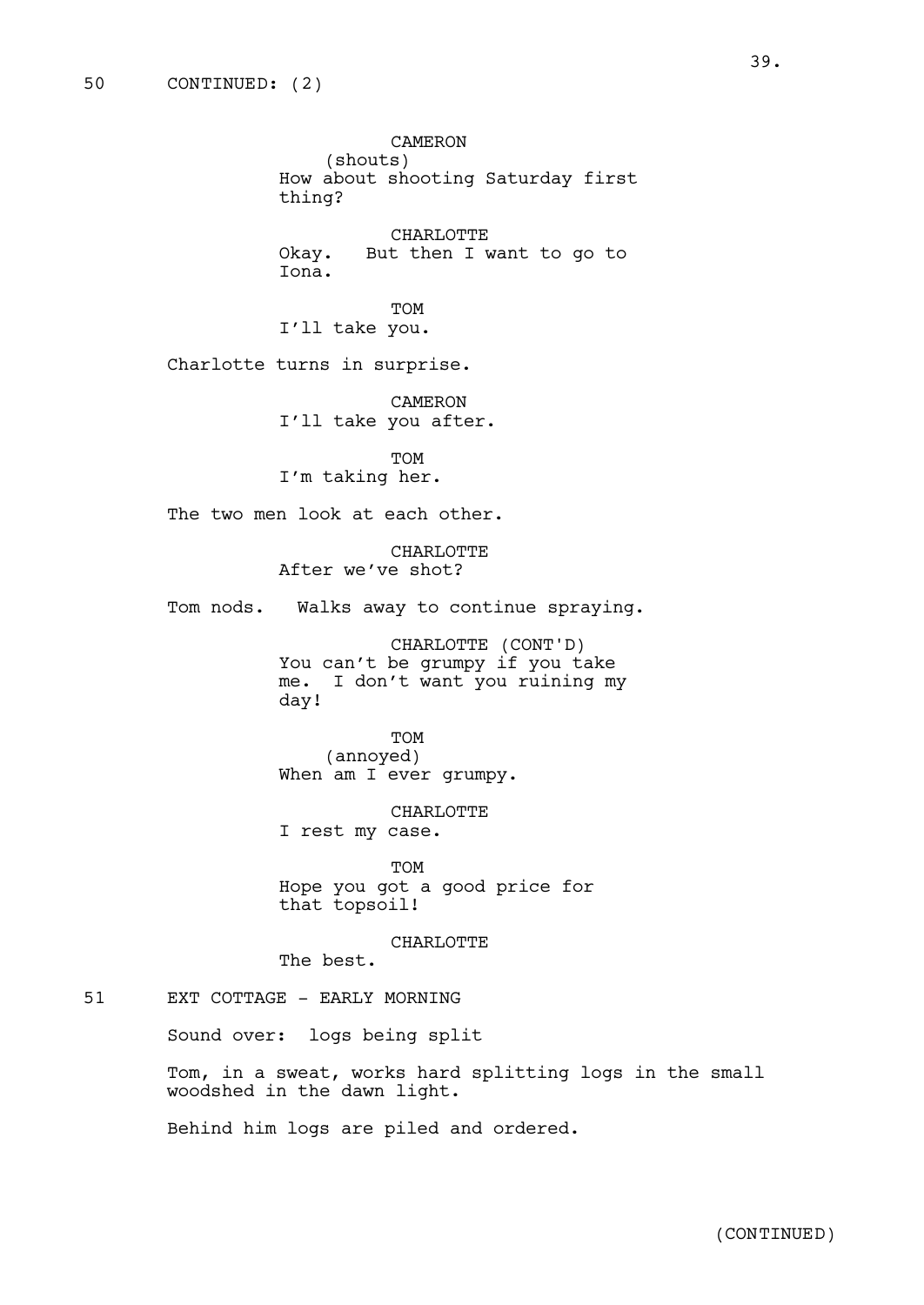He stops and looks up and out at the stunning landscape. For the first time it touches him. Finlay, the Postie interrupts. FINLAY Fair bit o'work you've done already Mr. Blake. TOM (open) Seems I've got the hang of it at last. Finlay holds out a letter. FINLAY It's all in the technique. Tom surprised looks at it. TOM This is for my son! FINLAY Aye, he's normally the one who comes. TOM Jack? FINLAY And your wife. TOM (closed) She's dead. He turns back to his wood. FINLAY (shocked) We all knew her. I'm very sorry she was... Tom splits the log. TOM Keep the letter. My son won't come again. Finlay starts to walk away to his van on the main road. FINLAY Yon road's coming on.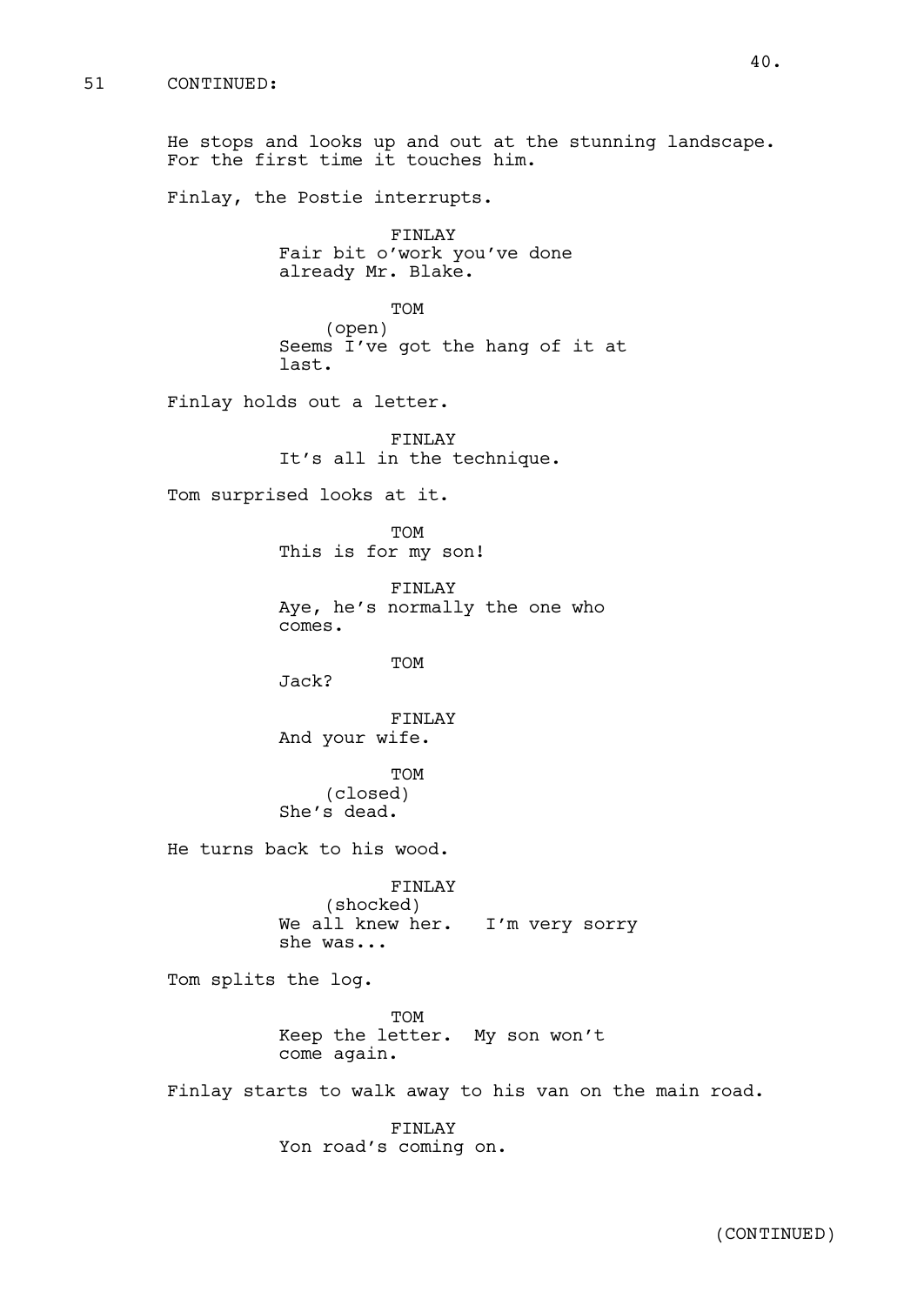No response.

FINLAY (CONT'D) You be in t' Maggie's place tonight?

Tom looks up and sees the man's kindness.

FINLAY (CONT'D) I'll be seein' you then.

Finlay gestures goodbye. Tom almost responds.

He crashes the axe down on the wood.

52 INT VILLAGE SHOP/POST OFFICE - MORNING

Finlay walks through the door with the empty postbag. He holds out Jack's letter.

The air of faded, cluttered, dusty order where whatever was wanted could be found somewhere by someone, sometime.

Janet works in the sub Post Office section of the shop. On the back wall is a huge picture of Tom Cruise.

Yvonne works packing a shelf.

FINLAY He won't tak' it Janet. Says Jack won't be back.

JANET What does he know! We can keep it.

He hands her the unopened letter. She puts it in a pigeon hole.

FINLAY

Delaney died.

YVONNE She didna'!

JANET

She was a lovely woman. What's he doing here? He's never come for years.

YVONNE Drinking himself to death by the look of the other night.

FINLAY Building some sort of road.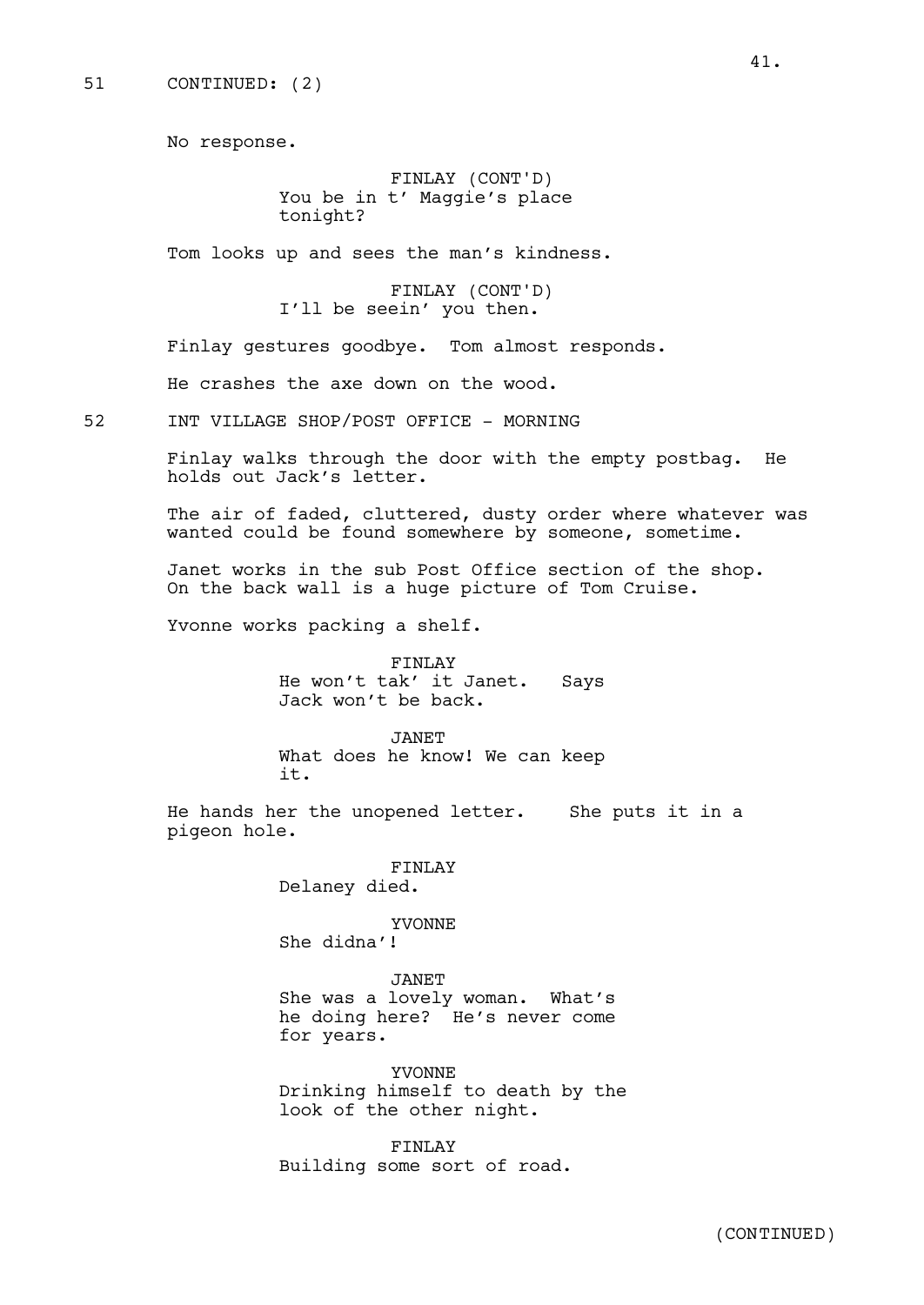JANET

What fer?

Absent-mindedly he picks up a chocolate bar.

JANET (CONT'D)

Noooo.

Finlay reluctantly puts the bar back.

YVONNE The man's mad.

FINLAY No, he's no mad, just pained.

Janet turns away and looks up at Tom Cruise. Finlay pockets a chocolate bar.

> JANET You've no had any whisky have ye Finlay?

FINLAY At this time in the morning lass?

She turns, walks up to him and fondles his bits.

FINLAY (CONT'D)

Ahh.

JANET (softly) I've been doing ma injections. You know what the doctor said.

FINLAY (whispering) Now lass? I've just finished my round. I need ma breakfast.

JANET Mum's here. She'll mind the shop. She's going to mind it every day.

FINLAY Every day?

JANET It's the only way.

She takes hold of his hand a gleam in her eye.

FINLAY If you say so lass.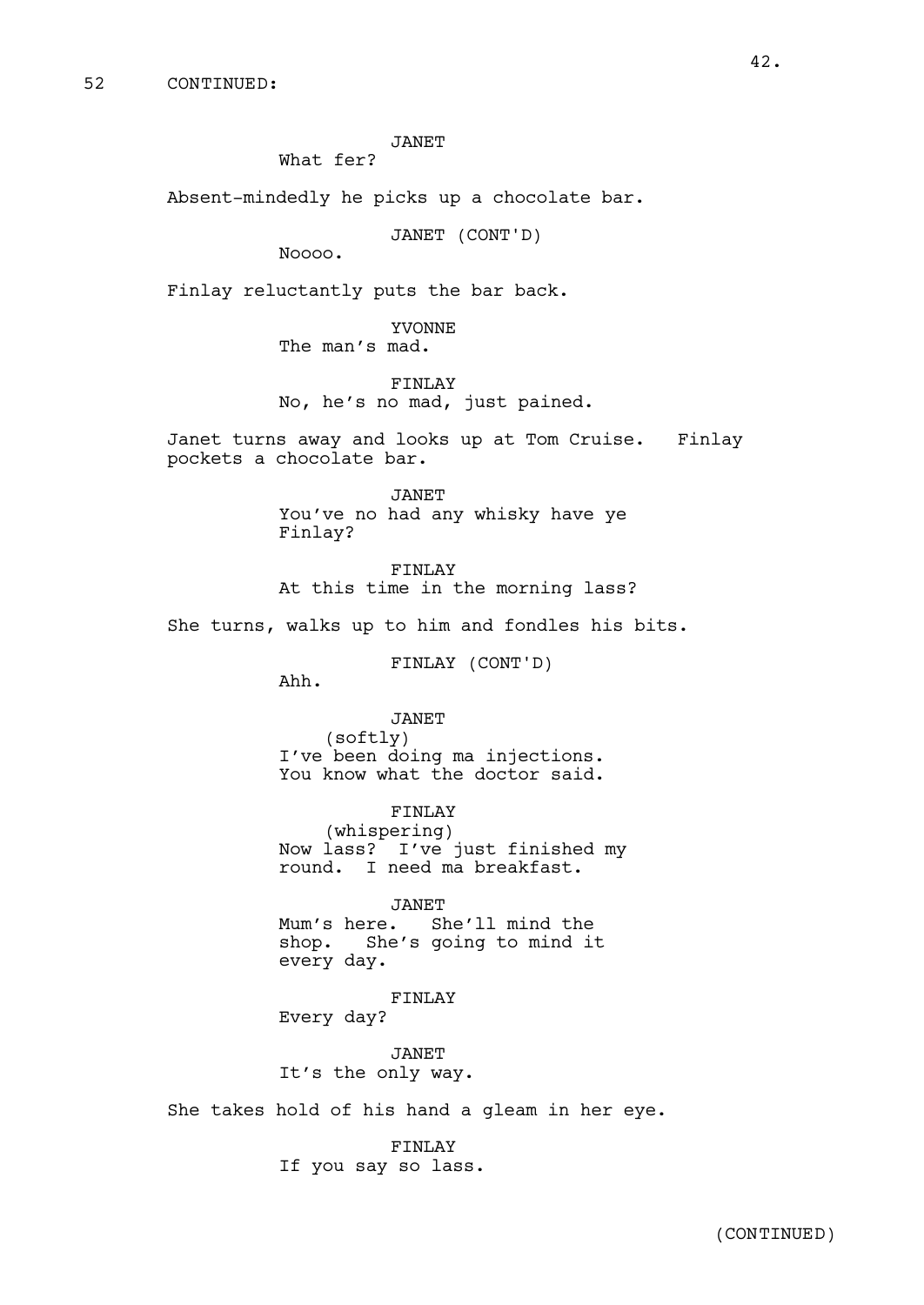JANET

Mum.

YVONNE Aye, that I will love.

Janet sees the sadness in her mum's eye.

JANET He'll come round.

YVONNE Course he will.

She gives a great grin at Finlay as Janet leads her very own Tom Cruise out to the back of the shop.

Yvonne watches them longingly.

53 INT LOCAL INN - EVENING

Charlotte watches Maggie up a ladder rummaging in the loft in her private rooms.

CHARLOTTE

Nice bum Maggie.

Maggie laughs. She starts to climb down with difficulty with a box.

Charlotte takes the box and they go into Maggie's bedroom.

54 INT MAGGIE'S BEDROOM - EVENING

Charlotte puts the box on the bed. Hanging above the bed is a lovely Celtic Cross.

Maggie starts to open the box and empty the contents. Tinsel, gold beading, a Christmas wreath.

> MAGGIE When you go to Iona ya need to bring me back some of St. Columba's tears then.

CHARLOTTE Whose tears?

MAGGIE

St. Columba was an Irish monk who caused many deaths. In his great guilt he set off in a very wee boat called a coracle and swore he would only be at rest when he couldna see Ireland any more. Iona was that place. (MORE)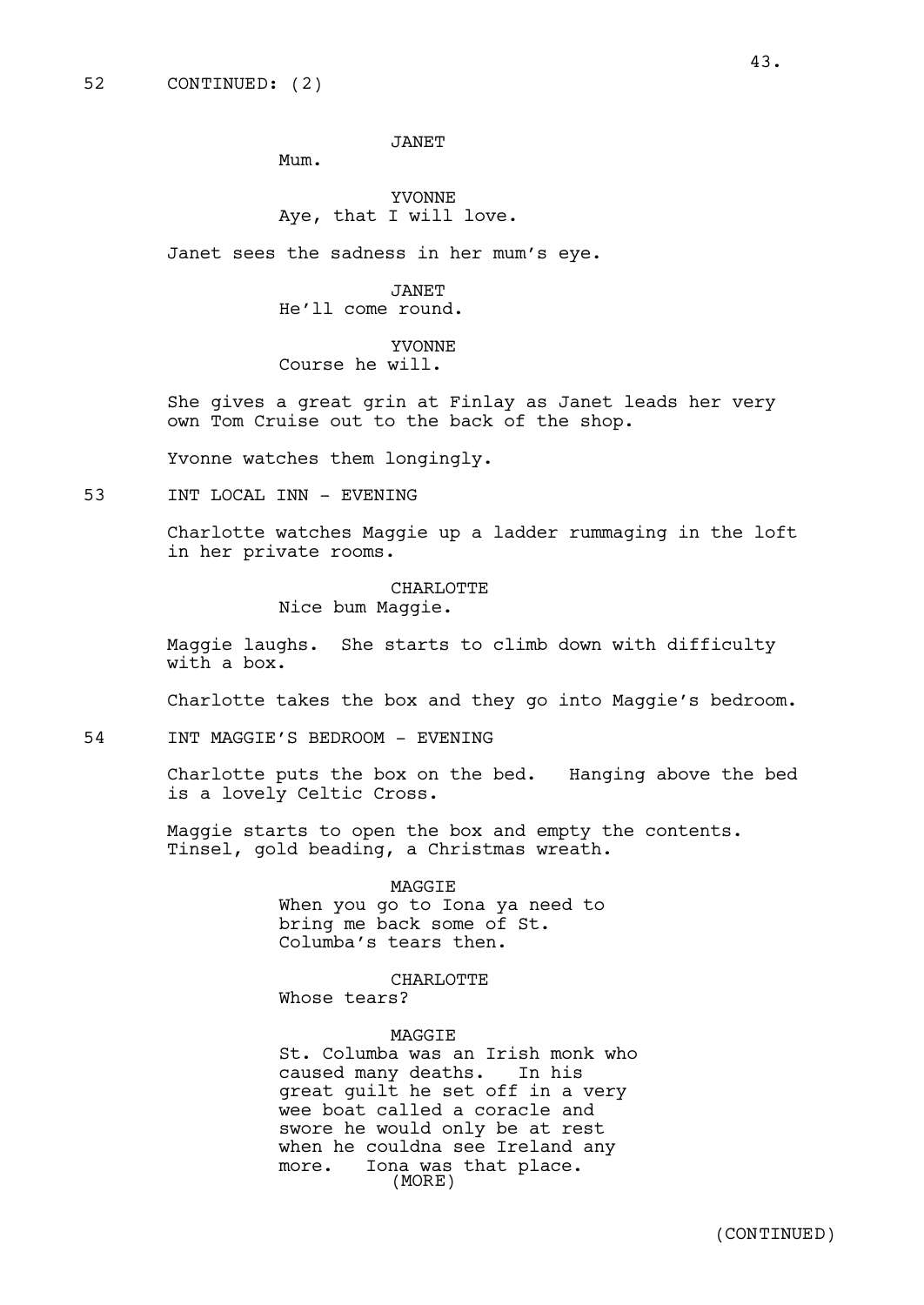#### MAGGIE (cont'd)

They say he sat on a beach and wept because he knew he would never go back.

CHARLOTTE I never want to go back.

### MAGGIE

How's that?

# CHARLOTTE

Because after my mother died, my father went back, like a dog to it's own vomit, and he left me on my own.

MAGGIE What did he do?

CHARLOTTE Gambling. He stopped because of her, but he wouldn't stop for me.

MAGGIE On the beach in Iona you'll see green pebbles. They aw represent a tear St. Columba cried for Ireland.

CHARLOTTE Why do you want some tears?

MAGGIE Ti remind me I'm no alone.

Sadness crosses her face, replaced by a smile.

MAGGIE (CONT'D) There they are

She pulls out some Christmas lights triumphantly.

MAGGIE (CONT'D) It's fer my 50th birthday.

### CHARLOTTE

No!

Maggie picks out some tinsel and drapes it round Charlotte.

MAGGIE Who's taking you to Iona?

CHARLOTTE

Tom.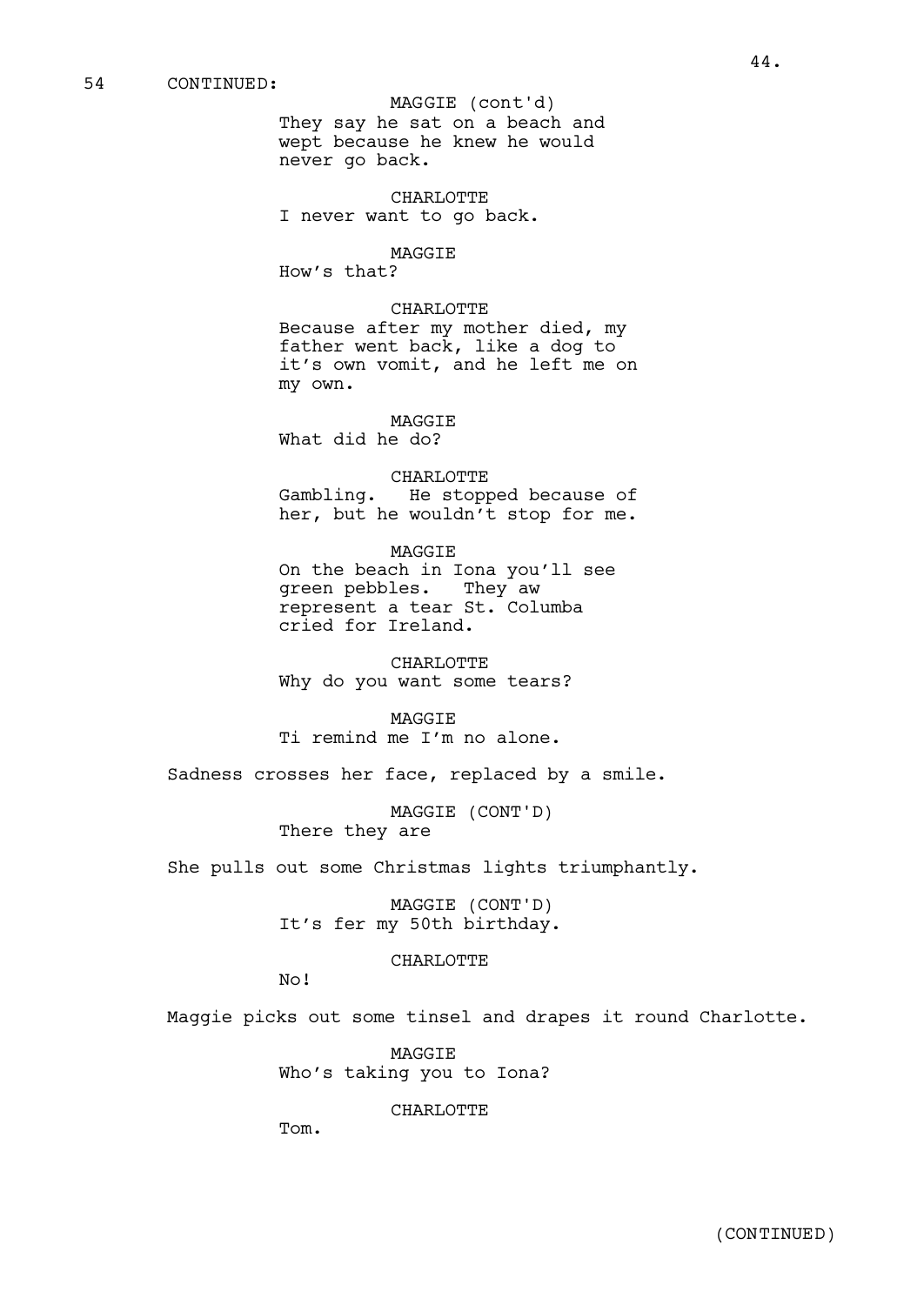MAGGIE You interested in him?

Charlotte fingers the tinsel.

CHARLOTTE He's married you said.

MAGGIE You prefer the married ones.

CHARLOTTE (stung) I haven't had a mother since I was 15 years old and I don't need one now!

She gets up and takes off the tinsel and drops it.

CHARLOTTE (CONT'D) I'll do what I want when I want.

MAGGIE Then you'll be very lonely.

CHARLOTTE You know nothing about me.

She leaves.

Maggie picks up the tinsel thoughtfully.

55 EXT COTTAGE - MORNING

Tom, filthy, works hard at cleaning his old pick-up. He finishes by hosing it down.

Suddenly Spider appears and watches him.

TOM

Charlotte. CHARLOTTE!

The dog, obviously alone comes closer.

Tom, hose in hand, suddenly lifts it to squirt the dog.

Spider up for the game, moves like the wind and dodges.

Tom finishes hosing the car. He is aware of the dog getting closer behind him.

He wheels round and squirts.

The dog shakes itself, runs in a furious circle and stops again wanting the game to continue.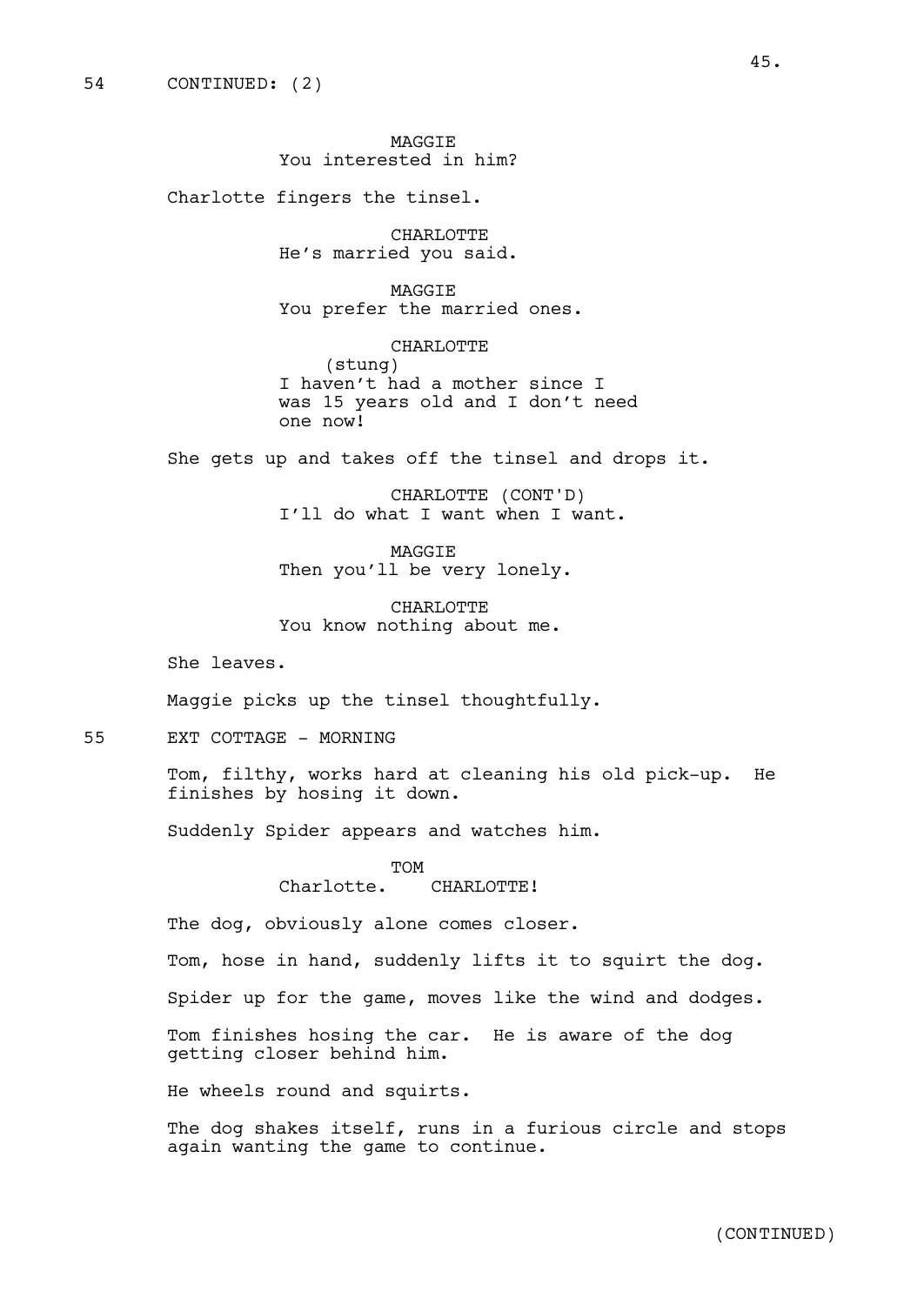Tom squirts him again.

# TOM (CONT'D)

Gotcha!

He laughs. He really laughs.

The game is on and Tom and Spider play fiercely and intensely until Tom laughing stops.

The dog looks at him then just as suddenly runs off.

56 INT LOCAL INN - MIDDAY

Maggie's breath catches when she sees Tom, looking casual, walk into the bar. He sits in sight of the door.

He is the only customer except for Rory. They nod to each other.

> MAGGIE Good morning Mr. Blake. What can I get you?

TOM Does he ever speak?

MAGGIE Rory? Not since Yvonne nearly left him.

TOM Why didn't she?

MAGGIE She discovered she preferred silence to stupidity.

TOM (laughs) Very sound.

MAGGIE She's been trying to win Rory back for a year.

TOM Coffee please, black. The name's Tom.

MAGGIE

Maggie.

She pours the filter coffee into two mugs. She passes him one.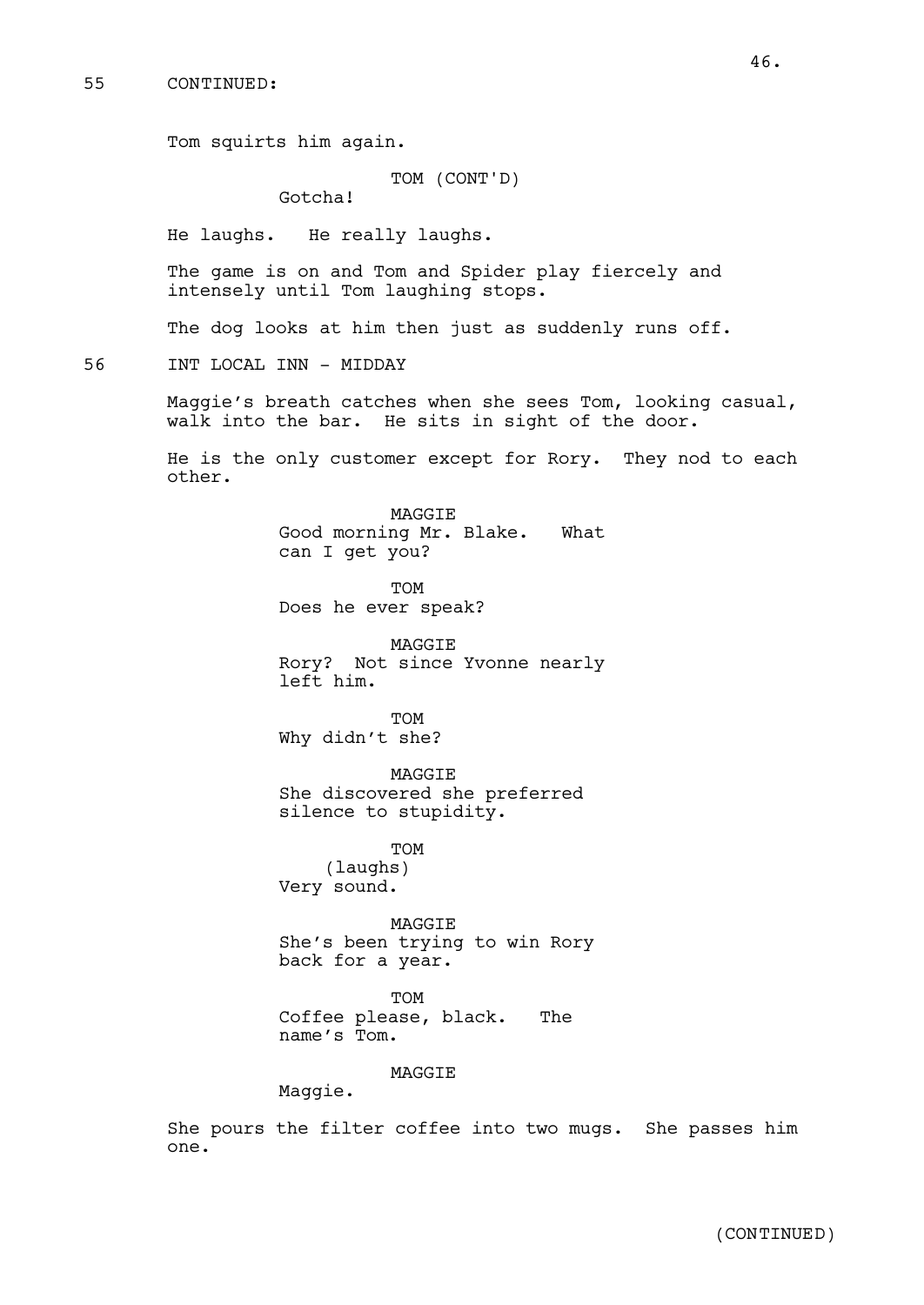Tom glances at the door. A wet Spider makes his way lazily through the bar. MAGGIE (CONT'D) He loves water that dog. Lie down Spider. He belonged to my husband. TOM I didn't know you were married. MAGGIE He died. Finlay told me about Delaney. TOM You knew her? MAGGIE A little. How did it happen? TOM A road accident. MAGGIE You've had it very hard Tom. An intimate moment between them. His raw pain, hers sadness. MAGGIE (CONT'D) She loved it here. It always gave her something. Something that filled her. Then she could go back. TOM (bitter) To me. MAGGIE It's good you've come. Her kindness is more than he can bear. He stands up. Charlotte flings open the door, furious. She comes up to the bar, blood on her lip. TOM

Do you want a drink?

CHARLOTTE Whisky please.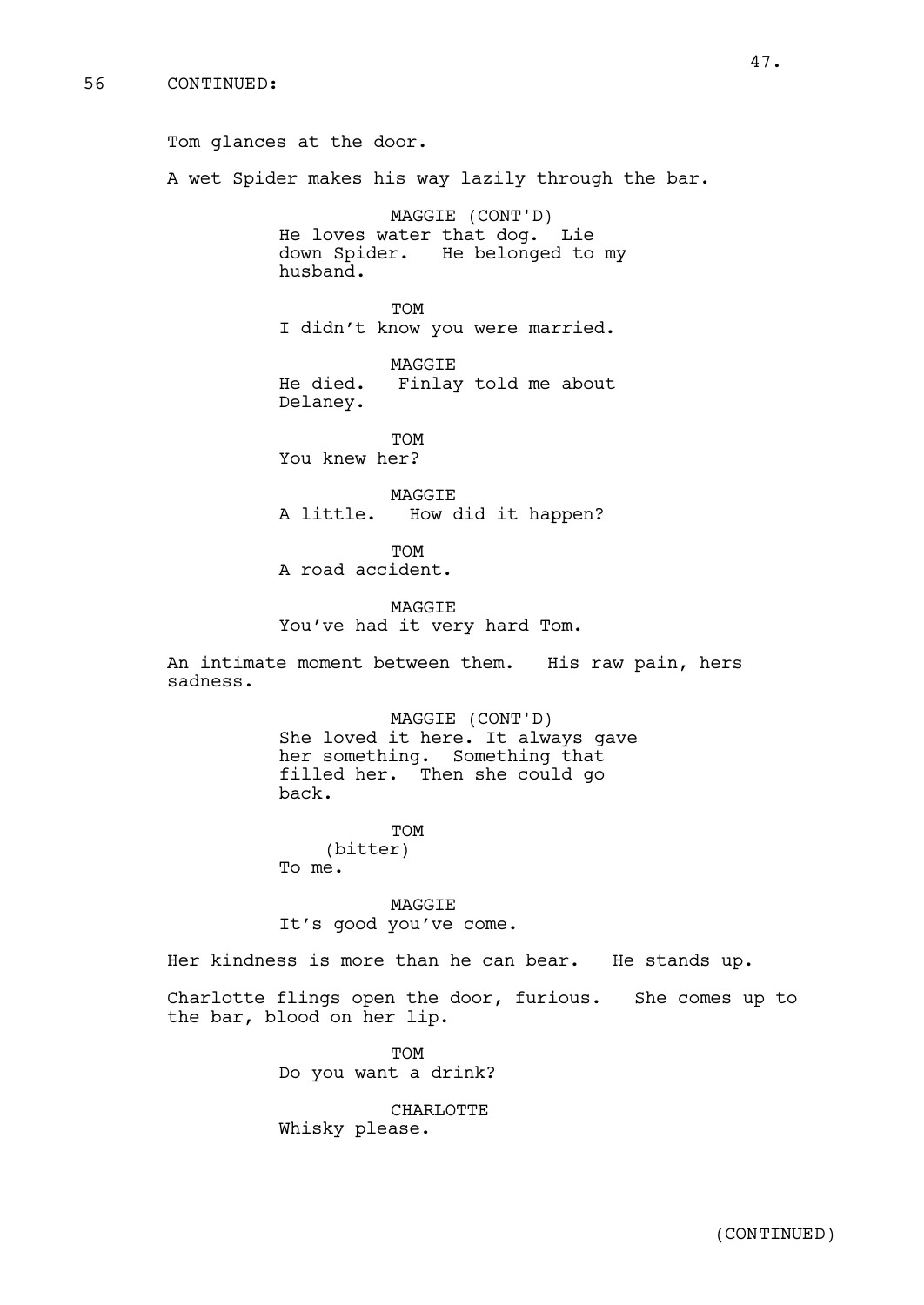TOM The McCallan Maggie.

He reaches out his hand to Charlotte's lip and wipes it.

TOM (CONT'D)

It's blood.

Maggie looks at him surprised by the intimacy of the touch.

CHARLOTTE

Damn.

She takes the whisky from the bar. She takes a swig and swills her mouth before swallowing it.

She finishes and slams the glass on the bar.

CHARLOTTE (CONT'D) Give me 10 minutes.

Maggie hands him a napkin. He wipes his blooded finger.

Maggie clears the glass and begins to wash it.

MAGGIE Why didn't you ever come with Delaney?

Tom pays.

TOM Because I didn't do the only thing she asked me, and then it was too late.

MAGGIE But you're here now.

Maggie takes the money.

TOM (drowning) Maggie, I feel like I'm going mad.

She reaches out and touches him.

MAGGIE You're not mad.

TOM Tell her I'm in the car.

He walks away.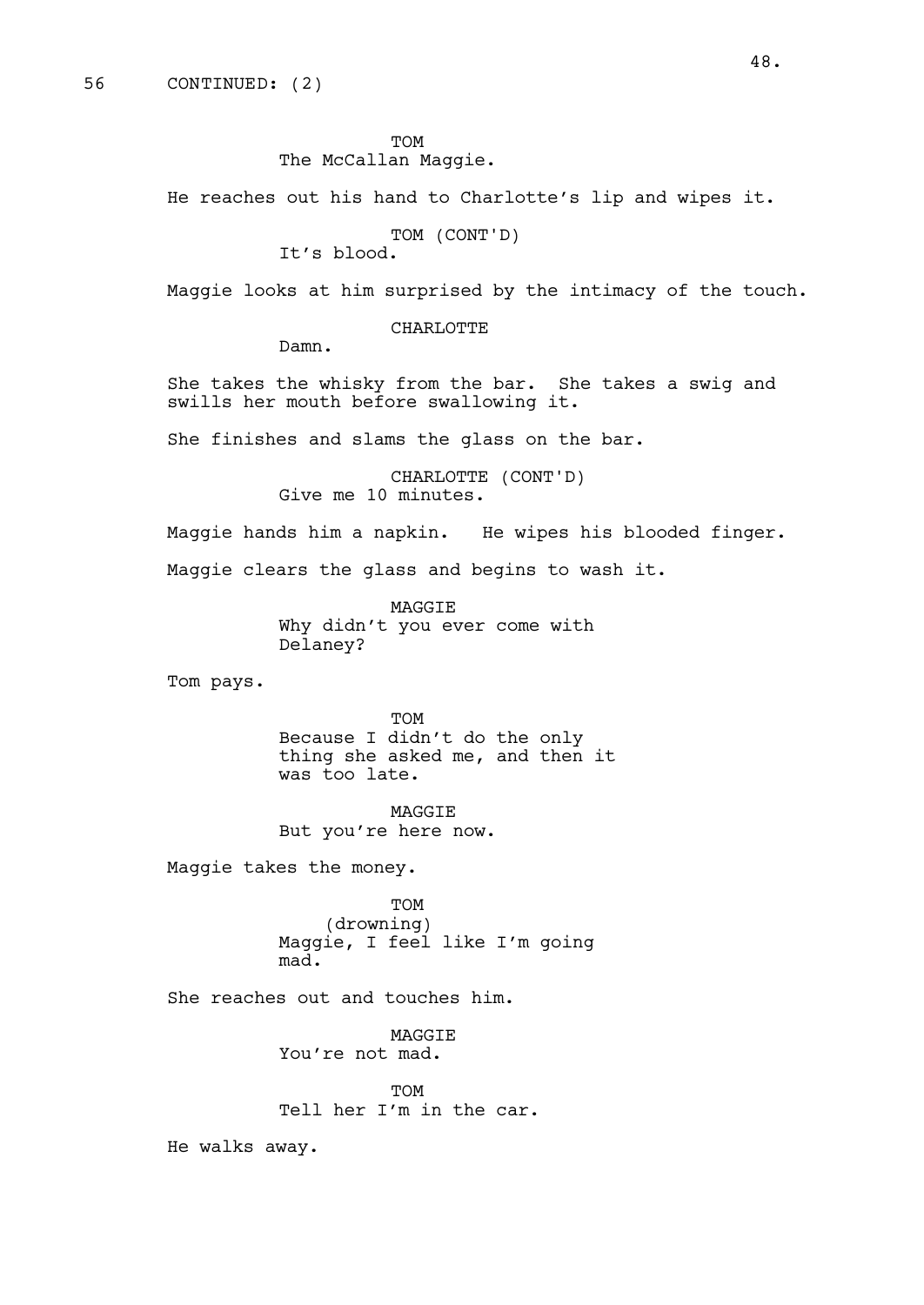57 EXT MOTORISED BOAT - EARLY AFTERNOON

Tom steers and Charlotte sits in the boat watching Iona as they go towards it.

> TOM Why did you go with him?

She shrugs and offers him some chocolate.

TOM (CONT'D) Never eat the stuff.

CHARLOTTE Supposed to make you feel better. Releases pheromones.

He takes a piece.

CHARLOTTE (CONT'D) Why did you decide to take me to Iona?

TOM Because Cameron thinks he's God's gift to women.

CHARLOTTE And you think you're a better one?

TOM (laughs) Charlotte somehow you always manage to wrong foot me.

CHARLOTTE Don't you like me then?

TOM (meets her gaze) You make me laugh.

appreciated.

CHARLOTTE You know you don't just chew and swallow chocolate. You have to savour it. It needs time to be

She holds up the last piece of chocolate to his mouth.

TOM Time is one thing I do have.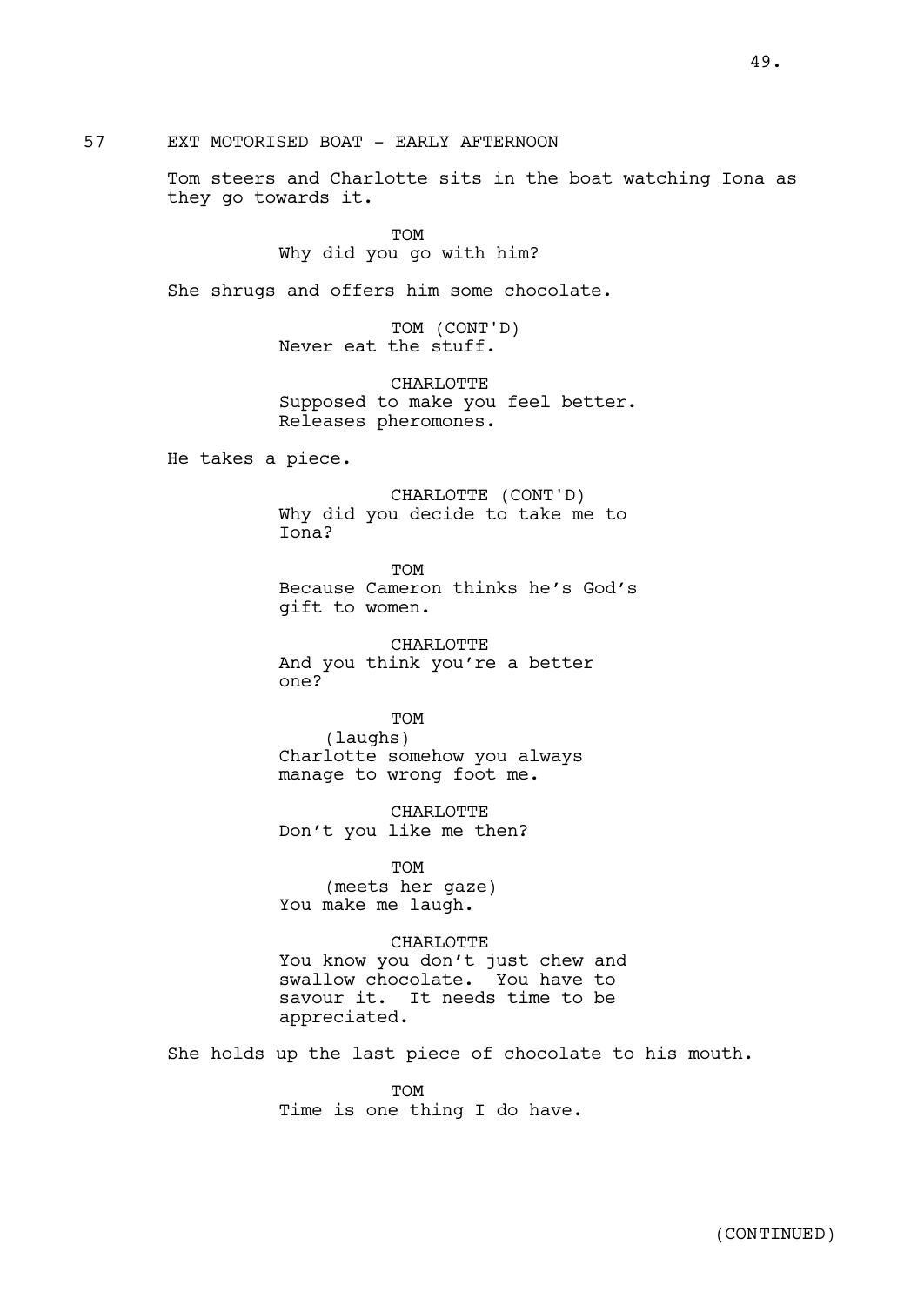# 57 CONTINUED:

He opens his mouth and takes the chocolate, his lips gently touching her fingers which linger for a moment before she withdraws them.

58 EXT ST COLUMBA'S BEACH - AFTERNOON

Tom and Charlotte stand on the beach by the water. The sun is low in the sky.

They are having a competition as to who can skim the furthest.

Charlotte wins and she dances about like a footballer who's just scored making Tom laugh.

She mistimes the waves and ends up standing in the water.

TOM What are you like when you lose?

CHARLOTTE You should know I am a terrible loser.

TOM

So am I.

Charlotte stoops down and picks up a handful of green stones glistening in the water.

Tom picks one out of her hand.

TOM (CONT'D) Delaney had these on the dressing table.

She lets them fall through her fingers.

CHARLOTTE St Columba's tears!

TOM They are just stones that belong at the botTom of the ocean.

She starts to pick up the stones and put them into a bag.

CHARLOTTE You don't have the eye of faith. To Maggie they are the tears of a man who lost everything, could never go back but didn't give up.

TOM What do you need tears for?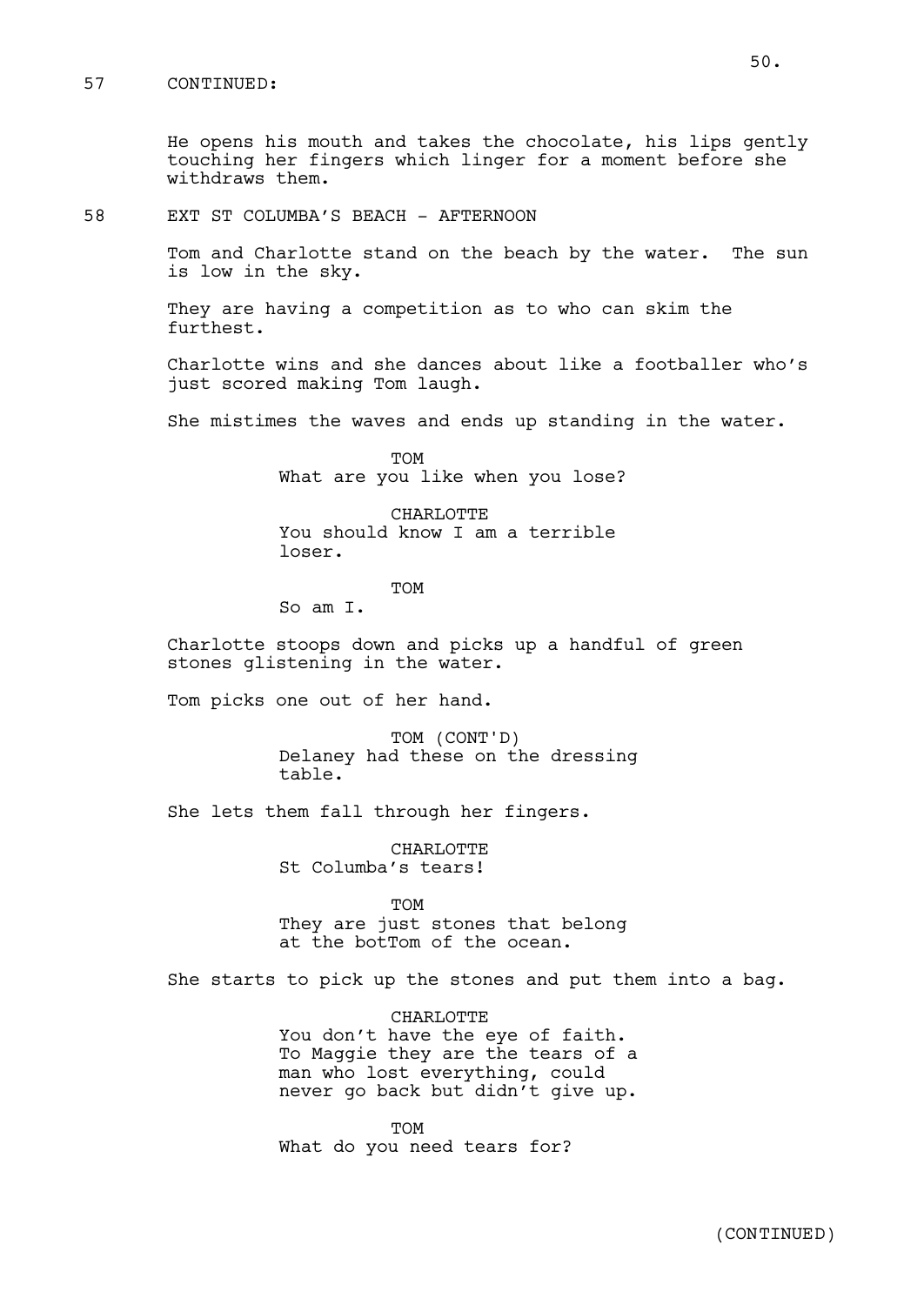She shrugs.

TOM (CONT'D) What have you lost Charlotte?

CHARLOTTE People. The ones who are supposed to love you forever. In the end everyone leaves.

TOM That makes now even more important.

#### CHARLOTTE

Does it?

He holds out his hand to her.

TOM Your feet are wet.

She takes hold of his hand and he pulls her out of the water. She's shivering.

> TOM (CONT'D) Let's get back before you freeze to death.

He puts an arm round her and together they walk away from the beach talking.

> TOM (CONT'D) I'll tell you something.

> > CHARLOTTE

What?

TOM You're really a very good road builder.

She laughs out loud.

CHARLOTTE You made me laugh!

Shadows lengthen and they are bathed in the luminous sinking light.

59 INT COTTAGE - NIGHT

Pitch black.

Tom turns on the light in the cottage and Charlotte follows him inside, both freezing.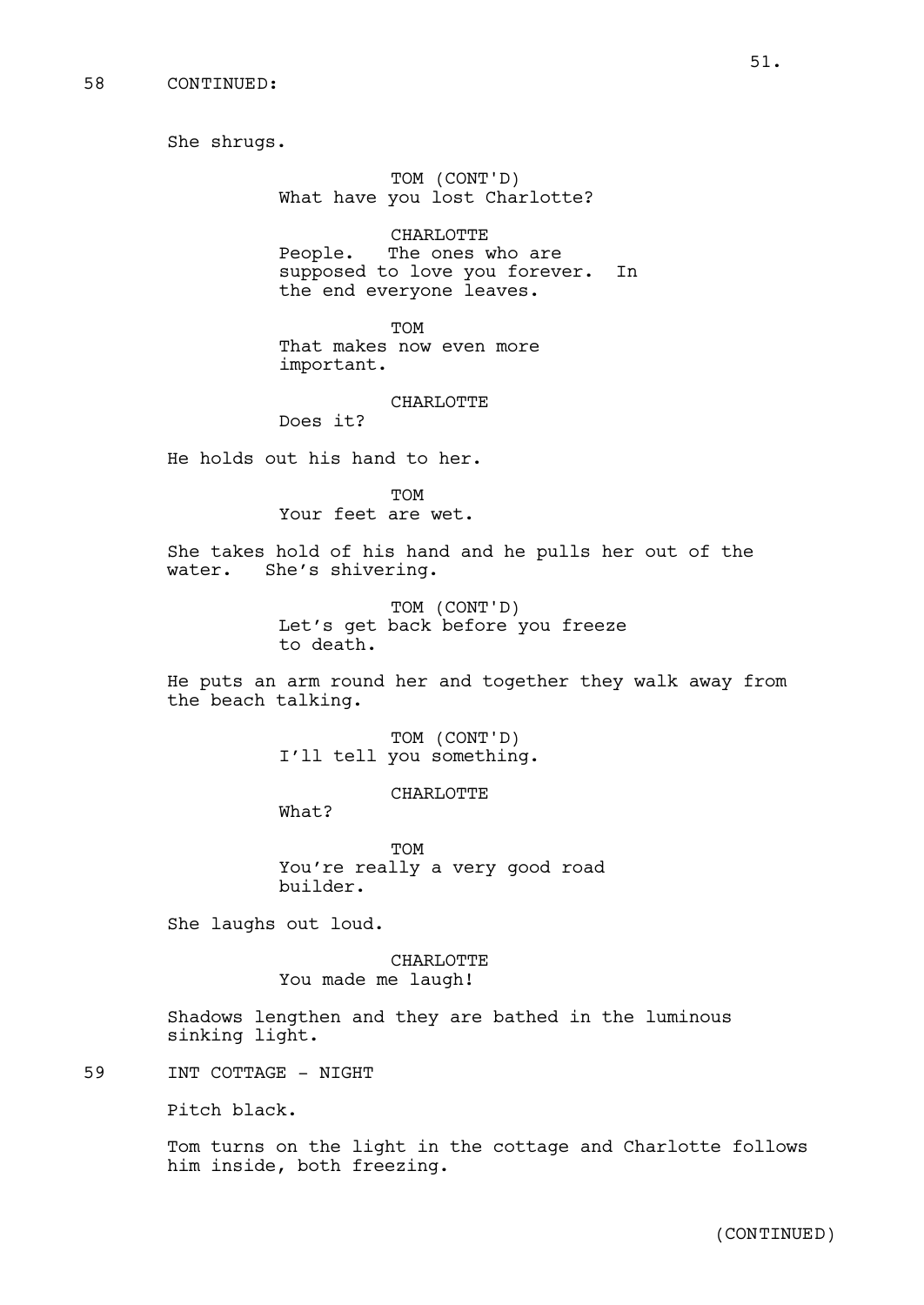TOM I'll get us some heat.

He lights the fire in the grate.

CHARLOTTE I can't feel my feet.

Charlotte sits by him and sees pair of battered boxing gloves hanging off the mantelpiece.

The fire takes. Tom gets sheet of paper and holds it against fireplace for through draft.

TOM

Hold this.

She does obediently.

60 INT KITCHEN - NIGHT

He finds whisky, glasses. His hands are shaking.

He pours a shot and knocks it back. Shakes his head as if to clear it.

Composes himself and returns to Charlotte.

61 INT COTTAGE - NIGHT

Charlotte sits on the floor in front of the fire.

She has the boxing gloves on. Her feet near the fire.

TOM Boys club in my youth.

He pours two glasses, gives her one. He takes her feet and starts to rub them.

> CHARLOTTE I can't imagine hitting someone with all my strength ...except maybe Cameron.

Tears come into her eyes.

TOM Builds up self-reliance, makes you tough. You learn to take on anybody.

CHARLOTTE My feet are killing me.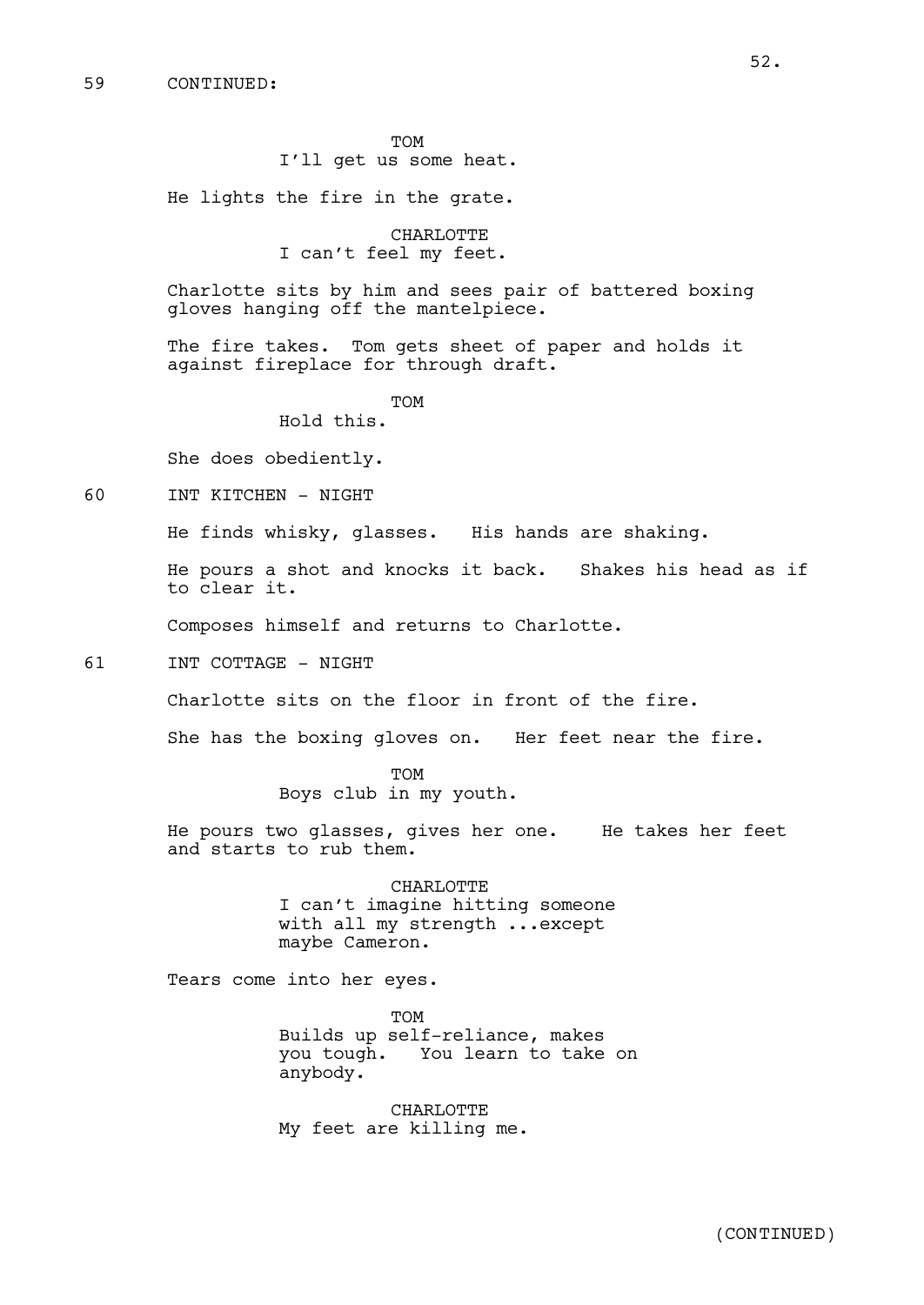# 61 CONTINUED:

TOM Shall I stop?

CHARLOTTE No. It's helping. I'll take on anybody but I don't have to box to do that.

TOM It makes you want to win and because of that you do.

CHARLOTTE Against who?

TOM Anyone who's against you. Better?

She nods. He leaves her feet and takes off the boxing gloves.

Her hands are open, and vulnerable.

CHARLOTTE Why are you building this road?

He brings her hands to his face and kisses them.

The fire flares and burns.

**TOM** It was a promise.

She leans over and kisses him full on the lips.

CHARLOTTE I like people who keep their promises.

TOM The life in you is like some glorious sunrise. Being with you today reminded me that life can be good.

He kisses her passionately.

TOM (CONT'D)

So good.

Suddenly the door opens. They pull apart.

Jack stands looking at them. Scruffy beard, dreadlocks.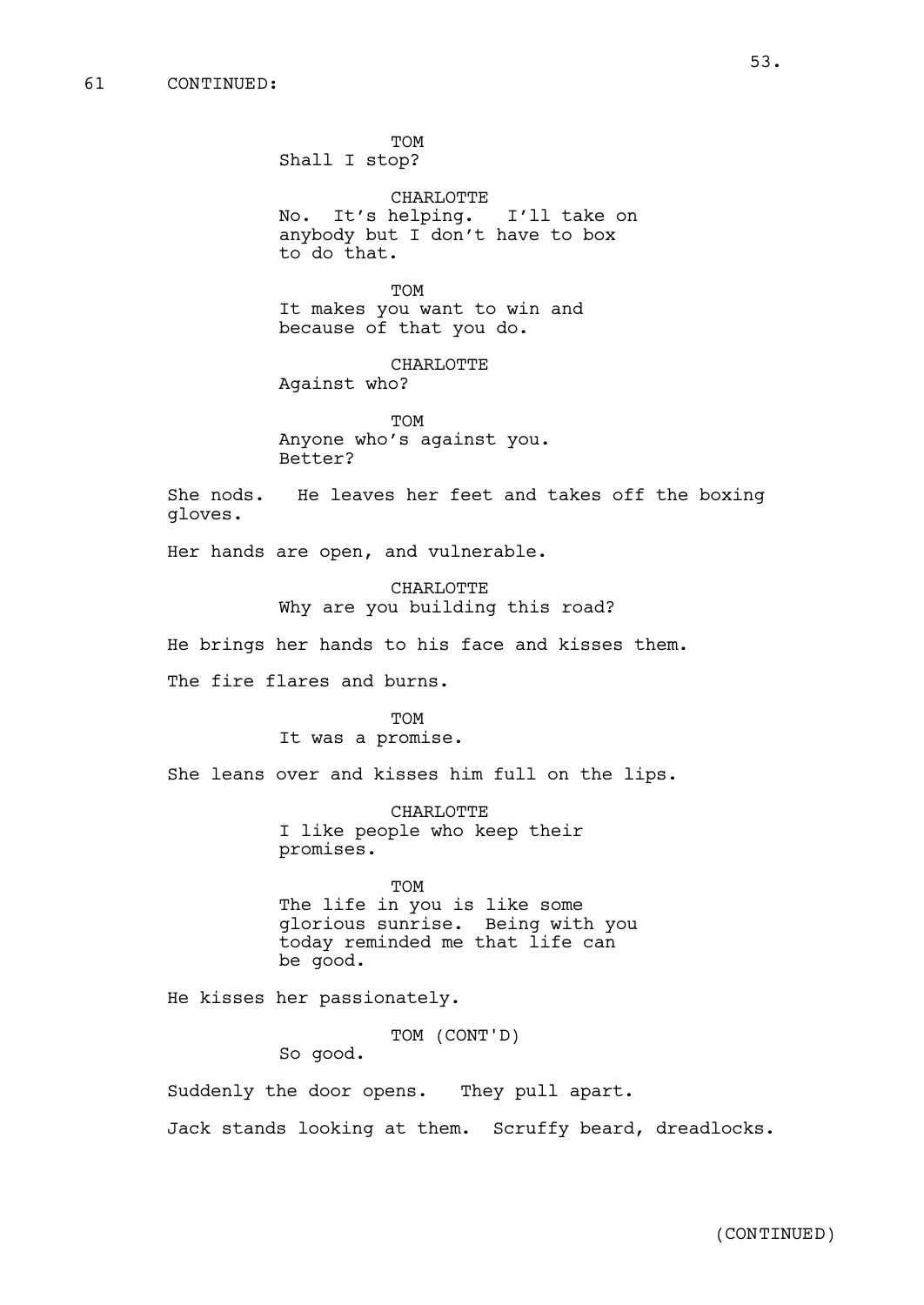JACK What the hell are you doing in my house?

TOM Charlotte this is my son Jack!

Jack looks at Charlotte with disgust.

JACK (to Tom) What're you doing here? You hate this place.

TOM It belongs to your mother and myself.

JACK It's mine. Mum always promised that whatever happened this was my place. Mine not yours.

TOM I'm not leaving. Not just yet.

They face each other.

Jack walks into the kitchen. Hear cupboards opening and shutting.

> CHARLOTTE I think I'd better go.

TOM I'm sorry about this.

Jack walks out with food piled on a plate.

He walks out the door leaving it wide open.

62 EXT COTTAGE BEACH - NIGHT

Tom lights the lamp on the boat.

CHARLOTTE Where is your wife?

TOM

I thought you must have known. She died some weeks ago.

She climbs into the boat. He starts to climb in but she stops him.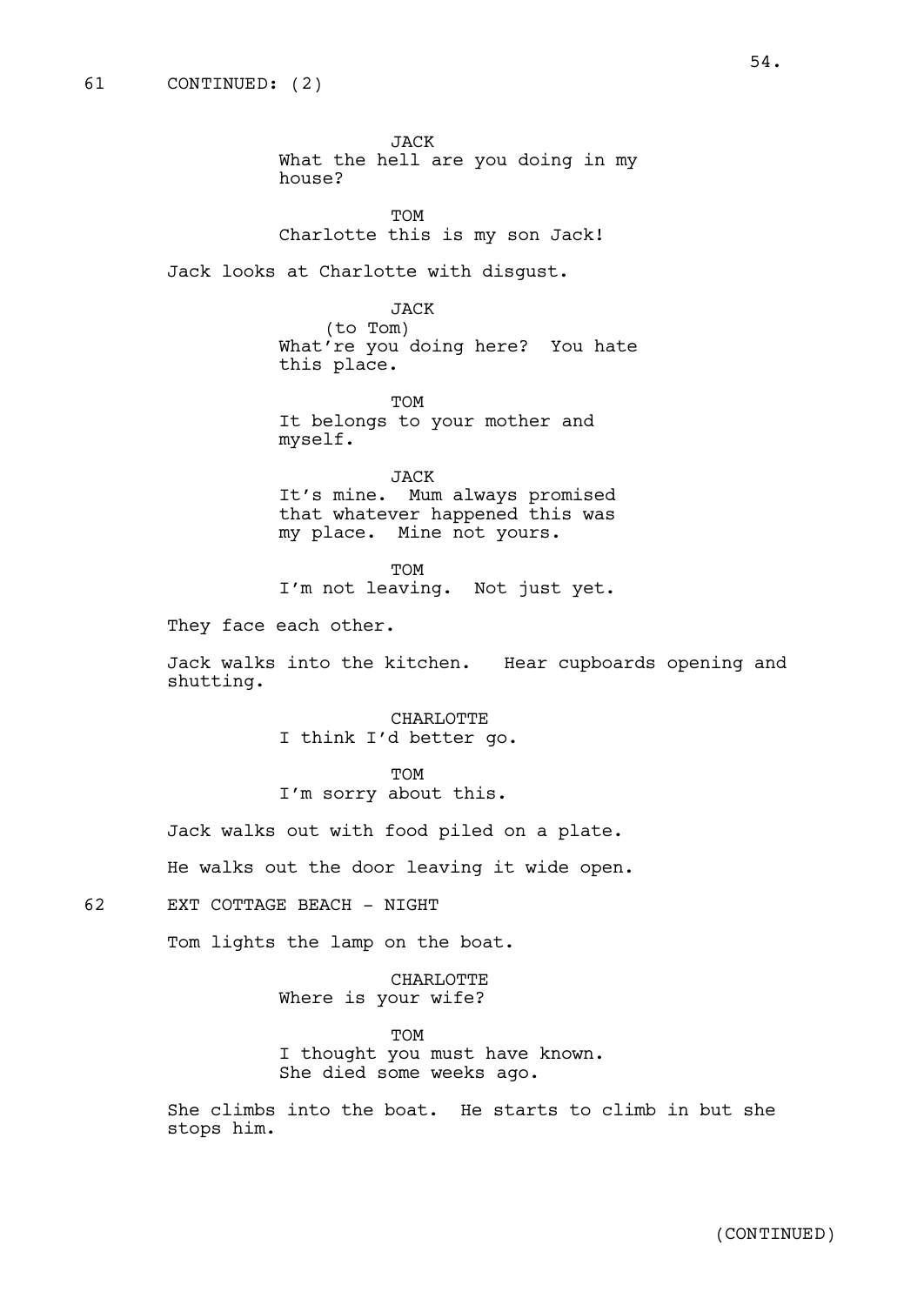TOM (cont'd) (worried) Let me take you. The sea's up.

CHARLOTTE I can do this myself.

TOM You don't understand. It's dangerous. Let me please.

CHARLOTTE No. I can do it myself.

She starts the motor and he pushes the boat off.

Charlotte turns her head looks out into the darkness.

Tom watches it swallow her up.

63 INT OUTHOUSE - NIGHT

Jack furious sits in a pool of light in his furnituremaking workshop in the outhouse by the cottage. There is a freshly lit wood burning stove and he is ravenously eating every crumb off his plate.

The workshop has expensive tools and furniture at various stages of construction.

He sits on a makeshift bed and blanket in front of the stove. He turns off the light and lies down.

His face looks hard and determined.

64 INT POST OFFICE - DAY

Finlay is on the phone. Janet's listening.

FINLAY Hello. Yes. This is the Post Office. I can give a message to<br>Mr Blake. My name is Finlay My name is Finlay Brown. FINLAY BROWN. Yes. Yes. Tomorrow! Well okay then. I'll tell him he's to pay on collection.

He puts the phone down.

FINLAY (CONT'D) It seems Mr Blake is having a delivery Tomorrow.

JANET And I'd like one now!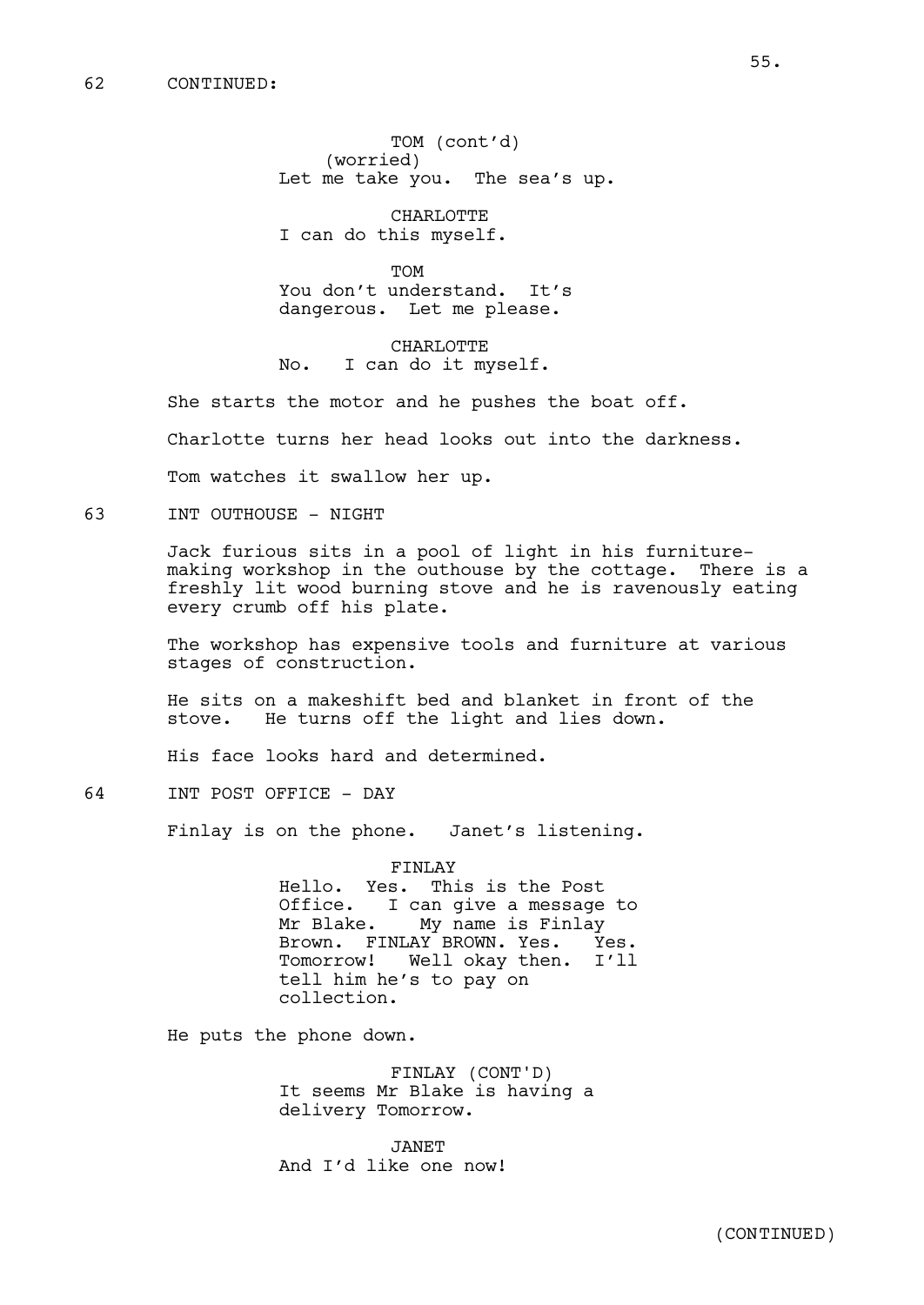# 64 CONTINUED:

Finlay smiles. Janet goes and puts the CLOSED sign up on the door and locks it. She looks at Finlay and wiggles her hips. Finlay looks at her and a great beam fills his face. There's a tapping at the door. It's Yvonne. Janet lets her in. JANET (CONT'D) Just in time mum. She goes towards Finlay. 65 EXT SHOP DOOR - MORNING Yvonne looks out of the door the big 'OPEN' sign across her. She turns it round to say 'CLOSED'. 66 INT SHOP - MORNING Yvonne looks at the 'OPEN' sign now facing her and sighs. FINLAY Well Mrs Brown?

> JANET Oh yes Mr Brown.

#### FINLAY

After you.

Janet skips through to the back and Finlay gives her an affectionate squeeze as she passes him.

> YVONNE (looks longingly at them) That I should be so lucky!

# 67 EXT COTTAGE - MORNING

Sound of vehicle carrier.

Finlay driving, Charlotte beside him, pulls up at the main road at the point nearest to the cottage, on a transporter carrying a power roller.

Charlotte gets into the roller while Finlay lowers the wheel ramps.

56.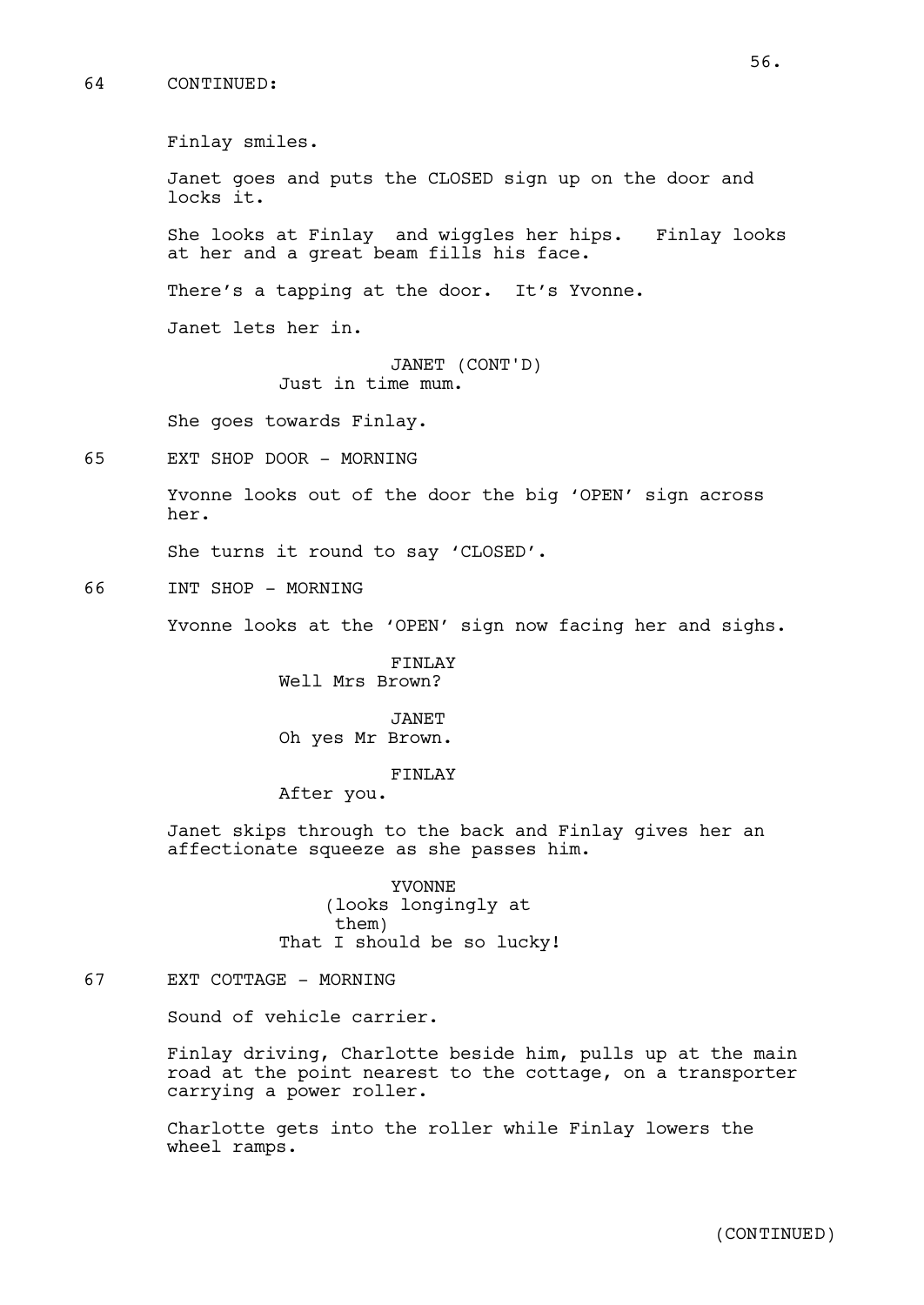CHARLOTTE

How's Janet?

FINLAY Damn woman's still got me on a special diet and hidden me whisky. You okay with that?

CHARLOTTE

I've got it.

Finlay walks down towards the cottage.

CHARLOTTE (CONT'D) Worth it though!

FINLAY Does everybody know?

Charlotte nods, laughing. The JCB bursts into life.

68 INT COTTAGE - MORNING

Tom eats a large cooked breakfast.

Jack walks in.

TOM I made you some.

JACK Don't you talk to me.

TOM I'm not leaving. At least not yet. I suggest you do.

Jack looks out the window and sees Charlotte with Finlay nearing the cottage.

> JACK This is where I live, where I work..

TOM What work?

JACK Look around you. I make furniture.

There's a rap on the door.

Tom gets up, gets his wallet and opens the door.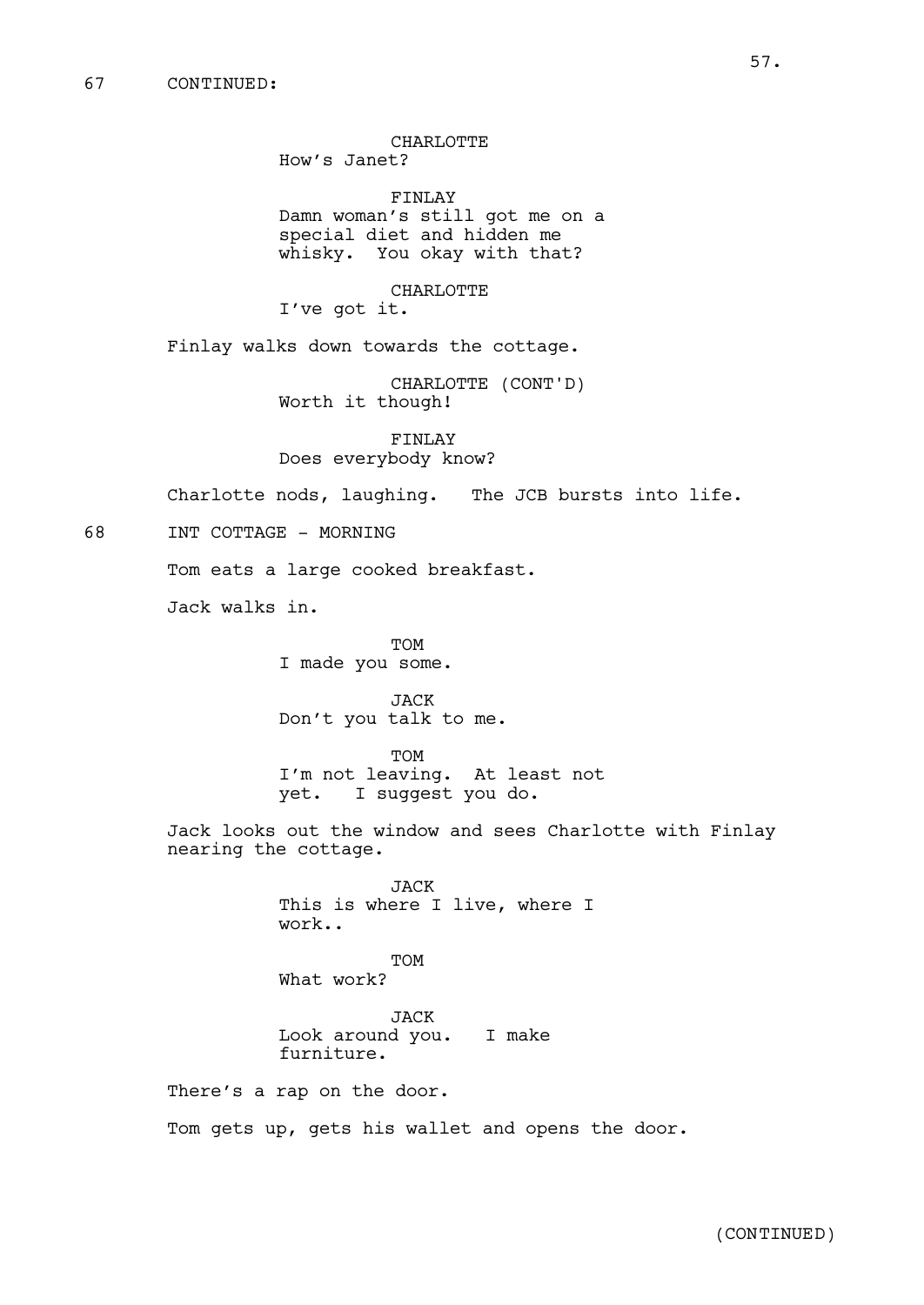TOM

Morning.

FINLAY Morning Mr Blake, morning Jack. VC Motors are delivering for you tomorrow midday. At the Post Office. You're to pay on collection.

**TOM** Good. Very good.

He hands Finlay the money.

FINLAY Thanks Mr Blake. I'll be away then.

Finlay turns and begins to walk back up towards the main road.

At the top of the road scar, Charlotte drives the roller down towards the cottage.

> FINLAY (CONT'D) (turns to Tom) Good worker that girl!

Tom grabs his coat and walks out after him.

69 INT COTTAGE - MORNING

Jack watches them walk up the scar.

He looks at the cooked food, shovels it onto a plate and eats hungrily.

70 EXT COTTAGE ROAD - MORNING

The vehicle carrier driven by Finlay drives away.

Charlotte stops the roller by the cottage. She gets out.

CHARLOTTE You need to finish levelling the aggregate at the top. I'll start rolling from the bottom.

TOM

Fine.

She stands very close to him.

CHARLOTTE Thank you, for yesterday.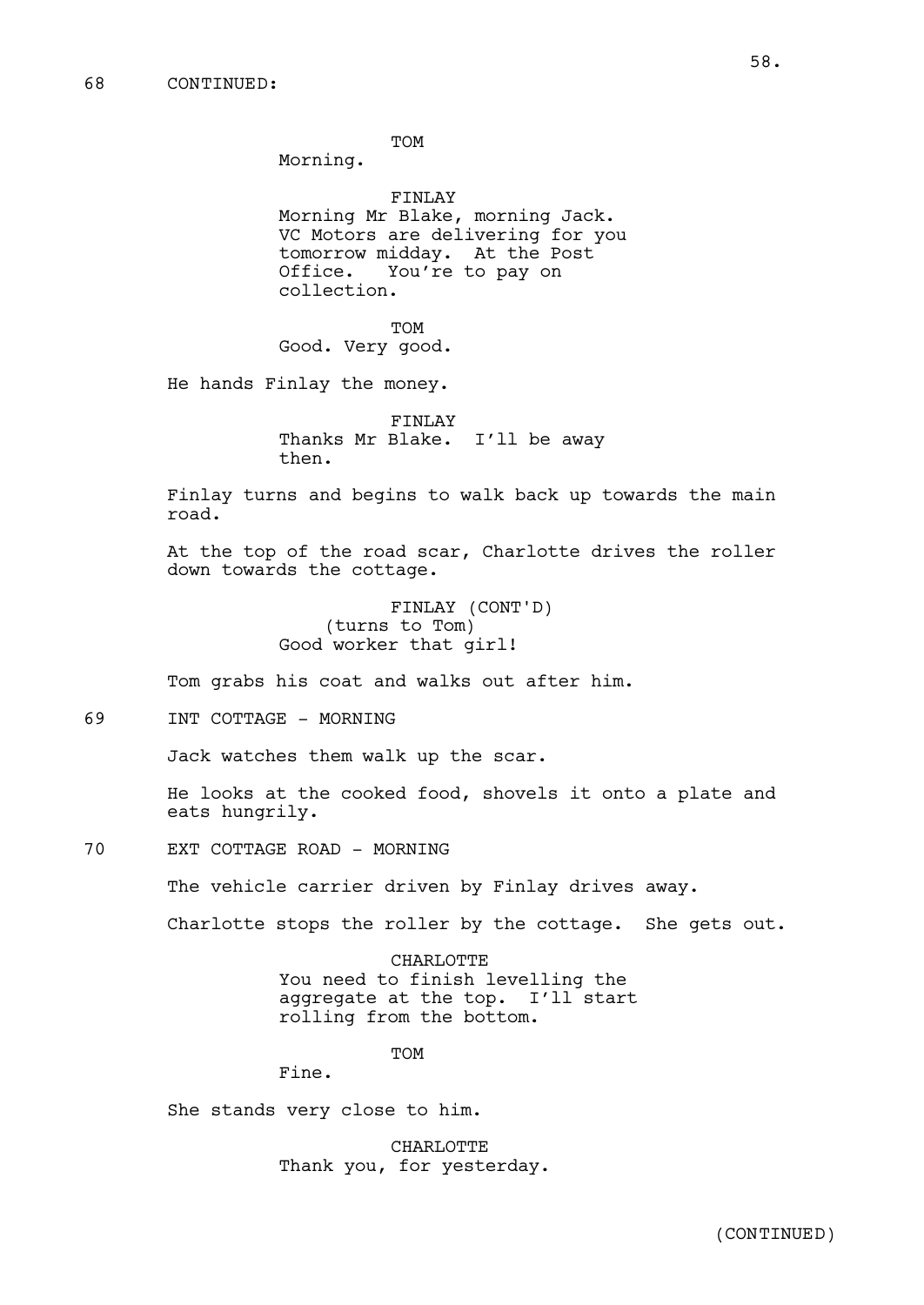70 CONTINUED:

He wants to say more, but turns to walk away.

CHARLOTTE (CONT'D) (hurt)

Why does he hate you?

**TOM** It's none of your business.

Charlotte goes to speak.

TOM (CONT'D)

No.

CHARLOTTE I'm off for a pee then.

71 INT COTTAGE BATHROOM - MORNING

Charlotte walks into the bathroom, unzips her trousers, pulls them down with her knickers, turns round, sits on the toilet and promptly freezes with shock. She finds herself facing Jack who lies in the bath, facing her.

Jack enjoys the view, very comfortable with his nakedness, twisting his dreds.

Charlotte absolutely refuses to be intimidated and remains seated.

> CHARLOTTE People normally lock doors when they use the bathroom.

JACK It's my house and you're not invited.

**CHARLOTTE** Arrogant sod aren't you?

JACK You going to pee?

CHARLOTTE Difficult with an audience.

JACK Men can pee anywhere.

CHARLOTTE Men always prefer an audience. In fact most films have at least one scene of men peeing together. You're all obsessed.

59.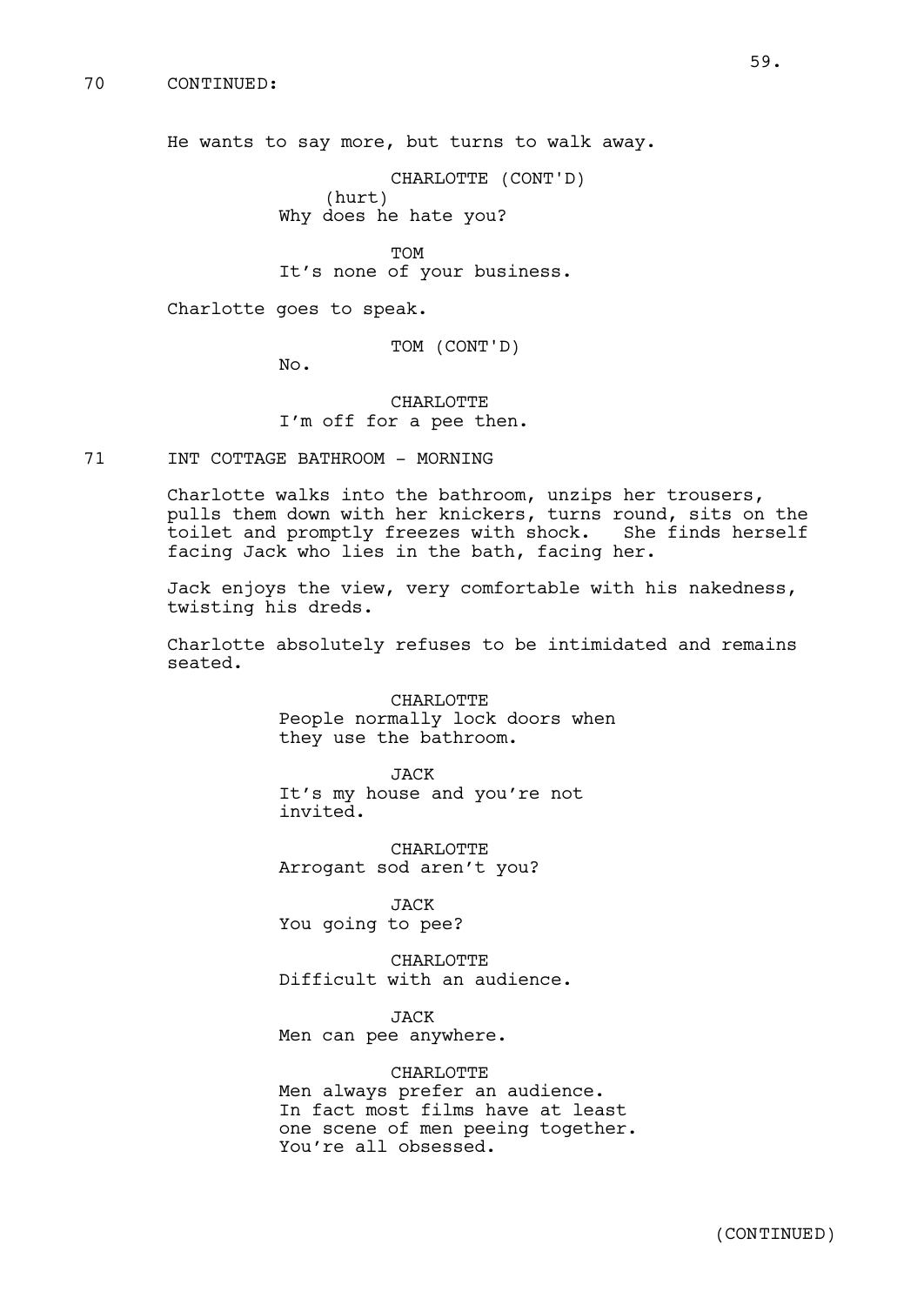JACK Look at what you miss out on as a woman. In fact my being here can only help you to experience one of life's great moments.

CHARLOTTE Enough. I admit defeat. I am not programmed to go in public.

JACK Shall I leave?

He begins to get out.

CHARLOTTE No! No. Close your eyes.

JACK

Why?

CHARLOTTE I want to pull up my pants in private.

JACK

No.

She eyeballs him. Stands up and pulls up her pants and jeans slowly and deliberately.

Jack insolently watches everything.

JACK (CONT'D) Just wanted to see what my father was getting.

As she walks out she looks down at him. He is unabashed.

CHARLOTTE Only in your dreams boy!

She walks out and slams the door.

Jack looks very thoughtful.

Sound over: The roller starts up.

72 EXT COTTAGE ROAD - DAY

Charlotte works the roller near the top as she has nearly finished the lot.

Tom, almost at the cottage with his rake, is suddenly aware of Spider bounding around with exuberant delight.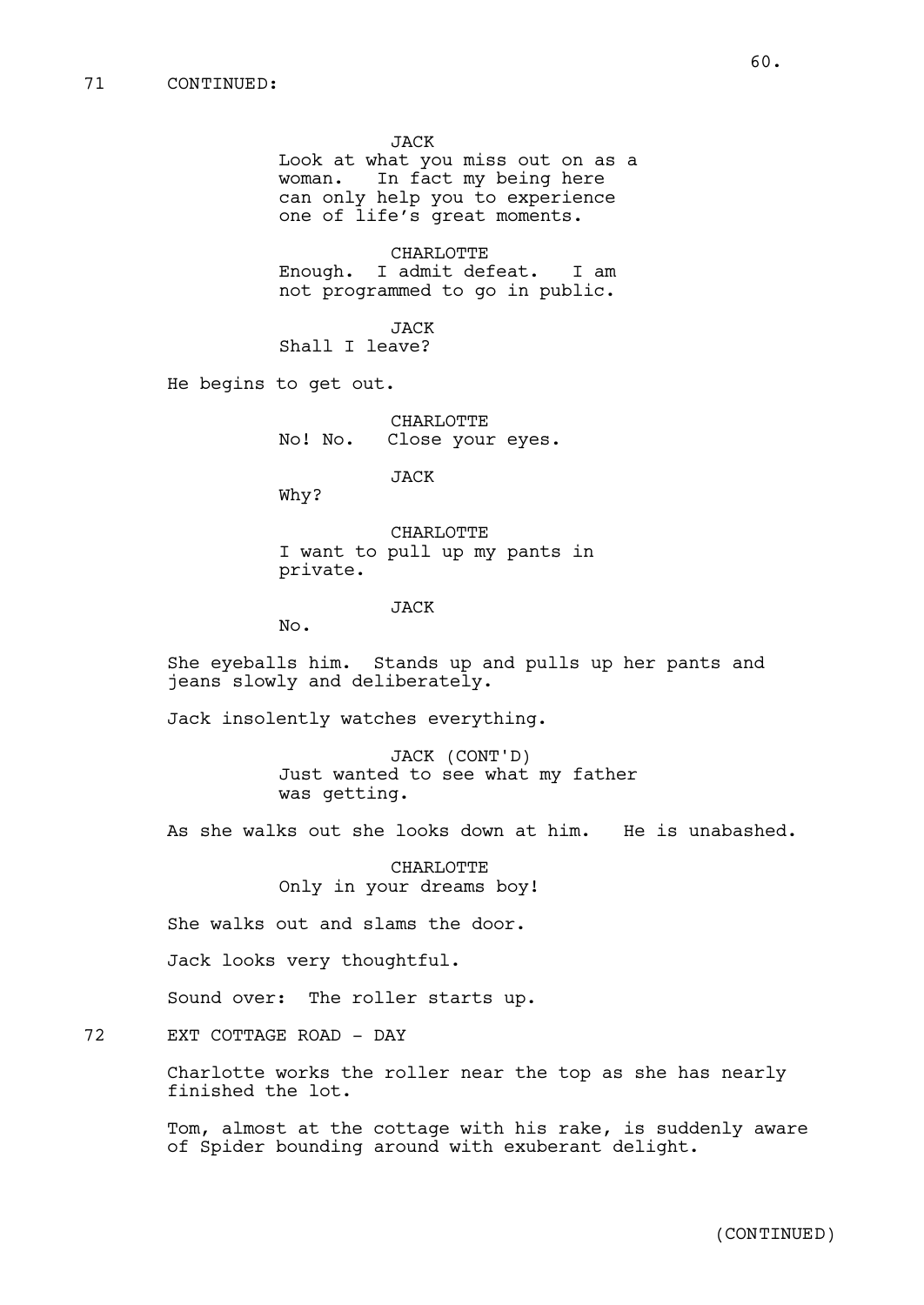MAGGIE He likes you.

TOM What are you doing here?

MAGGIE Good morning to you too!

Maggie looks over and sees Jack, dreds ponytailed back, beard combed and trimmed, clothes clean in the distance making his way to his workshop.

> MAGGIE (CONT'D) (delighted) Jack!

JACK Hi Maggie.

MAGGIE I thought you were back so I left some food, but it was your father.

JACK He ate it.

TOM Thank you Maggie.

Jack ignores Tom.

Maggie looks at them both.

The sound of the roller suddenly dies.

MAGGIE Well no matter. I was so sorry to hear about your mother.

No response.

MAGGIE (CONT'D) I've a table needs fixing, when you've time. Come over.

Jack nods and moves off. Towards Charlotte who is bent over the roller engine.

> **TOM** Lost none of his charm.

MAGGIE But he had a great deal of charm. I've never seen him like this.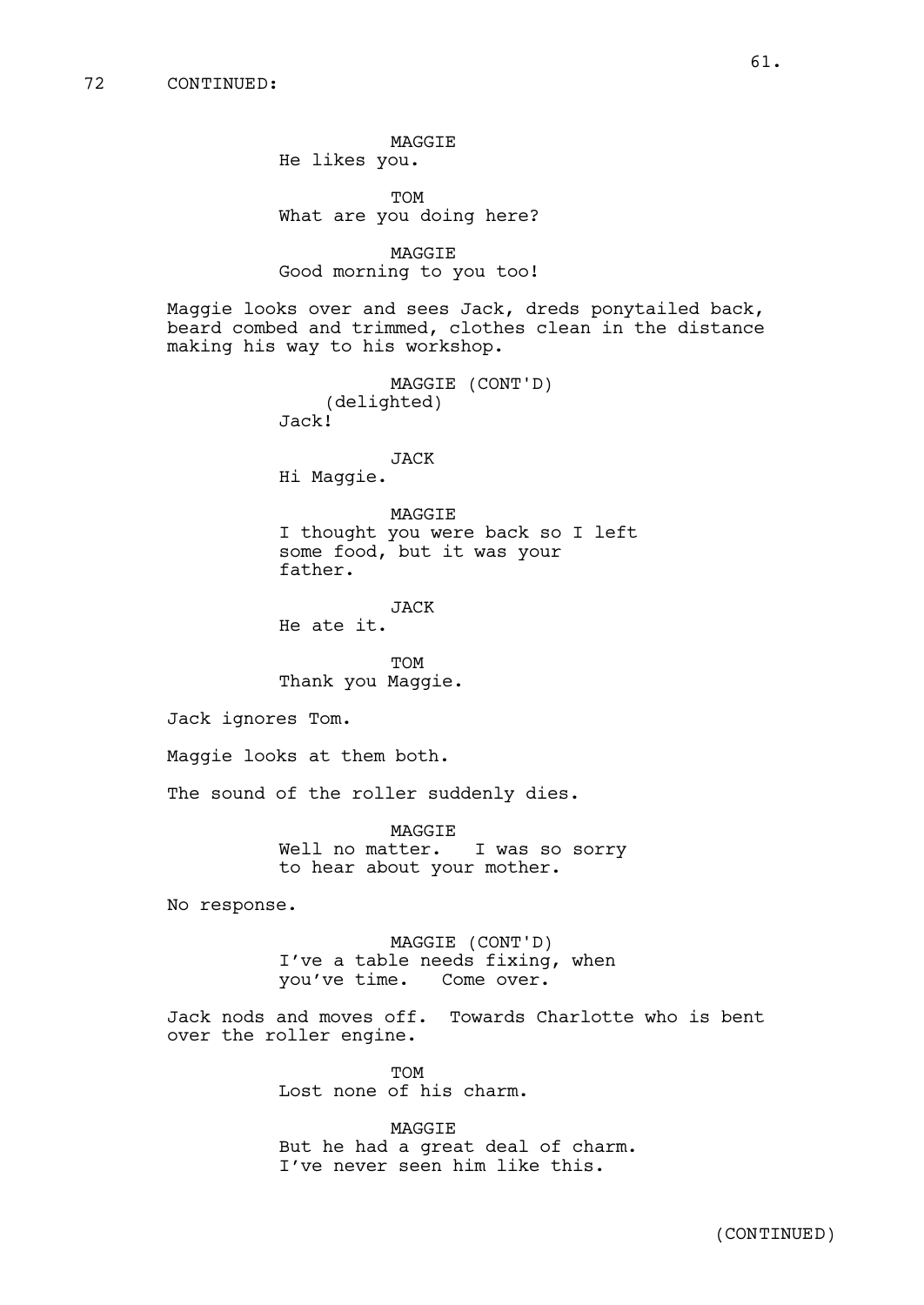TOM (gesturing the road) He doesn't approve of me or this.

MAGGIE They rarely do.

TOM Do you have children?

MAGGIE Just the one.

**TOM** Does he hate you?

MAGGIE

No.

# 73 EXT COTTAGE ROAD - DAY

Charlotte, head in the engine investigating the newly dead roller is nuzzled by Spider.

> CHARLOTTE Get away Spider. Not now.

> > JACK

Problems?

CHARLOTTE

(jumps puts her head up) Not that I need a man to solve! (puts her head down again) It must be the belt, but where... Gotcha!

She holds up the fan belt triumphantly.

She turns and sees Spider with Jack.

CHARLOTTE (CONT'D) Here Spider.

But Spider is enjoying his ears being massaged.

Charlotte furious, marches past Jack.

JACK

Nice dog.

CHARLOTTE (to herself and keeps walking) Nice dog! Nice. (Spider arrives) Oh here you are. (MORE)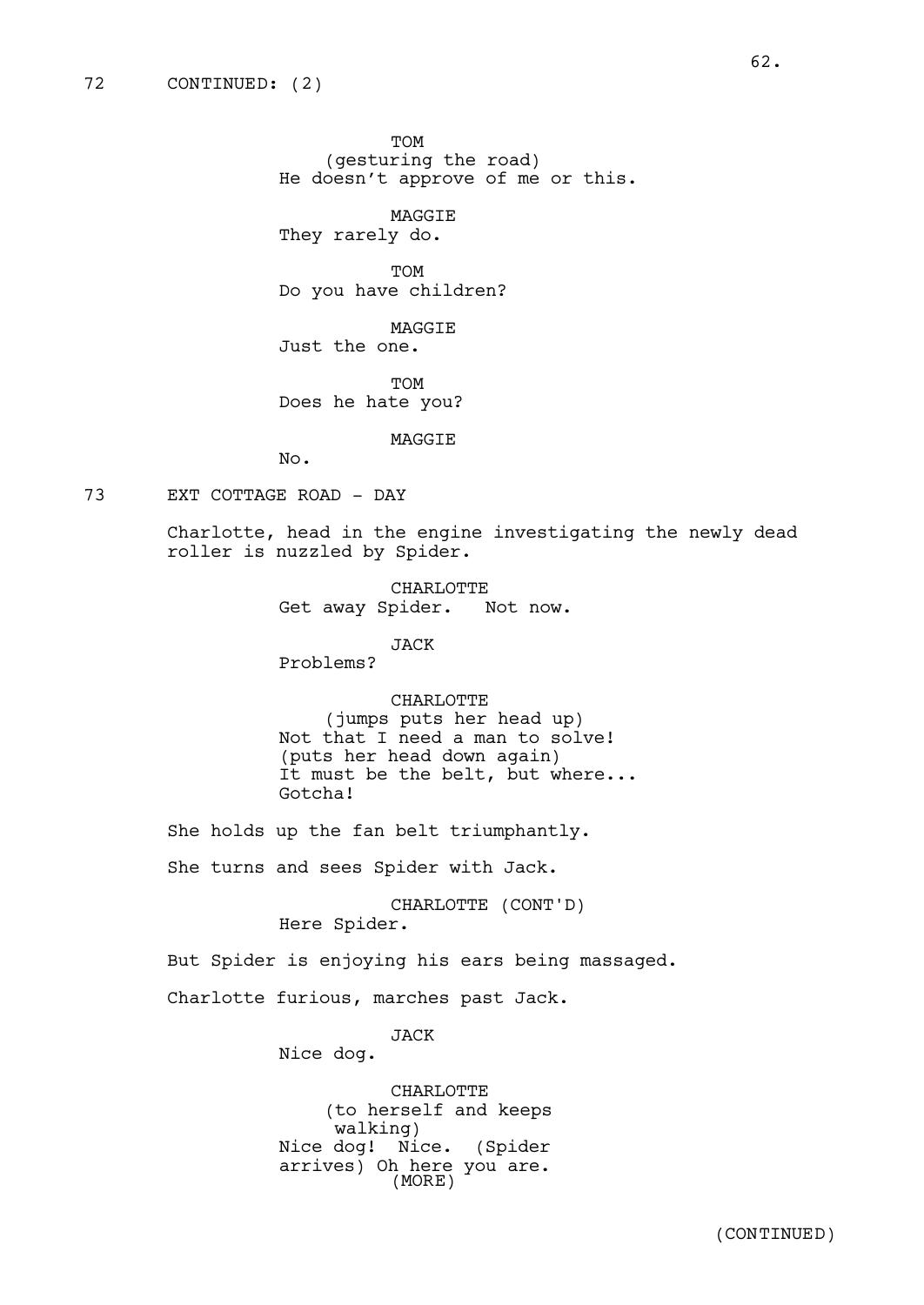73 CONTINUED:

Traitor. You are supposed to eat men. Remember. CHARLOTTE (cont'd)

# 74 EXT COTTAGE ROAD - DAY

Maggie and Tom walk together.

MAGGIE Saturday - it's my 50th birthday and we're having a wee do to celebrate at the Church Hall. I'd like you to come, both of you. Make sure you bring your dancing pumps.

Suddenly Tom stops. He looks down at the ground. A patch of tiny flowers grows.

> MAGGIE (CONT'D) What is it?

**TOM** I don't dance.

MAGGIE (keeps walking smiling) That's settled then. I'll see you there.

She walks away.

Tom is fixated on the patch of ground.

FLASHBACK

75 EXT COTTAGE LAND 15 YEARS AGO

Rain. Bloodied hands.

Tom throws the spade aside and grabs the stiffened legs of a dead Alsation and throws it unceremoniously into the grave.

END OF FLASHBACK

TOM Nothing's settled at all. Not yet.

76 INT MAGGIE'S CAR - DAY

Maggie sits in the car and turns the rear-view mirror so she can see her face in it.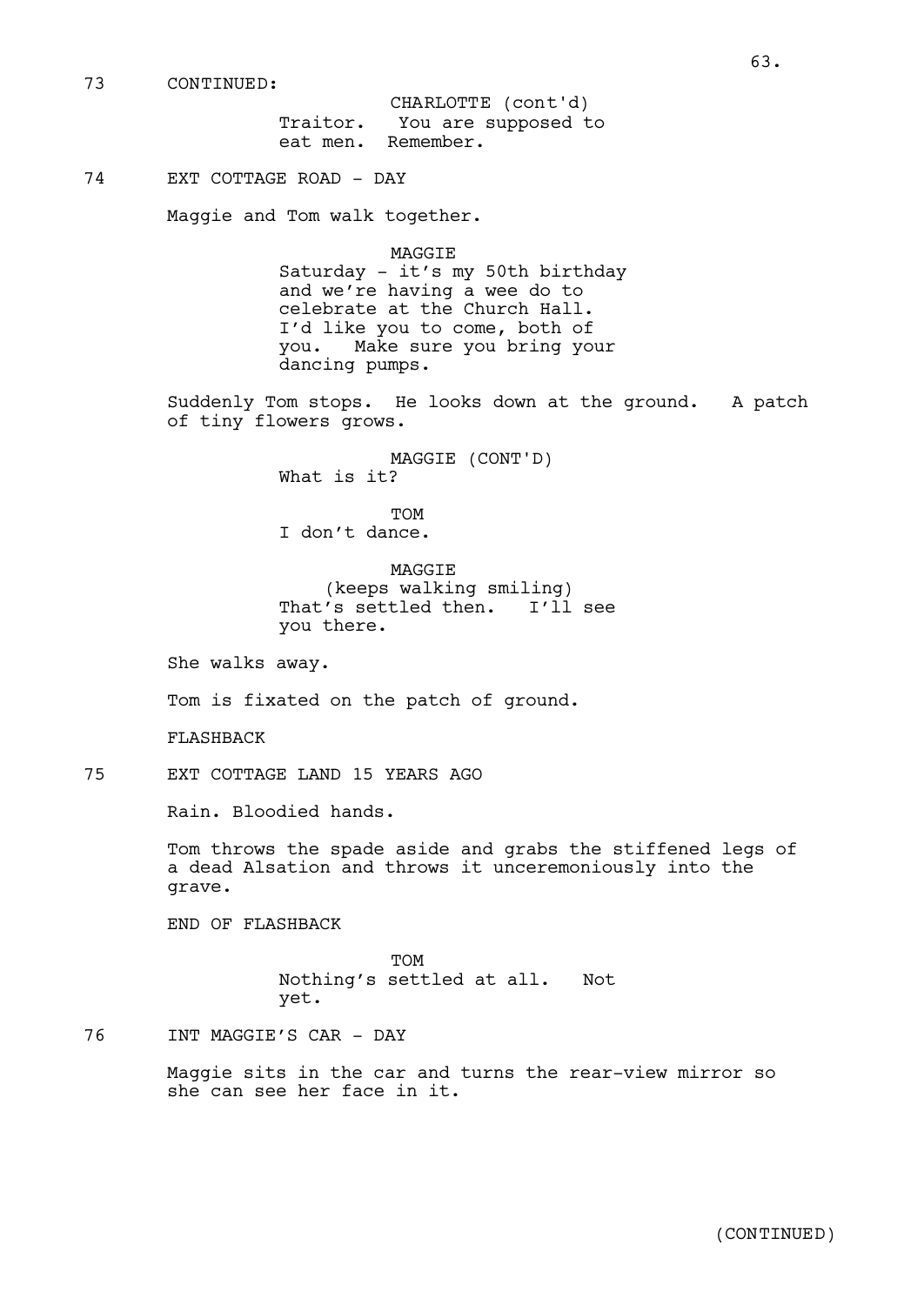MAGGIE There's nothing worse than an old fool. You're going to get yerself hurt Maggie Frazier.

She looks at herself, vulnerable and afraid and then her eyes sparkle.

There's a knock on her window. She jumps. She winds down the window.

> JACK I'll come and mend your table now if you want.

She nods and he gets in the car. Spider jumps in the back.

77 INT CAR - DAY

MAGGIE How are you Jack?

She drives off.

JACK Mad as hell.

MAGGIE What's he doing?

JACK

(lies) No idea.

MAGGIE You can always stay with me if you want. Charlie's in the caravan though.

JACK

Is she!

MAGGIE Are they.....is she...?

JACK

Yes.

She turns on the radio, the music full of beat and energy, blasts out. Her body moves with the rhythm of the music.

Her eyes show her hurt in the mirror.

78 INT GARAGE - DAY

Sound Over: radio playing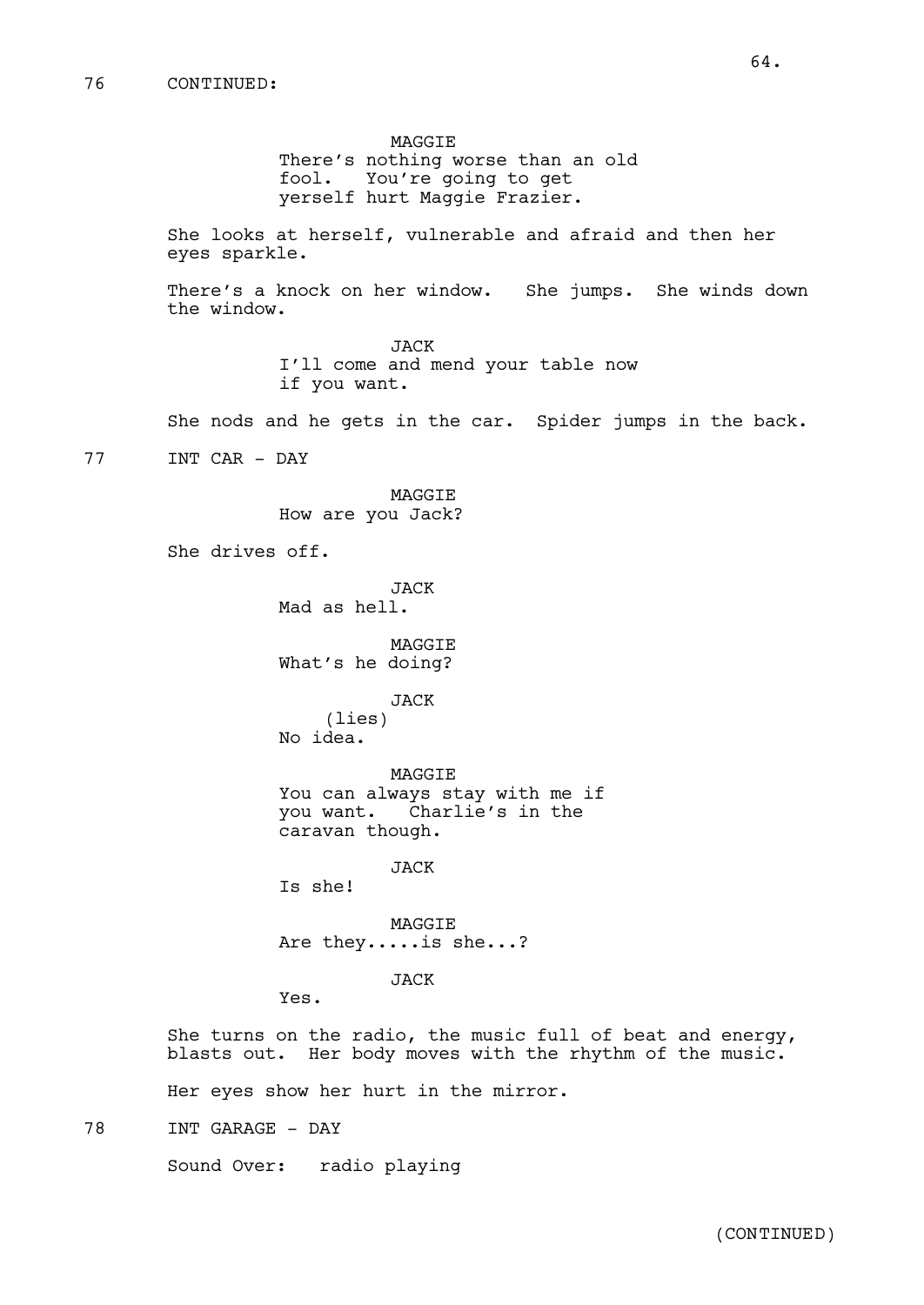Charlotte puts her head under an old army type truck and meets Finlay surreptitiously chewing on a chocolate bar.

He jumps a mile and bumps his head. He holds his head.

CHARLOTTE Janet's really after you isn't she?

FINLAY Oh my heart.

CHARLOTTE But won't it affect... You know!

FINLAY It's all very well this fertility treatment, but I have te keep up my energy. She's a very demanding woman. Dinne tell her.

CHARLOTTE Only on condition you've got one of these.

She holds up the broken belt.

Finishing his chocolate bar, Finlay pads off to the back of the garage followed by Charlotte.

He puts a box of assorted bits on a bench.

FINLAY Try your luck in that little lot.

Finlay pads off back to the truck.

Charlotte rummages through the box.

CAMERON (comes up behind her and puts his hands on her waist) Charlie!

CHARLOTTE

What?

She finds what she's looking for.

CAMERON (his arms go round her waist) Come on now. You're no still mad at me about thon wee kiss are you?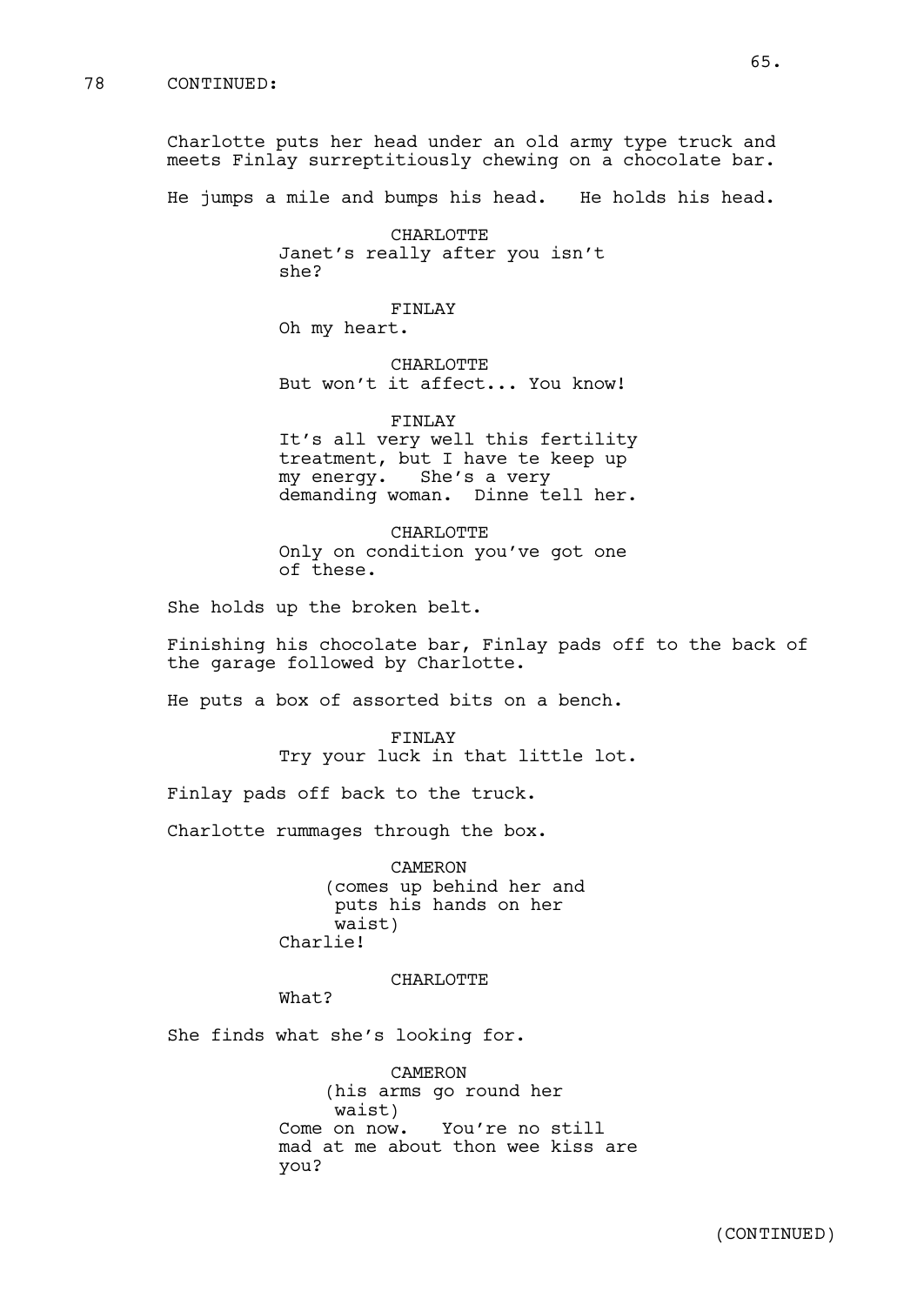CHARLOTTE Get your hands off me. I've forgotten it happened.

# CAMERON

Well I've no.

Cameron turns her round.

CHARLOTTE (struggles) Get off me.

Cameron is about to kiss her when he finds the breathe being squeezed out of him.

He lets go of Charlotte.

CAMERON Aw Finlay. I was only having a joke.

His legs buckle under him.

CAMERON (CONT'D) I canna breathe man.

He is picked up like a baby and dumped outside the garage.

Charlotte walks out carrying the belt.

She looks at the deflated Cameron, kisses Finlay on the cheek.

> CHARLOTTE (whispers) Your secret is safe with me.

Walks off.

79 INT VILLAGE PUB - DAY

Jack tests Maggie's table that he's just mended. The dog inspects.

> JACK Move Spider.

Maggie watches, pleased.

MAGGIE How much do I owe you?

JACK A meal that'll do.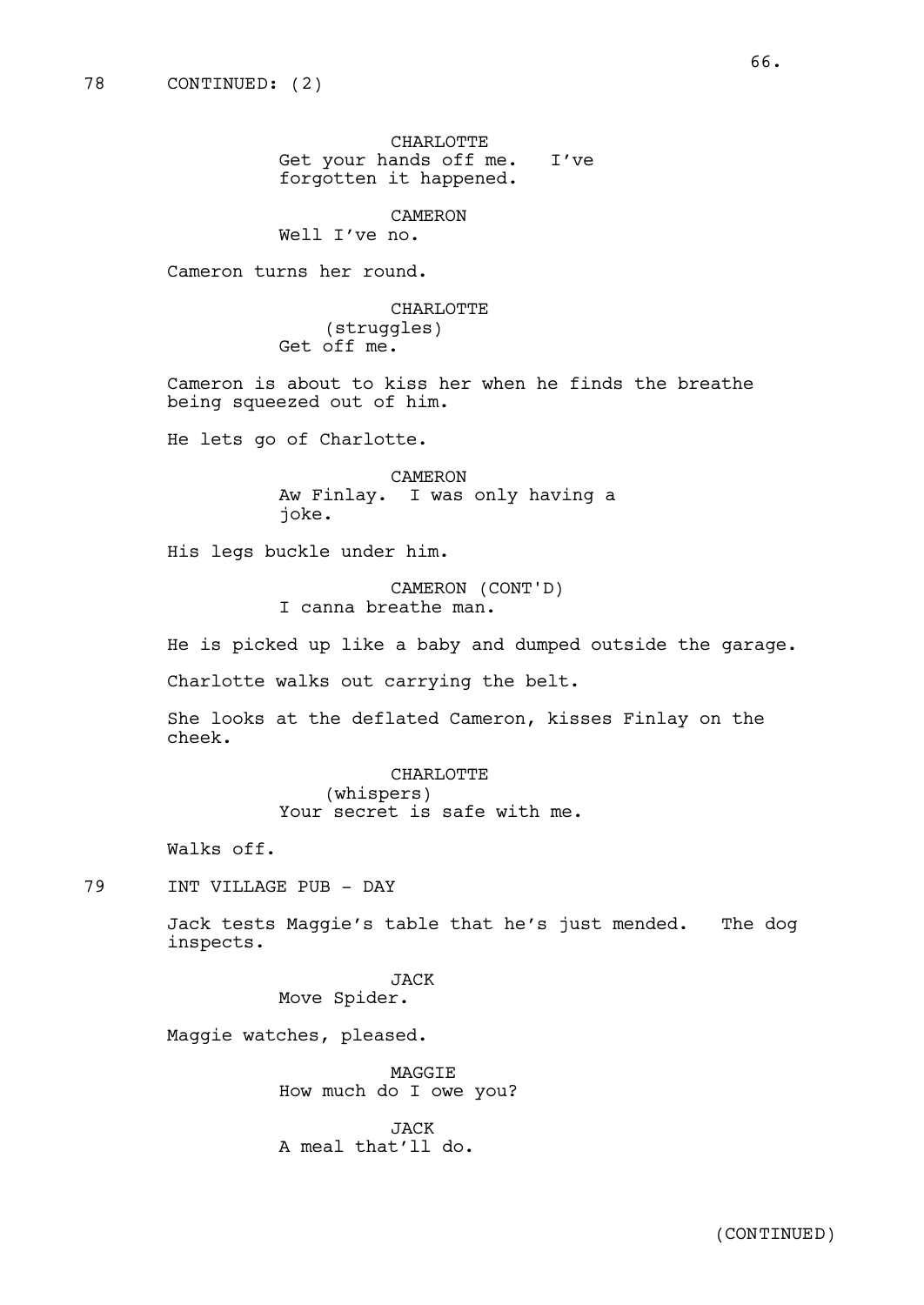# MAGGIE

Och no.

She presses some money into his hand.

MAGGIE (CONT'D) You can have a meal any time lad.

Jack looks out of the window and sees Charlotte walking past. His face sets.

Maggie sees.

He gathers his tools quickly.

JACK I'll take you up on that. Thanks. See you.

He leaves followed by the dog.

MAGGIE Don't forget my birthday party!

Maggie watches him follow after Charlotte.

80 EXT LOCH - DAY

Charlotte reaches the boathouse.

She starts to undo the rope tying the boat. Spider bounds up to her.

> JACK Any chance of a lift?

She eyes him suspiciously.

CHARLOTTE That depends.

JACK

On?

No reply.

JACK (CONT'D) The position of the moon, the rays of the sun? What?

She almost smiles, but stops herself. She climbs in the boat.

> JACK (CONT'D) We got off to a bad start. My name is Jack Blake. Hello.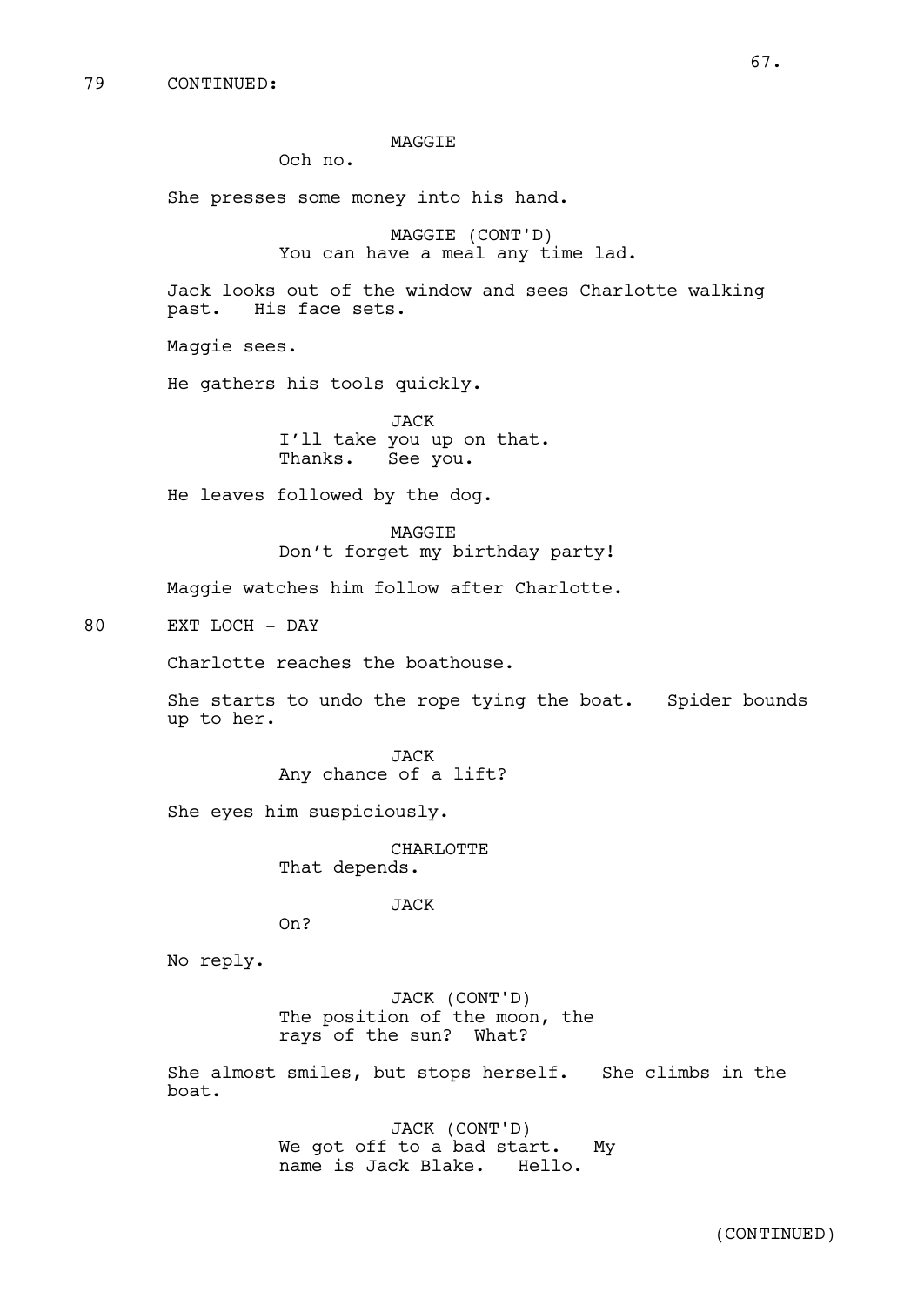She tries to start the motor.

#### **CHARLOTTE**

Charlie.

She's nervous and it takes several goes to make it work. She's embarrassed.

> JACK (sees her nervousness) May I?

She nods. He climbs into the boat.

Spider climbs in and sits between them. He fusses them both for attention.

> JACK (CONT'D) Where are you from Charlie?

> > **CHARLOTTE**

Adelaide.

Spider listens attentively.

JACK (nastily) And how did you learn to build drives?

CHARLOTTE (snaps) I'm a fully qualified highway engineer and I also build bridges.

The boat moves onto the loch. It's windy and the waves are up.

81 EXT/INT BOAT - LATE AFTERNOON

They turn the corner of the loch. The cottage can be seen in the distance.

The waves increase.

Charlotte notices Jack suddenly grip the side of the boat as if suddenly nervous.

His breathing changes and gets swifter and shallower.

82 EXT COTTAGE - LATE AFTERNOON

Tom looks up and sees them in the distance.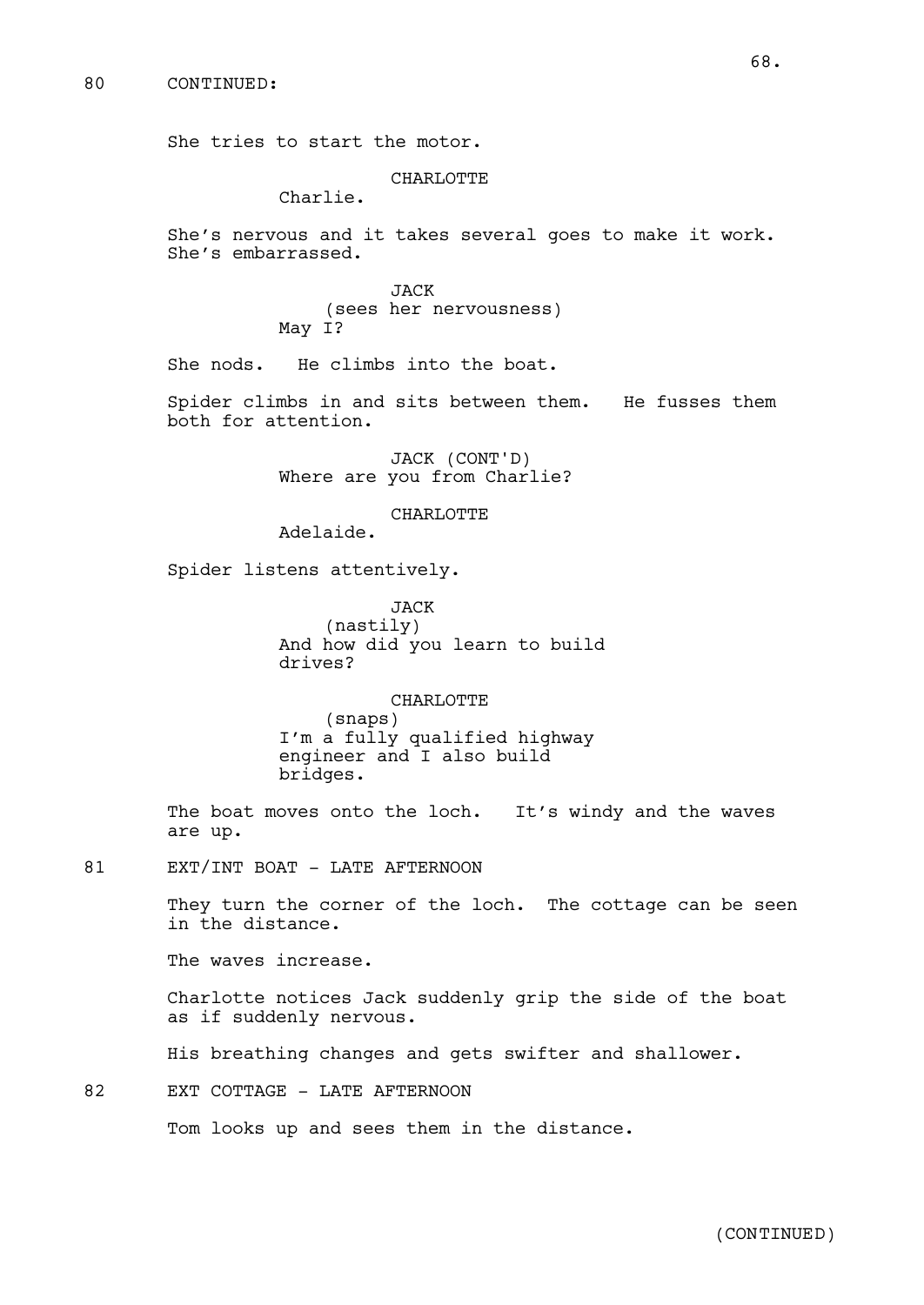He turns and sees a Land Rover turn onto the carefully laid shingle.

Angry, Tom marches towards the vehicle.

83 EXT/INT BOAT - LATE AFTERNOON

CHARLOTTE Are you okay?

JACK Never better.

Suddenly, in the distance the Land Rover exhaust explodes like a gun.

Spider spooked leaps out of the boat.

JACK (CONT'D) NO! Quick after him, he can't swim well.

CHARLOTTE (puzzled) What're you talking about? He's swimming.

Jack takes off his boots, his jacket.

JACK I have to save him.

Charlotte grabs him. He is a sweating, shaking like the frightened young boy of 12 he once was.

He sits in the bottom of the boat.

CHARLOTTE (soothingly) He's fine. Jack look at him. Look. He's nearly at the beach.

She makes him look.

She puts her arms round him.

CHARLOTTE (CONT'D) (tenderly) Sssh. He's fine. He's safe. We're safe.

They cling to each other, the emotion strong between them. Jack comes back to himself.

Charlotte too suddenly looks self-conscious and confused.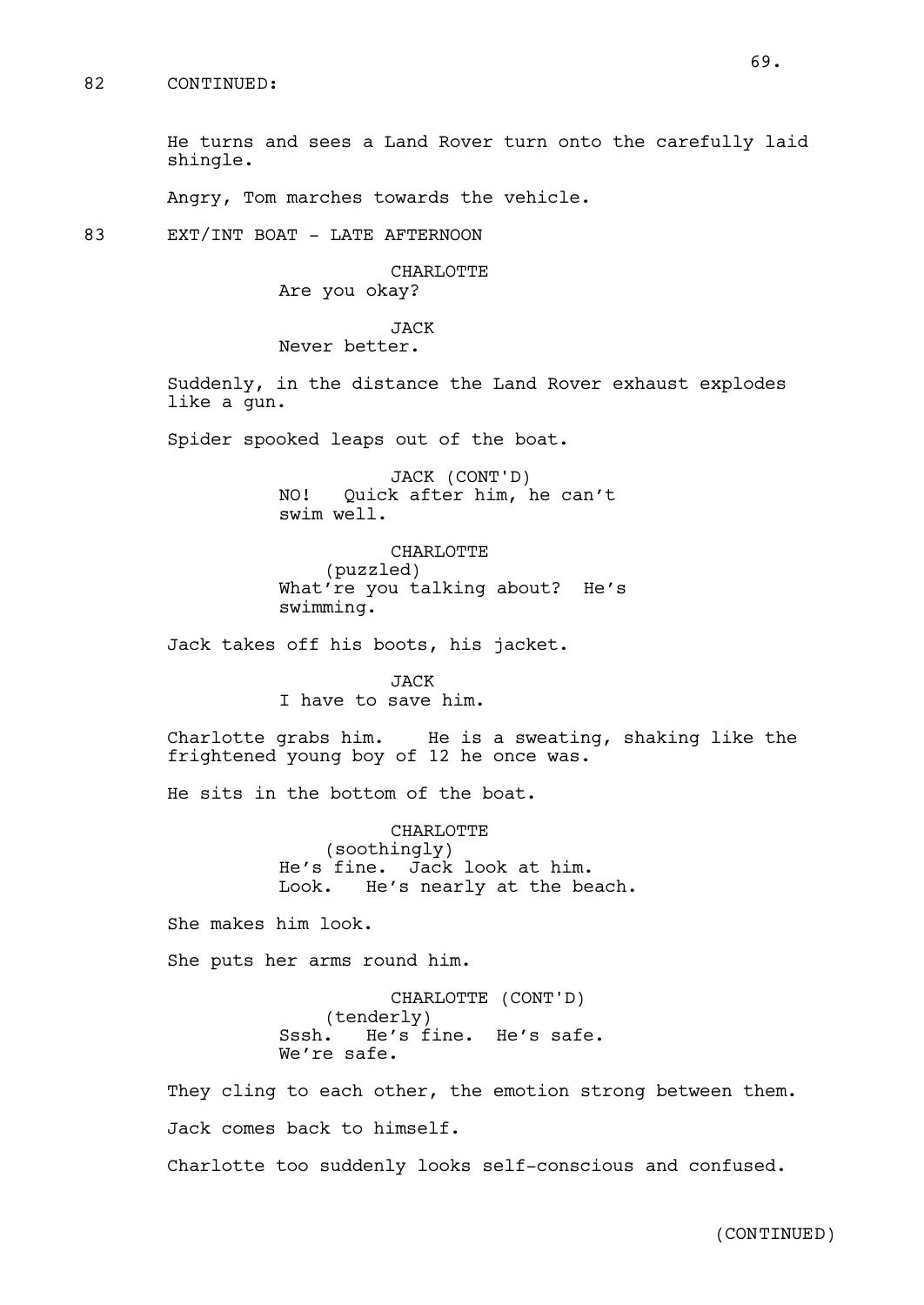Embarrassed he pushes her away, sits on the seat. He pulls on his boots, his coat.

CHARLOTTE (CONT'D)

Fine!

Charlotte steers the boat towards the beach.

CHARLOTTE (CONT'D) Can you stand ready to tie up?

Jack does so.

JACK It's handy you build bridges.

CHARLOTTE How d'you mean?

```
JACK
```
(sees TOM) Perhaps you think you can build one between an old man and his son over the body of a dead woman.

A beat.

Charlotte stands up, gives the boat an almighty rock that causes Jack to unbalance and fall into the water.

#### CHARLOTTE

Oops!

She calmly gets out and ties the boat up.

She picks up a stick and throws it for Spider who bounds after it.

Jack stands up and watches her walk up the beach.

# JACK

Oh shit!

84 EXT COTTAGE - LATE AFTERNOON

Tom checks the finished rolled aggregate and walks over to meet Cameron and CHARLES AGNEW (45) a portly man desperate to make his presence felt, an Edinburgh Morningside accent, fur coat and no knickers type, who emerges from the Land Rover.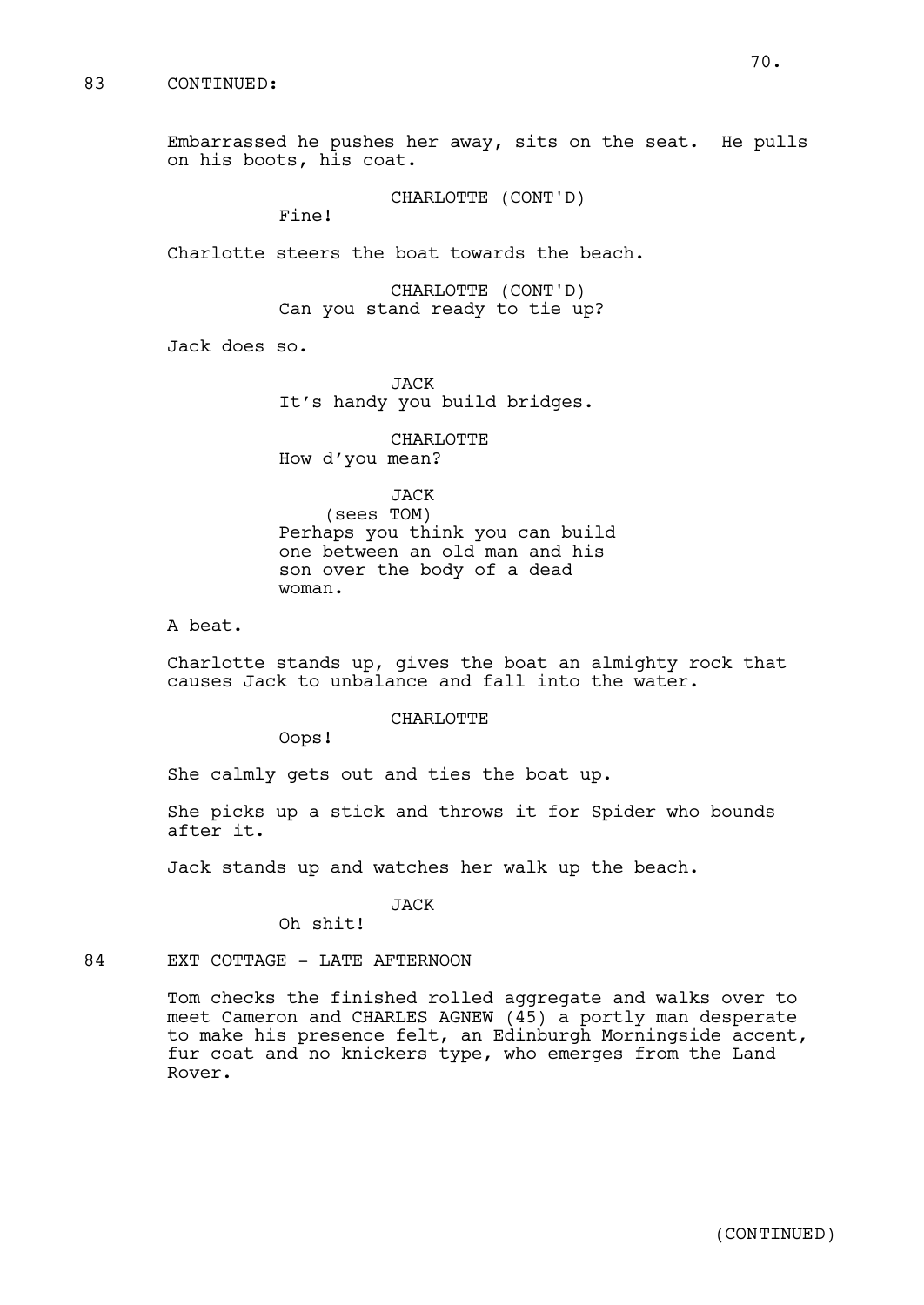CAMERON Afternoon Tom. This is Mr. Agnew, a Scottish Heritage Officer who would like to take a wee look at what you're building. AGNEW Agnew from the Fort William Office Planning Department. Good morning. He holds out his hand which Tom takes curtly. TOM What do you want Mr Agnew? AGNEW Right. Let's see if this meets with our requirements. Now what have we here. Oh deary, deary me.. Agnew walks off inspecting. Tom follows him. Charlotte reaches Cameron. They follow Agnew together. CHARLOTTE What's going on? CAMERON Yon man's got some trouble on his hands. CHARLOTTE How's that? CAMERON Agnew'll sort it. CHARLOTTE Will he now! 85 EXT COTTAGE ROAD - LATE AFTERNOON Agnew, puffing slightly surveys the scene, Tom beside him. Jack, dripping, walks up to them. AGNEW

I'm sorry to tell you Mr Blake, this will not do. We cannot have such wanton demolition of our beautiful countryside.

TOM It's a drive.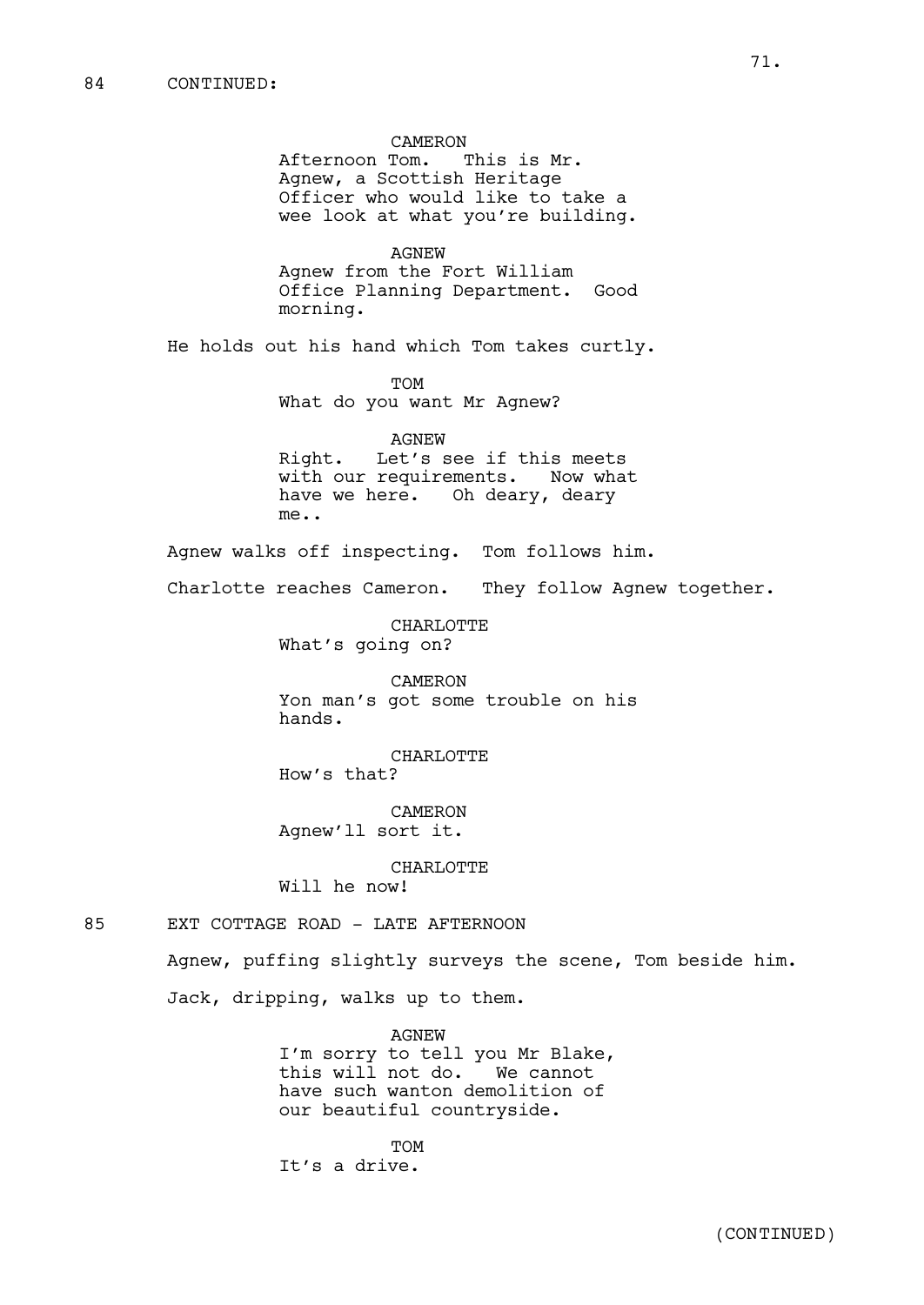AGNEW It may be a drive to you, but to me it is a scar on a magnificent landscape.

TOM

It connects to the main road.

AGNEW

No man is an island Mr. Blake. You can't just willy nilly plonk a road at random. I've seen enough.

He turns away.

Jack listens to everything.

**TOM** Drive. (under his breath) Idiot!

Tom's temper rises.

AGNEW

Our concern is for the flora and fauna. I'm sure you can appreciate that with an area of such devastating natural beauty, Scottish Heritage could not possibly allow anything to desecrate God's creation in any way whatsoever. Especially as the Almighty had went to such effort to make it. And of course I have no need to tell you the grave repercussion should anyone transgress these regulations.

He has almost reached back to Cameron.

AGNEW (CONT'D) (puffing outrageously) When Cameron McSween reported to me the devastation you have wreaked...

CHARLOTTE Is that right!

She walks over to power roller and climbs in.

Jack gets alongside Cameron.

CAMERON Agnew's got a flow on now.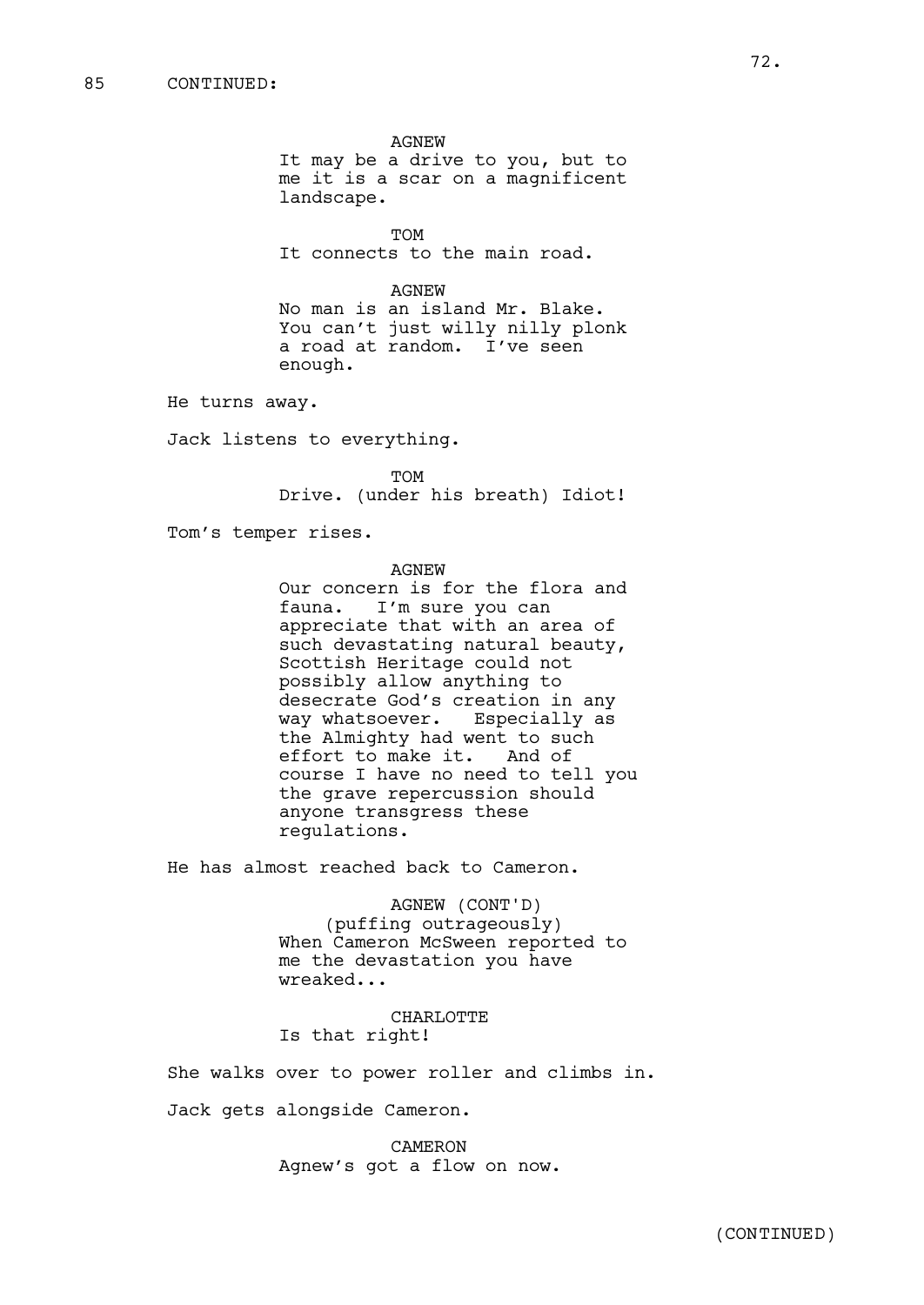JACK

Thanks.

CAMERON The road's dead in the water now. Bit like you. What happened?

Jack glances at Charlotte.

Cameron bursts out laughing.

AGNEW ...upon Scottish farming land I knew I would have to investigate myself and it leaves..

The power roller engine starts up.

AGNEW (CONT'D) ...me no alternative but to..

**TOM** 

Agnew if you don't shut your sanctimonious mouth and get off my land now, I will not be responsible for my actions.

Agnew moves backwards with the force of Tom's anger.

The power roller is moving.

AGNEW

Let me make you aware of my authority Mr. Black...

TOM 'Blake' you excuse for a human being.

AGNEW

Blake. I will explain to you where you stand at this juncture. No farmer has the right to do whatever he likes with Scottish Heritage land. This is a site of Special Scientific interest.

The grinning Cameron is suddenly aware that the roller is moving towards the Scottish Heritage Land Rover.

> TOM Get off my land.

Agnew watches the roller mesmerised.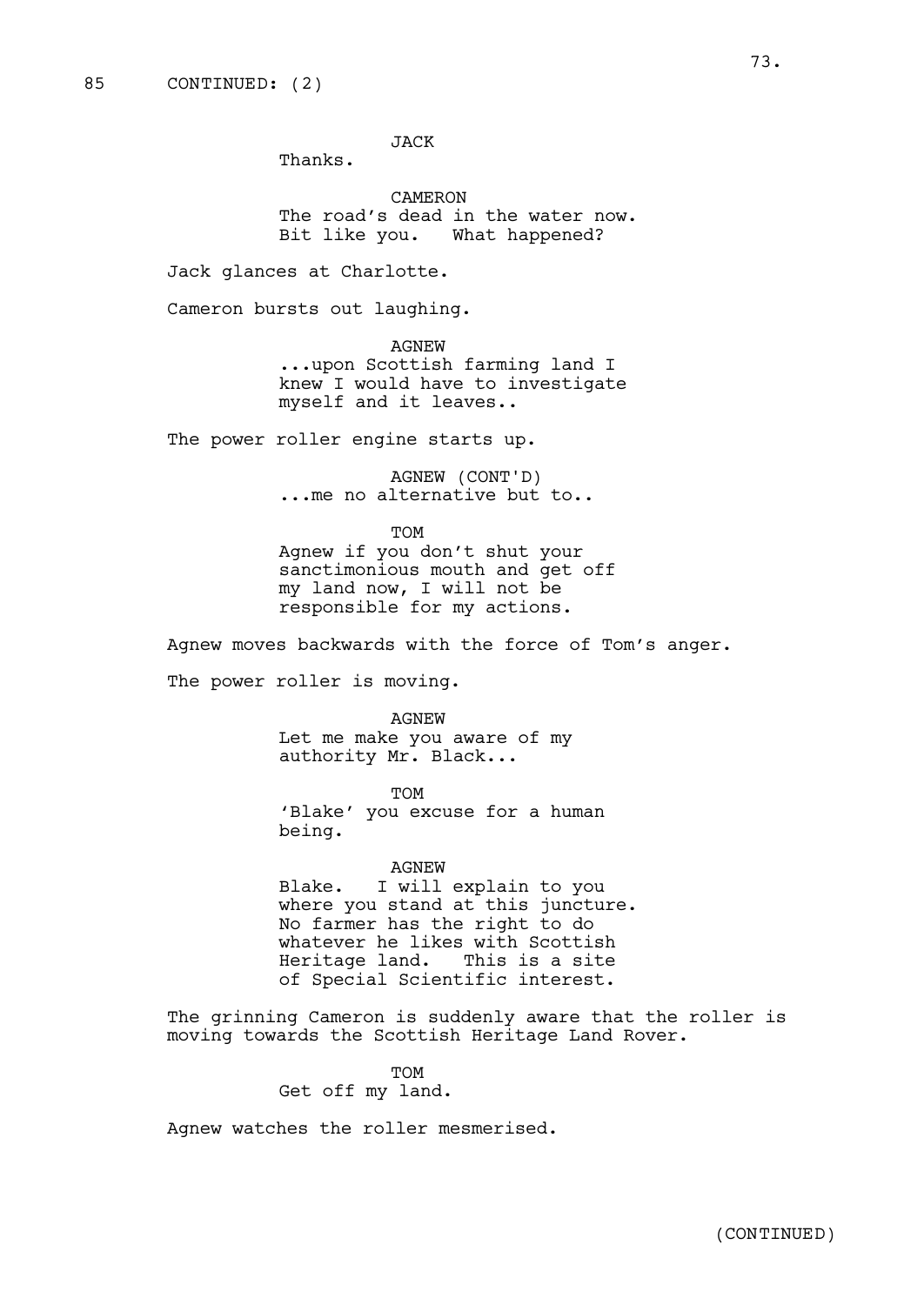AGNEW She wouldna' dare. It's a Heritage Land Rover.

CAMERON Agnew get your arse over here now.

Cameron gets into the Land Rover quickly. Agnew hurries towards it.

Cameron turns the key. Nothing.

Agnew sweats profusely.

The roller moves closer.

Cameron turns the key again. The Land Rover starts up. Cameron puts it in gear and screams out of the way spitting dust and dirt.

Dust and dirt spray all over Agnew.

Agnew clambers into the Land Rover and it drives off at speed.

> JACK (to Charlie) You wouldn't have would you?

TOM Damn right she would.

Jack and Tom look at each other.

CHARLOTTE I'll put the roller ready. The toppings come tomorrow and we'll start from the bottom.

TOM

Good.

JACK She needs someone like you.

TOM What did you say?

at 50 doesn't it?

JACK I know you're over 20 years older than her, but you shouldn't let that put you off. Life begins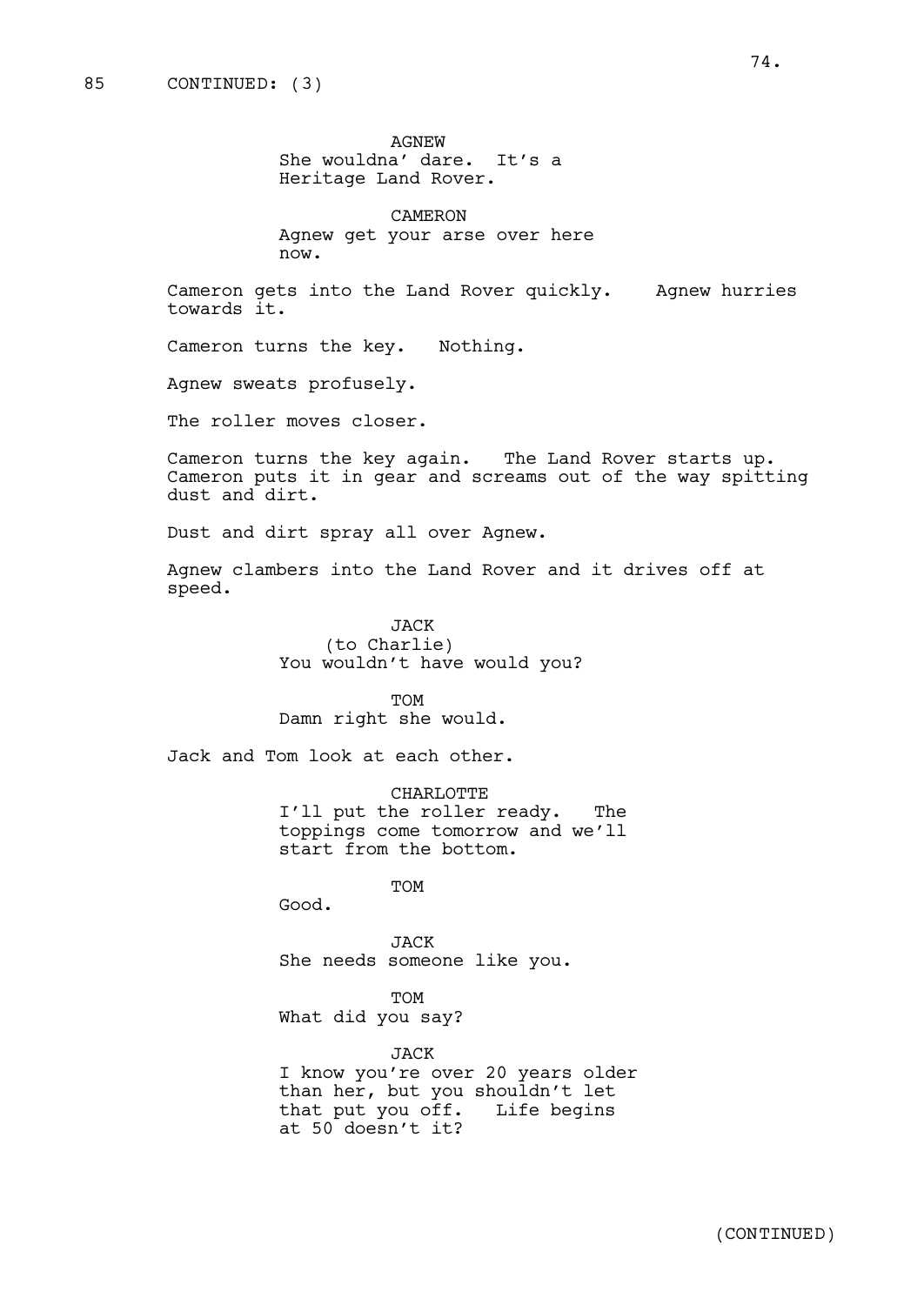TOM She's had a difficult time.

JACK Makes you perfect for each other. Really I think you've got a chance there.

Jack walks off towards his workshop, Spider runs after him. Tom stands lost in thought.

86 EXT FINLAY'S GARAGE - MORNING

Finlay fills up his truck at the pump.

Tom approaches. Finlay's expecting him.

FINLAY Morning Mr. Blake.

**TOM** 

Tom.

### FINLAY

Follow me Tom.

Tom follows him to the garage where a vehicle rests covered.

Finlay goes to pull the cover off when Tom stops him with a gesture.

Tom lifts the edge. It is his car.

He lifts the cover as if unveiling a bride. There stands the Aston Martin in all it's new minted beauty.

Tom runs his fingers over the bodywork Finlay forgotten.

He takes keys from his pocket, opens the door and climbs inside.

87 INT ASTON MARTIN - EARLY EVENING

He steps inside and sits behind the wheel. He shuts the door.

Inside his womb all tension disappears. He relaxes. Breathes.

He inserts the key, turns it and the engine roars to life.

A tap on the window. Tom looks.

Finlay has gathered the cover. He puts it in the boot.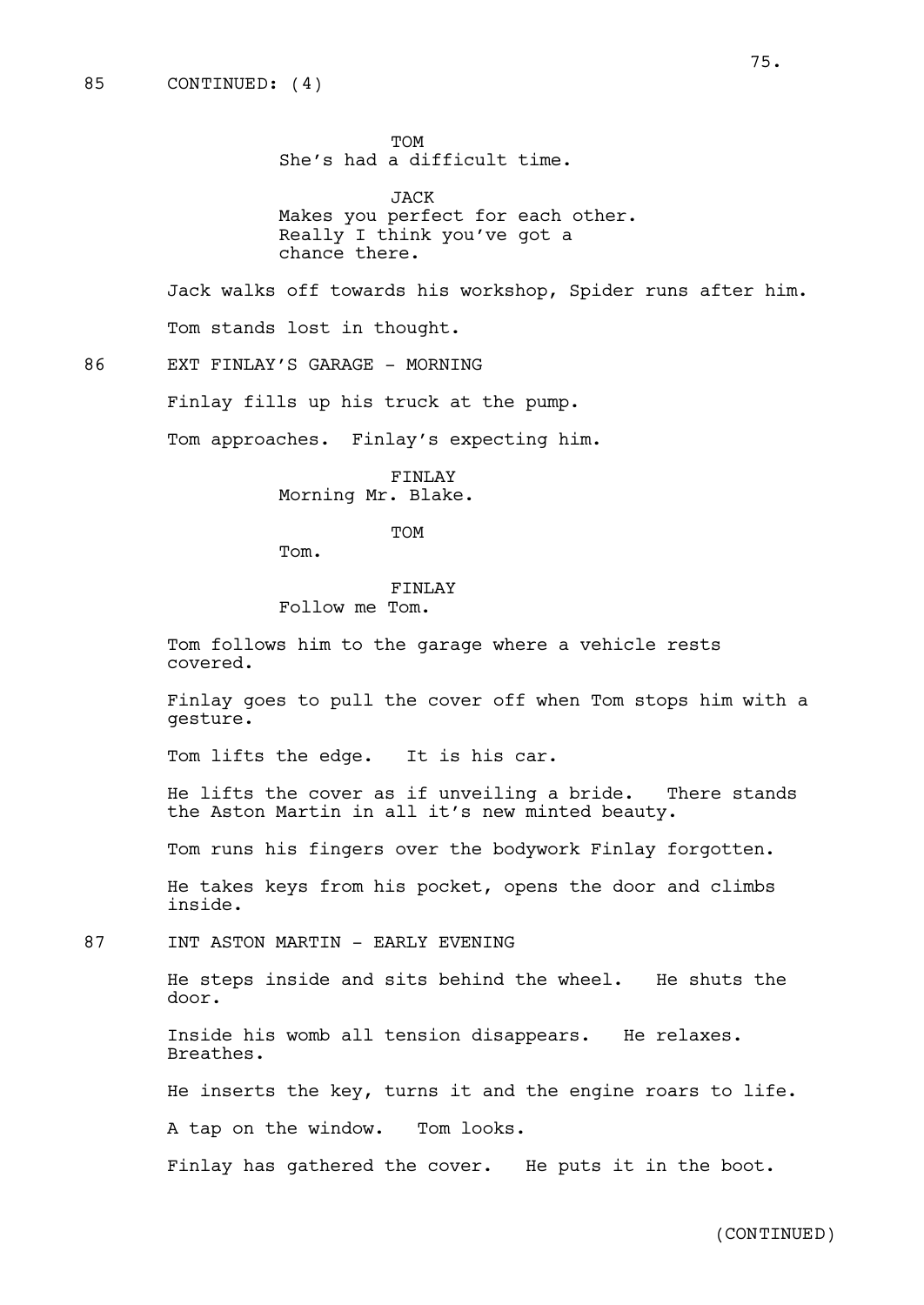### 87 CONTINUED:

Tom puts his foot on the accelerator and roars off.

He sees Finlay recede in his rear view mirror.

88 EXT ASTON MARTIN - DAY

Tom drives the Aston around the countryside at speed.

For the first time he is deeply satisfied and content.

89 INT LOCAL INN - NIGHT

Finlay is in the bar with Janet and Yvonne. Lyle is joined by Wee Jock and Rory. Yvonne in red watches Katie who jealously sits with Cameron as he flirts with Charlotte. Maggie is behind the bar.

> CHARLOTTE I tell you you'd never tame a brumbie.

CAMERON You can tame anything given time.

KATIE

What is it?

CHARLOTTE The wildest horse you've ever seen.

### YVONNE

I had a cracker of a horse. I taught her meself. She loved running with the dugs.

YVONNE (CONT'D) She were fair full of herself as I remember.

CHARLOTTE A brumbie would rather die than be tamed.

WEE JOCK (at Yvonne) Aye she just needs to know who's boss.

CHARLOTTE It's not afraid of anything. Just loves to run and run in the free space.

76.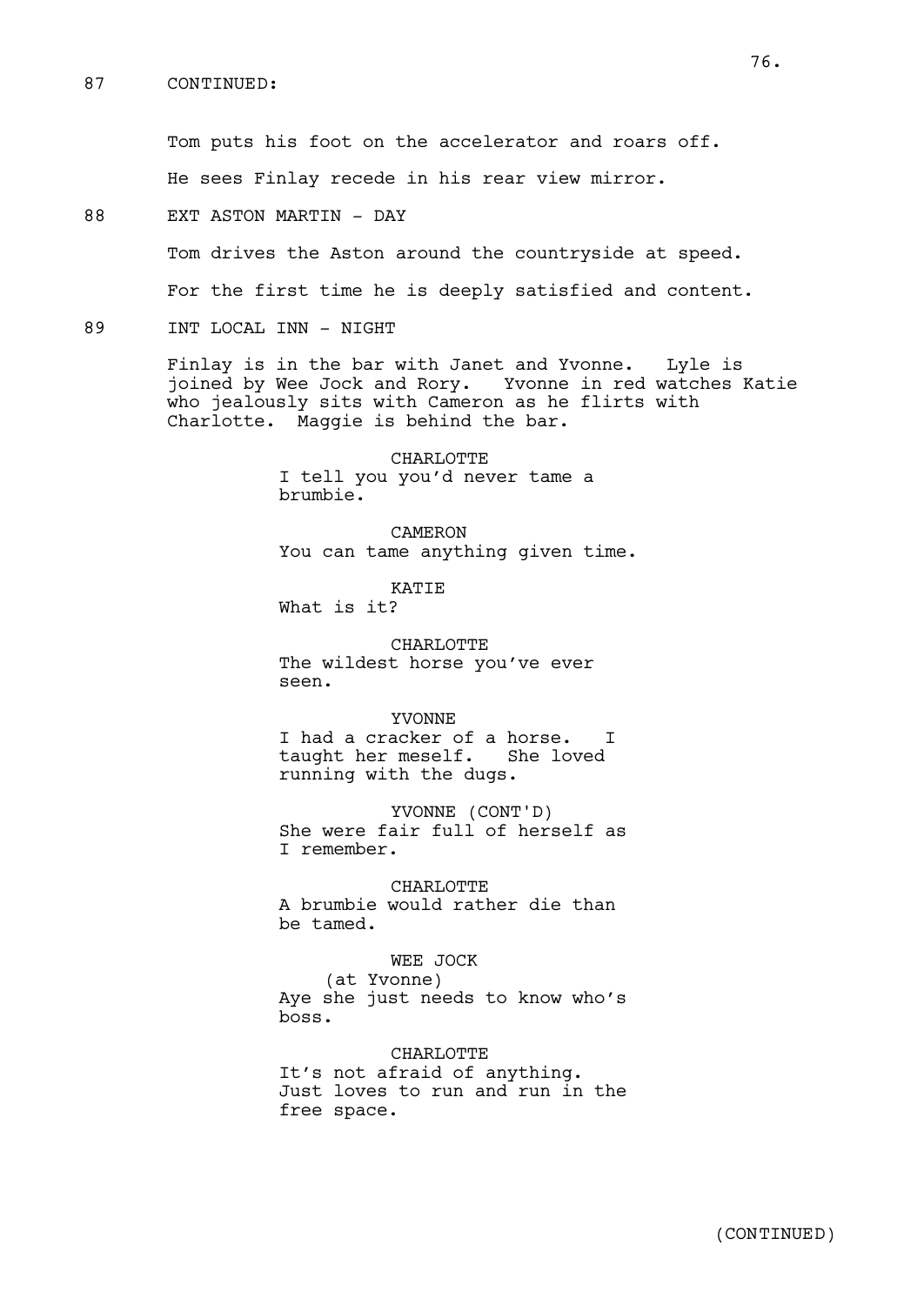CAMERON Aye well, there's no free spaces here. All looked at by the Heritage crowd.

KATIE My faither owns his ain bit.

CAMERON Mind you Charlie here nearly flattened one o'them.

They laugh and Tom walks into the bar.

CHARLOTTE And you with him.

MAGGIE What can I get you Tom?

Tom is full of energy and excitement.

FINLAY Evening Mr...Tom.

TOM Charlotte, could I have a word?

CHARLOTTE

Sure.

She gets up and follows him.

TOM Got something to show you.

She follows him outside to the gleaming Aston.

CHARLOTTE (impressed) It is yours?

TOM<br>Just arrived. Fancy a ride?

She smiles and nods. They get into the car and drive off.

90 INT ASTON MARTIN - NIGHT

Tom drives deeply satisfied.

TOM The Aston Martin. First built..

CHARLOTTE

1937.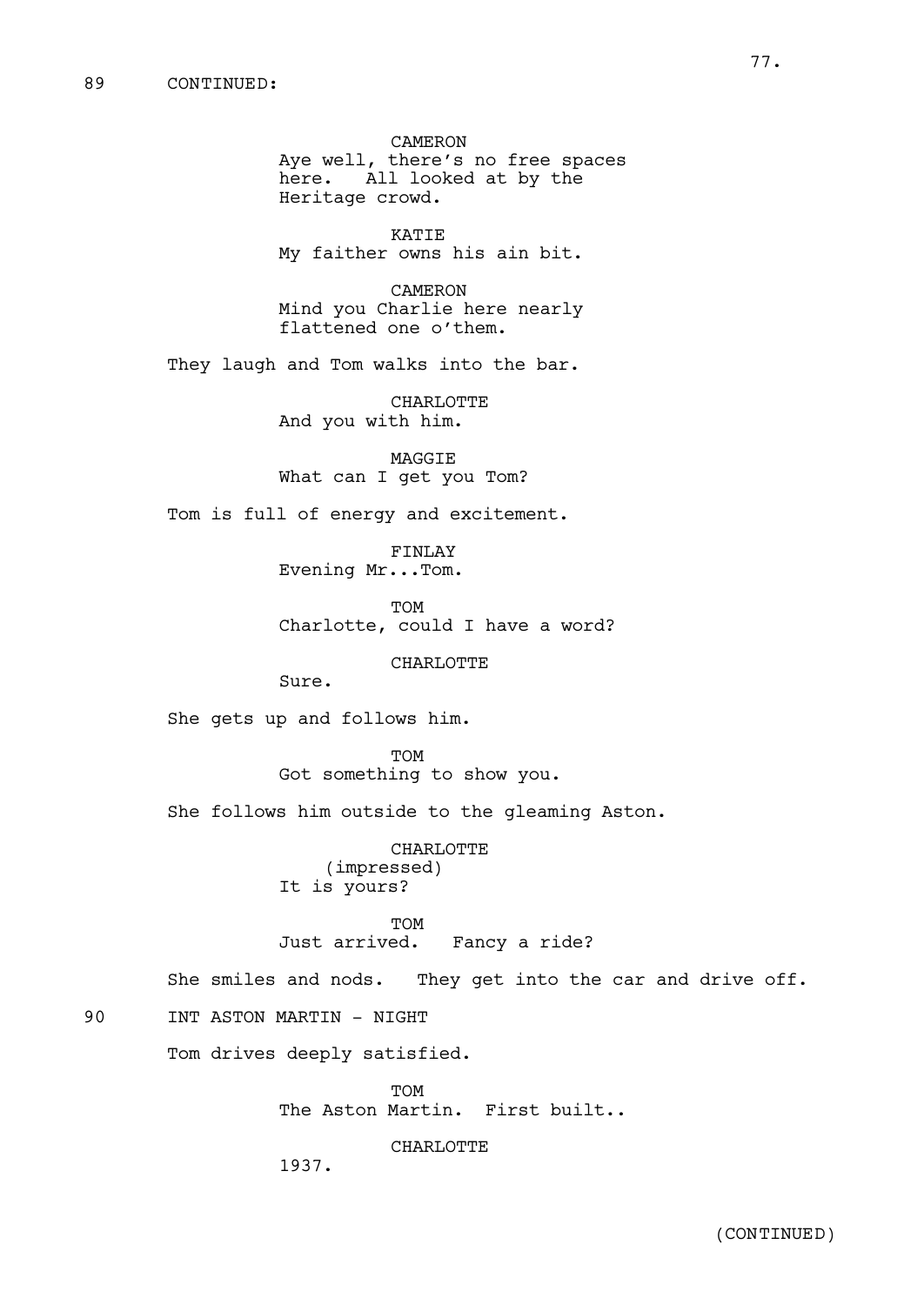He looks at her and laughs.

**TOM** I knew you'd love it.

He brings the car to a halt on the main road of the cliff above the cottage which overlooks Iona.

A full moon, great stars through the windscreen.

Tom turns to her.

Charlotte, not wanting the intimacy, opens the door, gets out and leans on the open door looking at the island bathed in the glow of the moon.

> CHARLOTTE Why don't you call me Charlie?

Tom's arms go either side of her holding the door, both embracing and enclosing her.

> TOM Because your name is beautiful.

He bends and kisses her neck. She is uncomfortable and unsure.

> TOM (CONT'D) Charlotte, remember when we came back from Iona.

CHARLOTTE Yes. Jack arrived.

TOM (caught up in unreal emotion) Before him. Before him you kissed me. That was the most wonderful moment of my life. I want you more than I've ever wanted anything. Be with me.

She turns to face him and puts a finger on his lips.

CHARLOTTE Ssh. I think....

He tries to kiss her.

CHARLOTTE (CONT'D) (she ducks under his arms) ...No. I can't.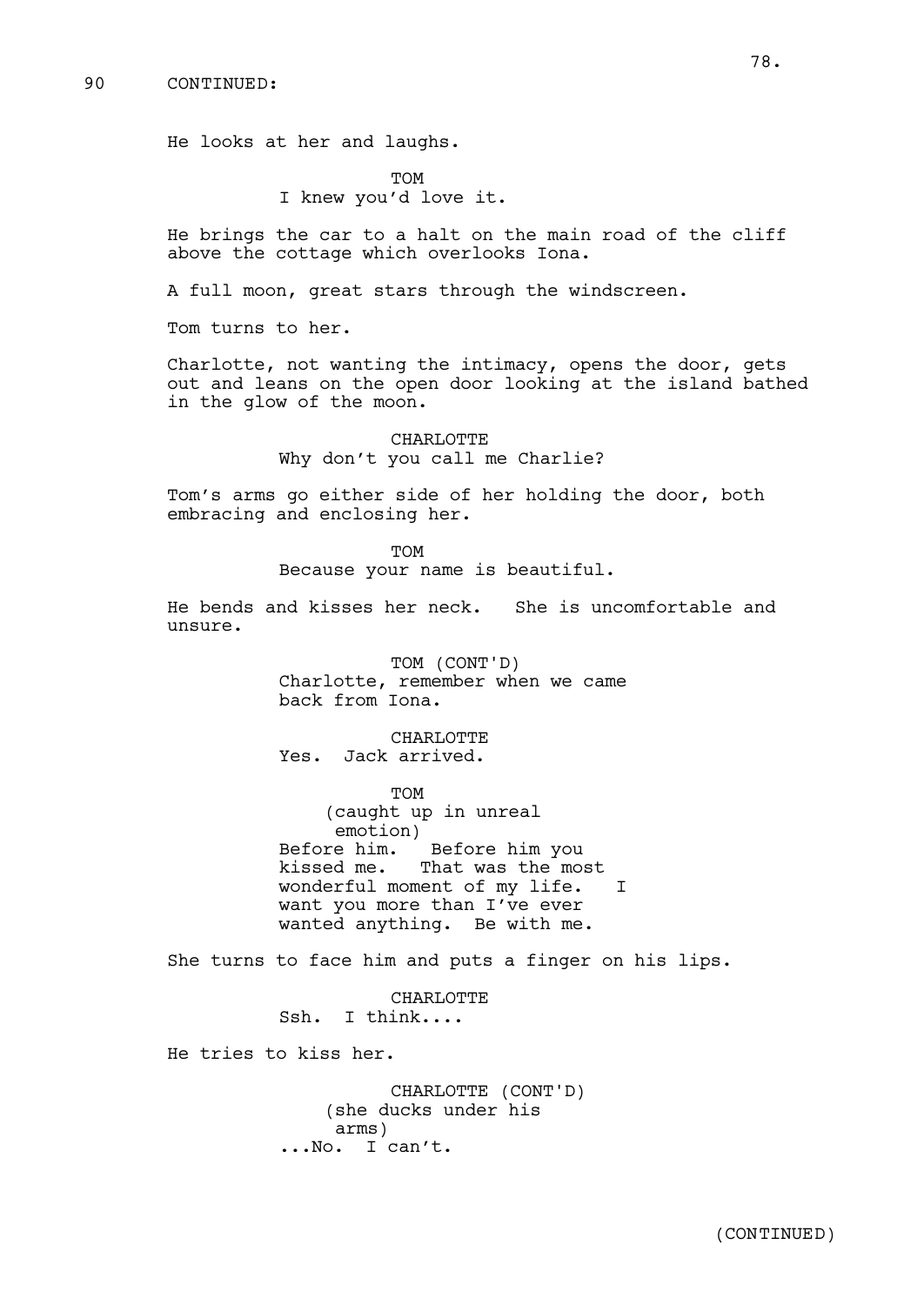Tom looks at her so hurt.

CHARLOTTE (cont'd) I mean. I think we.. I.. need time. (a beat) I mean after all you have a road to build.

TOM When I've finished, you'll tell me then.

CHARLOTTE Finish your promise first and talk to your son.

He hugs her delightedly. His eyes show hope and excitement, hers anxiety and confusion.

> TOM With you everything is possible.

91 EXT COTTAGE BEACH - DAWN

Tom, coloured pink by the sun, sits on the beach watching the sun emerge.

The sight is stunning.

He stands. He throws some pebbles as far as he can.

Tom roars with hope.

92 INT JACK'S WORKSHOP - MORNING

Jack works on intricately carving a small piece of wood shaped like a cross.

A knock on the door.

JACK

Yeh.

Tom walks in gingerly.

Jack looks up and then continues with his work.

JACK (CONT'D)

What?

TOM What are you working on?

JACK

Nothing.

He puts it down out of sight behind him.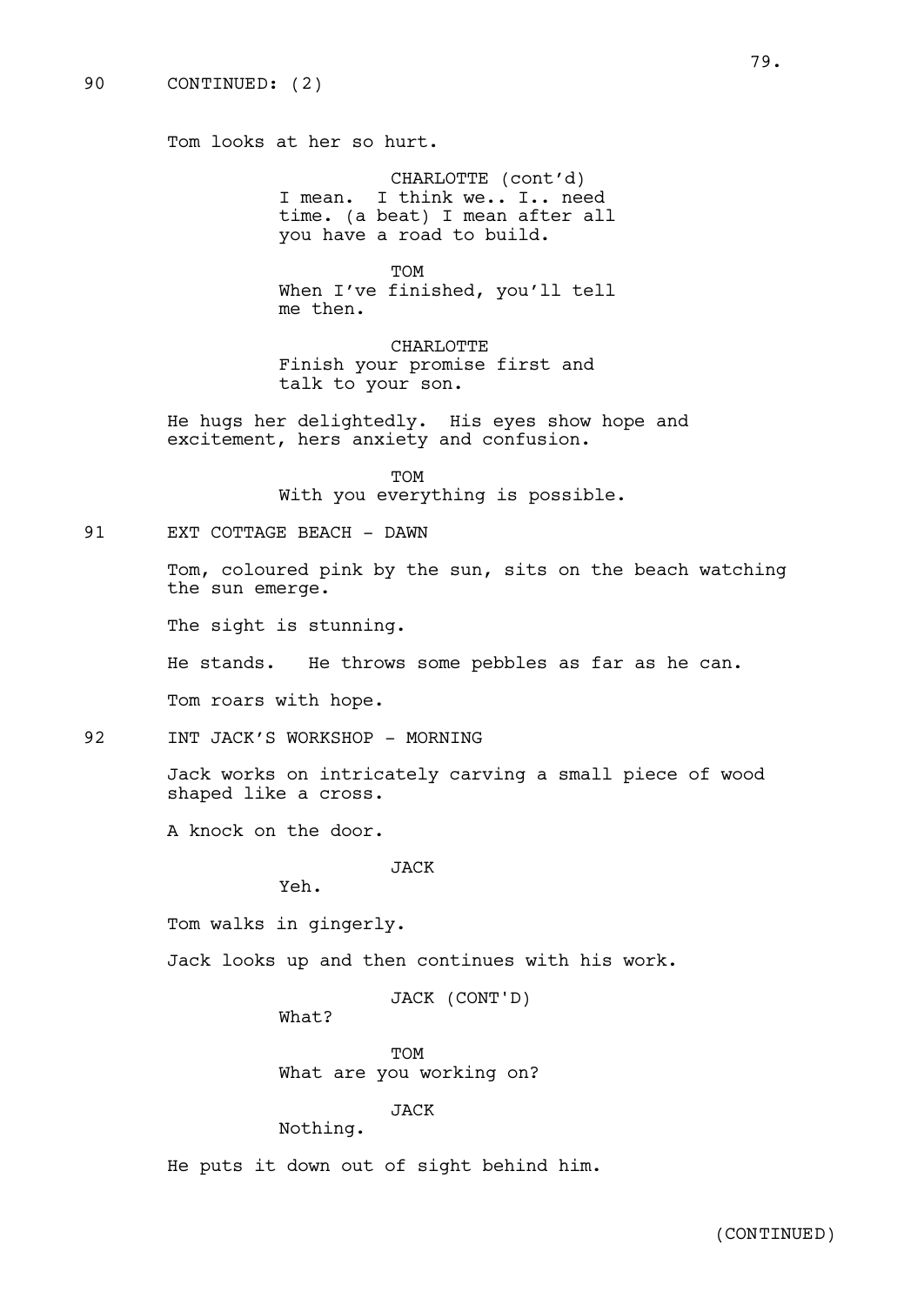TOM The road's nearly finished.

JACK Well I'm sure mum would thank you if she could.

Tom defeated pauses.

TOM Do you remember when we all went fishing. We were after mackerel. You were the only one who caught a fish every time you put it in the water. I taught you to gut them.

JACK (lying) No.

TOM What did I do to you? I looked after you. Paid for what you<br>needed. What did I do that What did I do that was so terrible?

JACK

Ignored me.

TOM Can't we start again? Your mother would want us..

JACK I just want you to go.

Tom looks at him so sadly Jack has to turn away.

He picks up his carving and continues.

Tom leaves.

93 EXT ROAD - MORNING

Charlotte is on the roller checking it. She starts the motor.

> JACK Hey1 HEY! Make some space.

### CHARLOTTE

No.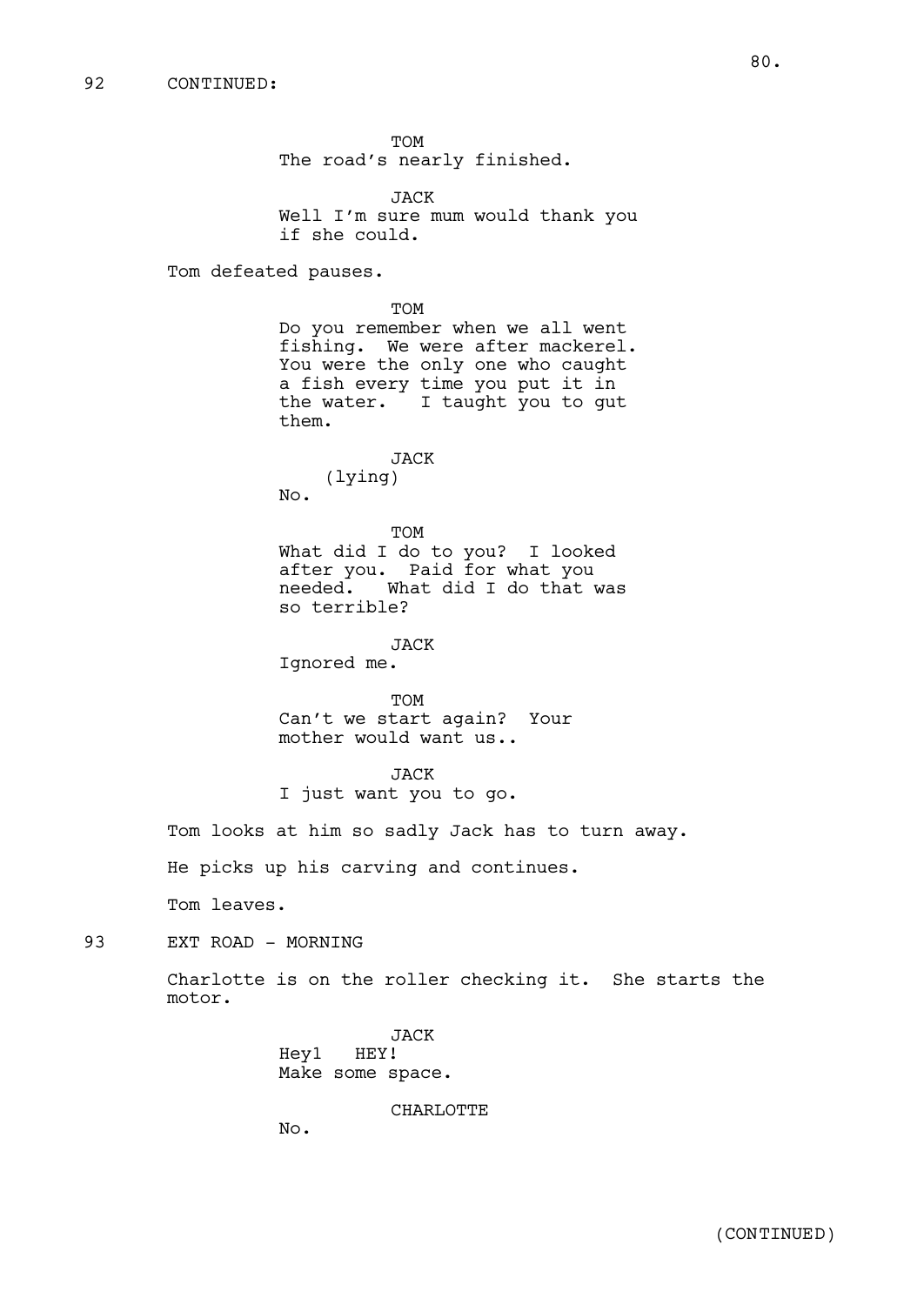Jack climbs up beside her. She holds him away with her hand.

> JACK What are you afraid of?

CHARLOTTE There's not enough room.

JACK Yes there is.

CHARLOTTE Why exactly are you here?

Jack shove her aside and sits beside her.

He sets it in gear and starts working it.

CHARLOTTE (CONT'D) Stop. I'm just checking it before the hot top comes. Turn it off.

He does so. She looks at him.

JACK One of my many jobs.

She is very aware of him.

CHARLOTTE It's important you are systematic. I repeat, what exactly are you doing here? It's not because of your father.

JACK I live here remember. He's nothing.

CHARLOTTE Believe me I've seen worse. What's he done to you that so bad?

JACK Are you in love with him? Because if you are I can tell you right now it will be a disaster.

CHARLOTTE

Why?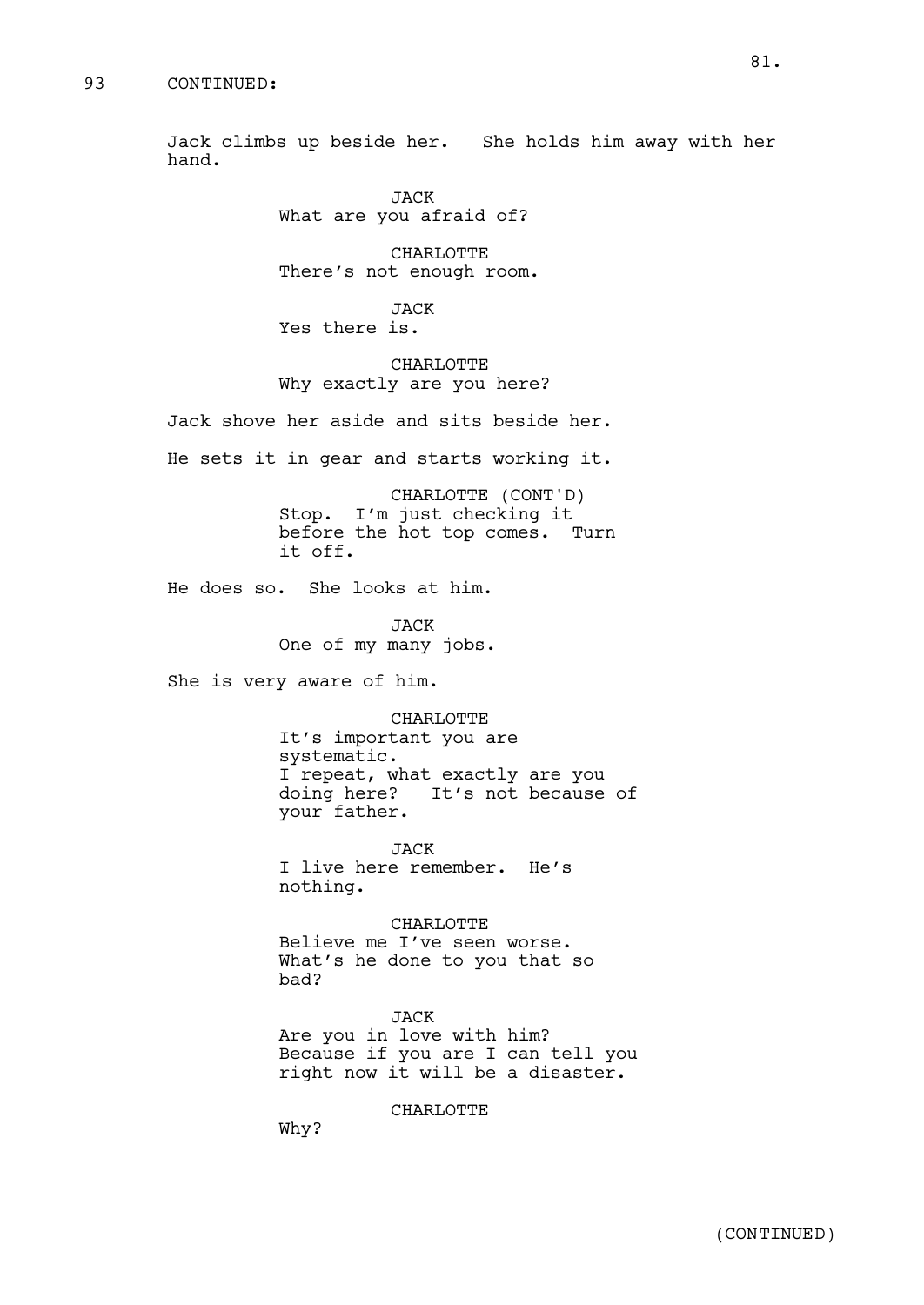#### JACK

Because you're probably looking for an older man to be the father that you never had. Never works. You can't go back in life. And he's not kind.

### CHARLOTTE

He's been kind to you.

## JACK

You mean he hasn't thrown me out. That's because this belongs to me and he knows it. He took you out for a drive last night, in the moonlight? Very romantic. Did he tell you that was the car my mother killed herself in, let's see about 3 months ago!

CHARLOTTE You little shit.

She glances up and sees two lorries arrive with tarmac followed by the Scottish Heritage Land Rover.

She gets down to meet them.

Jack's face is vulnerable as he knows he's hurt her.

He climbs off the roller and starts to walk down towards the beach.

94 EXT ROAD - MORNING

Tom waits on the main road as a DRIVER from one of the lorries gets out with paperwork.

Agnew huffs and puffs towards him.

TOM

Mr. Agnew.

#### AGNEW

Good morning Mr Blake. I have here in my hand a document from Scottish Heritage confirming this site as a Site of Special Scientific Interest. It is imperative that you should cease forthwith your destruction of this landscape and you are requested to return the said landscape to it's original state.

He waves a folded paper in front of Tom.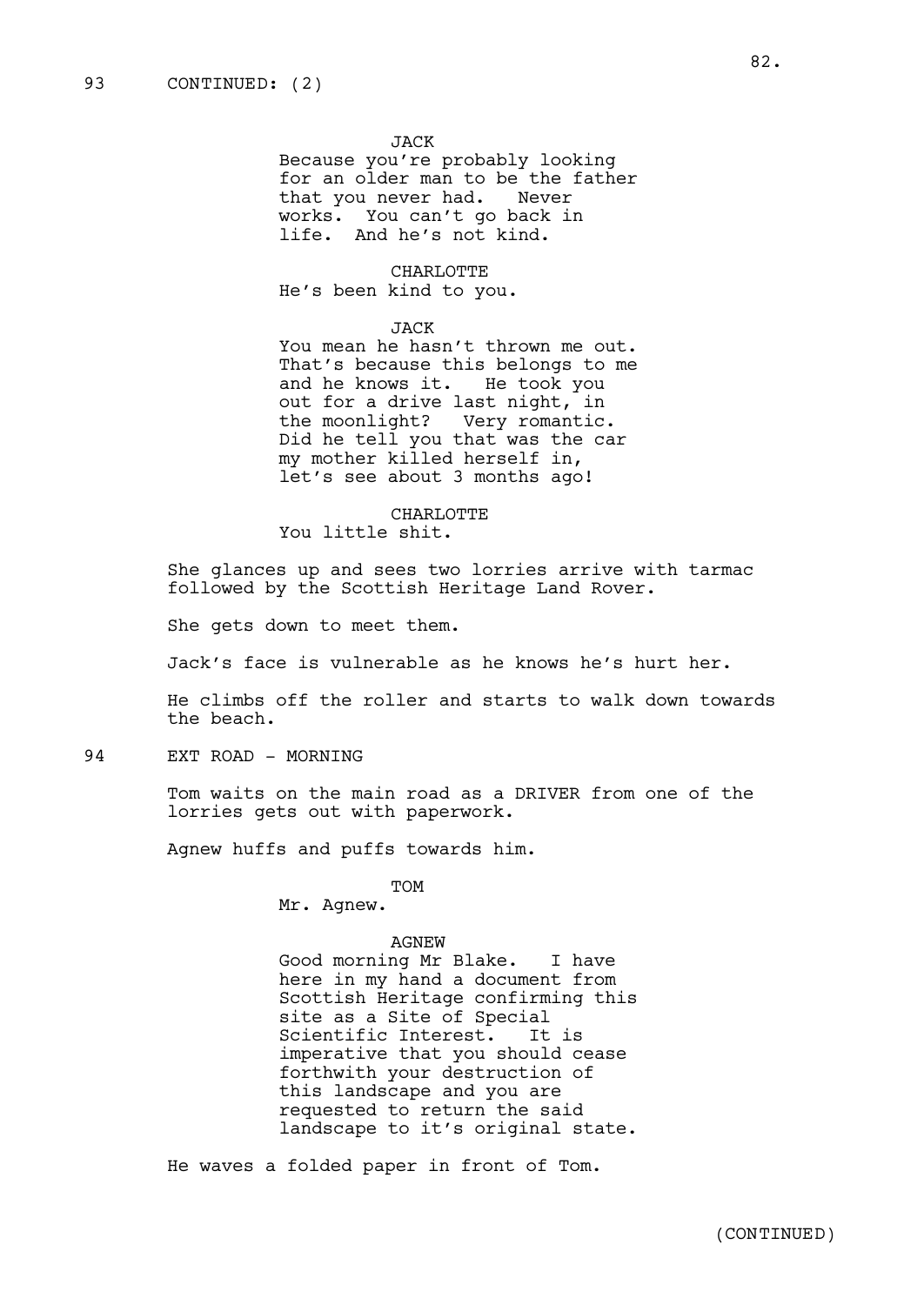Charlotte arrives. He hands the paper to Tom. DRIVER Two loads of hot top Mr Blake. Put your moniker here. He hands Tom a sheet. Tom's temper rises. AGNEW I will not allow these vehicles to proceed one inch further. DRIVER I canna go back. Tarmac's been ordered, now delivered. Somebody'll have to sign the docket. AGNEW I'll sign the document, but both these vehicles will have to return. DRIVER It'll bugger the lot of it then. TOM You'll stay and lay the lot of it. AGNEW If you continue with this road then you might be the recipient of a compulsory purchase order. DRIVER Man I canna stay if he orders me off. He leaves to his lorry. TOM You'd take my land, you insufferable little... He grabs him and shakes him till his head bobs. AGNEW No..Mr Blake...assault. Charlotte grabs Tom.

> CHARLOTTE Stop. Tom stop.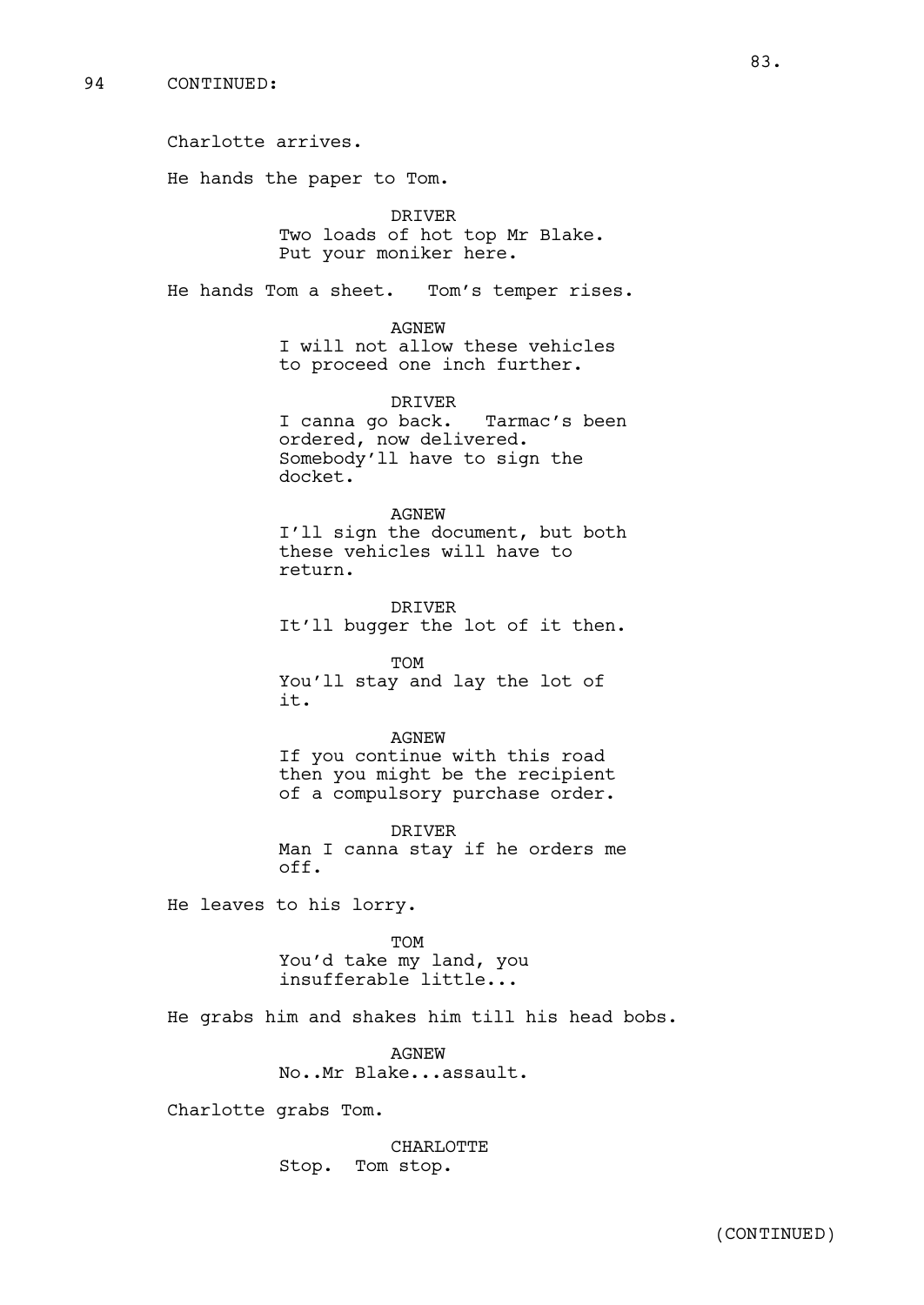He shoves Agnew away in disgust. Agnew makes for his car.

AGNEW You'll be hearing from my solicitor Mr Blake. That was assault and I have witnesses.

The lorries drive off.

CHARLOTTE I'm so sorry.

TOM I have to finish this.

He starts to run down the scar.

CHARLOTTE What'll you do?

TOM

Find Maggie.

95 INT VILLAGE PUB - MIDDAY

Wee Jock and Lyle enjoy a dram with Maggie.

LYLE When are you going to give all this up Maggie and come away with me?

WEE JOCK It's a good offer.

MAGGIE I can't leave here.

LYLE Then I am condemned to a life in the Highlands of Scotland.

MAGGIE There're worse sentences.

Tom crashes through the door.

TOM Maggie I need your help.

Wee Jock notices Maggie's face light.

MAGGIE

How so?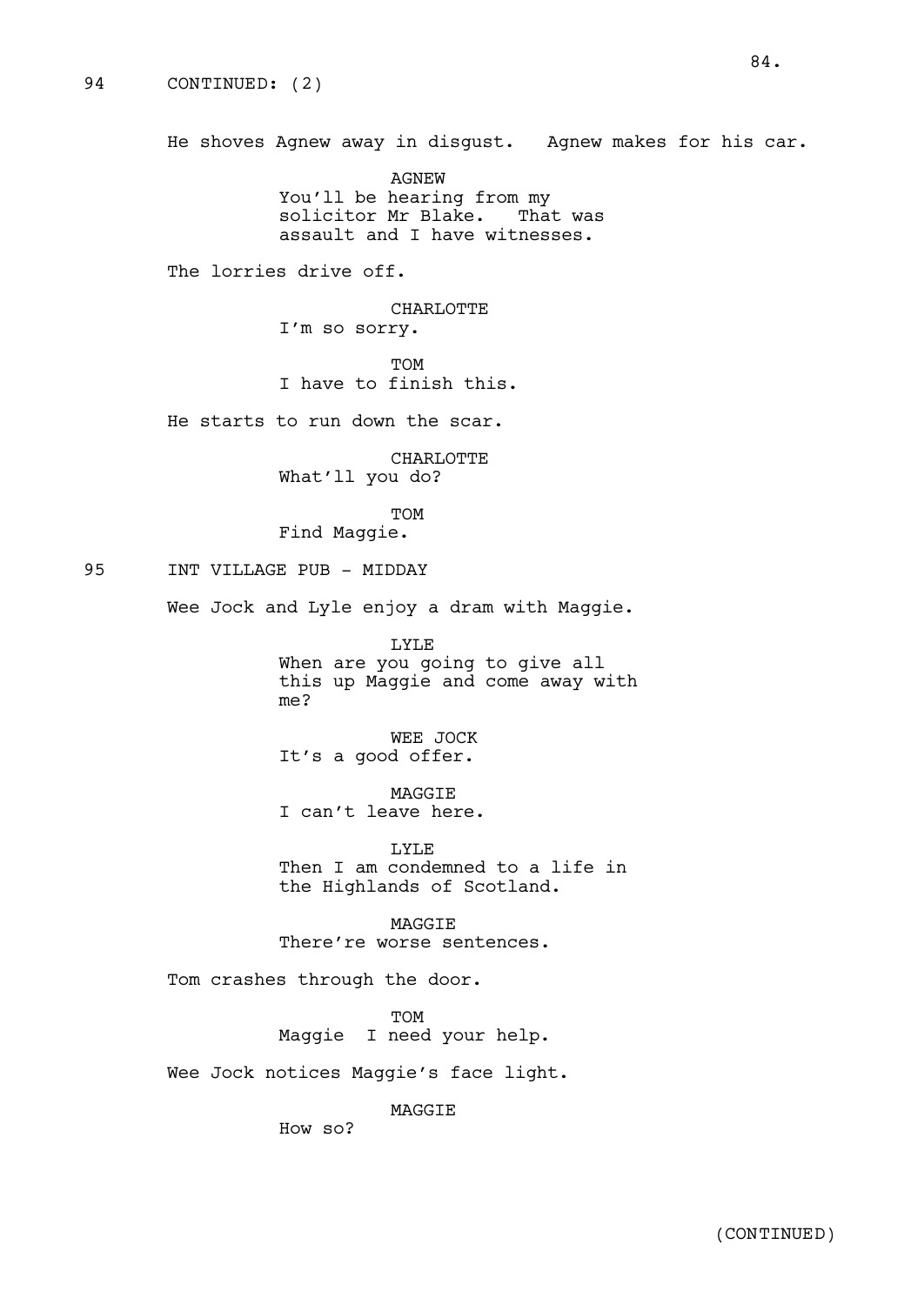TOM That damned idiot Agnew. He's turned my lorries away.

She leaves the bar and follows him out.

96 EXT VILLAGE MAIN STREET - AFTERNOON

The lorries can be seen coming into the village.

TOM

Your car!

She throws him the keys.

He gets runs to the car. He reverses it into the main street. He gets out in front of it.

The lorries are forced to a standstill behind the Land Rover.

The village comes to a halt. Great excitement. People come out to watch including Yvonne.

Hooting from lorry. Agnew stumps out to the front.

TOM (CONT'D) I am not moving until you turn those lorries around.

MAGGIE (steps in front of him) Charles. Good to see you.

AGNEW

Maggie.

Agnew visibly softens but keeps an eye on Tom.

MAGGIE How's Carol? She got over her bronchitis?

AGNEW Yes, yes. Thank you. She's much better. That man assaulted me.

MAGGIE Now Charles he's upset. I'm sure he'll apologise. Won't you Tom.

TOM I will no.. I will.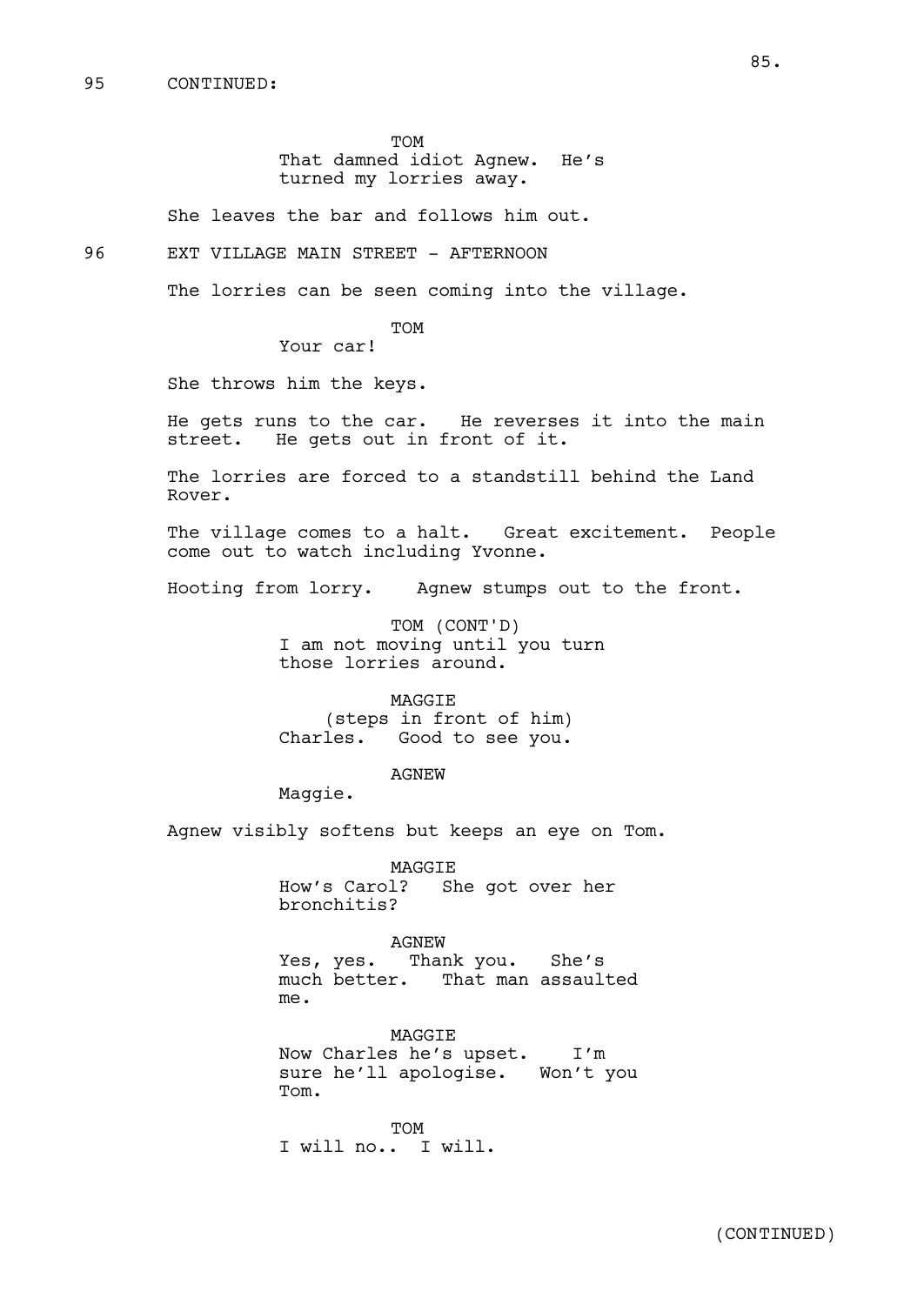MAGGIE All of us are involved in helping Mr. Blake with what after all is only a drive. It's simply an improvement to the property. You know you can't reach it easily except by the sea and that has already caused Mr. Blake a great deal of pain.

Agnew won't bend.

She looks over to Yvonne who, steps forward in full view reminding him.

> MAGGIE (CONT'D) Charles, you remember how we all of us help each other. Carol is I am sure enjoying her life at the moment. It could have been such a different story, what with your indiscretion. If she should find out exactly what happened then perhaps she would see things in quite a different light.

AGNEW Och Maggie, no.

MAGGIE He has to finish this drive and we're all wanting you to give this up. What do you say Charles?

The lorry hoots impatiently.

MAGGIE (CONT'D)

Charles!

AGNEW

(beaten) Well...perhaps there is a way to sort it at head office.

MAGGIE

Good. I'm having a party for my 50th tonight. Now wouldn't you and Carol like to come?

AGNEW

Yes. Yes.

He goes back to his Land Rover.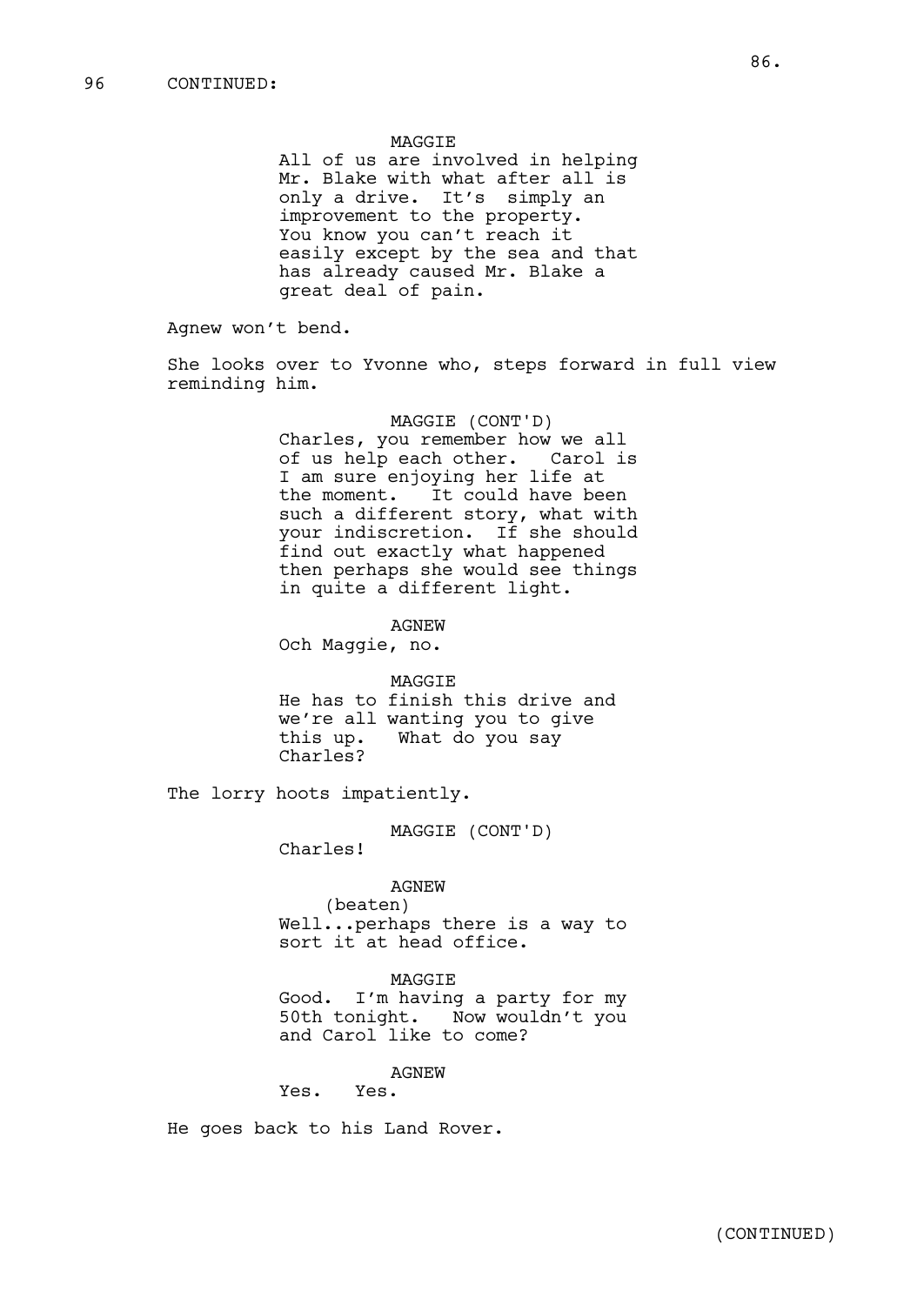Tom runs toward the first lorry, gets in and shouts out the window.

> TOM Maggie you are a wonderful woman!

She smiles.

The lorries drive off.

Maggie sees Jack scowling.

MAGGIE This was you wasn't it?

JACK Why did you help him?

### MAGGIE

If you saw an animal caught in a snare, and it couldn't escape what would you do? Watch it suffer until it died of exhaustion. We all need help sometimes.

JACK He's ruined everything.

MAGGIE We don't mean to make mistakes.

Jack walks off.

MAGGIE (CONT'D) Make sure you see me before the party.

97 EXT ROAD AT COTTAGE - EARLY AFTERNOON

The lorries stop. Charlotte waits.

CHARLOTTE We don't have time.

TOM We'll have to make it.

Suddenly they hear the noise of hooting.

A procession of cars stop behind the lorries. Out gets Maggie, Wee Jock, Rory, Lyle, Finlay, Yvonne, Janet all in their walking boots, and Spider the dog.

> MAGGIE Thought you'd need some help.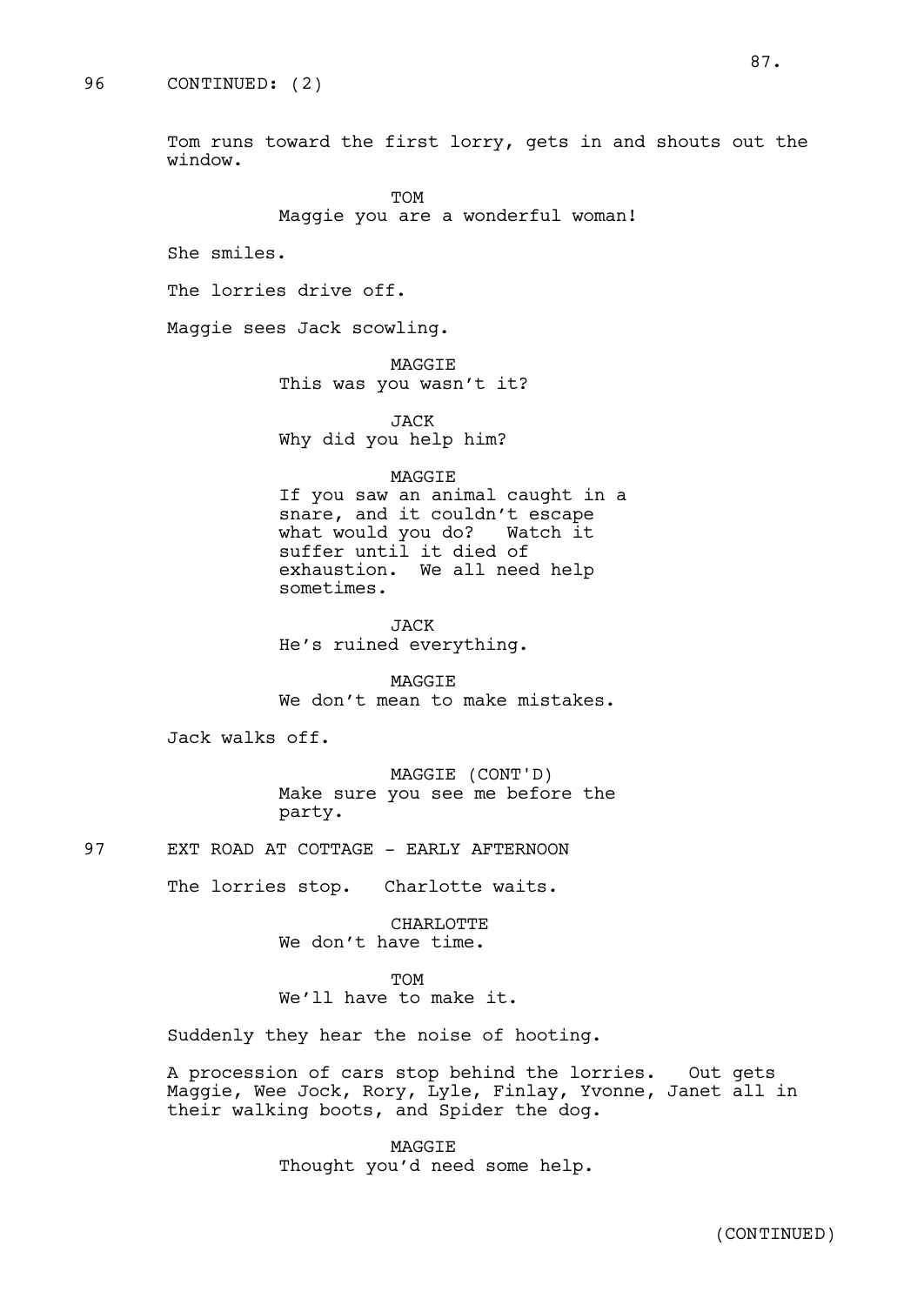CHARLOTTE The lorries will drop the tarmac for a layer of 40 mil. You see the pegs. (she points) You need to make sure the tarmac is no higher than the red line. That way the camber will be right. I'll follow what you do with the roller. We'll start from the bottom. Tom'll get you some rakes.

**TOM** Let's get going.

CUT TO:

98 EXT ROAD - LATE AFTERNOON

The tarmac has almost been raked over. The roller driven by Charlotte finishing behind.

The road is practically finished.

Maggie, Wee Jock, Rory, Lyle, Finlay and Tom are busy raking.

Yvonne carries a plate of rich fruit cake.

Janet follows behind with mugs of tea.

YVONNE Rory I've made your favourite.

Wee Jock sneaks a piece quickly. Yvonne looks daggers at him. All wait for Rory.

> WEE JOCK Well Rory, this is a fruity a<br>cake as I've ever had. I think cake as  $I$ 've ever had. it deserves real close inspection.

Rory looks at him, then at Yvonne who meets his gaze.

He takes a piece, bites it and smiles at her.

Yvonne's face melts.

WEE JOCK (CONT'D) Finlay now, he knows all about close inspection. How goes it?

YVONNE Mind your manners Wee Jock.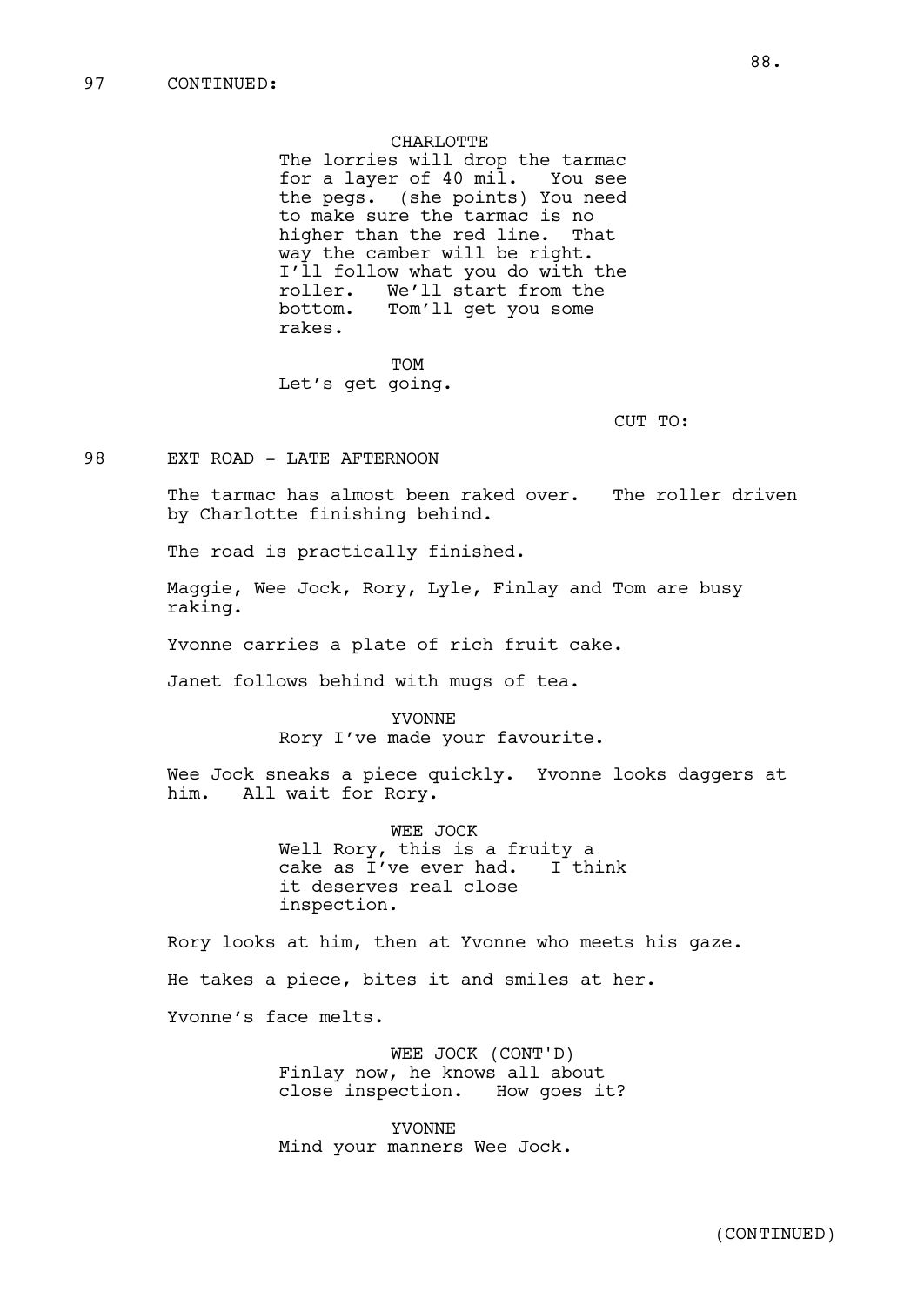She offers to Finlay who looks longingly but declines.

FINLAY She's going in for a check up herself tomorrow. I'm going with her.

LYLE As I understand it, having treatment, you could have twins.

YVONNE I read in the paper that someone had 8.

FINLAY

(squeaks) No.

WEE JOCK I think you'd better be eating that fruit cake Finlay just in case. Either way you're going to be needing your strength.

FINLAY

Aye.

He quickly takes a piece and puts it whole in his mouth. A look of ecstacy comes over his face.

CUT TO:

99 EXT ROAD - EVENING

The sun starts to sink.

All are gathered at the top of the finished road. There is a piece of ribbon across. A bottle hangs.

Tom struggles with his emotions.

TOM I don't know why you should all have done this.

MAGGIE None of us have to be alone Tom.

**TOM** I need some time to..

MAGGIE We'll be off. Don't forget my party.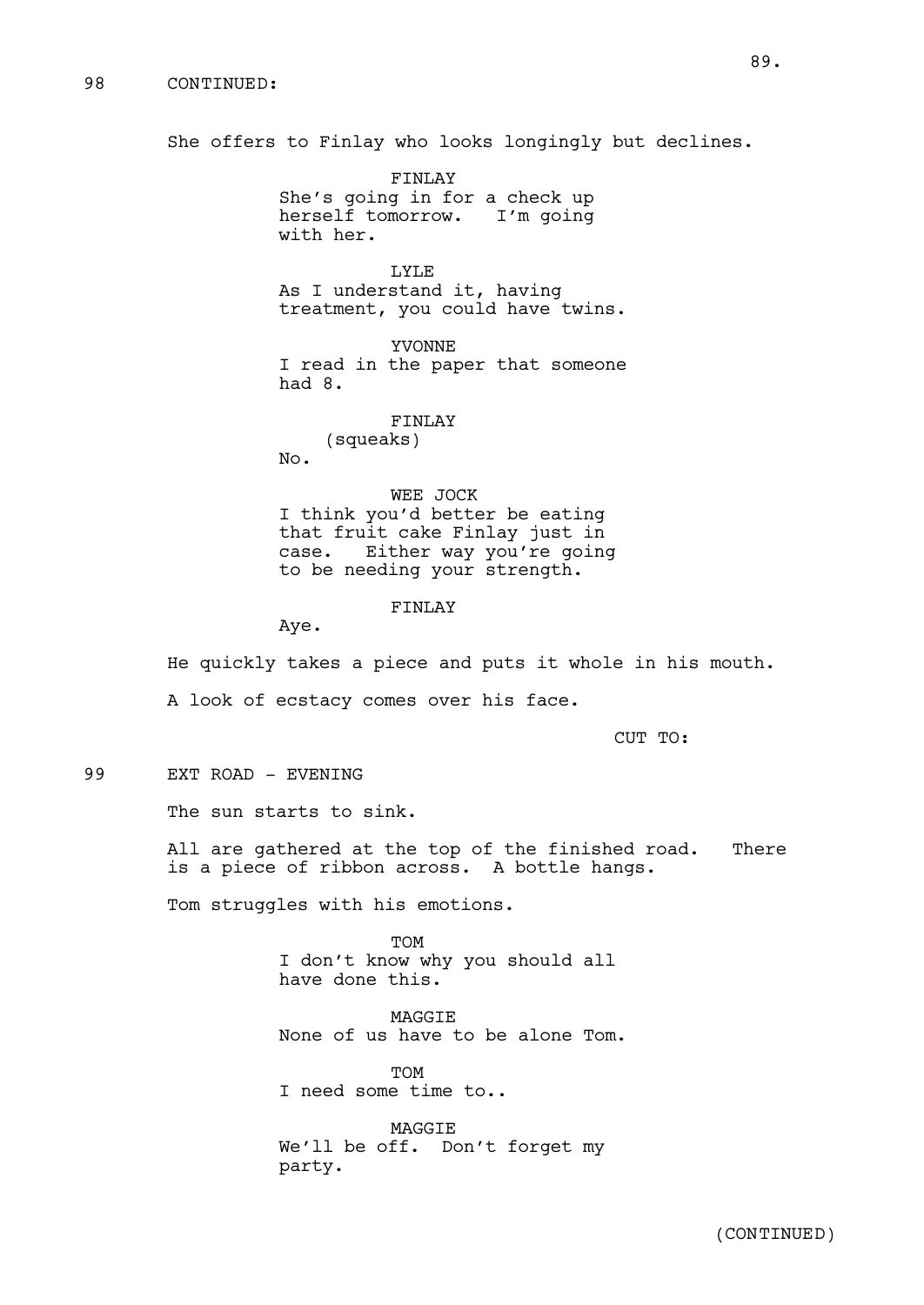TOM

No.

The group begin to get into their cars..

TOM (CONT'D) (to Charlotte) I'll see you tonight.

She nods. Spider runs up to her. She tickles his ears. TOM (CONT'D)

Lucky dog!

MAGGIE (to Charlotte) You coming?

Charlotte follows Maggie with Spider.

100 EXT DOG'S CLIFF TOP GRAVE - SUNSET

Tom sits on the cliff top overlooking Iona.

He pours a glass of whisky. He raises it

He looks at his hand, it isn't shaking.

TOM

To Delaney.

He drinks.

TOM (CONT'D) I've done what I promised. I tried to save him. I know I should have built the road sooner but bad things happen and they happened to us. I've tried with Jack, but he doesn't want it so I'm going to move on without him.

He picks up the other glass. He throws it into the sea.

TOM (CONT'D) You died. I want to live. Now it's finished.

He grows smaller and smaller, a tiny unseeing figure in cavernous, creative beauty.

101 EXT CARAVAN - SUNSET

Charlotte opens her caravan door.

An arm snakes in front of her.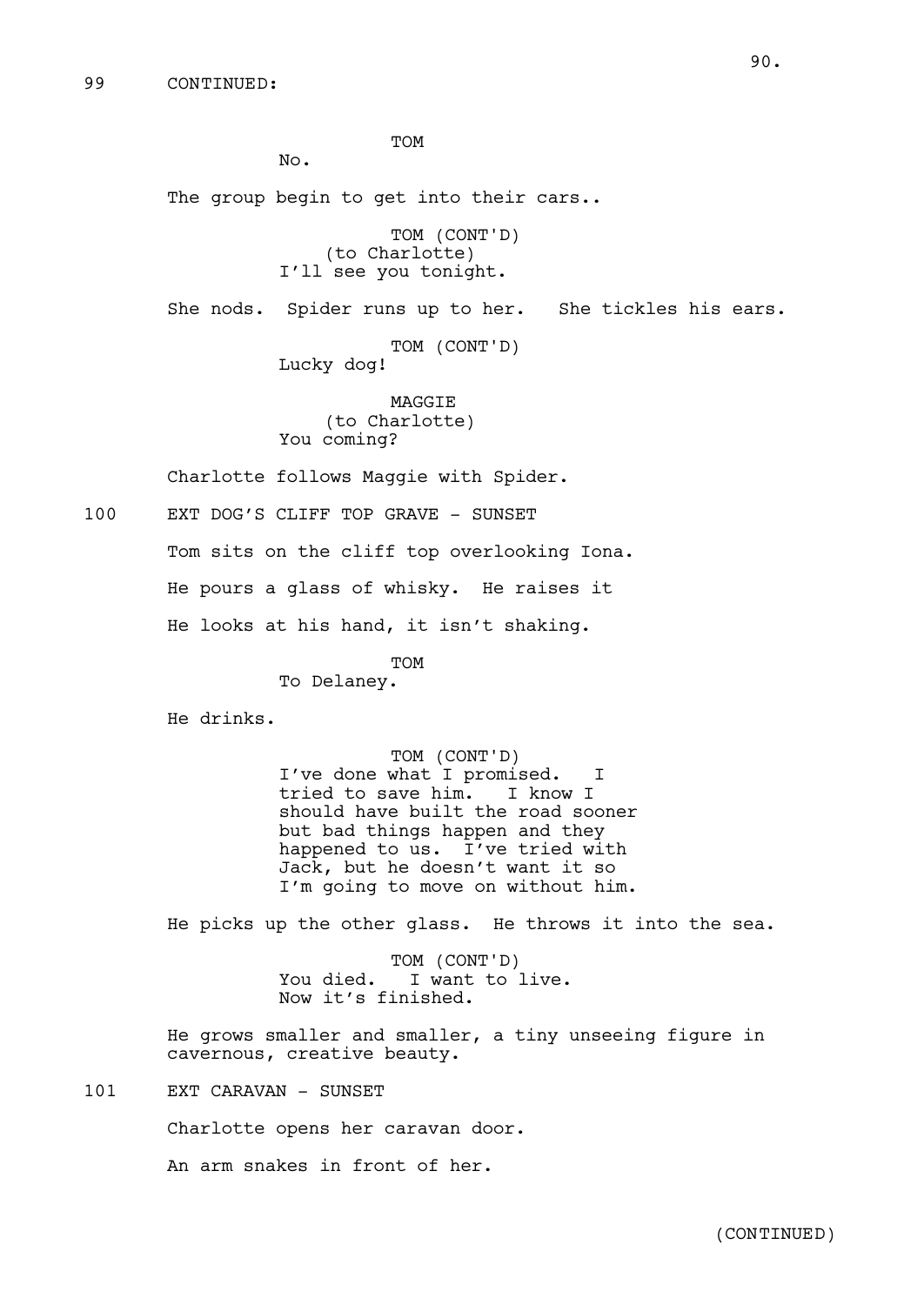JACK Can I come in?

CHARLOTTE (jumps) No. You shouldn't sneak up on people.

JACK I made you something.

CHARLOTTE

What?

JACK Let me in and I'll show you.

She climbs inside.

CHARLOTTE Leave the door open.

Jack follows.

CHARLOTTE (CONT'D)

Well?

Jack hands her something wrapped in paper.

Despite herself she is intrigued. She opens it.

It is an exquisite Celtic wooden cross with Celtic knots carved on the front on a fine leather string.

> CHARLOTTE (CONT'D) You made this? (He nods) But this is beautiful.

JACK (shows her his) Like my mother's.

CHARLOTTE I am so sorry about your mother.

JACK I deserve a kiss don't you think?

She looks at him.

She disappears and returns with scissors and a razor. Jack backs away.

> CHARLOTTE All Aussies can shear. It's in their blood.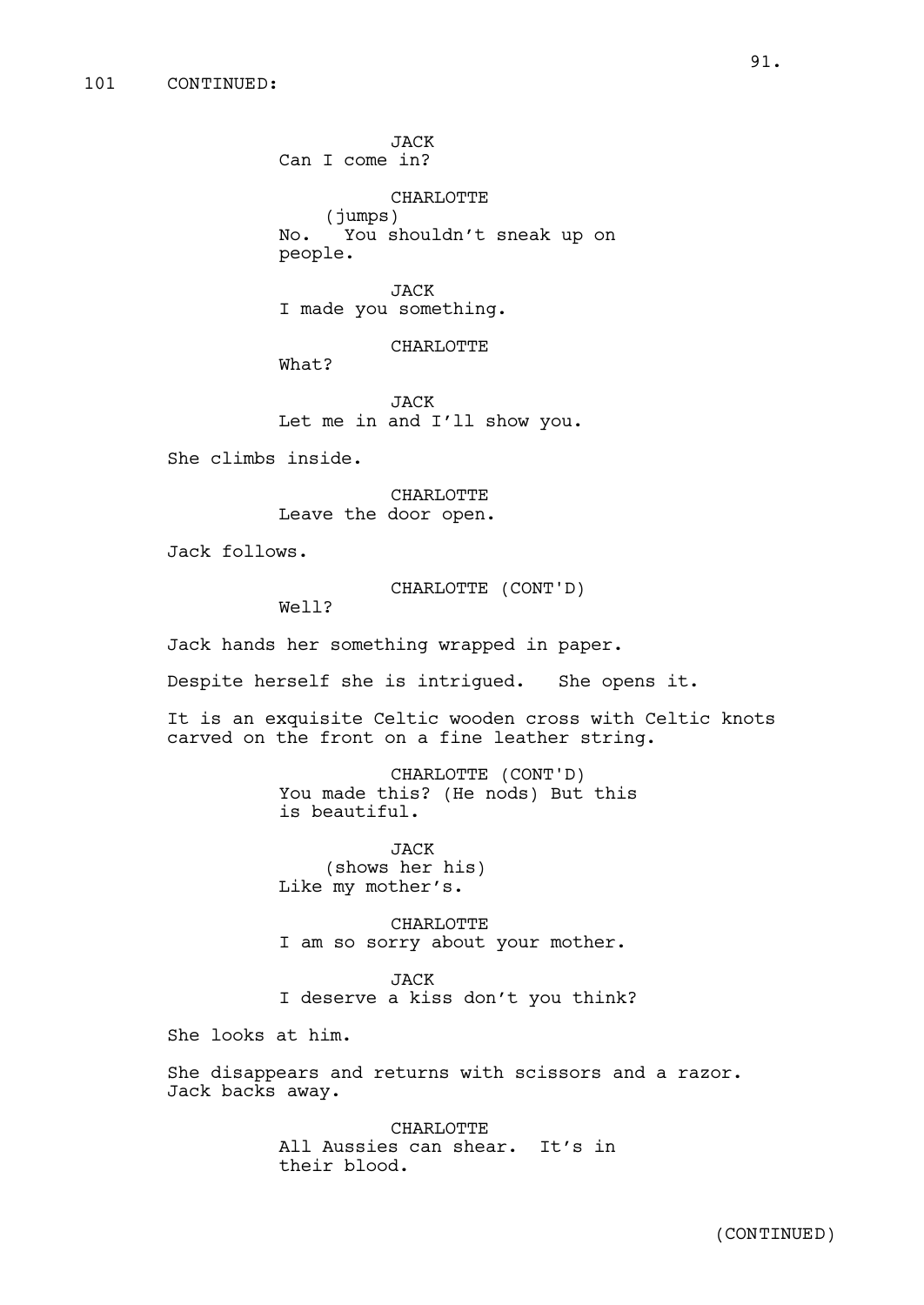JACK Blood is what I'm worried about.

CHARLOTTE Is there a problem?

JACK

No.

CHARLOTTE I want to see you properly.

JACK Have you actually ever sheared a sheep?

102 INT PUB KITCHEN - SUNSET

Maggie looks out of the window and sees Charlotte and Jack in the caravan. Jack has his face covered in soap. They are laughing.

Worry crosses her face.

103 INT CARAVAN - NIGHT

Charlotte surveys her handiwork.

Jack opens his eyes and looks in the mirror at his naked face.

CHARLOTTE

Sorted.

JACK

Absolutely.

Their eyes feast on each other. He points to his cheek. She pecks it swiftly.

CHARLOTTE

Thank you.

#### JACK

My turn.

Charlotte looks worried.

JACK (CONT'D)

Sit.

She does. He picks up her brush and gently starts to brush her long hair.

His brushing turns into caressing. He kisses her shoulders, her neck.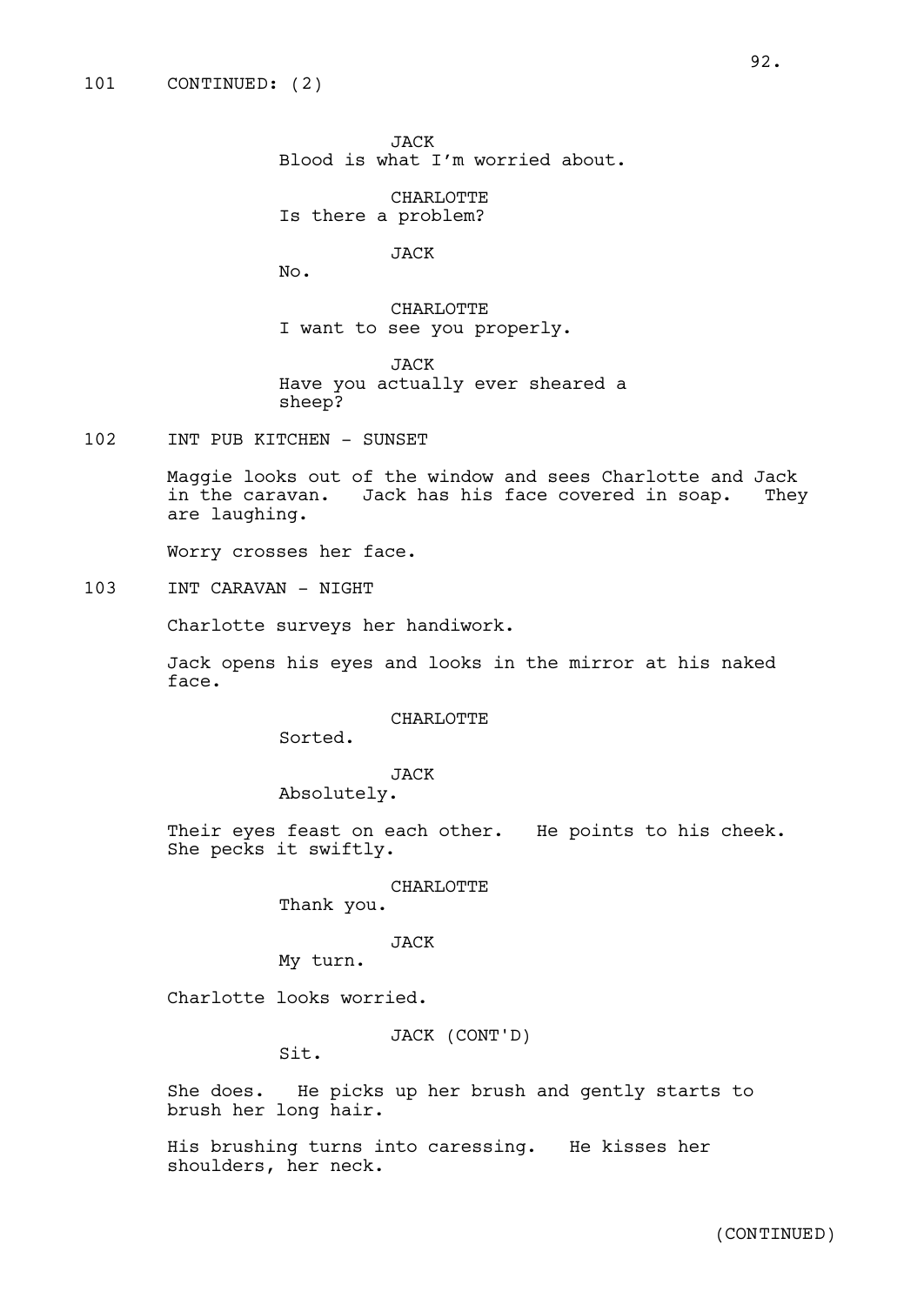She turns round and they kiss hungrily.

There is a knock at the door.

MAGGIE Jack when you have a minute I have something for you.

She walks away.

JACK Wear the cross tonight.

CHARLOTTE

Okay.

They kiss deeply again. Jack leaves.

Charlotte picks up the cross and ties it round her neck.

104 TNT MAGGIE'S LOUNGE - NIGHT

Sound over: A loud tearing noise.

Maggie unzips the protective cover of an outfit hanging on the back of the door.

> MAGGIE Thought this might fit.

Jack opens it and finds a full Scottish highland dress kilt.

> MAGGIE (CONT'D) What d'you think?

> > JACK

Don't you think it's a bit OTT?

MAGGIE

I'm about to be 50 and I expect to be surrounded by bonnie young men. I'd love to see ye wear it.

JACK Who's is it?

# MAGGIE

My son's. (Jack is surprised) Look at this. You've got the Bonnie Prince Charlie jacket; the brogues; the skian du; the sporran and the Stewart of Appen Tartan. No woman can resist a man in this lot.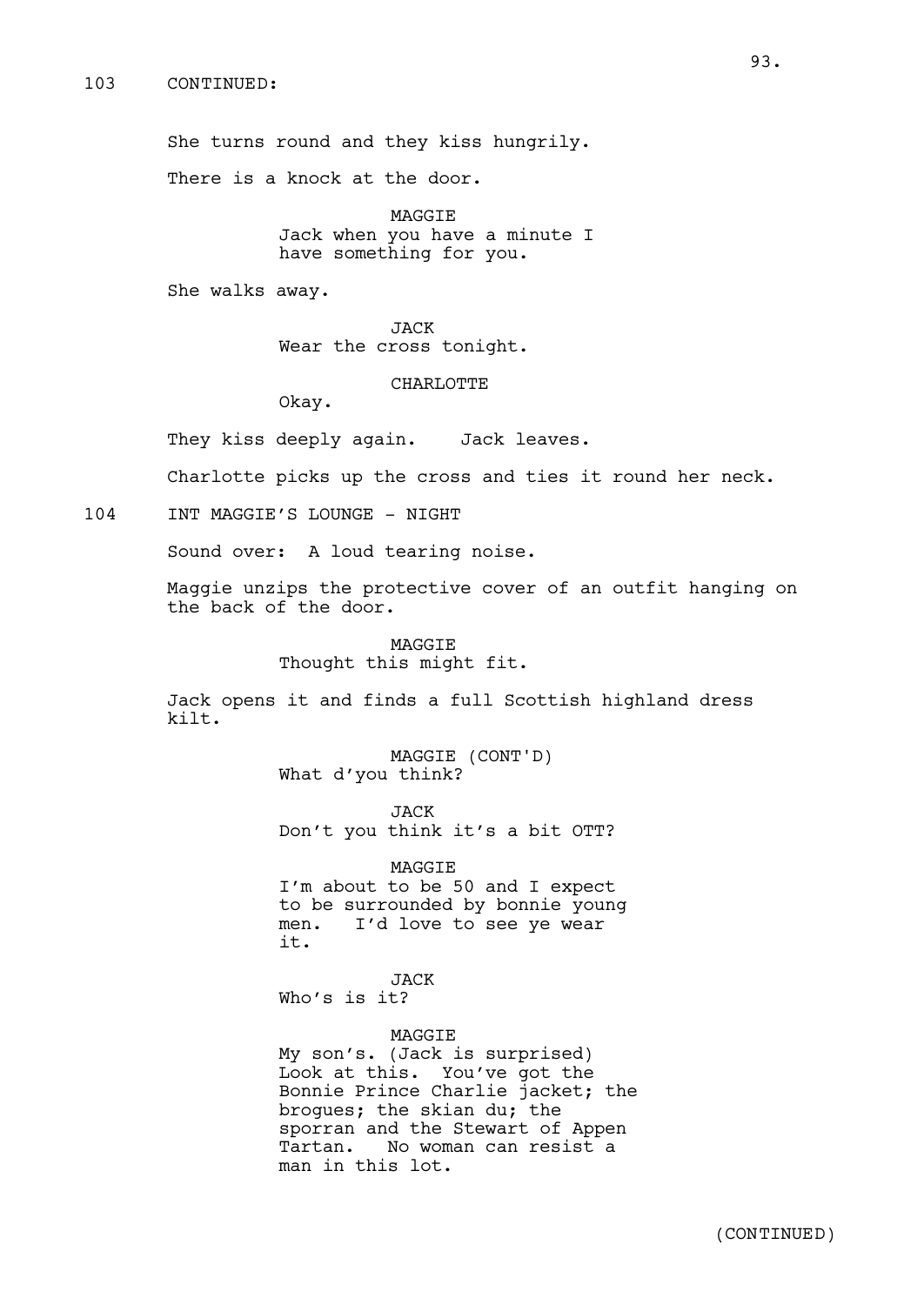JACK What're you up to?

MAGGIE More's to the point what are you? Looks good (she touches his face). Do you really want her?

JACK Och aye the noo.

He gives her a grin, takes the outfit and goes.

105 EXT BOATHOUSE - NIGHT

Tom looking good, peels the cover off the Aston.

He gets inside.

106 INT ASTON - NIGHT

He leans back, closes his eyes, and savours the atmosphere. Peace.

He starts the engine and pulls away. It starts to rain.

TOM

Damn rain!

107 EXT VILLAGE MAIN STREET - NIGHT

Maggie opens an umbrella as she walks along.

108 INT ASTON MARTIN - NIGHT

Tom drives the Aston into the village.

He sees Maggie with umbrella, disappear through the church gate.

He stops the car.

109 EXT CHURCHYARD - NIGHT

He gets out and follows her through the church gate. He tries the church door, but it's locked. Puzzled he walks around and walks into the graveyard. Maggie stands in front of two gravestones. She looks up as she hears someone approach.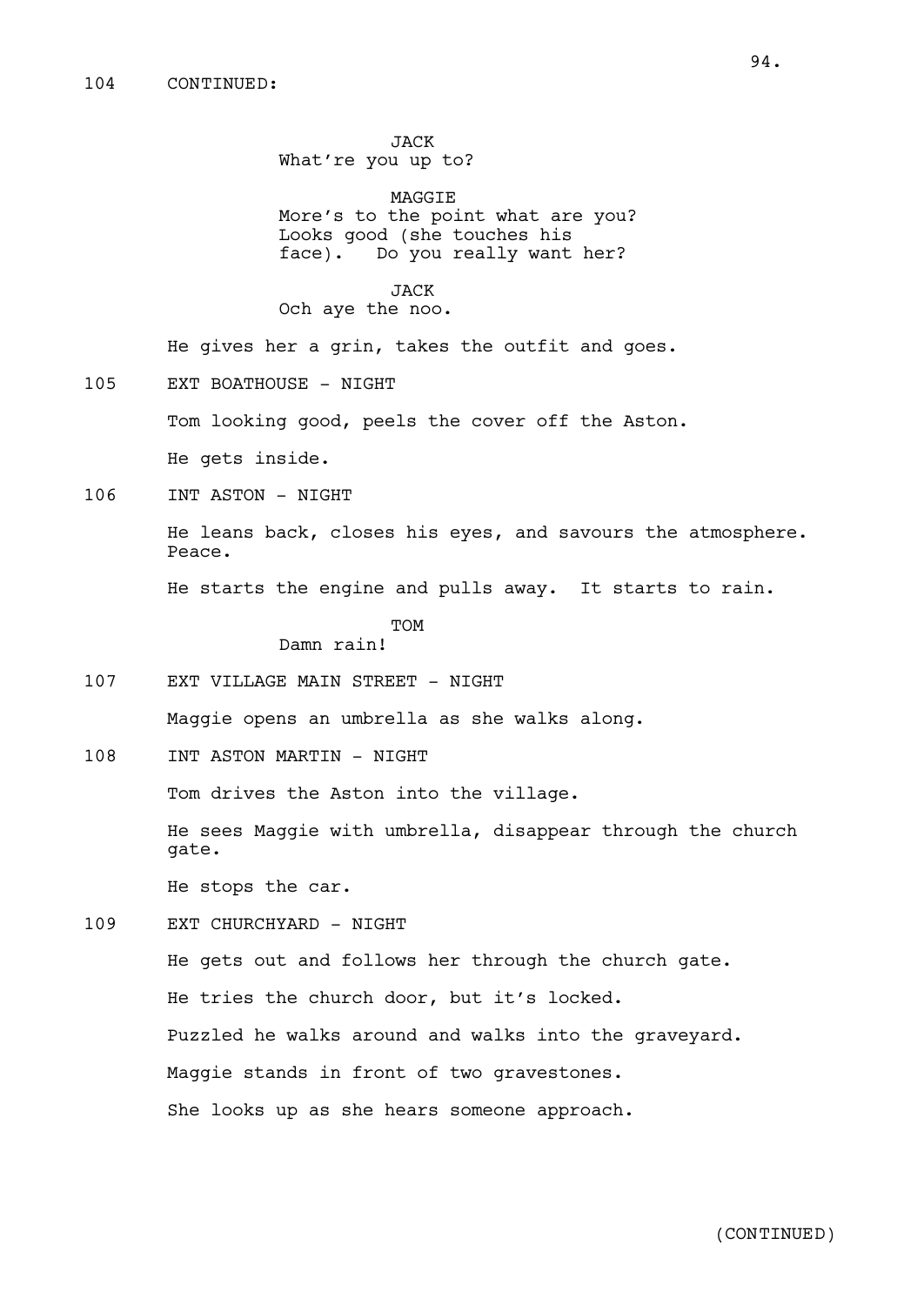MAGGIE (surprised)

Tom.

She motions him to join her under the umbrella.

```
TOM
```
Won't you be late for your party.

MAGGIE It'll keep. It's not every day you're 50 and I wanted to be with my husband and my son just for a moment.

She puts some green stones on the top of the grave. Tom turns to go.

> MAGGIE (CONT'D) No. I'd appreciate the company of the livin'. Here.

She gives him some green stones from her pocket.

TOM I don't have your faith Maggie.

MAGGIE Delaney did.

He hesitates with the stones unsure what to do.

MAGGIE (CONT'D) She thought her faith could work miracles.

TOM Well she was wrong.

MAGGIE Put them in your pocket. You never know when you might need someone's tears.

Tom smiles and does so.

MAGGIE (CONT'D) Marriage agreed with me.

TOM What happened?

MAGGIE Fishing for mackerel. They got lost in a storm and drowned.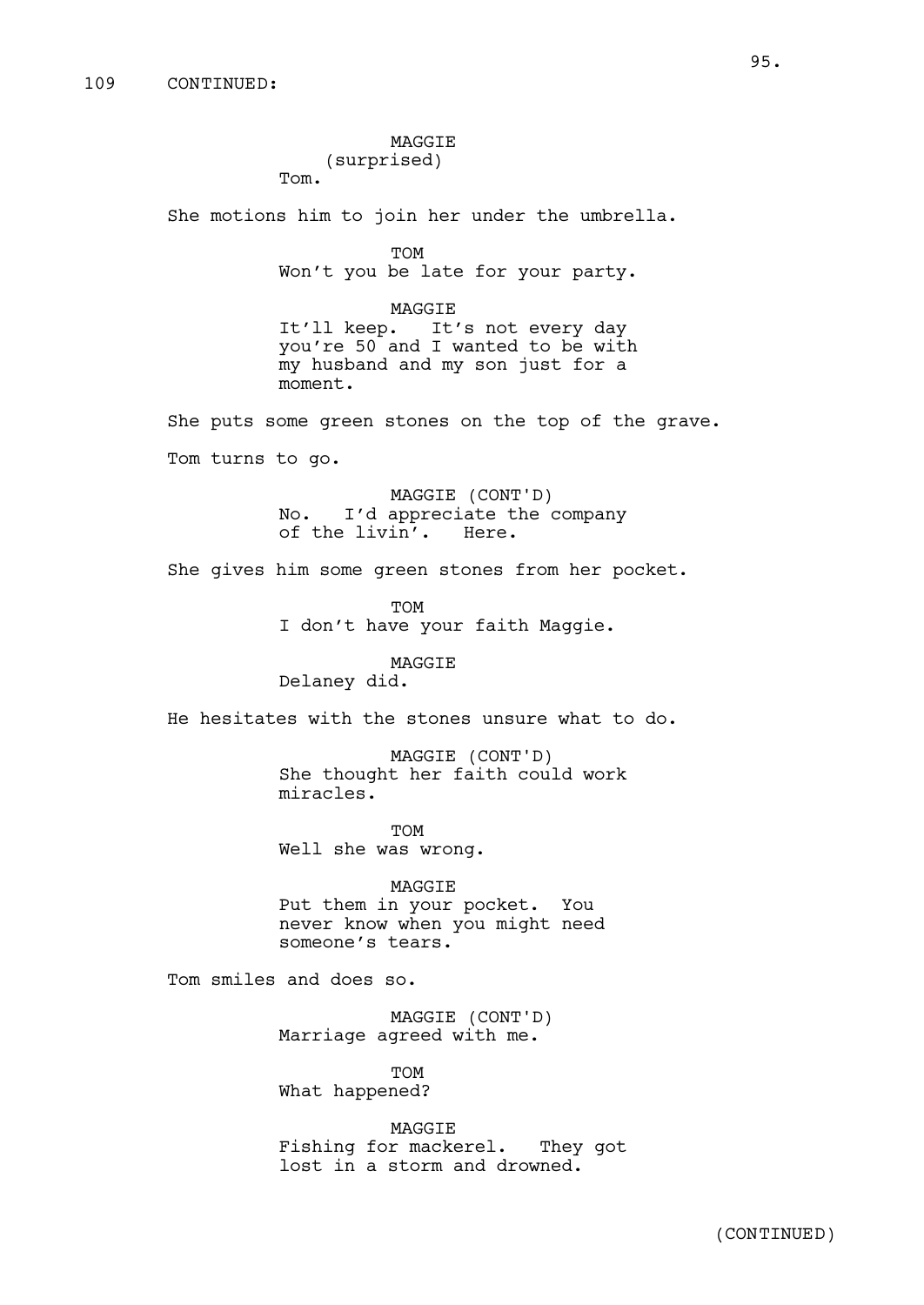TOM I'm really sorry.

MAGGIE Between us we've lost a lot haven't we?

TOM How did you do it Maggie? How did you stay so ...soft?

She looks at him and kisses him full on the lips and he responds.

#### MAGGIE

I let them go.

He steps away from her surprised and winces with the pain of emotion in his chest.

> MAGGIE (CONT'D) Now, give me your arm and take me to my party.

Tom gives a little bow, holds out his arm for Maggie to link hers through.

Together they walk out of the graveyard.

110 INT CHURCH HALL - NIGHT

The ceidlih is in full swing.

A CALLER and her BAND prepare on the stage.

Charlotte looking gorgeous serves drinks to Janet and Finlay with Lyle dressed in full Highland regalia.

> CHARLOTTE Any news Janet?

Janet shakes her head.

FINLAY Come on lass. There's a cracking

night ahead.

Music plays with a DJ and people are already 'boogying on down'.

Charlotte looks up and meets Jack's gaze as he walks into the room. She wears the cross. He looks so handsome, she can't take her eyes off him.

Jack walks towards her.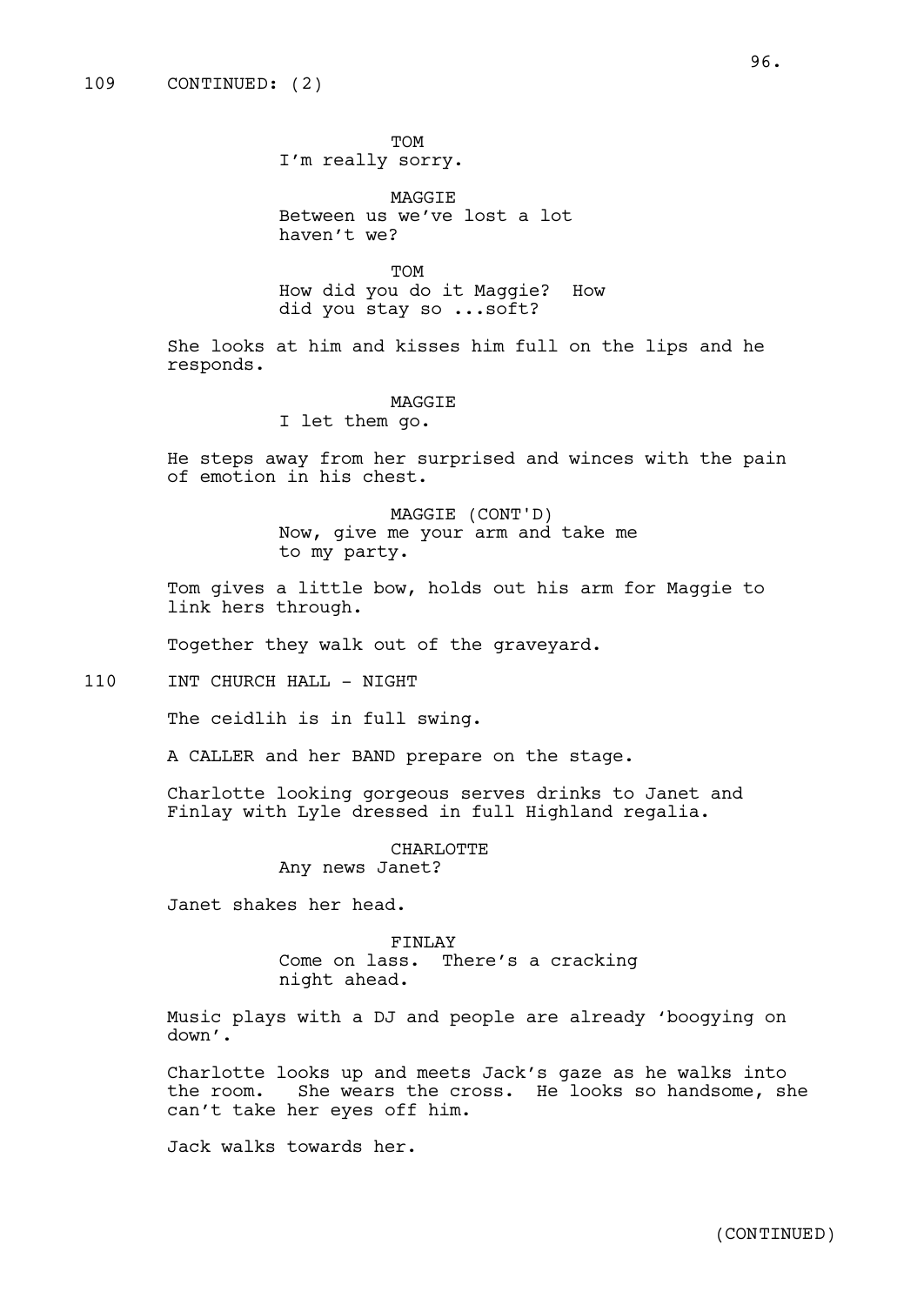Jack reaches Charlotte and fingers the cross at her neck.

He takes her onto the dance floor and despite the beat holds her very close and they move as one.

> JACK (whispers in her ear) Will you stay with me?

## CHARLOTTE

Yes.

Katie dances with friends, looks miserable but is eagleeyed watching Cameron sit drinking miserably.

Yvonne walks with purpose towards Rory, radiant in a stunning red dress, and stands there invitingly.

Rory, Wee Jock and Agnew sit with a half bottle of whisky.

Everyone except Rory admire Yvonne.

AGNEW (half cut) I wonder if anyone could enlighten me as to the extent of Mr. Whatdomacall-him's planning permission.

Rory looks at Yvonne and makes a decision.

RORY

(addressing her) It's Scottish Heritage plc around here if you ask me Charles my boy. Who's land is it anyway? Long before any o'us were here God kissed Scotland. He breathed on the shore and all that you see before your eyes was created by him, not by some puffed up puffer from an office in Princes Street who gets up on his hind legs and comes up here and tells us who owns what! Where on earth is the justice in that? I tell you this, it gives me the right boak. What a load o' shite.

With that he yanks the open mouthed Yvonne onto the dance floor and dances with gusto. The smile on Yvonne's face could launch Titanic.

In walk Tom and Maggie. Maggie see them first and looks at Tom quickly.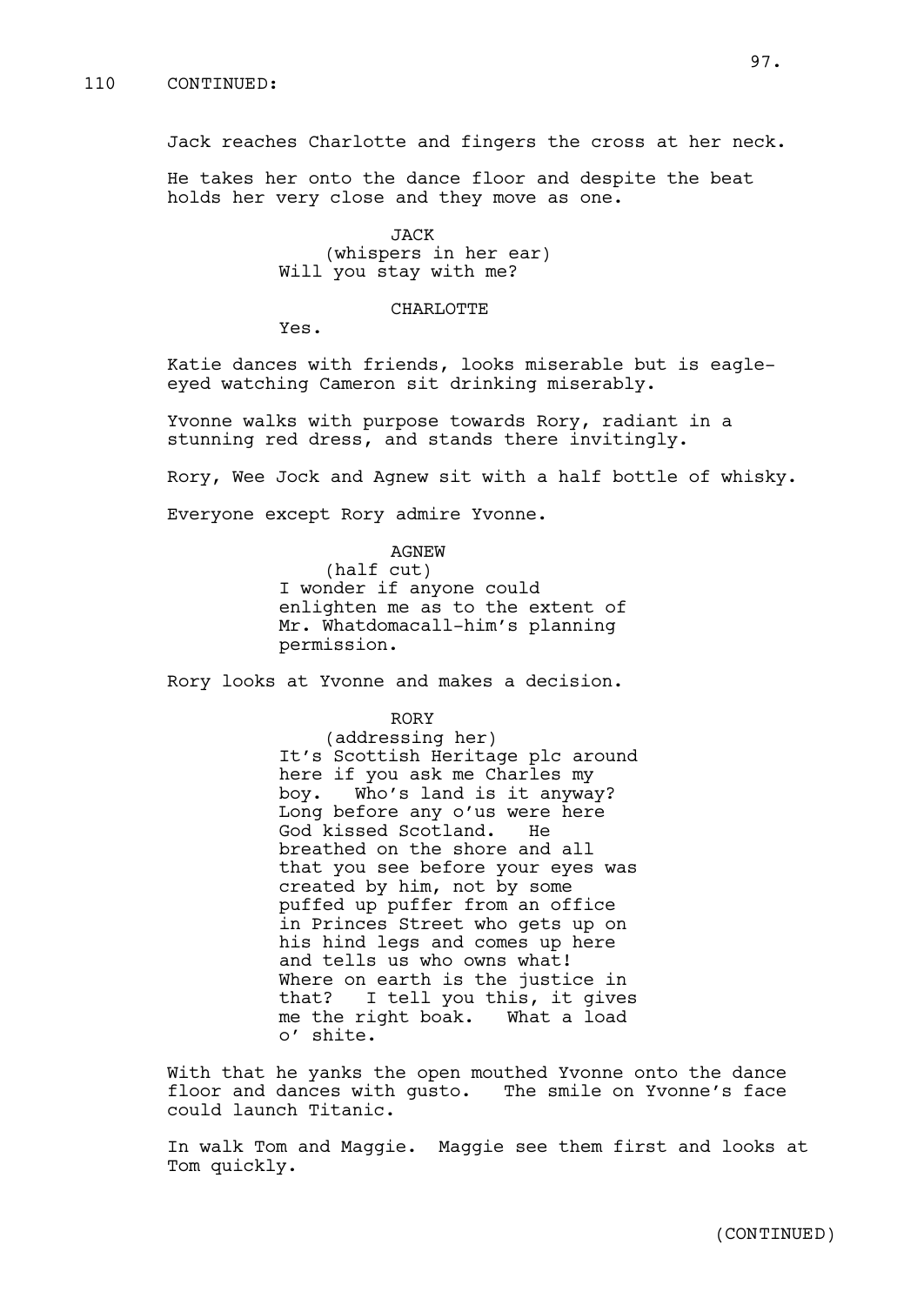Tom sees Jack and Charlotte and realises they are lovers. He stumbles with the pain.

The music is turned down. People stop and everyone cheers.

Maggie holds court confidently and beams at everyone. She has never looked better.

> CALLER Ladies and gentlemen take your partners please.

The band starts up and the traditional Scottish music begins.

Maggie goes onto the dance floor and holds out her hand to Tom.

> MAGGIE Do you dance Mr Blake?

He hesitates. Still shocked at what he has seen.

MAGGIE (cont'd) Take my hand Tom and dance with me.

Tom takes her hand.

The dancing begins. They promenade, strip the willow, turn, with Maggie helping to keep Tom in order as they dance together.

Suddenly Maggie and Tom dance opposite Jack and Charlotte. Tom stares at Charlotte and Jack. Jack meets his stare.

The music ends. A waltz starts up.

TOM (to Charlotte) Dance with me?

Tom takes her in his arms and they begin.

Watching them Maggie and Jack turn to each other.

MAGGIE You look fine Jack and happy.

JACK I can't guarantee that you will enjoy this, but would you care to dance?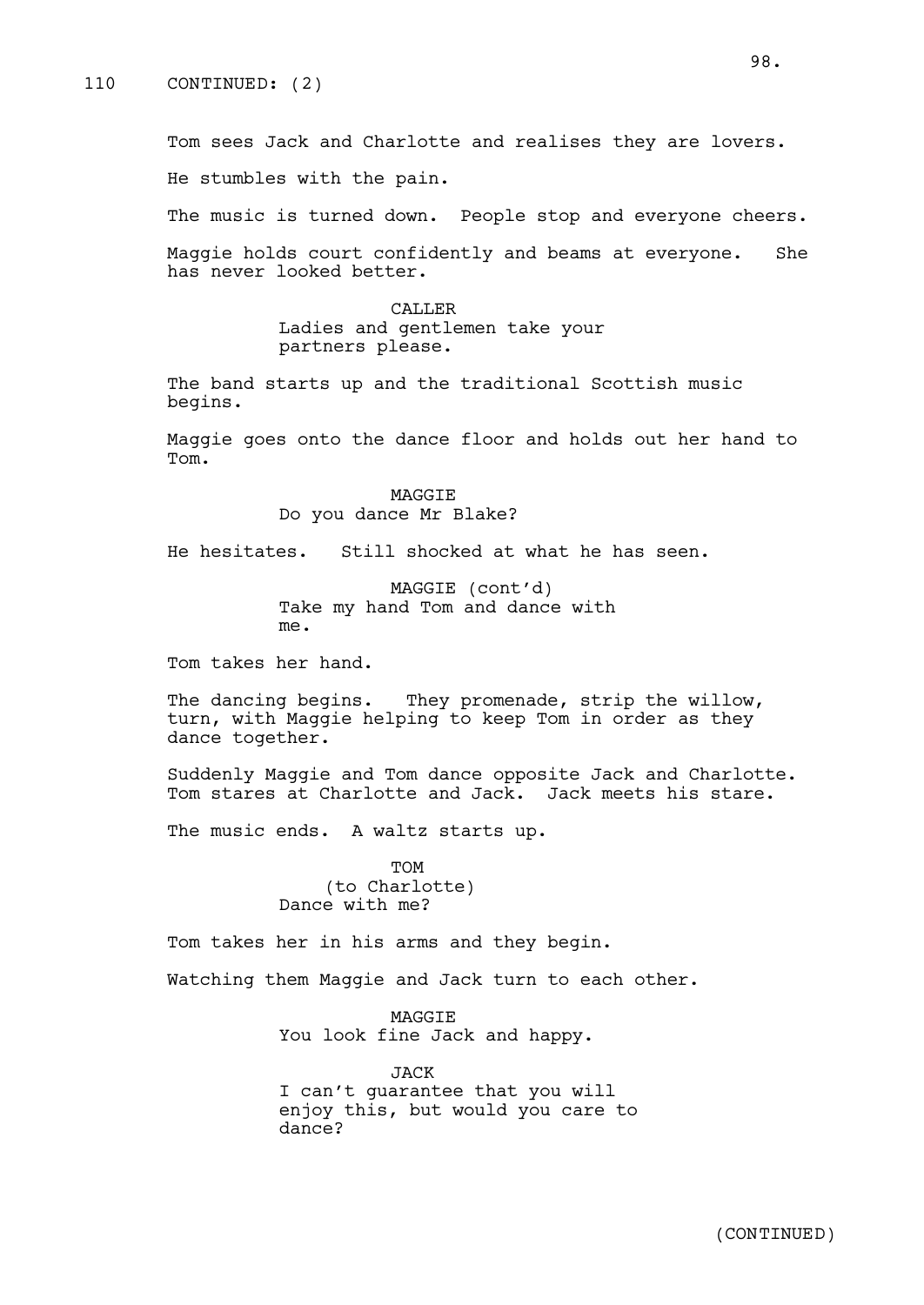MAGGIE Aye, that I would.

He takes hold of her and although clumsy firmly leads her in an approximation of a waltz.

Katie approaches Cameron.

KATIE It's time to dance with me.

He hesitates then takes her hand.

CAMERON Aye, that it is girl.

He waltzes her away. A smile transforms her pinched face.

TOM (struggling) You dance well. How much do I owe you?

CHARLOTTE Don't give me that. You know to the penny.

TOM Yes. I do.

CHARLOTTE Not so tight.

He releases her a little.

TOM Green eyes. Never noticed before. Come back with me after the party.

CHARLOTTE

No... I..

TOM Are you in love with him?

Charlotte can't look at him.

Maggie near them suddenly stops, her feet sore.

MAGGIE (to Jack) Go. Go... My feet will recover.. Eventually!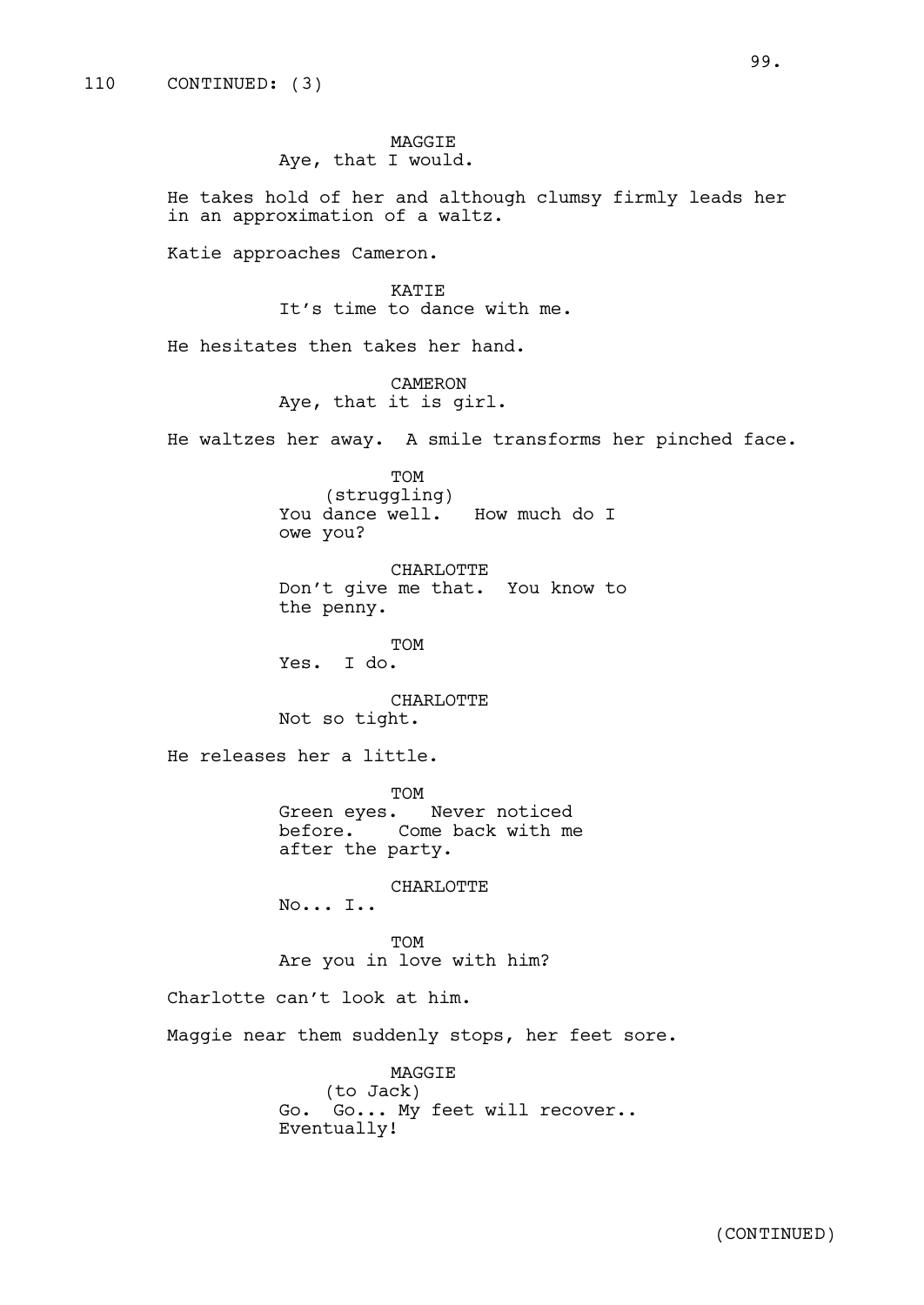Jack looks round for Charlotte. He sees her with Tom and walks up to them.

Maggie stands to the side and watches.

JACK (to TOM and Charlotte) ...Has she told you?

TOM Told me what?

### CHARLOTTE

Not now.

CALLER Ladies and gentlemen. Tonight is a very special night. Will Maggie please come over here?

Maggie turns, and smiling walks towards the microphone to the sound of clapping and cheering.

> TOM What should she tell me?

The strains of Happy Birthday begin.

CALLER Happy birthday to you.. (the song continues..)

JACK That she's with me.

Tom looks at Charlotte. He knows it's true.

JACK (CONT'D) Look at her neck.

Tom sees the cross.

JACK (CONT'D) I made it for her.

Jack holds out the one round his neck.

TOM Is this what you want?

Charlotte trapped nods.

## CHARLOTTE I'm so sorry.

Jack is ecstatic. Tom is devastated.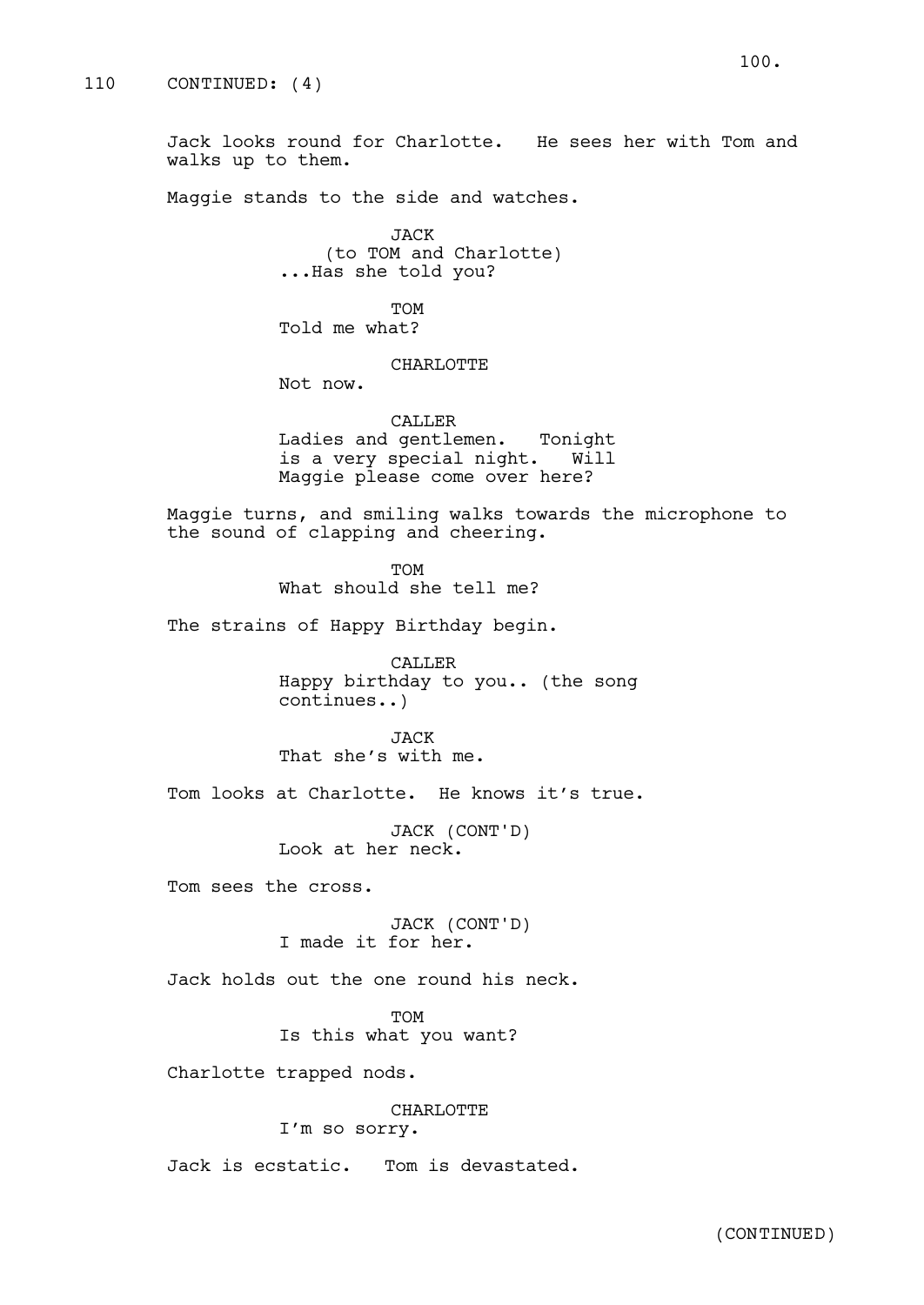The singing of Happy Birthday finishes. People are suddenly aware what is going on.

> JACK He was the one who pulled us all together my stupid, annoying, fantastic big brother. After you killed him nobody cared about anything.

TOM I tried to save him.

JACK

She'd gone on and on about a road. You always promised, but you never did anything. Ever. Nothing I did ever made you look at me again. She dies and what do you do, you come to my house, my life and build your promise. 15 bloody years too late!

TOM

Jack...I never realised...

JACK You didn't ask, ever, about how I felt. It was my brother that died. You were the adult. You were supposed to help me. (a beat) Tell me, how does it feel to have something you really care about taken away?

A moment of truth for Charlotte.

CHARLOTTE

What?

Jack hits Tom hard on the chin. Tom falls on the floor. He stays there.

JACK

Get up. Get up and fight.

Tom shakes his head.

Jack kicks him savagely. Charlotte tries to stop him.

CHARLOTTE

Jack stop.

JACK (savagely) Get away from me.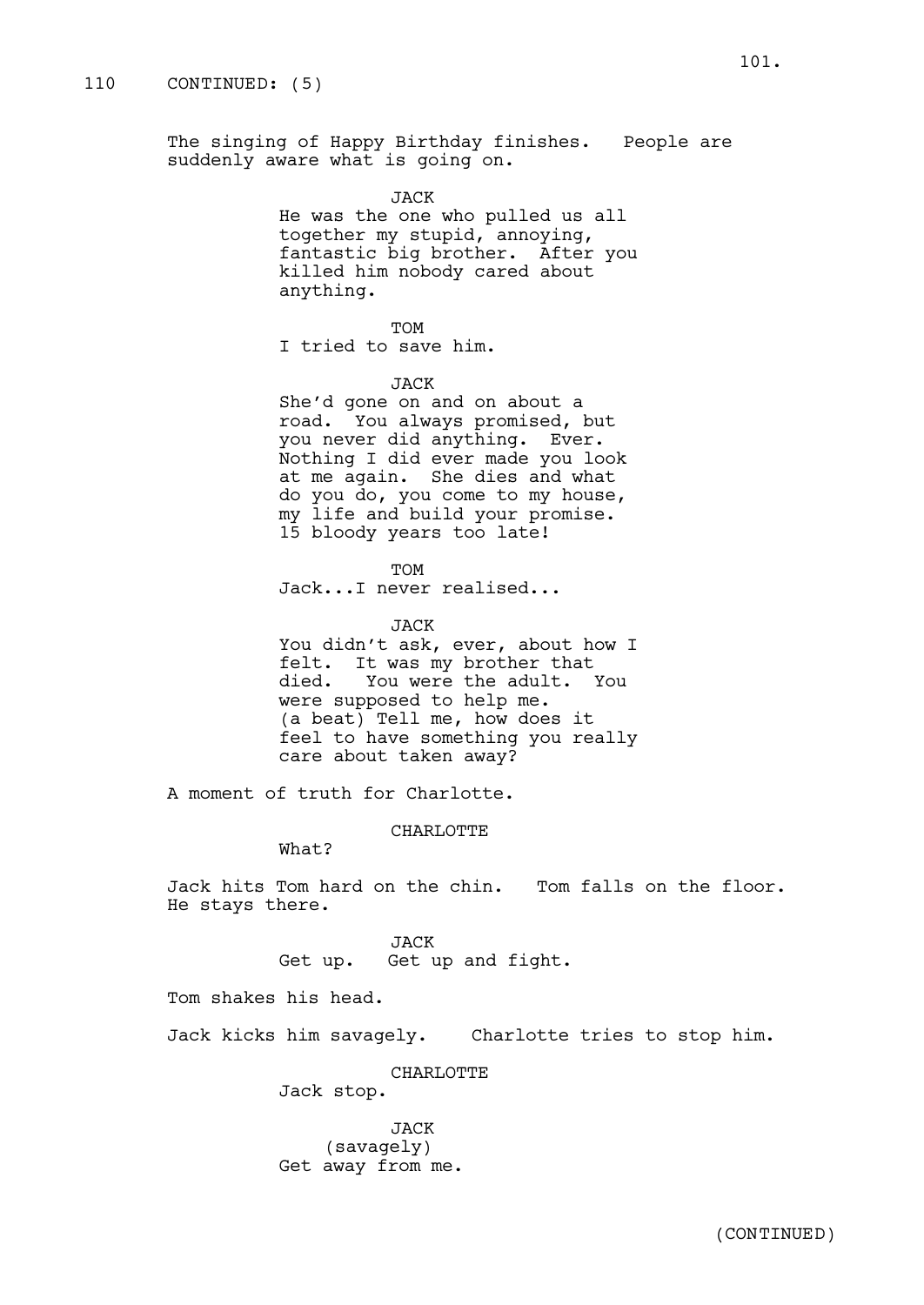ground.

Broken she runs out. Maggie gets off the stage and goes towards them.

> JACK (CONT'D) (kicks him) Fight me!

TOM I'm sorry.

JACK What did you just say? Sorry? Oh no saying sorry doesn't do it. It doesn't do it at all.

MAGGIE What else can he do?

JACK Pay. You have to pay.

TOM I don't have anything.

Tom, bloody staggers to his feet and out of the hall.

# MAGGIE

(furious) What have you done Jack? This is your bitterness, your hatred. It's killing you and destroying everything around you. You'd better find that girl and find her quickly. Bring her back to me.

JACK (vulnerable) I just wanted to hurt him.

MAGGIE You've hurt everybody.

# 111 EXT HALL CAR PARK - NIGHT

Still pouring with rain.

Tom opens the Aston.

He hears a noise and turns. It is Charlotte.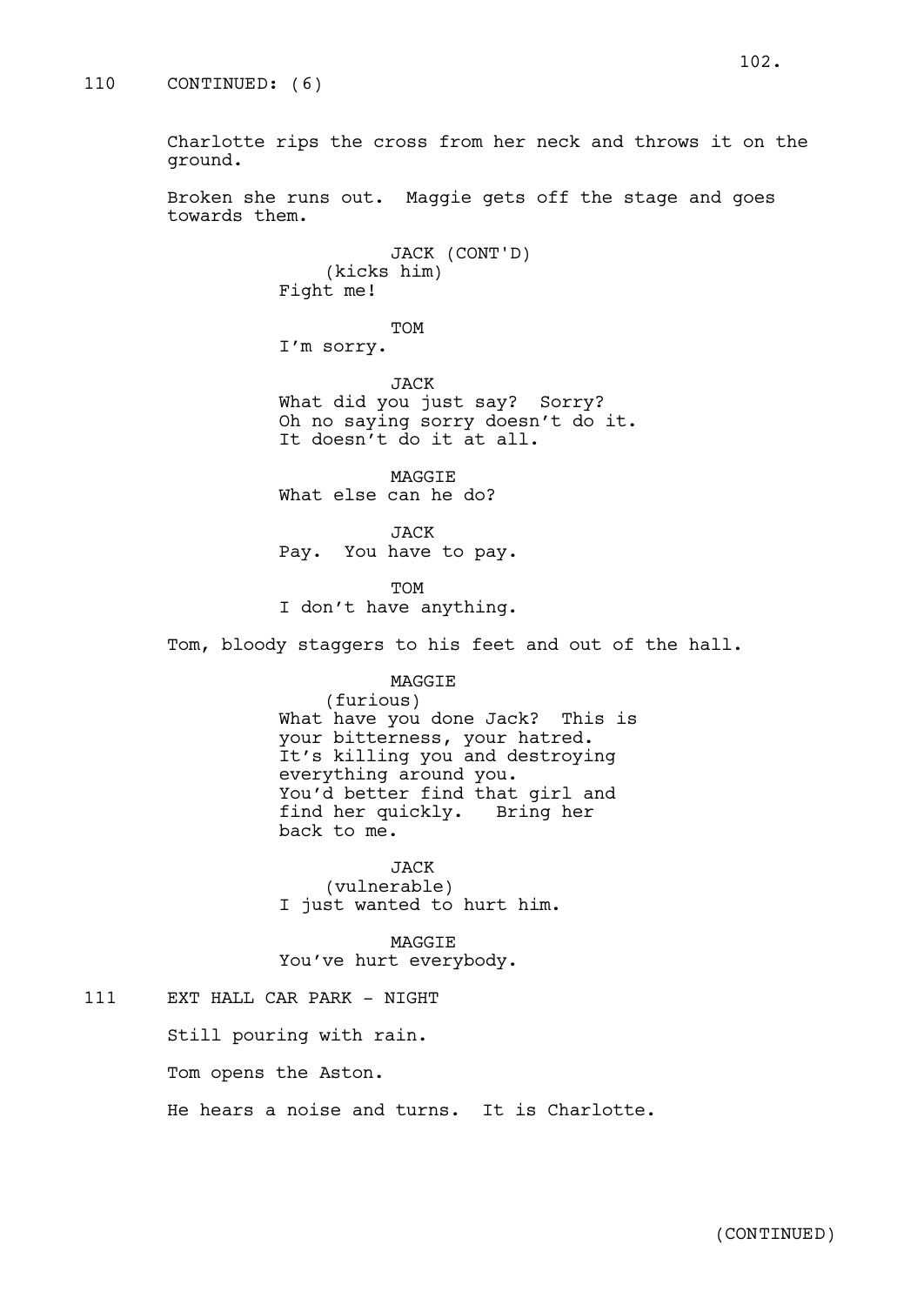CHARLOTTE (crying) I want to come with you.

She comes to him and buries herself in him. He puts his arms around her and rocks her.

> CHARLOTTE (CONT'D) If you want me.

More than anything he wants her.

TOM Of course I want you.

She lifts her face and kisses him. He responds then gently breaks away.

> CHARLOTTE We can collect my things.

> > TOM

Charlotte you are a most beautiful woman. The man you love will feel like a master of the universe... ... if we had met when I was 20 years younger..

She puts a finger on his lips.

TOM (CONT'D) ... Jack loves you whatever he said, and if you are honest with yourself...

CHARLOTTE He used me to hurt you.

TOM Yes. (A long beat) But I don't love you.

CHARLOTTE Don't say that. Please don't say that.

He kisses her on the forehead like a child. She doesn't see his eyes are full of longing.

> TOM At least Jack has shown me one thing. We can't have a life together.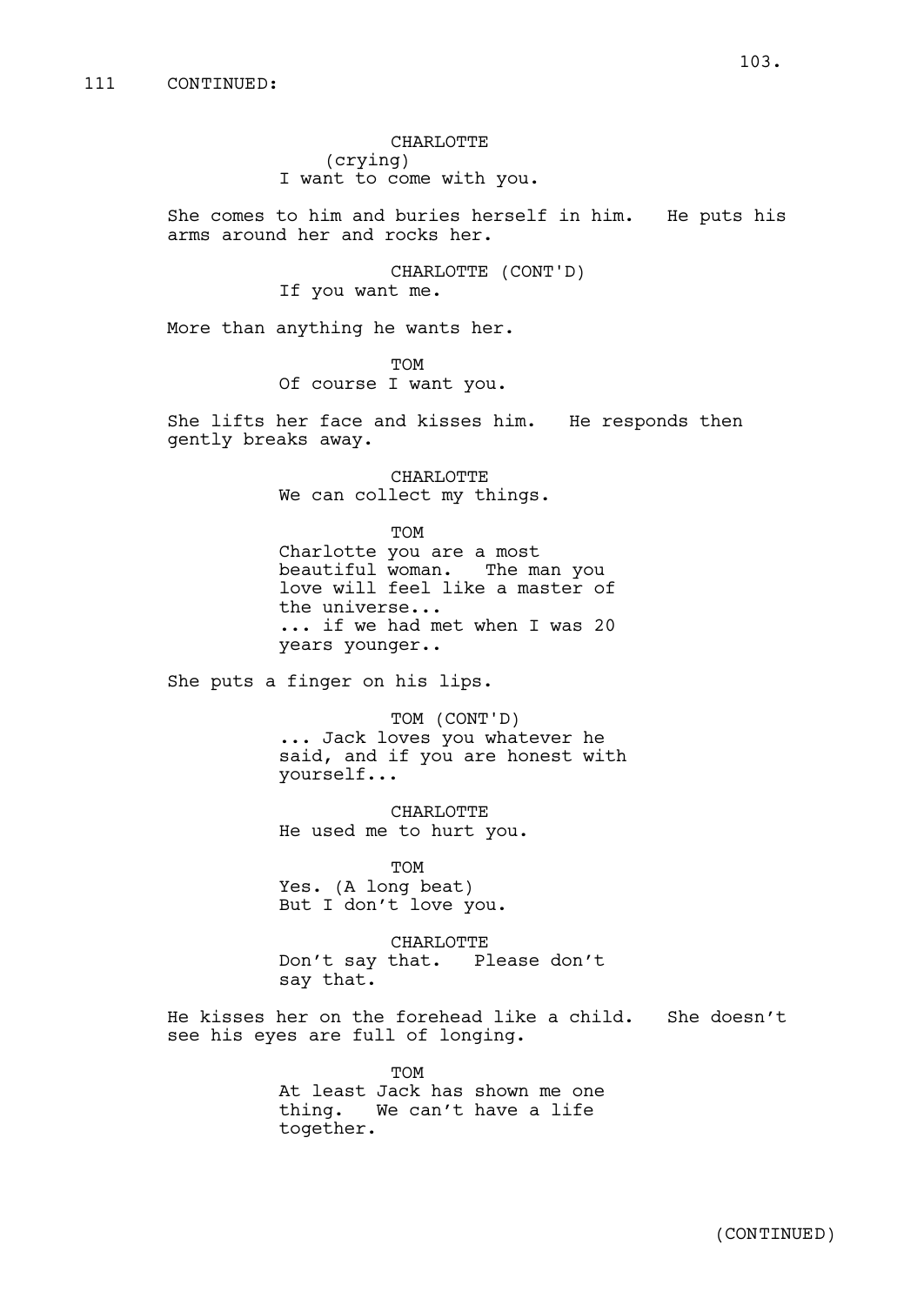### CHARLOTTE Don't leave me.

He gets into the car and drives off. She stands there shivering, lost, empty. Jack emerges from the shadows. JACK Charlie. She faces him, furious. He starts to walk towards her very slowly. CHARLOTTE He's coming back for me. I'm going with him. JACK (shakes his head) I heard it all. CHARLOTTE You used me. JACK I'm sorry. She backs away as he approaches. CHARLOTTE Get away from me. JACK I don't want to lose you. CHARLOTTE You have already. She can't back away any further. He keeps approaching her very slowly. CHARLOTTE (CONT'D) Stop. JACK I love you. CHARLOTTE Don't lie to me. JACK I do love you.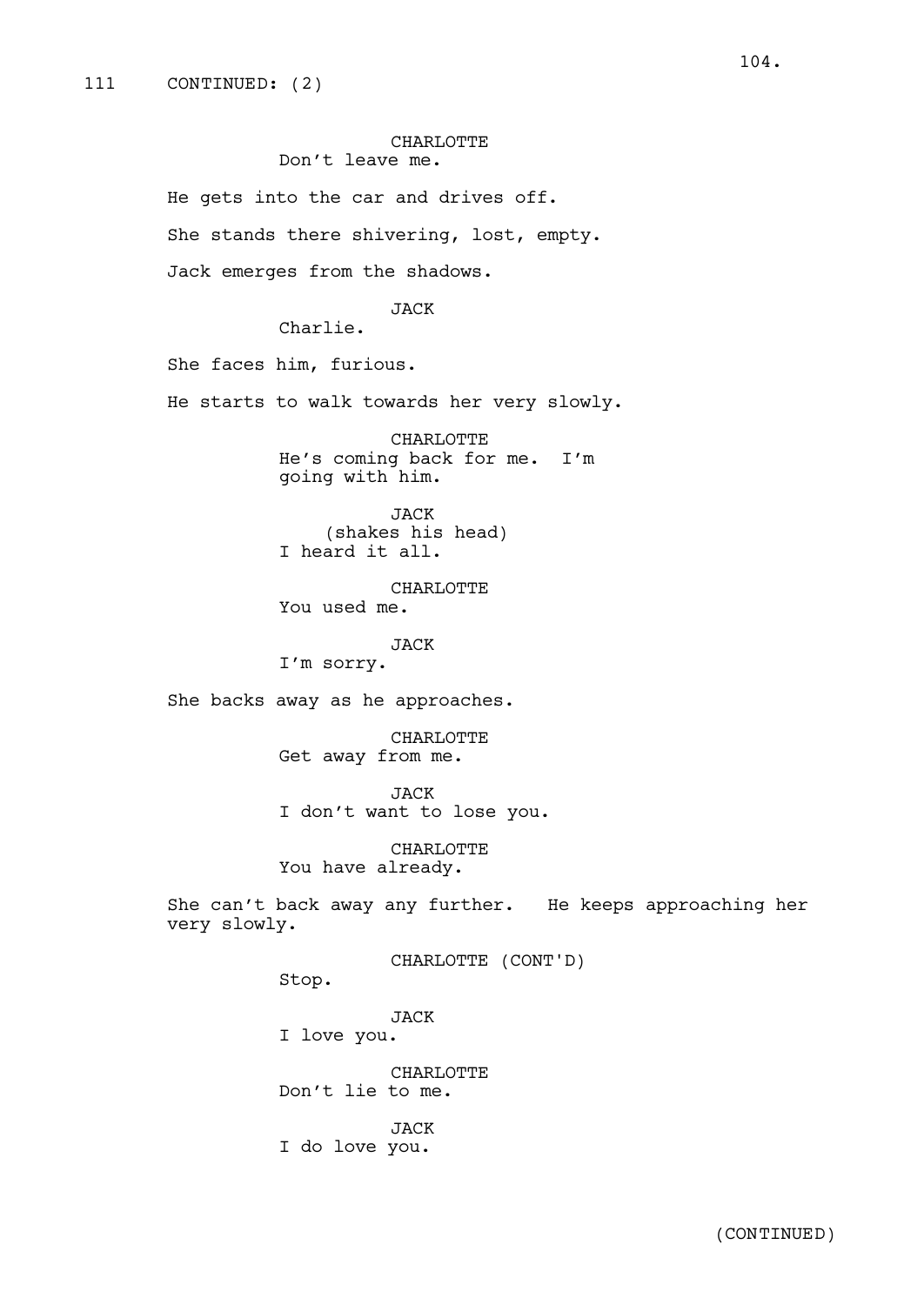CHARLOTTE No. If you did how could you be so cruel. I believed you.

JACK

(in tears) I've hated him for so long. But you, you took my breath away. I wanted to hate you. I didn't plan to fall in love with you. But now, when I think I could lose you I can't bear it.

CHARLOTTE Don't you touch me.

She turns and walks away from him. He stands watching her leave.

112 EXT MAIN ROAD - NIGHT

Tom drives the Aston at breakneck speed around the roads. 100mph.

The rain has stopped.

113 INT ASTON MARTIN - NIGHT

Tom hurts and it's getting worse.

114 EXT MAIN ROAD OVERLOOKING IONA - DAWN

Tom drives the Aston on the road to the cliffs.

He gets out leaving the door open and stands overlooking Iona.

Tiny in the overpowering sea and sky.

TOM (breath filled with pain that comes in gasps) Del, Jonathan, Jack.... there is nowhere to go, no way back......Del I am so sorry. It is all my fault.... I didn't listen....my own pain... It drowned me. I killed you... I killed everything...Everything I cared about is dead... And what do I do, I build a road. Did I think you would come back to me?..I can't see you....Is this some sort of terrible nightmare? If I wake can life begin again.... (MORE)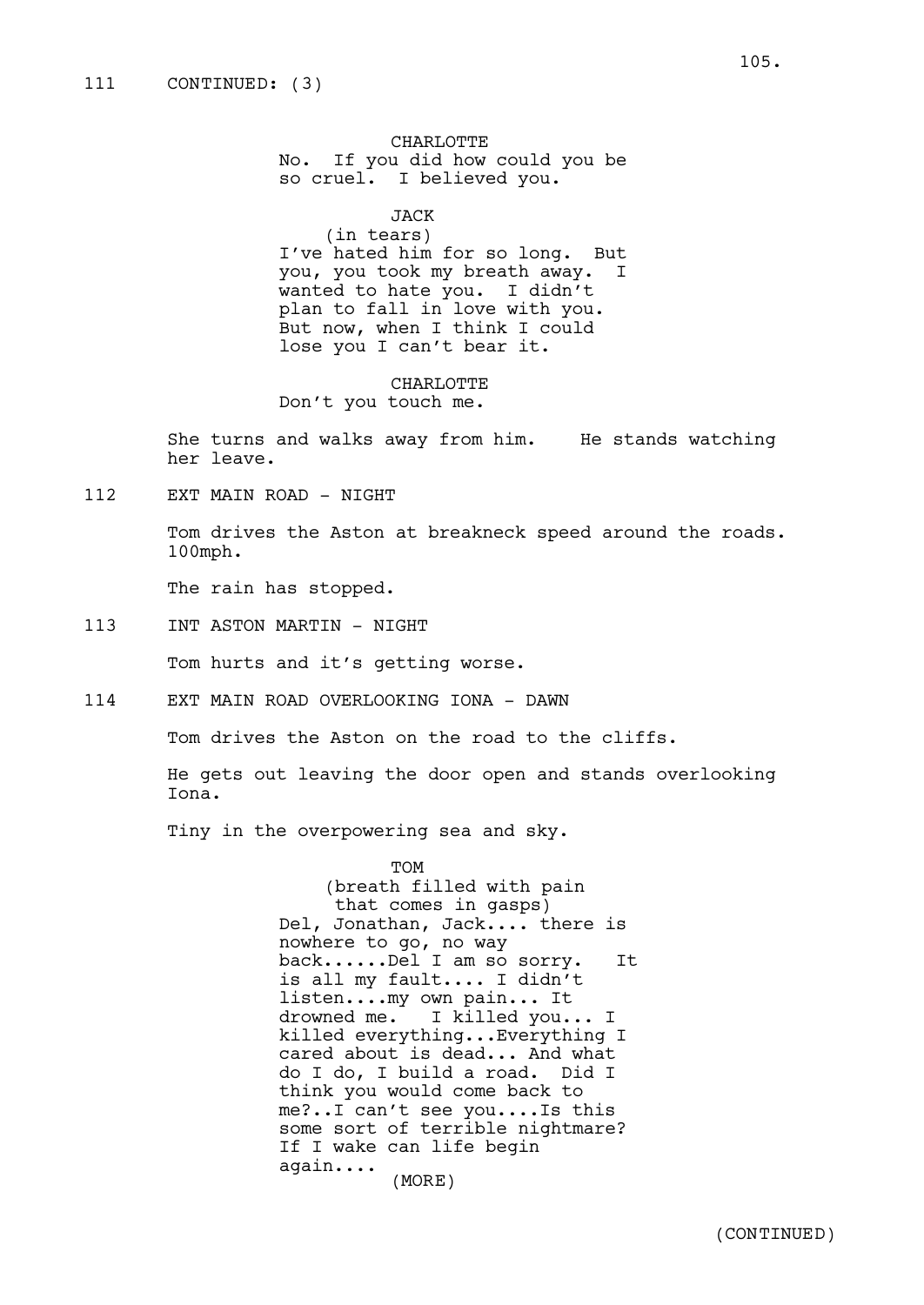I brought us both to this terrible despair, this terrible nothingness.. God forgive me for what I have done to us all. (Screams) Aaaagh. TOM (cont'd)

He falls to his knees.

He puts his hand in his pocket.

His body is gasping and trembling.

He pulls out the handful of green stones.

He looks at them through anguish. One seems to turn to water and drip through his hands.

> TOM (CONT'D) (stunned) I don't believe.

Another turns to water and drips. Another.

TOM (CONT'D) (astonished) Tears?

Another.

Another.

His hand is empty.

Suddenly he breaks and great rasping grief shudders through his body.

In reflex he beats his chest the pain is so great. His body is racked with sobs.

His own face is suffused with tears that fall onto his hand.

With empty hands he falls onto his face, grasping onto the sodden land, and weeps and weeps and weeps.

115 INT CAR - DAWN

Jack, in Maggie's car, crashes through the ribbon and the bottle smashes on the bonnet.

# 116 EXT COTTAGE - DAWN

He gets out of the car by the cottage and suddenly sees the Aston near the top of the main road.

He starts to walk across towards it.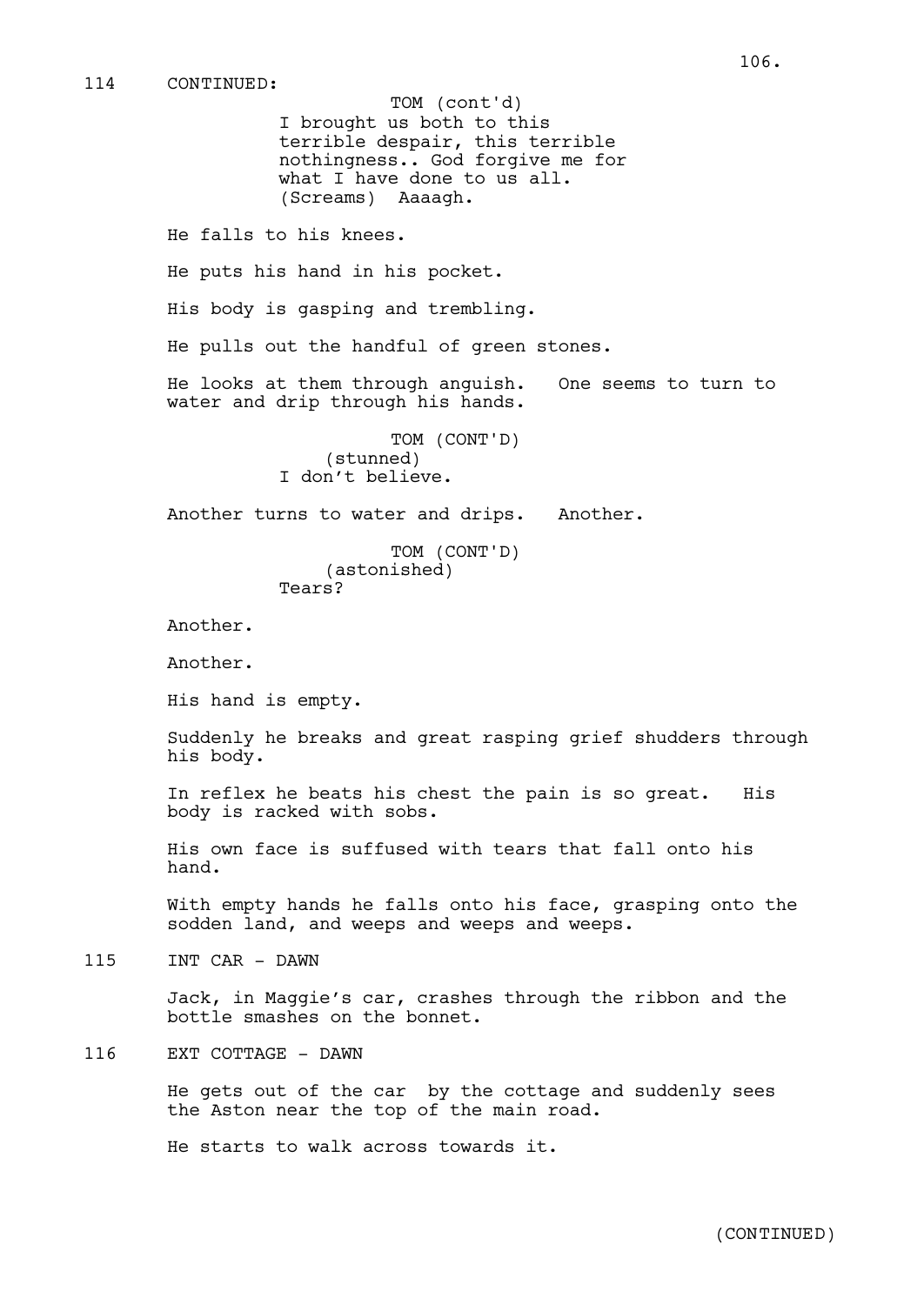He sees Tom get into the car and carefully back it up.

Puzzled then horror struck he begins to run.

He stumbles, picks himself up and keeps going as fast as he can up the hill.

> JACK (uselessly) Dad. DAD!

The car stops reversing.

117 INT ASTON MARTIN - DAWN

Tom looks down the road at the cliff top.

118 EXT CLIFFS - DAWN

The sea breaks and thrashes at the cliffs, over jagged rocks.

The sun rises.

119 EXT LAND - DAWN

Jack running.

120 INT ASTON MARTIN - DAWN

A hand turns the engine off. The handbrake is released. The car begins to roll.

121 EXT LAND - DAWN

Jack stops in horror as he watches the Aston begin to roll.

JACK No dad. Please no. Not you.

122 EXT CLIFFS - NIGHT

The waves crash fearsomely.

123 EXT LAND - DAWN

The Aston picks up speed. Unerringly straight it follows the road.

Jack's agonised face watches it.

Swiftly it comes off the road.

The speed takes it to the edge of the cliff.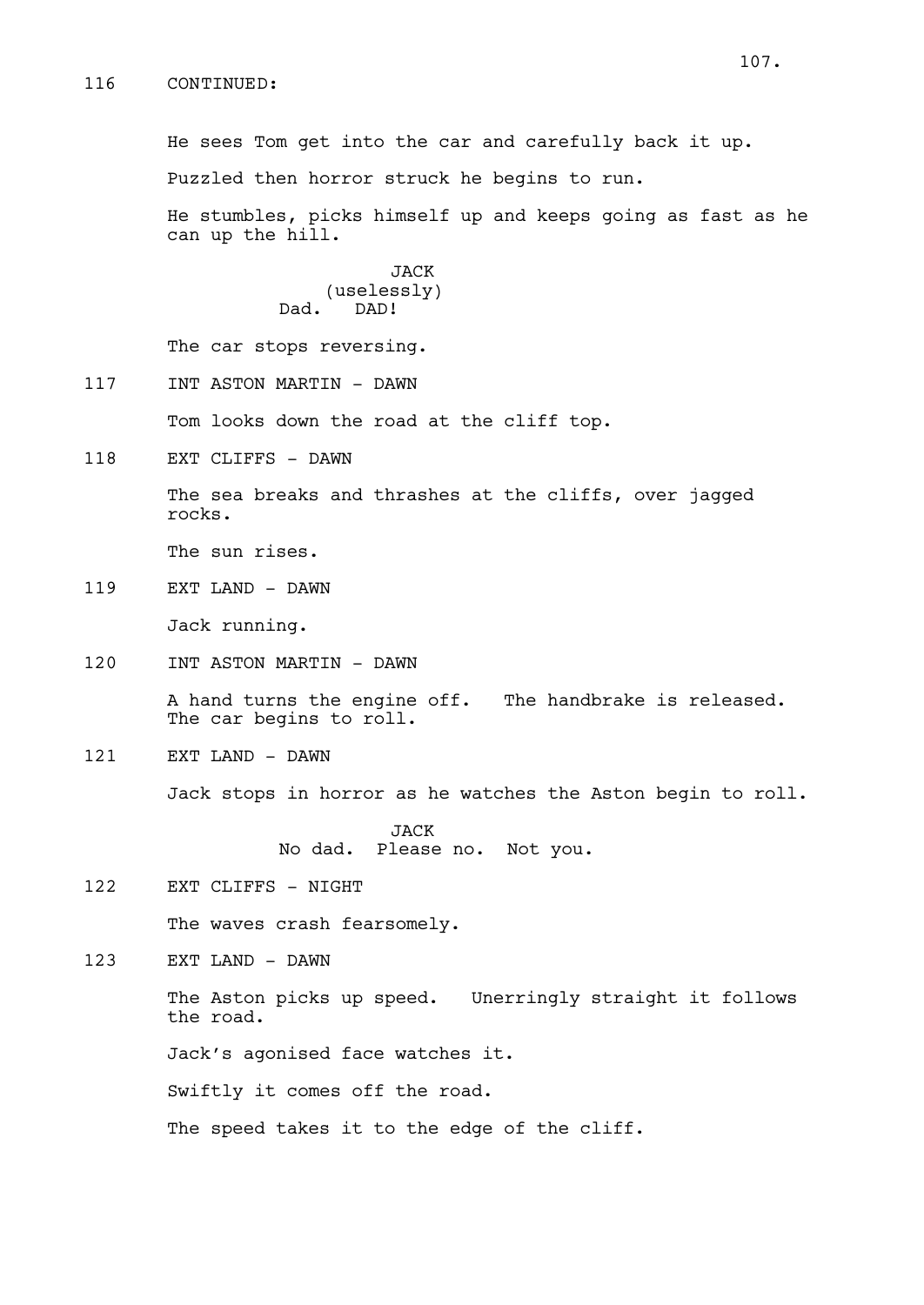124 EXT CLIFFS - DAWN

The car seems to hang in space for a moment and then falls onto the rocks where it is pounded and thrashed without mercy.

Jack stands at the top, and looks down at the pulverised car, tears on his face.

The time seems interminable as Jack looks over the edge.

TOM (O.S.)

Jack.

Jack lifts his head. Again he focuses on the wrecked car.

TOM (CONT'D)

Jack.

Jack turns around in astonishment. Tom is filthy. His face muddied from weeping into the land.

> TOM (CONT'D) You've got mud on you.

JACK I fell over. Didn't look where I was going.

TOM Know the feeling.

JACK You look a state. Dad..

TOM

..Son..

Tom holds out his hand to his son. Jack grasps it and Tom pulls him up beside him into an embrace.

Jack is in tears.

JACK I thought you'd.. you know. Then both of you'd be dead.

TOM Thought about it. Then I thought about you.

JACK

You did?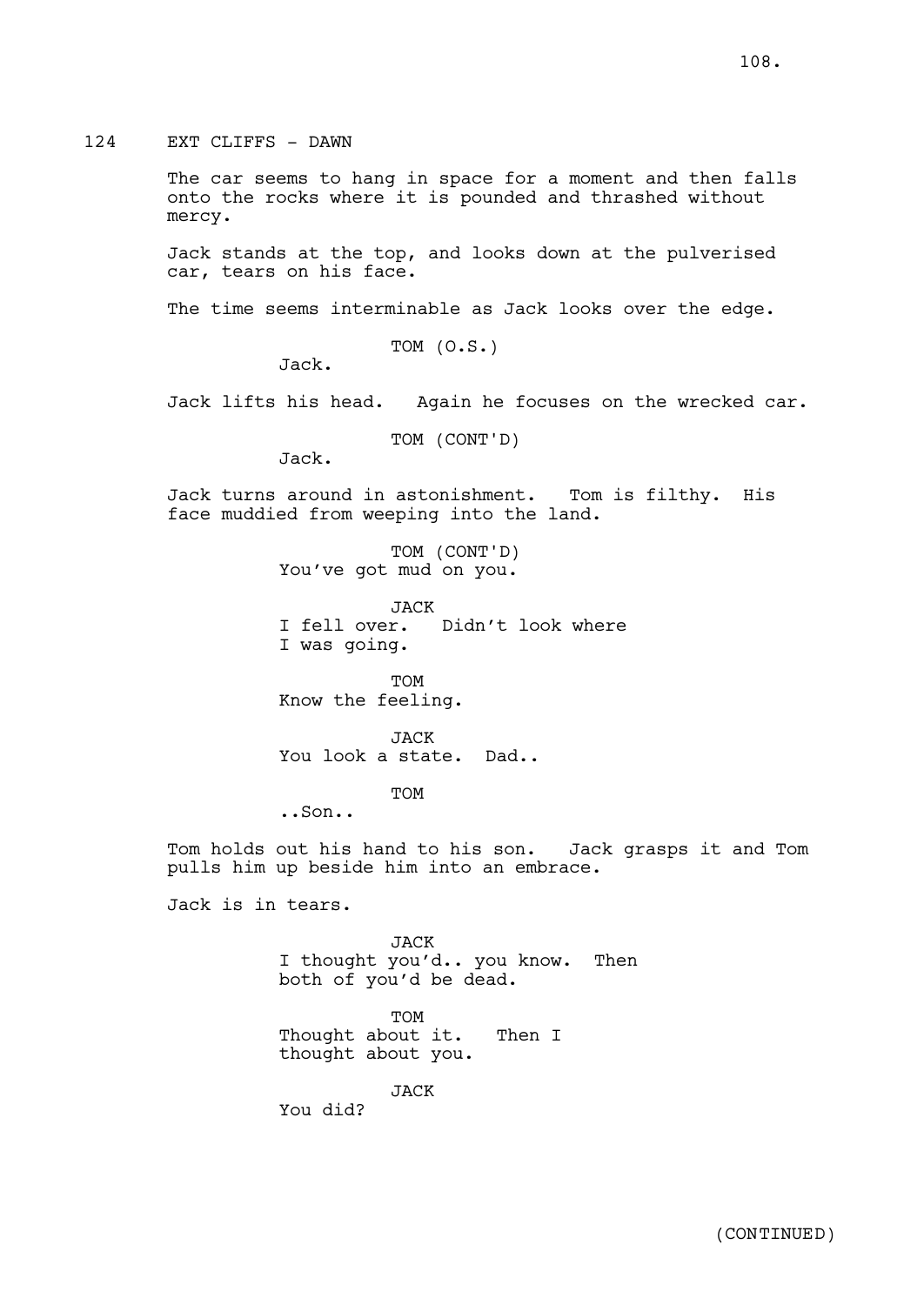TOM I decided I'd like another chance.

JACK

So would I.

They start to walk together down towards the cottage.

TOM

Good.

126 INT CHURCH ENTRANCE PORCH - DAY

Janet, beaming, excited, tears in her eyes and an equally emotional Finlay stand proudly. They are surrounded by

Yvonne holding a 3 month old baby standing proudly with Rory.

Maggie holding a 3 month old baby standing proudly with Lyle.

Tom holding a 3 month old baby standing proudly with Jack.

Jack stands behind Tom.

TOM Thank God they stopped at three!

Around them and behind them stand people from the town including Katie and Cameron, Wee Jock, Agnew and his wife Carol. Everyone is dressed in their best.

Everyone is noisy, excited, happy.

PHOTOGRAPHER (stressed) JANET AND FINLAY.

They look at him.

PHOTOGRAPHER (CONT'D) Come further forward. More. Everyone gather round them.

They all obey as Janet orders them into place.

Tom leans over to Maggie and kisses her.

JACK (behind them) Enough of that you two. Dad marriage is making you fat!